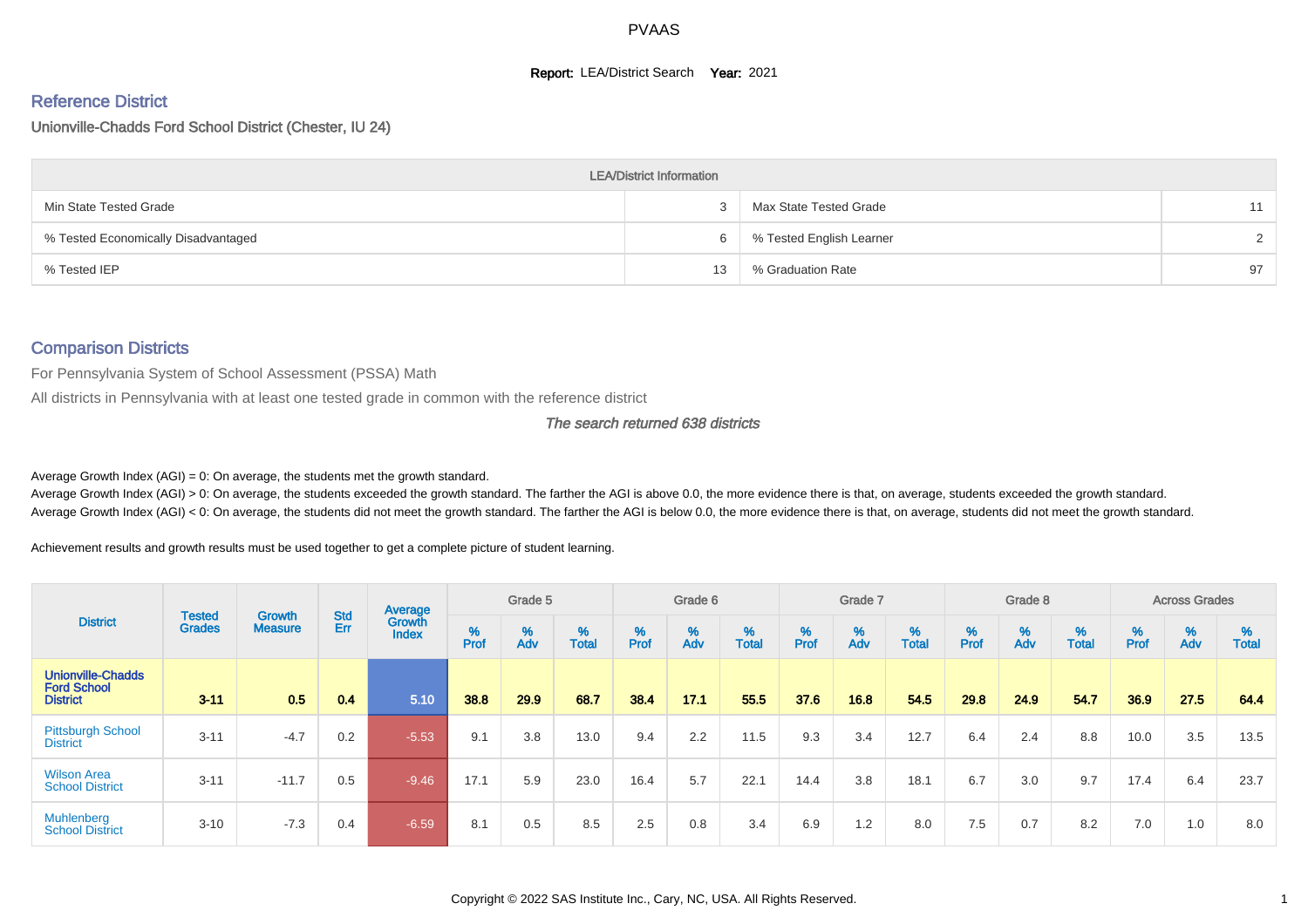| <b>District</b>                                                   | <b>Tested</b> | <b>Growth</b>  | <b>Std</b> | Average                |                     | Grade 5     |                      |                  | Grade 6     |                      |                     | Grade 7  |                      |              | Grade 8  |                      |                     | <b>Across Grades</b> |                      |
|-------------------------------------------------------------------|---------------|----------------|------------|------------------------|---------------------|-------------|----------------------|------------------|-------------|----------------------|---------------------|----------|----------------------|--------------|----------|----------------------|---------------------|----------------------|----------------------|
|                                                                   | <b>Grades</b> | <b>Measure</b> | Err        | Growth<br><b>Index</b> | $\%$<br><b>Prof</b> | $\%$<br>Adv | $\%$<br><b>Total</b> | %<br><b>Prof</b> | $\%$<br>Adv | $\%$<br><b>Total</b> | $\%$<br><b>Prof</b> | %<br>Adv | $\%$<br><b>Total</b> | $\%$<br>Prof | %<br>Adv | $\%$<br><b>Total</b> | $\%$<br><b>Prof</b> | $\%$<br>Adv          | $\%$<br><b>Total</b> |
| <b>Unionville-Chadds</b><br><b>Ford School</b><br><b>District</b> | $3 - 11$      | 0.5            | 0.4        | 5.10                   | 38.8                | 29.9        | 68.7                 | 38.4             | 17.1        | 55.5                 | 37.6                | 16.8     | 54.5                 | 29.8         | 24.9     | 54.7                 | 36.9                | 27.5                 | 64.4                 |
| <b>Shaler Area</b><br><b>School District</b>                      | $3 - 11$      | $-6.1$         | 0.4        | 1.00                   | 26.2                | 5.8         | 32.0                 | 12.6             | 1.9         | 14.5                 | 22.1                | 5.5      | 27.7                 | 19.6         | 5.2      | 24.8                 | 23.3                | 7.8                  | 31.2                 |
| <b>West Mifflin Area</b><br><b>School District</b>                | $3 - 12$      | $-8.5$         | 0.5        | $-2.29$                | 18.4                | 5.7         | 24.1                 | 6.8              | 0.7         | 7.4                  | 6.7                 | 0.0      | 6.7                  | 5.5          | 0.0      | 5.5                  | 11.1                | 2.8                  | 13.9                 |
| <b>MaST Community</b><br><b>Charter School</b>                    | $3 - 10$      | $-8.7$         | 0.6        | $-3.76$                | 30.0                | 3.0         | 33.0                 | 20.0             | 3.8         | 23.8                 | 24.3                | 3.9      | 28.2                 | 17.5         | 1.9      | 19.4                 | 23.1                | 3.6                  | 26.7                 |
| <b>Baldwin-Whitehall</b><br><b>School District</b>                | $3 - 11$      | $-5.8$         | 0.4        | $-2.93$                | 24.7                | 6.6         | 31.4                 | 18.6             | 1.2         | 19.8                 | 16.0                | 1.6      | 17.7                 | 11.5         | 2.1      | 13.6                 | 22.2                | 6.8                  | 29.0                 |
| <b>Abington School</b><br><b>District</b>                         | $3 - 10$      | $-3.8$         | 0.3        | 0.35                   | 25.7                | 12.4        | 38.1                 | 30.8             | 10.8        | 41.6                 | 23.9                | 6.4      | 30.2                 | 14.9         | 1.1      | 15.9                 | 26.9                | 10.4                 | 37.3                 |
| <b>Pennridge School</b><br><b>District</b>                        | $3 - 10$      | $-1.2$         | 0.3        | 6.80                   | 35.5                | 15.4        | 50.9                 | 19.1             | 2.9         | 22.0                 | 21.4                | 13.9     | 35.3                 | 21.6         | 3.4      | 25.1                 | 28.5                | 12.0                 | 40.5                 |
| <b>Allentown City</b><br><b>School District</b>                   | $3 - 12$      | $-4.5$         | 0.3        | $-9.09$                |                     |             |                      | 2.0              | 0.7         | 2.8                  | 2.2                 | 0.3      | 2.5                  |              |          |                      | 4.3                 | 1.1                  | 5.4                  |
| <b>Parkland School</b><br><b>District</b>                         | $3 - 11$      | $-3.5$         | 0.3        | $-5.03$                | 33.6                | 26.4        | 60.0                 | 33.4             | 15.9        | 49.3                 | 27.1                | 18.6     | 45.7                 | 23.1         | 11.8     | 34.9                 | 30.8                | 24.1                 | 54.9                 |
| Wyoming Area<br>School District                                   | $3 - 10$      | $-7.7$         | 0.6        | $-1.00$                | 22.1                | 8.8         | 31.0                 | 4.8              | 1.0         | 5.8                  | 9.3                 | 3.1      | 12.4                 | 7.4          | 1.8      | 9.3                  | 14.1                | 4.3                  | 18.4                 |
| <b>MaST Community</b><br><b>Charter School II</b>                 | $3 - 10$      | $-8.4$         | 0.7        | $-4.62$                | 5.0                 | 2.0         | 6.9                  | 7.2              | 1.0         | 8.2                  | 8.9                 | 2.0      | 10.9                 |              |          |                      | 12.6                | 3.2                  | 15.8                 |
| <b>Pittston Area</b><br><b>School District</b>                    | $3 - 11$      | $-8.4$         | 0.8        | 0.10                   | 5.7                 | 0.0         | 5.7                  | 4.2              | 0.0         | 4.2                  | 4.8                 | 3.2      | 7.9                  | 7.1          | 1.8      | 8.9                  | 10.7                | 3.8                  | 14.4                 |
| <b>Seneca Valley</b><br><b>School District</b>                    | $3 - 11$      | $-2.1$         | 0.3        | 1.45                   | 28.8                | 15.8        | 44.6                 | 33.8             | 9.8         | 43.6                 | 26.6                | 12.0     | 38.5                 | 18.6         | 6.0      | 24.6                 | 30.0                | 14.4                 | 44.4                 |
| <b>Woodland Hills</b><br><b>School District</b>                   | $3 - 12$      | $-6.1$         | 0.5        | $-2.24$                | 5.7                 | 5.1         | 10.8                 | 4.8              | 1.4         | 6.2                  | 8.7                 | 2.9      | 11.6                 | 2.3          | 3.0      | 5.3                  | 7.9                 | 2.7                  | 10.6                 |
| <b>Kiski Area School</b><br><b>District</b>                       | $3 - 11$      | $-4.9$         | 0.4        | $-1.08$                | 15.4                | 5.6         | 21.0                 | 11.1             | 1.8         | 13.0                 | 22.9                | 5.0      | 27.9                 | 9.6          | 2.8      | 12.4                 | 20.2                | 7.5                  | 27.7                 |
| <b>Lancaster School</b><br><b>District</b>                        | $3 - 12$      | $-3.2$         | 0.3        | $-3.06$                | 8.8                 | 3.0         | 11.8                 | 3.9              | 0.8         | 4.7                  | 4.4                 | 0.9      | 5.3                  | 2.3          | 0.6      | 3.0                  | 7.4                 | 1.9                  | 9.3                  |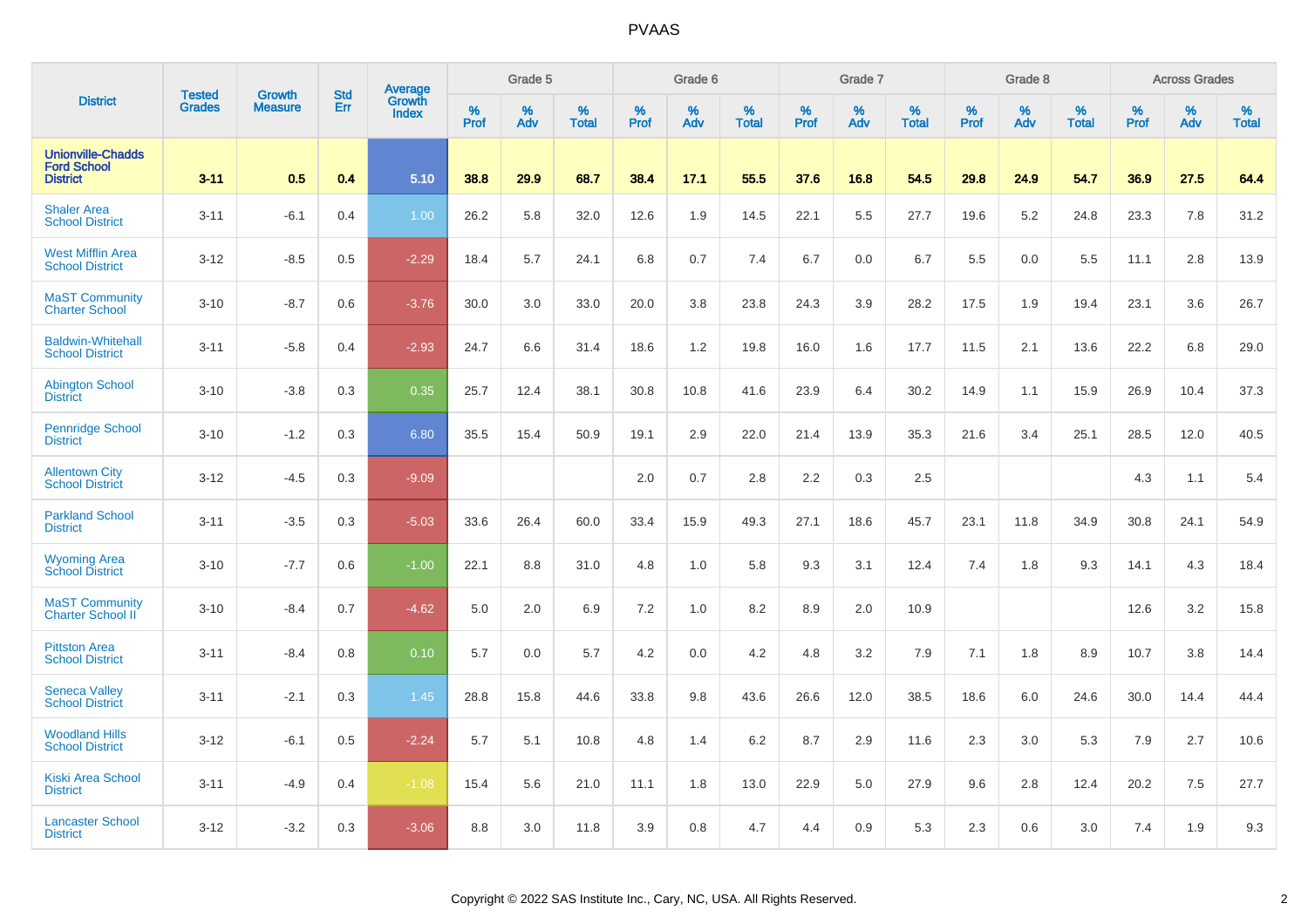| <b>District</b>                                                   | <b>Tested</b> |                                 | <b>Std</b> | Average                |                     | Grade 5  |                   |                  | Grade 6  |                   |                  | Grade 7  |                   |           | Grade 8  |                   |           | <b>Across Grades</b> |                   |
|-------------------------------------------------------------------|---------------|---------------------------------|------------|------------------------|---------------------|----------|-------------------|------------------|----------|-------------------|------------------|----------|-------------------|-----------|----------|-------------------|-----------|----------------------|-------------------|
|                                                                   | <b>Grades</b> | <b>Growth</b><br><b>Measure</b> | Err        | Growth<br><b>Index</b> | $\%$<br><b>Prof</b> | %<br>Adv | %<br><b>Total</b> | %<br><b>Prof</b> | %<br>Adv | %<br><b>Total</b> | %<br><b>Prof</b> | %<br>Adv | %<br><b>Total</b> | %<br>Prof | %<br>Adv | %<br><b>Total</b> | %<br>Prof | %<br>Adv             | %<br><b>Total</b> |
| <b>Unionville-Chadds</b><br><b>Ford School</b><br><b>District</b> | $3 - 11$      | 0.5                             | 0.4        | 5.10                   | 38.8                | 29.9     | 68.7              | 38.4             | 17.1     | 55.5              | 37.6             | 16.8     | 54.5              | 29.8      | 24.9     | 54.7              | 36.9      | 27.5                 | 64.4              |
| <b>Dallas School</b><br><b>District</b>                           | $3 - 11$      | $-5.7$                          | 0.5        | 5.42                   | 43.8                | 15.6     | 59.4              | 24.3             | 2.8      | 27.1              | 18.1             | 6.3      | 24.4              | 17.9      | 0.0      | 17.9              | 30.9      | 12.9                 | 43.8              |
| Southeastern<br><b>Greene School</b><br><b>District</b>           | $3 - 10$      | $-11.8$                         | 1.0        | $-3.05$                | 34.5                | 13.8     | 48.3              | 32.4             | 2.9      | 35.3              | 8.2              | 4.1      | 12.2              | 25.6      | 2.3      | 27.9              | 26.6      | 12.9                 | 39.5              |
| <b>Bristol Township</b><br><b>School District</b>                 | $3 - 11$      | $-4.1$                          | 0.4        | $-1.98$                | 12.4                | 2.9      | 15.3              | 2.7              | 0.7      | 3.4               | 7.5              | 1.1      | 8.6               | 3.8       | 0.4      | 4.2               | 10.6      | 2.1                  | 12.7              |
| <b>Central Bucks</b><br><b>School District</b>                    | $3 - 11$      | 0.2                             | $0.2\,$    | 7.38                   | 36.0                | 18.4     | 54.4              | 31.8             | 16.6     | 48.4              | 29.2             | 13.4     | 42.6              | 22.8      | 7.4      | 30.1              | 32.0      | 16.6                 | 48.6              |
| <b>Pine-Richland</b><br><b>School District</b>                    | $3 - 11$      | $-1.8$                          | 0.3        | 0.90                   | 35.0                | 21.7     | 56.7              | 35.6             | 11.5     | 47.1              | 37.1             | 18.2     | 55.4              | 30.1      | 15.8     | 45.9              | 34.9      | 21.2                 | 56.1              |
| Northwestern<br><b>School District</b>                            | $3 - 11$      | $-6.8$                          | 0.6        | $-3.84$                | 34.7                | 6.3      | 41.0              | 21.8             | 1.2      | 23.0              | 16.8             | 7.5      | 24.3              | 9.1       | 1.8      | 10.9              | 25.1      | 6.0                  | 31.1              |
| Wissahickon<br><b>Charter School</b>                              | $3 - 8$       | $-0.8$                          | 0.7        | 4.54                   | 0.0                 | 0.0      | 0.0               | 2.4              | 0.0      | 2.4               | 3.7              | 0.0      | 3.7               | 1.5       | 0.0      | 1.5               | 4.0       | 0.2                  | 4.2               |
| <b>Owen J Roberts</b><br><b>School District</b>                   | $3 - 11$      | $-3.2$                          | 0.3        | $-0.55$                | 35.7                | 21.9     | 57.7              | 29.6             | 17.3     | 46.9              | 28.3             | 12.5     | 40.8              | 22.8      | 5.5      | 28.4              | 31.9      | 16.7                 | 48.6              |
| <b>Gateway School</b><br><b>District</b>                          | $3 - 11$      | $-4.4$                          | 0.4        | $-2.08$                | 15.3                | 7.4      | 22.7              | 16.5             | 7.1      | 23.6              | 14.6             | 4.2      | 18.8              | 16.2      | 6.9      | 23.2              | 21.5      | 9.7                  | 31.2              |
| <b>Conrad Weiser</b><br><b>Area School</b><br><b>District</b>     | $3 - 11$      | $-1.9$                          | 0.5        | 2.69                   | 15.3                | 1.8      | 17.2              | 18.5             | 2.6      | 21.2              | 15.6             | 1.6      | 17.2              | 9.4       | 3.0      | 12.3              | 17.9      | 5.0                  | 23.0              |
| <b>Trinity Area School</b><br><b>District</b>                     | $3 - 11$      | $-4.0$                          | 0.4        | 3.77                   | 35.4                | 13.4     | 48.9              | 20.9             | 3.2      | 24.1              | 21.5             | 8.0      | 29.5              | 15.3      | 3.2      | 18.6              | 25.6      | 9.6                  | 35.2              |
| Penn-Trafford<br><b>School District</b>                           | $3 - 11$      | $-3.6$                          | 0.4        | 3.72                   | 40.3                | 24.6     | 64.9              | 36.1             | 20.9     | 57.0              | 33.3             | 18.7     | 52.0              | 19.3      | 3.7      | 23.0              | 34.4      | 21.1                 | 55.5              |
| <b>Tuscarora School</b><br><b>District</b>                        | $3 - 11$      | $-2.4$                          | 0.5        | 3.82                   | 16.5                | 7.4      | 23.9              | 11.3             | 2.7      | 14.0              | 13.4             | 4.5      | 17.9              | 11.0      | 2.1      | 13.1              | 17.7      | 6.0                  | 23.6              |
| <b>Mount Pleasant</b><br><b>Area School</b><br><b>District</b>    | $3 - 11$      | $-5.7$                          | 0.5        | $-0.96$                | 18.0                | 1.6      | 19.7              | 12.8             | 2.4      | 15.2              | 12.7             | 2.8      | 15.5              | 7.4       | 0.8      | 8.3               | 18.3      | 4.3                  | 22.6              |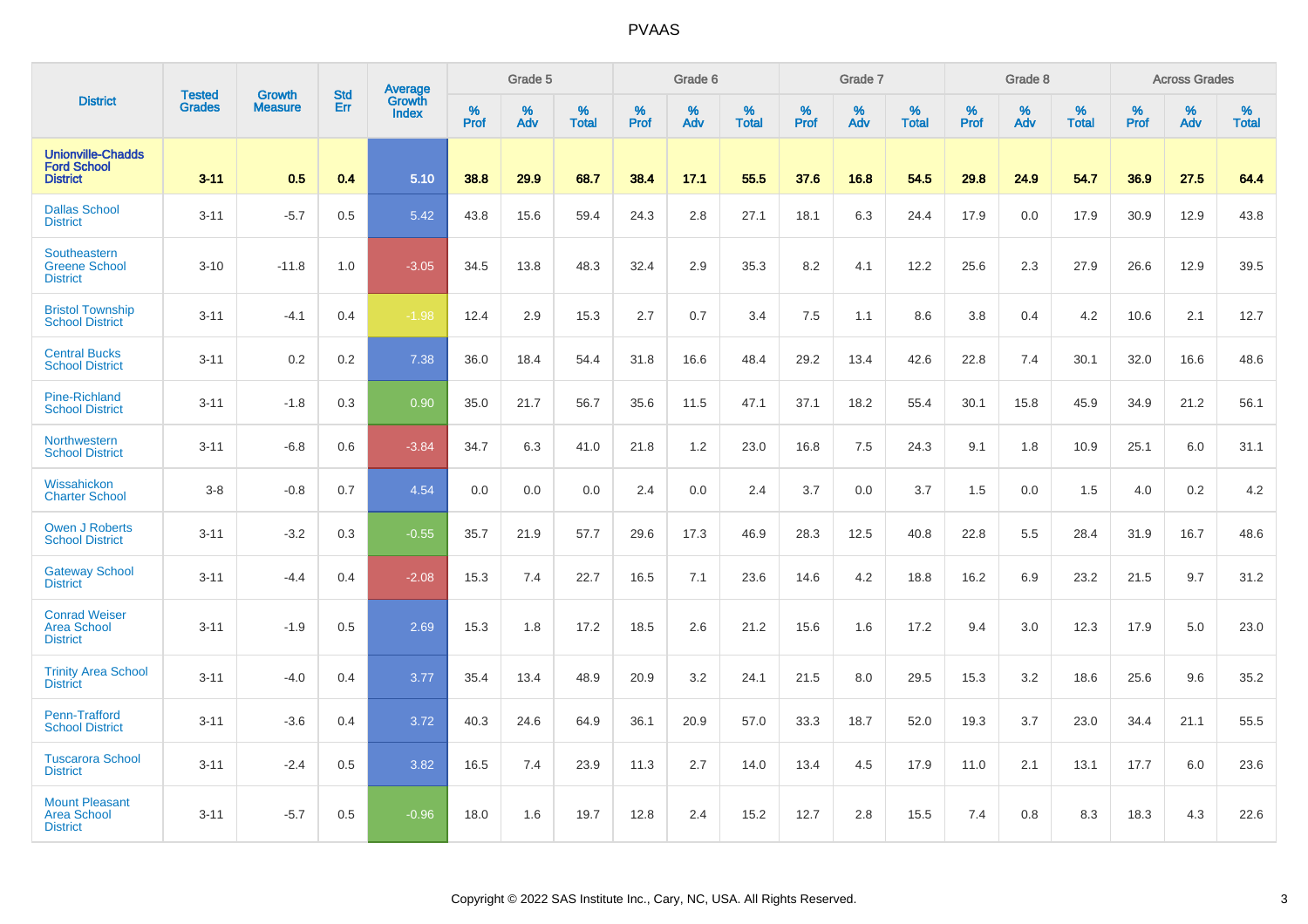| <b>District</b>                                                   | <b>Tested</b> | <b>Growth</b>  | <b>Std</b> | <b>Average</b><br>Growth |                     | Grade 5  |                   |           | Grade 6  |                   |                  | Grade 7  |                   |                  | Grade 8  |                   |                  | <b>Across Grades</b> |                   |
|-------------------------------------------------------------------|---------------|----------------|------------|--------------------------|---------------------|----------|-------------------|-----------|----------|-------------------|------------------|----------|-------------------|------------------|----------|-------------------|------------------|----------------------|-------------------|
|                                                                   | <b>Grades</b> | <b>Measure</b> | Err        | <b>Index</b>             | $\%$<br><b>Prof</b> | %<br>Adv | %<br><b>Total</b> | %<br>Prof | %<br>Adv | %<br><b>Total</b> | %<br><b>Prof</b> | %<br>Adv | %<br><b>Total</b> | %<br><b>Prof</b> | %<br>Adv | %<br><b>Total</b> | %<br><b>Prof</b> | %<br>Adv             | %<br><b>Total</b> |
| <b>Unionville-Chadds</b><br><b>Ford School</b><br><b>District</b> | $3 - 11$      | 0.5            | 0.4        | 5.10                     | 38.8                | 29.9     | 68.7              | 38.4      | 17.1     | 55.5              | 37.6             | 16.8     | 54.5              | 29.8             | 24.9     | 54.7              | 36.9             | 27.5                 | 64.4              |
| Penn-Delco School<br><b>District</b>                              | $3 - 11$      | $-4.5$         | 0.4        | $-1.99$                  | 31.7                | 11.9     | 43.6              | 20.2      | 6.6      | 26.8              | 22.0             | 6.8      | 28.8              | 10.9             | 1.6      | 12.5              | 25.2             | 8.0                  | 33.2              |
| <b>Ringgold School</b><br><b>District</b>                         | $3 - 11$      | $-4.9$         | 0.5        | $-3.96$                  | 13.5                | 1.8      | 15.3              | 5.7       | 0.0      | 5.7               | 8.3              | 1.2      | 9.5               | 6.4              | 0.5      | 6.9               | 12.7             | 1.7                  | 14.4              |
| <b>Springfield School</b><br><b>District</b>                      | $3 - 11$      | $-3.6$         | 0.4        | $-2.60$                  | 35.0                | 20.1     | 55.1              | 30.6      | 7.7      | 38.4              | 35.8             | 10.7     | 46.5              | 26.0             | 12.6     | 38.6              | 33.8             | 18.4                 | 52.2              |
| <b>Penn Hills School</b><br><b>District</b>                       | $3 - 11$      | $-4.0$         | 0.5        | 1.96                     | 4.7                 | 1.8      | 6.4               | 2.7       | 0.7      | 3.4               | 2.1              | 1.6      | 3.7               | 3.4              | 0.0      | 3.4               | 6.8              | 2.1                  | 8.9               |
| <b>Nazareth Area</b><br><b>School District</b>                    | $3 - 11$      | $-2.2$         | 0.4        | 3.03                     | 30.3                | 13.0     | 43.3              | 27.3      | 13.5     | 40.8              | 27.8             | 6.8      | 34.6              | 17.3             | 3.5      | 20.9              | 28.9             | 10.3                 | 39.2              |
| <b>Connellsville Area</b><br><b>School District</b>               | $3 - 11$      | $-3.8$         | 0.4        | $-0.77$                  | 19.0                | 7.5      | 26.5              | 10.8      | 3.6      | 14.3              | 9.5              | 2.4      | 11.9              | 9.4              | 2.2      | 11.6              | 15.5             | 4.5                  | 20.0              |
| <b>East Stroudsburg</b><br><b>Area School</b><br><b>District</b>  | $3 - 11$      | $-4.6$         | 0.5        | $-0.82$                  | 19.0                | 5.3      | 24.3              | 8.8       | 1.6      | 10.4              | 9.7              | 3.0      | 12.7              | 7.7              | 1.9      | 9.7               | 16.0             | 4.5                  | 20.5              |
| <b>Eastern Lebanon</b><br><b>County School</b><br><b>District</b> | $3 - 11$      | $-3.3$         | 0.5        | 2.09                     | 19.8                | 7.9      | 27.7              | 9.1       | 0.6      | 9.7               | 13.1             | 3.1      | 16.2              | 8.9              | 1.8      | 10.6              | 17.0             | 5.0                  | 22.0              |
| <b>Pottstown School</b><br><b>District</b>                        | $3 - 12$      | $-5.0$         | 0.5        | $-2.29$                  | 6.0                 | 3.6      | 9.5               | 2.1       | 0.0      | 2.1               | 5.3              | 0.7      | 5.9               | 5.6              | 0.0      | 5.6               | 6.5              | 1.2                  | 7.7               |
| <b>Beaver Area</b><br><b>School District</b>                      | $3 - 10$      | $-4.4$         | 0.6        | 1.92                     | 36.2                | 23.8     | 60.0              | 37.3      | 28.8     | 66.1              | 22.6             | 13.0     | 35.6              | 17.1             | 7.2      | 24.3              | 29.2             | 25.6                 | 54.8              |
| <b>Greensburg Salem</b><br><b>School District</b>                 | $3 - 11$      | $-3.8$         | 0.5        | $-1.81$                  | 31.1                | 7.9      | 39.0              | 12.0      | $1.2$    | 13.2              | 16.5             | 3.8      | 20.3              | 17.6             | 4.6      | 22.2              | 20.7             | 7.4                  | 28.2              |
| Susquehanna<br><b>Township School</b><br><b>District</b>          | $3 - 12$      | $-3.4$         | 0.5        | 0.05                     | 13.7                | 3.7      | 17.4              | 3.0       | 0.5      | 3.5               | 6.2              | 2.3      | 8.5               | 9.8              | 0.5      | 10.3              | 11.5             | 3.0                  | 14.4              |
| <b>York Suburban</b><br><b>School District</b>                    | $3 - 11$      | $-1.0$         | 0.5        | 6.95                     | 28.6                | 23.2     | 51.7              | 17.1      | 6.5      | 23.6              | 23.6             | 15.3     | 38.9              | 20.6             | 9.2      | 29.9              | 27.3             | 17.9                 | 45.3              |
| <b>Pleasant Valley</b><br><b>School District</b>                  | $3 - 11$      | $-2.3$         | 0.4        | 2.77                     | 20.4                | 6.2      | 26.6              | 17.4      | 2.3      | 19.7              | 23.2             | 3.5      | 26.8              | 8.3              | 3.2      | 11.5              | 20.4             | 5.0                  | 25.4              |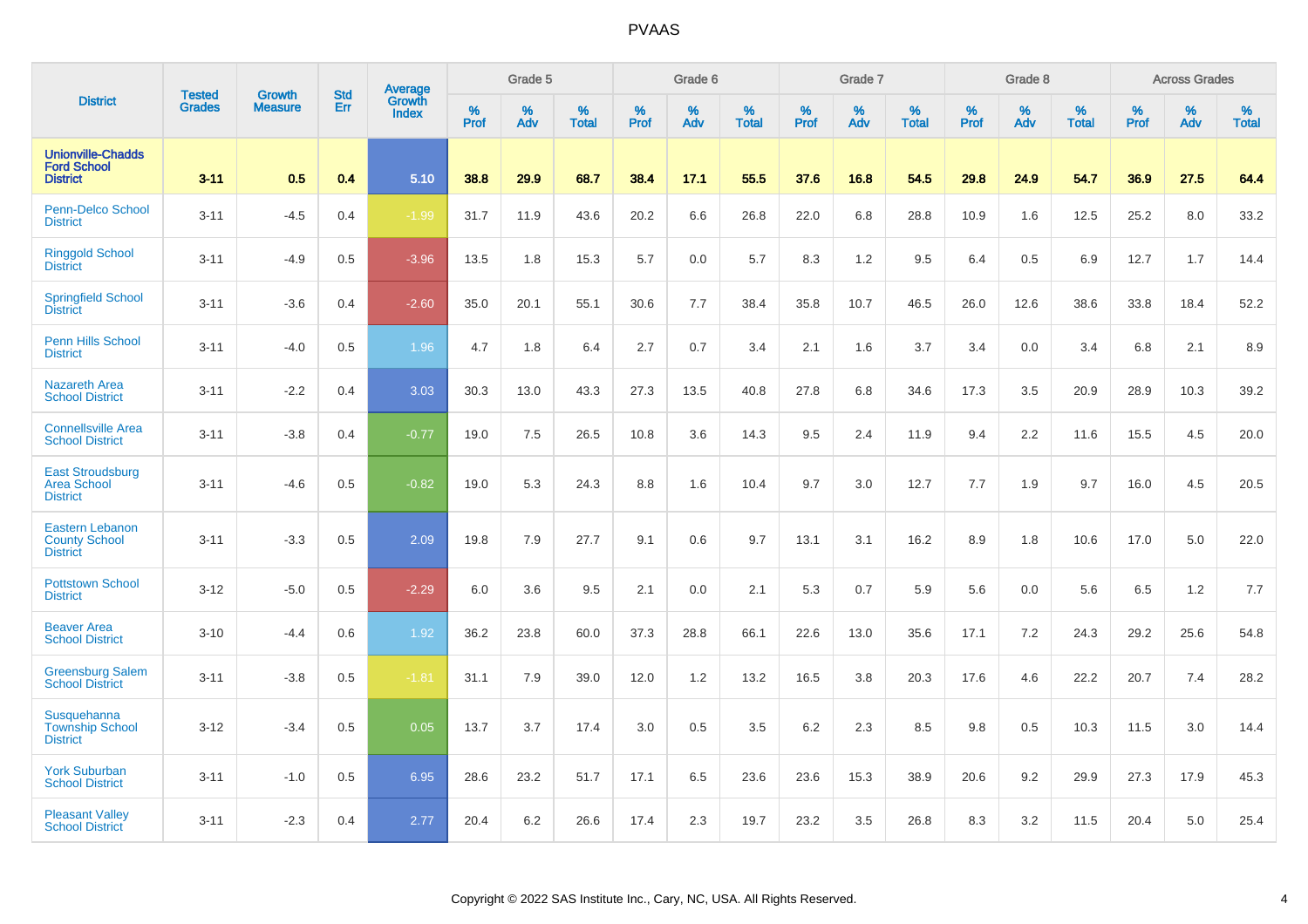| <b>District</b>                                                   | <b>Tested</b> | <b>Growth</b>  | <b>Std</b> | Average                |              | Grade 5  |                   |              | Grade 6  |                   |              | Grade 7  |                   |              | Grade 8  |                   |                     | <b>Across Grades</b> |                   |
|-------------------------------------------------------------------|---------------|----------------|------------|------------------------|--------------|----------|-------------------|--------------|----------|-------------------|--------------|----------|-------------------|--------------|----------|-------------------|---------------------|----------------------|-------------------|
|                                                                   | <b>Grades</b> | <b>Measure</b> | Err        | Growth<br><b>Index</b> | $\%$<br>Prof | %<br>Adv | %<br><b>Total</b> | $\%$<br>Prof | %<br>Adv | %<br><b>Total</b> | $\%$<br>Prof | %<br>Adv | %<br><b>Total</b> | $\%$<br>Prof | %<br>Adv | %<br><b>Total</b> | $\%$<br><b>Prof</b> | %<br>Adv             | %<br><b>Total</b> |
| <b>Unionville-Chadds</b><br><b>Ford School</b><br><b>District</b> | $3 - 11$      | 0.5            | 0.4        | 5.10                   | 38.8         | 29.9     | 68.7              | 38.4         | 17.1     | 55.5              | 37.6         | 16.8     | 54.5              | 29.8         | 24.9     | 54.7              | 36.9                | 27.5                 | 64.4              |
| <b>Crestwood School</b><br><b>District</b>                        | $3 - 11$      | $-2.8$         | 0.5        | 3.04                   | 19.1         | 5.6      | 24.7              | 24.3         | 7.7      | 32.0              | 21.0         | 8.7      | 29.7              | 19.0         | 6.6      | 25.6              | 23.4                | 8.3                  | 31.7              |
| <b>Pennsbury School</b><br><b>District</b>                        | $3 - 11$      | $-2.3$         | 0.3        | 0.78                   | 32.1         | 19.0     | 51.1              | 23.0         | 10.9     | 34.0              | 19.4         | 7.0      | 26.4              | 15.8         | 9.8      | 25.6              | 26.7                | 15.5                 | 42.2              |
| <b>Neshaminy School</b><br><b>District</b>                        | $3 - 11$      | $-0.6$         | 0.3        | 4.21                   | 26.6         | 8.4      | 35.0              | 18.4         | 3.5      | 21.9              | 21.1         | 6.5      | 27.6              | 17.0         | 5.4      | 22.4              | 24.8                | 10.8                 | 35.6              |
| <b>Plum Borough</b><br><b>School District</b>                     | $3 - 11$      | $-3.1$         | 0.4        | 3.08                   | 34.5         | 8.4      | 42.9              | 32.3         | 19.5     | 51.8              | 22.5         | 13.0     | 35.5              | 17.6         | 4.3      | 21.9              | 28.8                | 15.8                 | 44.6              |
| Jefferson-Morgan<br><b>School District</b>                        | $3 - 10$      | $-0.4$         | 0.8        | 4.12                   | 7.1          | 1.4      | 8.6               | 23.6         | 0.0      | 23.6              | 10.9         | 3.6      | 14.6              | 24.4         | 2.2      | 26.7              | 17.1                | 4.8                  | 21.9              |
| <b>Tacony Academy</b><br><b>Charter School</b>                    | $3 - 11$      | $-3.3$         | 0.8        | 3.79                   | 4.1          | 1.4      | 5.5               | 2.9          | 0.0      | 2.9               | 6.8          | 0.0      | 6.8               | 5.7          | 2.9      | 8.6               | 5.0                 | 1.0                  | 6.0               |
| <b>Philadelphia City</b><br><b>School District</b>                | $3 - 12$      | $-0.5$         | 0.2        | 3.67                   | 8.4          | 4.9      | 13.3              | 9.6          | 3.1      | 12.7              | 10.6         | 4.5      | 15.1              | 5.0          | 4.4      | 9.4               | 9.8                 | 5.2                  | 15.0              |
| <b>North Penn School</b><br><b>District</b>                       | $3 - 11$      | 0.9            | 0.2        | 9.59                   | 30.6         | 14.1     | 44.6              | 25.7         | 14.1     | 39.7              | 29.4         | 8.8      | 38.2              | 25.4         | 7.7      | 33.2              | 29.6                | 14.0                 | 43.7              |
| <b>Whitehall-Coplay</b><br><b>School District</b>                 | $3 - 11$      | $-3.3$         | 0.4        | $-2.64$                | 23.4         | 6.6      | 30.0              | 12.7         | 1.9      | 14.7              | 11.1         | 2.5      | 13.6              | 10.5         | 3.2      | 13.7              | 18.5                | 4.9                  | 23.5              |
| Downingtown Area<br><b>School District</b>                        | $3 - 11$      | $-1.3$         | 0.3        | 5.44                   | 40.5         | 24.2     | 64.7              | 28.9         | 24.6     | 53.5              | 31.4         | 21.1     | 52.5              | 27.1         | 28.6     | 55.7              | 36.8                | 25.9                 | 62.7              |
| <b>Manheim</b><br><b>Township School</b><br><b>District</b>       | $3 - 12$      | $-0.7$         | 0.3        | 6.38                   | 29.8         | 17.1     | 46.9              | 33.2         | 23.2     | 56.3              | 28.9         | 9.6      | 38.6              | 18.1         | 11.2     | 29.3              | 28.7                | 21.3                 | 49.9              |
| <b>Shippensburg Area</b><br><b>School District</b>                | $3 - 11$      | $-3.6$         | 0.4        | 1.09                   | 18.3         | 13.7     | 32.0              | 12.9         | 4.2      | 17.0              | 13.4         | 2.4      | 15.8              | 13.6         | 4.0      | 17.7              | 17.3                | 7.6                  | 24.9              |
| <b>Interboro School</b><br><b>District</b>                        | $3 - 12$      | $-3.0$         | 0.4        | 0.02                   | 13.5         | 2.2      | 15.8              | 11.8         | 2.4      | 14.2              | 14.4         | 3.4      | 17.8              | 10.7         | 2.1      | 12.8              | 16.4                | 3.1                  | 19.6              |
| <b>Burgettstown Area</b><br><b>School District</b>                | $3 - 11$      | $-6.3$         | 0.7        | $-3.35$                | 16.9         | 2.6      | 19.5              | 15.4         | 0.0      | 15.4              | 3.6          | 2.4      | 6.0               | 9.3          | 4.0      | 13.3              | 15.1                | 3.7                  | 18.9              |
| <b>Yough School</b><br><b>District</b>                            | $3 - 10$      | $-4.9$         | 0.6        | $-3.11$                | 19.1         | 5.3      | 24.4              | 17.8         | 5.2      | 23.0              | 16.5         | 1.0      | 17.5              | 6.6          | 0.8      | 7.4               | 19.1                | 4.3                  | 23.4              |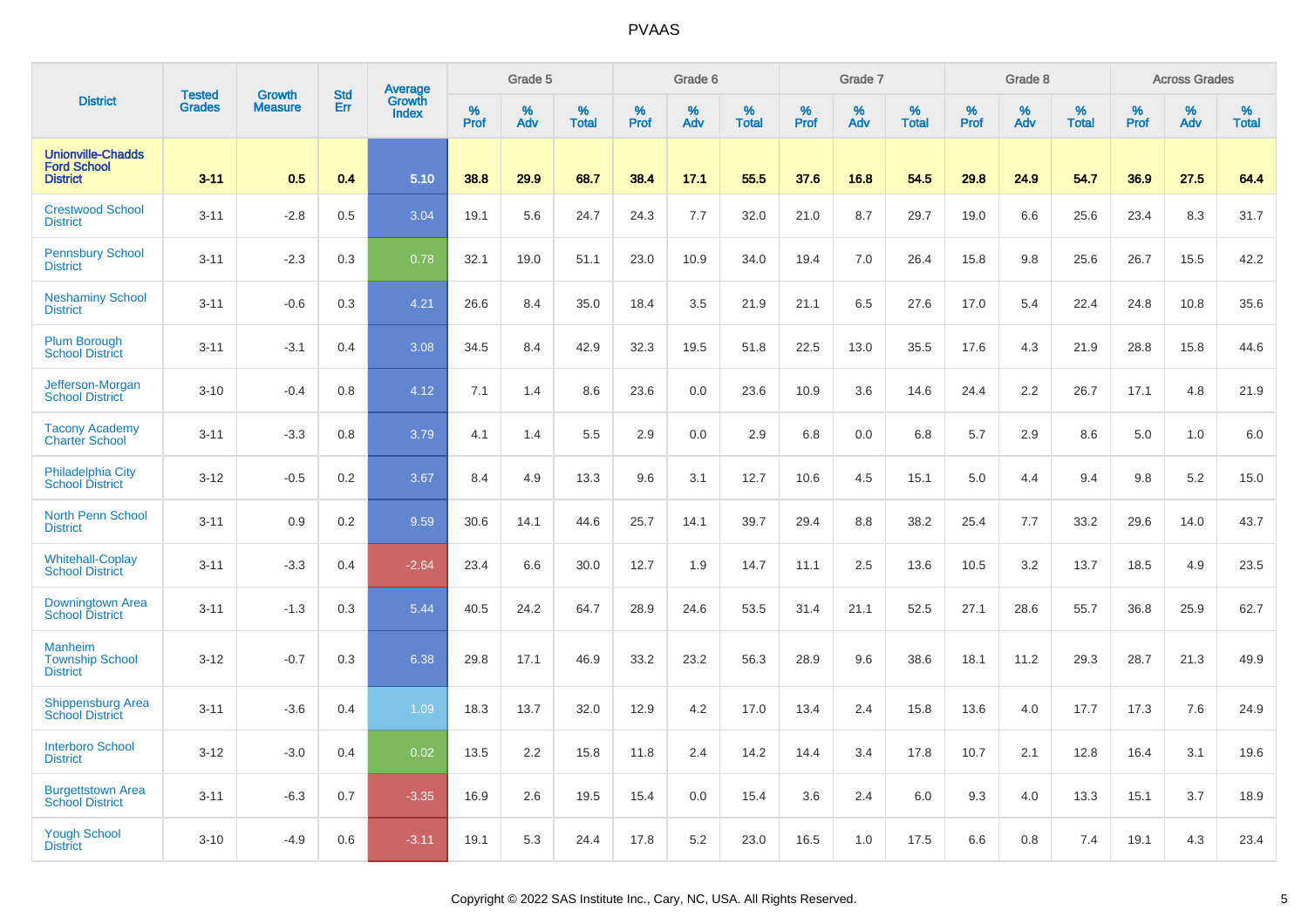| <b>District</b>                                                   |                                |                                 | <b>Std</b> | Average                |           | Grade 5  |                   |           | Grade 6  |                   |           | Grade 7  |                   |           | Grade 8  |                   |           | <b>Across Grades</b> |                   |
|-------------------------------------------------------------------|--------------------------------|---------------------------------|------------|------------------------|-----------|----------|-------------------|-----------|----------|-------------------|-----------|----------|-------------------|-----------|----------|-------------------|-----------|----------------------|-------------------|
|                                                                   | <b>Tested</b><br><b>Grades</b> | <b>Growth</b><br><b>Measure</b> | Err        | Growth<br><b>Index</b> | %<br>Prof | %<br>Adv | %<br><b>Total</b> | %<br>Prof | %<br>Adv | %<br><b>Total</b> | %<br>Prof | %<br>Adv | %<br><b>Total</b> | %<br>Prof | %<br>Adv | %<br><b>Total</b> | %<br>Prof | %<br>Adv             | %<br><b>Total</b> |
| <b>Unionville-Chadds</b><br><b>Ford School</b><br><b>District</b> | $3 - 11$                       | 0.5                             | 0.4        | 5.10                   | 38.8      | 29.9     | 68.7              | 38.4      | 17.1     | 55.5              | 37.6      | 16.8     | 54.5              | 29.8      | 24.9     | 54.7              | 36.9      | 27.5                 | 64.4              |
| <b>Phoenixville Area</b><br><b>School District</b>                | $3 - 11$                       | $-3.6$                          | 0.4        | 4.13                   | 37.1      | 16.7     | 53.8              | 17.6      | 8.6      | 26.1              | 18.6      | 3.8      | 22.5              | 13.4      | 3.6      | 17.0              | 25.5      | 11.8                 | 37.3              |
| Philipsburg-<br>Osceola Area<br><b>School District</b>            | $3 - 11$                       | $-4.9$                          | 0.6        | 0.04                   | 35.5      | 10.5     | 46.0              | 27.8      | 7.4      | 35.2              | 23.0      | 3.2      | 26.2              | 15.6      | 5.2      | 20.8              | 27.5      | 12.4                 | 40.0              |
| <b>Blackhawk School</b><br><b>District</b>                        | $3 - 11$                       | $-1.6$                          | 0.5        | 4.57                   | 38.0      | 8.8      | 46.7              | 28.3      | 8.8      | 37.1              | 27.3      | 7.4      | 34.8              | 13.5      | 1.7      | 15.2              | 28.7      | 9.2                  | 37.8              |
| <b>Riverview School</b><br><b>District</b>                        | $3 - 11$                       | $-6.6$                          | 0.8        | $-0.07$                | 28.8      | 5.8      | 34.6              | 29.9      | 9.1      | 39.0              | 21.7      | 3.3      | 25.0              | 12.7      | 5.1      | 17.7              | 25.8      | 15.0                 | 40.8              |
| <b>Laurel Highlands</b><br><b>School District</b>                 | $3 - 11$                       | $-4.3$                          | 0.5        | $-1.98$                | 13.3      | 5.7      | 19.0              | 9.7       | 7.1      | 16.8              | 11.0      | 3.9      | 15.0              | 12.6      | 4.8      | 17.5              | 17.1      | 7.0                  | 24.1              |
| North Hills School<br><b>District</b>                             | $3 - 11$                       | $-3.1$                          | 0.4        | $-1.31$                | 34.1      | 14.0     | 48.1              | 30.1      | 11.4     | 41.5              | 28.1      | 11.5     | 39.6              | 21.9      | 9.6      | 31.5              | 30.4      | 13.8                 | 44.2              |
| <b>Hopewell Area</b><br><b>School District</b>                    | $3 - 11$                       | $-1.6$                          | 0.5        | 4.04                   | 31.1      | 8.2      | 39.3              | 28.6      | 11.8     | 40.3              | 18.7      | 4.5      | 23.1              | 12.5      | 2.5      | 15.0              | 23.5      | 8.4                  | 32.0              |
| <b>Governor Mifflin</b><br><b>School District</b>                 | $3 - 11$                       | $-1.6$                          | 0.4        | 2.23                   | 20.4      | 9.3      | 29.6              | 18.8      | 4.8      | 23.6              | 20.6      | 3.2      | 23.7              | 11.2      | 2.2      | 13.4              | 20.0      | 7.5                  | 27.4              |
| <b>Bethlehem-Center</b><br><b>School District</b>                 | $3 - 10$                       | $-6.4$                          | 0.7        | $-0.87$                | 5.6       | 1.4      | 6.9               | 0.0       | 0.0      | 0.0               | 4.0       | 0.0      | 4.0               | 3.2       | 1.6      | 4.8               | 9.6       | 3.9                  | 13.6              |
| <b>West Chester Area</b><br><b>School District</b>                | $3 - 11$                       | $-1.3$                          | 0.3        | 6.72                   | 35.0      | 18.9     | 53.9              | 29.1      | 9.5      | 38.7              | 26.7      | 11.1     | 37.8              | 22.1      | 13.0     | 35.1              | 32.0      | 17.9                 | 49.8              |
| <b>Central Dauphin</b><br><b>School District</b>                  | $3 - 11$                       | $-0.5$                          | 0.2        | 4.10                   | 22.0      | 11.6     | 33.6              | 14.9      | 2.6      | 17.4              | 14.8      | 7.0      | 21.8              | 12.5      | 4.2      | 16.7              | 19.3      | 7.8                  | 27.1              |
| <b>Central Valley</b><br><b>School District</b>                   | $3 - 10$                       | $-3.2$                          | 0.5        | 2.71                   | 24.6      | 4.9      | 29.6              | 22.1      | 2.2      | 24.3              | 20.3      | 7.2      | 27.4              | 20.4      | 8.0      | 28.5              | 26.6      | 9.0                  | 35.6              |
| <b>Norristown Area</b><br><b>School District</b>                  | $3 - 12$                       | $-2.3$                          | 0.4        | 0.04                   | 10.2      | 0.6      | 10.8              | 9.0       | 1.1      | 10.0              | 9.3       | 1.3      | 10.7              | 7.4       | 3.0      | 10.4              | 11.0      | 1.9                  | 13.0              |
| Northern Lebanon<br><b>School District</b>                        | $3 - 11$                       | $-3.8$                          | 0.5        | $-1.80$                | 30.5      | 8.6      | 39.1              | 12.8      | 0.8      | 13.6              | 8.1       | 2.7      | 10.8              | 7.2       | 0.6      | 7.8               | 19.9      | 7.9                  | 27.9              |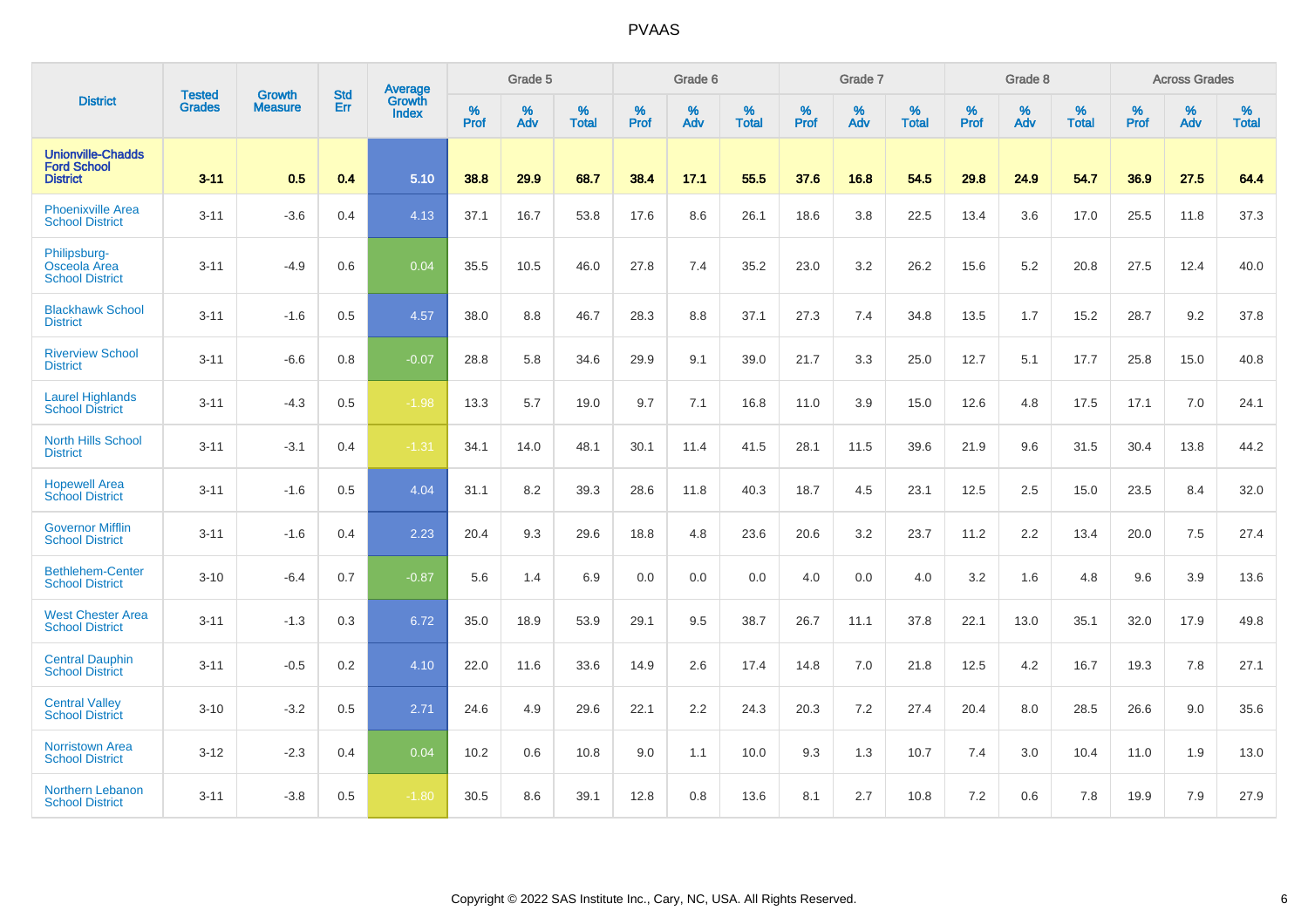|                                                                   | <b>Tested</b> | <b>Growth</b>  | <b>Std</b> | Average                |           | Grade 5  |                   |           | Grade 6  |                   |           | Grade 7  |                   |           | Grade 8  |                   |           | <b>Across Grades</b> |                   |
|-------------------------------------------------------------------|---------------|----------------|------------|------------------------|-----------|----------|-------------------|-----------|----------|-------------------|-----------|----------|-------------------|-----------|----------|-------------------|-----------|----------------------|-------------------|
| <b>District</b>                                                   | <b>Grades</b> | <b>Measure</b> | Err        | Growth<br><b>Index</b> | %<br>Prof | %<br>Adv | %<br><b>Total</b> | %<br>Prof | %<br>Adv | %<br><b>Total</b> | %<br>Prof | %<br>Adv | %<br><b>Total</b> | %<br>Prof | %<br>Adv | %<br><b>Total</b> | %<br>Prof | %<br>Adv             | %<br><b>Total</b> |
| <b>Unionville-Chadds</b><br><b>Ford School</b><br><b>District</b> | $3 - 11$      | 0.5            | 0.4        | 5.10                   | 38.8      | 29.9     | 68.7              | 38.4      | 17.1     | 55.5              | 37.6      | 16.8     | 54.5              | 29.8      | 24.9     | 54.7              | 36.9      | 27.5                 | 64.4              |
| Renaissance<br><b>Academy Charter</b><br><b>School</b>            | $3 - 11$      | $-5.7$         | 0.7        | $-3.32$                | 16.7      | 11.1     | 27.8              | 19.2      | 4.1      | 23.3              | 20.0      | 1.3      | 21.3              | 10.1      | 7.2      | 17.4              | 18.7      | 5.7                  | 24.4              |
| Mt Lebanon<br><b>School District</b>                              | $3 - 11$      | $-2.1$         | 0.4        | 4.72                   | 39.7      | 34.6     | 74.3              | 42.0      | 15.7     | 57.7              | 32.6      | 20.7     | 53.3              | 31.6      | 17.4     | 49.1              | 36.2      | 29.4                 | 65.5              |
| <b>Chartiers Valley</b><br><b>School District</b>                 | $3 - 11$      | $-2.3$         | 0.4        | 1.51                   | 33.8      | 14.7     | 48.5              | 16.8      | 5.3      | 22.1              | 15.6      | 7.4      | 22.9              | 10.8      | 4.2      | 15.1              | 23.4      | 11.6                 | 35.0              |
| <b>Ridley School</b><br><b>District</b>                           | $3 - 12$      | $-1.6$         | 0.3        | 0.71                   | 24.4      | 10.9     | 35.3              | 16.6      | 2.2      | 18.8              | 11.2      | 6.6      | 17.8              | 12.6      | 6.5      | 19.1              | 19.6      | 9.1                  | 28.7              |
| <b>Council Rock</b><br><b>School District</b>                     | $3 - 11$      | $-0.6$         | 0.2        | 4.05                   | 30.5      | 16.8     | 47.3              | 33.6      | 14.1     | 47.6              | 27.3      | 16.1     | 43.4              | 21.3      | 13.1     | 34.4              | 31.0      | 18.6                 | 49.7              |
| <b>Tri-Valley School</b><br><b>District</b>                       | $3 - 10$      | $-6.5$         | 0.8        | $-1.14$                | 13.2      | 2.4      | 15.7              | 13.2      | 0.0      | 13.2              | 7.3       | 0.0      | 7.3               | 2.4       | 7.3      | 9.8               | 15.8      | 3.7                  | 19.4              |
| <b>School Lane</b><br><b>Charter School</b>                       | $3 - 11$      | $-4.8$         | 0.7        | 0.49                   | 26.9      | 7.5      | 34.3              | 11.9      | 1.7      | 13.6              | 7.0       | 2.8      | 9.9               | 18.8      | 3.1      | 21.9              | 21.0      | 6.5                  | 27.5              |
| Octorara Area<br><b>School District</b>                           | $3 - 11$      | $-2.8$         | 0.6        | 1.31                   | 25.9      | 6.5      | 32.4              | 17.5      | 4.2      | 21.7              | 13.9      | 0.0      | 13.9              | 10.2      | 0.0      | 10.2              | 21.2      | 4.1                  | 25.4              |
| <b>Pottsgrove School</b><br><b>District</b>                       | $3 - 11$      | $-3.5$         | 0.4        | $-0.89$                | 27.2      | 6.5      | 33.7              | 10.2      | 5.4      | 15.6              | 21.6      | 4.1      | 25.7              | 9.8       | 1.6      | 11.4              | 19.2      | 4.4                  | 23.5              |
| <b>Wilson School</b><br><b>District</b>                           | $3 - 12$      | $-3.7$         | 0.5        | $-3.10$                | 27.9      | 12.6     | 40.5              | 24.6      | 4.2      | 28.8              | 19.9      | 7.0      | 26.9              | 13.0      | 9.8      | 22.8              | 28.3      | 14.3                 | 42.6              |
| <b>Marple Newtown</b><br><b>School District</b>                   | $3 - 11$      | $-3.4$         | 0.4        | $-1.81$                | 36.2      | 21.4     | 57.6              | 31.7      | 20.2     | 51.9              | 27.1      | 8.3      | 35.4              | 20.5      | 6.0      | 26.5              | 32.9      | 20.2                 | 53.1              |
| <b>Morrisville Borough</b><br><b>School District</b>              | $3 - 11$      | $-6.7$         | 0.9        | $-1.42$                | 9.8       | 0.0      | 9.8               | 1.9       | 0.0      | 1.9               | 3.9       | 0.0      | 3.9               | 0.0       | 0.0      | 0.0               | 5.1       | 0.6                  | 5.7               |
| <b>Charleroi School</b><br><b>District</b>                        | $3 - 11$      | $-4.8$         | 0.6        | 2.44                   | 10.8      | 1.0      | 11.8              | 13.1      | 0.0      | 13.1              | 8.5       | 3.8      | 12.3              | 11.6      | 1.0      | 12.6              | 12.5      | 2.4                  | 14.9              |
| <b>Carmichaels Area</b><br><b>School District</b>                 | $3 - 10$      | $-5.5$         | 0.7        | 1.91                   | 13.8      | 1.2      | 15.0              | 1.5       | 0.0      | 1.5               | 3.0       | 3.0      | 6.0               | 6.8       | 0.0      | 6.8               | 11.3      | 2.2                  | 13.4              |
| <b>Berwick Area</b><br><b>School District</b>                     | $3 - 11$      | $-3.7$         | 0.5        | $-0.18$                | 17.8      | 6.3      | 24.1              | 18.3      | 3.0      | 21.3              | 16.8      | 3.2      | 20.0              | 12.0      | 2.0      | 14.0              | 20.4      | 9.0                  | 29.4              |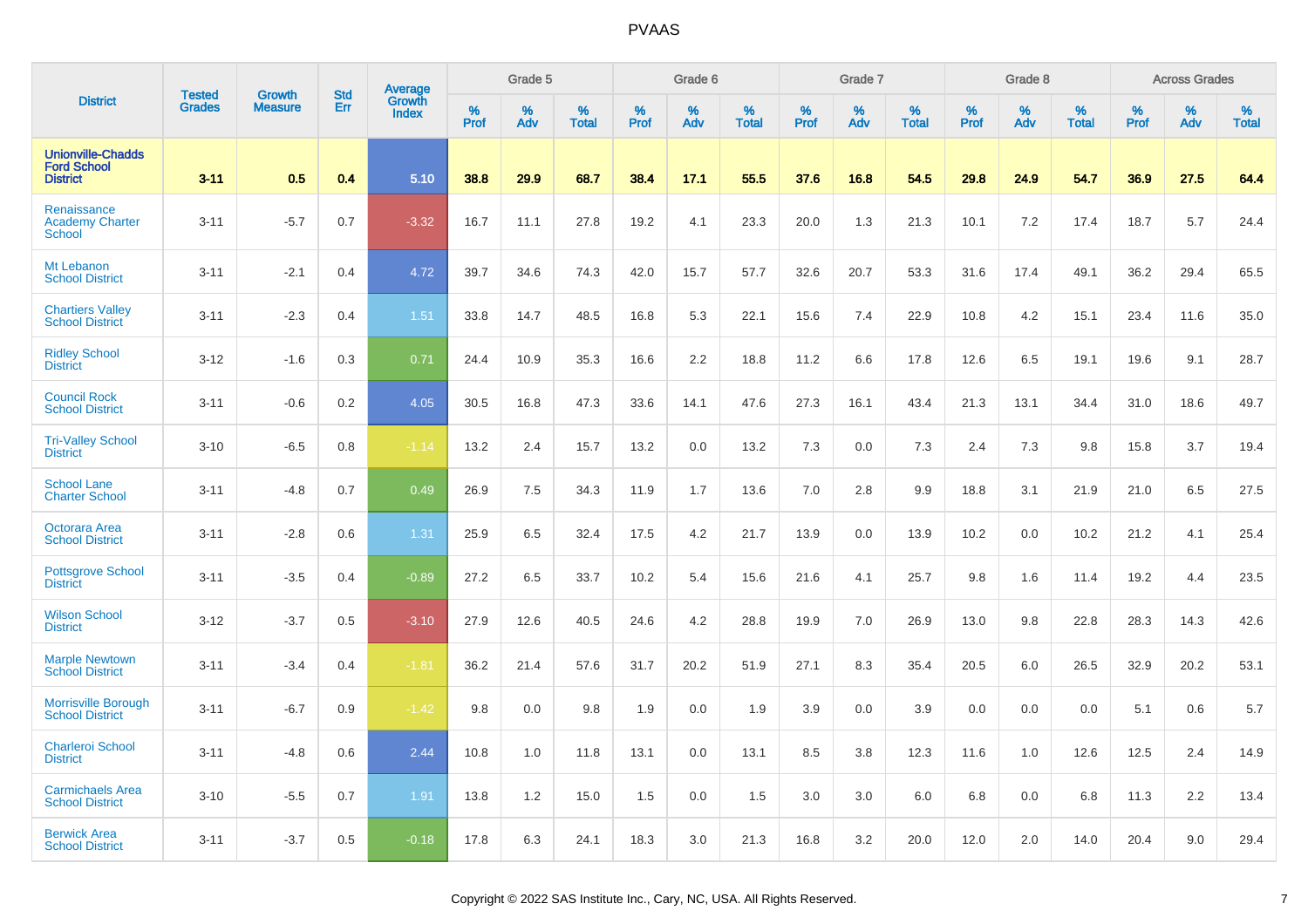| <b>District</b>                                                            | <b>Tested</b> | <b>Growth</b>  | <b>Std</b> | Average                       |           | Grade 5  |                   |           | Grade 6  |                   |           | Grade 7  |                   |           | Grade 8  |                   |           | <b>Across Grades</b> |                   |
|----------------------------------------------------------------------------|---------------|----------------|------------|-------------------------------|-----------|----------|-------------------|-----------|----------|-------------------|-----------|----------|-------------------|-----------|----------|-------------------|-----------|----------------------|-------------------|
|                                                                            | <b>Grades</b> | <b>Measure</b> | Err        | <b>Growth</b><br><b>Index</b> | %<br>Prof | %<br>Adv | %<br><b>Total</b> | %<br>Prof | %<br>Adv | %<br><b>Total</b> | %<br>Prof | %<br>Adv | %<br><b>Total</b> | %<br>Prof | %<br>Adv | %<br><b>Total</b> | %<br>Prof | %<br>Adv             | %<br><b>Total</b> |
| <b>Unionville-Chadds</b><br><b>Ford School</b><br><b>District</b>          | $3 - 11$      | 0.5            | 0.4        | 5.10                          | 38.8      | 29.9     | 68.7              | 38.4      | 17.1     | 55.5              | 37.6      | 16.8     | 54.5              | 29.8      | 24.9     | 54.7              | 36.9      | 27.5                 | 64.4              |
| <b>Tyrone Area</b><br><b>School District</b>                               | $3 - 12$      | $-0.7$         | 0.5        | 4.35                          | 18.0      | 3.8      | 21.8              | 12.4      | 4.6      | 17.0              | 18.0      | 2.5      | 20.5              | 12.4      | 5.3      | 17.7              | 20.5      | 8.1                  | 28.6              |
| <b>Maritime Academy</b><br><b>Charter School</b>                           | $3 - 10$      | $-3.7$         | 0.6        | 1.10                          | 3.5       | 1.2      | 4.7               | 1.2       | 3.6      | 4.8               | 7.9       | 5.6      | 13.5              | 3.3       | 0.0      | 3.3               | 4.6       | 2.1                  | 6.7               |
| <b>Uniontown Area</b><br><b>School District</b>                            | $3 - 11$      | $-4.0$         | 0.6        | $-0.51$                       | 17.1      | 3.8      | 21.0              | 18.7      | 3.7      | 22.4              | 6.5       | 0.9      | 7.5               | 0.0       | 0.0      | 0.0               | 15.0      | 4.4                  | 19.3              |
| <b>Souderton Area</b><br><b>School District</b>                            | $3 - 11$      | 0.8            | 0.3        | 7.15                          | 35.8      | 26.1     | 61.9              | 29.8      | 8.6      | 38.4              | 30.6      | 10.4     | 41.0              | 24.3      | 4.2      | 28.5              | 30.8      | 18.3                 | 49.1              |
| <b>Erie City School</b><br><b>District</b>                                 | $3 - 12$      | $-1.7$         | 0.3        | 1.03                          | 7.6       | 2.4      | 10.0              | 2.9       | 0.5      | 3.4               | 5.9       | 1.6      | 7.4               | 5.2       | 0.3      | 5.5               | 6.4       | 1.4                  | 7.8               |
| <b>Clearfield Area</b><br><b>School District</b>                           | $3 - 10$      | $-3.9$         | 0.5        | $-2.41$                       | 16.5      | 3.3      | 19.8              | 4.7       | 1.6      | 6.3               | 9.3       | 0.8      | 10.1              | 6.3       | 3.5      | 9.8               | 12.1      | 2.5                  | 14.6              |
| <b>Chester Charter</b><br><b>Scholars Academy</b><br><b>Charter School</b> | $3 - 12$      | $-3.3$         | 0.8        | 2.00                          | 0.0       | 0.0      | 0.0               | 2.1       | 0.0      | 2.1               | 6.2       | 0.0      | 6.2               | 0.0       | 0.0      | 0.0               | 1.8       | 0.4                  | 2.2               |
| <b>Hampton Township</b><br><b>School District</b>                          | $3 - 11$      | 0.5            | 0.4        | 5.96                          | 33.5      | 35.2     | 68.7              | 30.6      | 12.9     | 43.6              | 33.3      | 26.9     | 60.2              | 33.0      | 21.4     | 54.3              | 33.4      | 29.9                 | 63.3              |
| <b>Boyertown Area</b><br><b>School District</b>                            | $3 - 11$      | $-2.5$         | 0.3        | 1.59                          | 29.0      | 8.5      | 37.4              | 24.6      | 4.6      | 29.2              | 28.2      | 14.4     | 42.6              | 24.8      | 6.0      | 30.8              | 29.1      | 9.0                  | 38.2              |
| <b>Brentwood</b><br><b>Borough School</b><br><b>District</b>               | $3 - 11$      | $-2.3$         | 0.7        | 3.94                          | 25.6      | 4.6      | 30.2              | 8.5       | 2.4      | 11.0              | 9.2       | 0.0      | 9.2               | 19.4      | 1.4      | 20.8              | 19.6      | 5.3                  | 24.9              |
| <b>Scranton School</b><br><b>District</b>                                  | $3 - 12$      | $-3.3$         | 0.5        | $-1.47$                       | 10.4      | 0.8      | 11.2              | 2.1       | 1.3      | 3.4               | 3.7       | 1.1      | 4.8               | 3.4       | 2.3      | 5.7               | 7.0       | 1.7                  | 8.6               |
| <b>Colonial School</b><br><b>District</b>                                  | $3 - 11$      | $-0.9$         | 0.3        | 2.48                          | 32.7      | 27.3     | 60.0              | 35.6      | 15.3     | 50.9              | 29.4      | 16.8     | 46.2              | 21.2      | 15.0     | 36.2              | 31.5      | 21.3                 | 52.8              |
| <b>Reynolds School</b><br><b>District</b>                                  | $3 - 10$      | $-3.3$         | 0.8        | 0.34                          | 13.0      | 1.4      | 14.5              | 18.2      | 1.3      | 19.5              | 14.0      | 10.0     | 24.0              | 11.8      | 1.5      | 13.2              | 15.2      | 2.8                  | 18.0              |
| <b>Ligonier Valley</b><br><b>School District</b>                           | $3 - 11$      | $-3.6$         | 0.7        | 1.35                          | 14.6      | 3.7      | 18.3              | 16.5      | 0.0      | 16.5              | 12.3      | 0.0      | 12.3              | 6.9       | 0.0      | 6.9               | 17.2      | 2.9                  | 20.0              |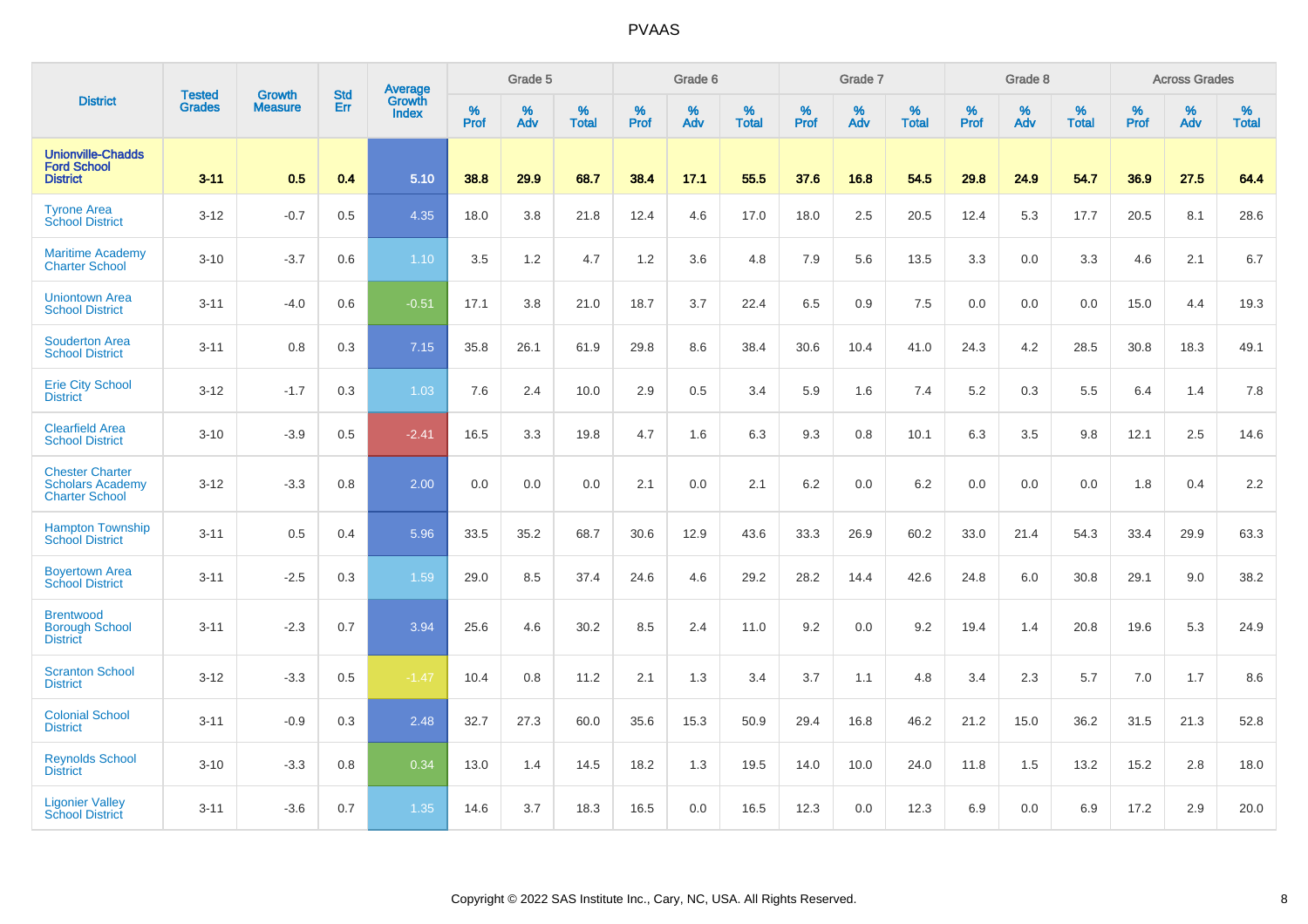| <b>District</b>                                                   |                                |                                 | <b>Std</b> | Average                |                     | Grade 5  |                   |                  | Grade 6  |                   |                  | Grade 7  |                   |           | Grade 8  |                   |           | <b>Across Grades</b> |                   |
|-------------------------------------------------------------------|--------------------------------|---------------------------------|------------|------------------------|---------------------|----------|-------------------|------------------|----------|-------------------|------------------|----------|-------------------|-----------|----------|-------------------|-----------|----------------------|-------------------|
|                                                                   | <b>Tested</b><br><b>Grades</b> | <b>Growth</b><br><b>Measure</b> | Err        | Growth<br><b>Index</b> | $\%$<br><b>Prof</b> | %<br>Adv | %<br><b>Total</b> | %<br><b>Prof</b> | %<br>Adv | %<br><b>Total</b> | %<br><b>Prof</b> | %<br>Adv | %<br><b>Total</b> | %<br>Prof | %<br>Adv | %<br><b>Total</b> | %<br>Prof | %<br>Adv             | %<br><b>Total</b> |
| <b>Unionville-Chadds</b><br><b>Ford School</b><br><b>District</b> | $3 - 11$                       | 0.5                             | 0.4        | 5.10                   | 38.8                | 29.9     | 68.7              | 38.4             | 17.1     | 55.5              | 37.6             | 16.8     | 54.5              | 29.8      | 24.9     | 54.7              | 36.9      | 27.5                 | 64.4              |
| <b>North Pocono</b><br><b>School District</b>                     | $3 - 11$                       | $-3.6$                          | 0.6        | 0.08                   | 34.1                | 6.2      | 40.3              | 12.8             | 1.8      | 14.7              | 24.2             | 8.3      | 32.5              | 19.3      | 7.9      | 27.2              | 27.9      | 10.4                 | 38.3              |
| <b>Lower Dauphin</b><br><b>School District</b>                    | $3 - 11$                       | $-1.8$                          | 0.4        | 2.03                   | 29.8                | 22.8     | 52.6              | 23.7             | 4.8      | 28.5              | 22.0             | 6.4      | 28.4              | 18.6      | 9.5      | 28.0              | 25.6      | 14.4                 | 39.9              |
| Oil City Area<br><b>School District</b>                           | $3 - 11$                       | $-3.7$                          | 0.5        | 0.74                   | 15.5                | 2.8      | 18.3              | 7.9              | 0.8      | 8.7               | 10.2             | 2.4      | 12.6              | 3.8       | 0.0      | 3.8               | 13.2      | 2.5                  | 15.8              |
| <b>Arts Academy</b><br><b>Charter School</b>                      | $5 - 8$                        | $-7.7$                          | 1.1        | $-2.90$                | 7.7                 | 0.0      | 7.7               | 2.4              | 0.0      | 2.4               | 8.3              | 0.0      | 8.3               | 0.0       | 0.0      | 0.0               | 4.4       | 0.0                  | 4.4               |
| <b>Derry Area School</b><br><b>District</b>                       | $3 - 11$                       | $-0.6$                          | 0.6        | 4.16                   | 21.3                | 14.8     | 36.1              | 32.5             | 13.0     | 45.5              | 11.9             | 6.8      | 18.6              | 10.2      | 6.5      | 16.7              | 23.2      | 13.2                 | 36.4              |
| <b>Wyomissing Area</b><br><b>School District</b>                  | $3 - 12$                       | $-3.5$                          | 0.6        | 1.22                   | 32.2                | 13.6     | 45.8              | 30.0             | 7.3      | 37.3              | 12.3             | 6.6      | 18.8              | 13.6      | 6.4      | 20.0              | 25.7      | 12.9                 | 38.6              |
| Southmoreland<br><b>School District</b>                           | $3 - 11$                       | $-3.6$                          | 0.6        | 3.41                   | 12.6                | 4.2      | 16.8              | 15.6             | 3.7      | 19.3              | 11.1             | 2.8      | 13.9              | 10.5      | 1.0      | 11.4              | 17.8      | 4.1                  | 21.9              |
| <b>Moon Area School</b><br><b>District</b>                        | $3 - 11$                       | $-2.5$                          | 0.4        | $-1.68$                | 32.1                | 15.8     | 48.0              | 26.9             | 9.1      | 36.0              | 28.0             | 11.5     | 39.4              | 20.6      | 10.9     | 31.5              | 29.3      | 16.9                 | 46.2              |
| <b>Alliance For</b><br><b>Progress Charter</b><br>School          | $3 - 8$                        | $-5.0$                          | 1.1        | 2.70                   | 0.0                 | 0.0      | 0.0               | 0.0              | 0.0      | 0.0               | 0.0              | 0.0      | 0.0               | 0.0       | 0.0      | 0.0               | 0.6       | 0.0                  | 0.6               |
| <b>Daniel Boone Area</b><br><b>School District</b>                | $3 - 12$                       | $-1.1$                          | 0.5        | 3.78                   | 27.2                | 11.1     | 38.3              | 28.7             | 6.6      | 35.4              | 18.6             | 7.8      | 26.4              | 13.8      | 2.4      | 16.2              | 25.4      | 7.1                  | 32.4              |
| <b>Danville Area</b><br><b>School District</b>                    | $3 - 11$                       | 1.2                             | 0.5        | 7.01                   | 33.8                | 25.6     | 59.4              | 26.4             | 8.3      | 34.7              | 24.5             | 14.6     | 39.1              | 19.6      | 9.8      | 29.4              | 27.8      | 17.7                 | 45.5              |
| Chambersburg<br><b>Area School</b><br><b>District</b>             | $3 - 11$                       | $-1.4$                          | 0.3        | 3.43                   | 20.2                | 6.3      | 26.5              | 14.1             | 3.8      | 17.9              | 15.1             | 4.9      | 20.0              | 11.2      | 4.5      | 15.7              | 16.9      | 5.3                  | 22.3              |
| <b>Keystone Oaks</b><br><b>School District</b>                    | $3 - 11$                       | $-3.0$                          | 0.6        | 0.82                   | 26.0                | 20.3     | 46.3              | 19.5             | 11.5     | 31.0              | 19.5             | 10.6     | 30.1              | 17.5      | 12.3     | 29.8              | 25.2      | 15.8                 | 41.0              |
| <b>East Pennsboro</b><br><b>Area School</b><br><b>District</b>    | $3 - 11$                       | $-2.6$                          | 0.5        | 1.39                   | 24.8                | 3.0      | 27.8              | 9.9              | 3.7      | 13.7              | 11.8             | 2.4      | 14.1              | 10.3      | 4.2      | 14.6              | 18.3      | 6.2                  | 24.5              |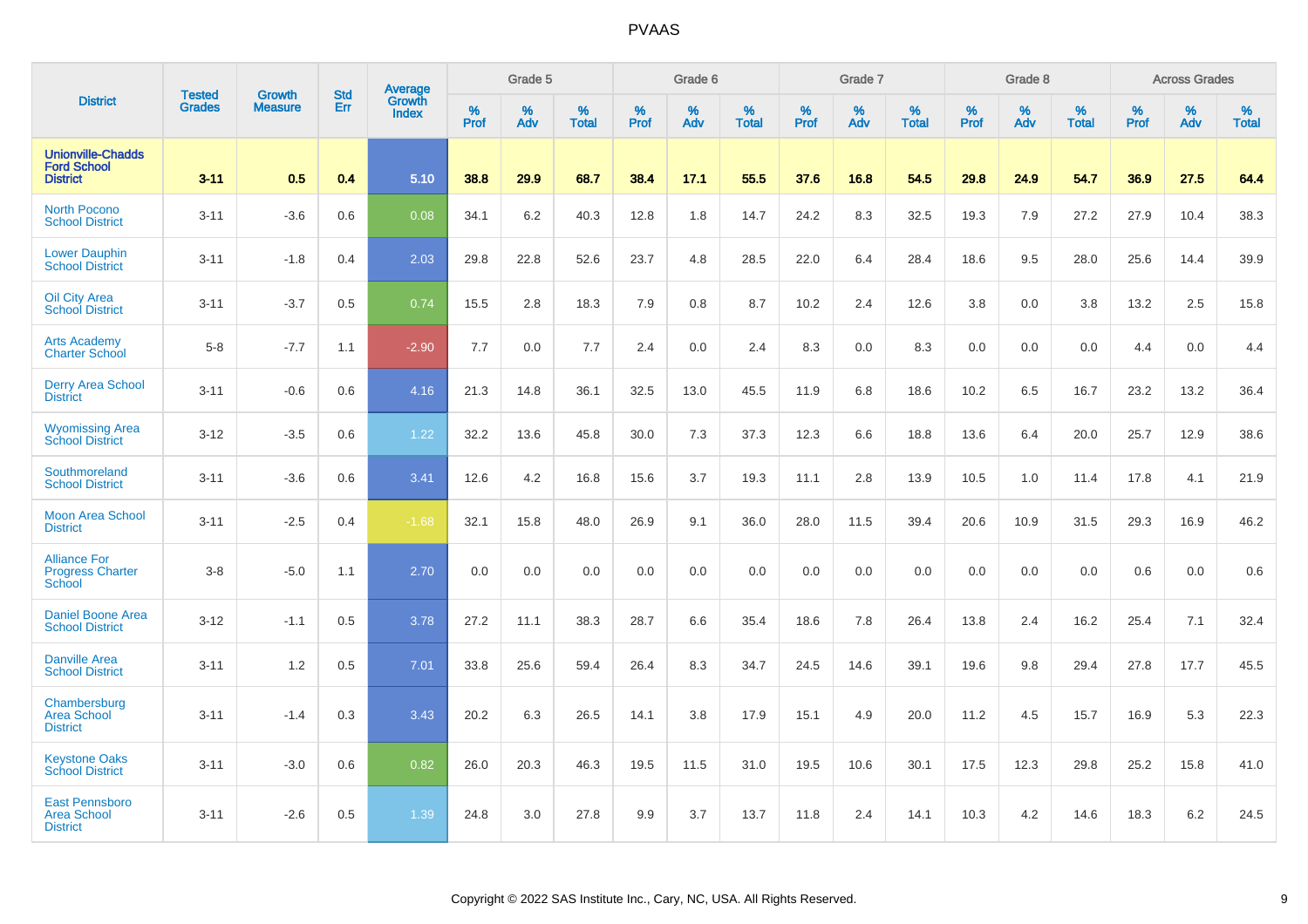| <b>District</b>                                                   | <b>Tested</b> | <b>Growth</b>  | <b>Std</b> | Average                |                     | Grade 5     |                      |                  | Grade 6  |                      |                     | Grade 7  |                      |              | Grade 8  |                   |              | <b>Across Grades</b> |                      |
|-------------------------------------------------------------------|---------------|----------------|------------|------------------------|---------------------|-------------|----------------------|------------------|----------|----------------------|---------------------|----------|----------------------|--------------|----------|-------------------|--------------|----------------------|----------------------|
|                                                                   | <b>Grades</b> | <b>Measure</b> | Err        | Growth<br><b>Index</b> | $\%$<br><b>Prof</b> | $\%$<br>Adv | $\%$<br><b>Total</b> | %<br><b>Prof</b> | %<br>Adv | $\%$<br><b>Total</b> | $\%$<br><b>Prof</b> | %<br>Adv | $\%$<br><b>Total</b> | $\%$<br>Prof | %<br>Adv | %<br><b>Total</b> | $\%$<br>Prof | %<br>Adv             | $\%$<br><b>Total</b> |
| <b>Unionville-Chadds</b><br><b>Ford School</b><br><b>District</b> | $3 - 11$      | 0.5            | 0.4        | 5.10                   | 38.8                | 29.9        | 68.7                 | 38.4             | 17.1     | 55.5                 | 37.6                | 16.8     | 54.5                 | 29.8         | 24.9     | 54.7              | 36.9         | 27.5                 | 64.4                 |
| Columbia Borough<br><b>School District</b>                        | $3-12$        | $-4.8$         | 0.7        | $-0.49$                | 15.1                | 1.4         | 16.4                 | 1.4              | 0.0      | 1.4                  | 6.2                 | 1.5      | 7.7                  | 0.0          | 0.0      | 0.0               | 8.7          | 1.4                  | 10.0                 |
| <b>Bensalem</b><br><b>Township School</b><br><b>District</b>      | $3 - 11$      | $-2.0$         | 0.3        | 0.26                   | 9.4                 | 4.3         | 13.7                 | 13.0             | 2.3      | 15.3                 | 9.8                 | 4.6      | 14.3                 | 8.2          | 1.9      | 10.1              | 12.0         | 3.5                  | 15.5                 |
| Mechanicsburg<br><b>Area School</b><br><b>District</b>            | $3 - 11$      | $-1.3$         | 0.4        | 1.94                   | 27.0                | 14.7        | 41.8                 | 16.3             | 2.8      | 19.1                 | 20.3                | 5.4      | 25.8                 | 14.5         | 4.6      | 19.1              | 24.3         | 10.0                 | 34.2                 |
| <b>Armstrong School</b><br><b>District</b>                        | $3 - 11$      | 0.7            | 0.3        | 11.41                  | 25.3                | 10.5        | 35.8                 | 26.6             | 13.3     | 39.9                 | 21.4                | 4.3      | 25.7                 | 20.5         | 3.8      | 24.3              | 25.7         | 9.4                  | 35.1                 |
| <b>People For People</b><br><b>Charter School</b>                 | $3 - 12$      | $-1.1$         | 1.0        | 3.27                   | 0.0                 | 0.0         | 0.0                  | 0.0              | 0.0      | 0.0                  | 2.4                 | 0.0      | 2.4                  | 0.0          | 0.0      | 0.0               | 1.3          | 0.0                  | 1.3                  |
| <b>Peters Township</b><br><b>School District</b>                  | $3 - 11$      | 0.5            | 0.4        | 5.86                   | 37.8                | 32.6        | 70.4                 | 35.7             | 24.9     | 60.6                 | 33.1                | 29.1     | 62.2                 | 35.1         | 13.0     | 48.2              | 35.8         | 30.6                 | 66.3                 |
| Elizabethtown<br><b>Area School</b><br><b>District</b>            | $3 - 12$      | 0.2            | 0.4        | 10.73                  | 29.9                | 22.6        | 52.6                 | 22.2             | 10.9     | 33.1                 | 20.8                | 2.8      | 23.7                 | 20.8         | 3.3      | 24.1              | 26.7         | 14.6                 | 41.2                 |
| <b>Tulpehocken Area</b><br><b>School District</b>                 | $3 - 12$      | $-1.2$         | 0.6        | 1.70                   | 29.9                | 18.4        | 48.3                 | 15.7             | 11.8     | 27.4                 | 18.4                | 5.8      | 24.3                 | 14.3         | 2.7      | 17.0              | 21.6         | 11.0                 | 32.6                 |
| <b>Weatherly Area</b><br><b>School District</b>                   | $3 - 11$      | $-6.9$         | 1.1        | $-1.18$                | 26.9                | 7.7         | 34.6                 | 12.1             | 0.0      | 12.1                 | 6.9                 | 0.0      | 6.9                  | 5.6          | 0.0      | 5.6               | 15.1         | 4.0                  | 19.1                 |
| Community<br>Academy Of<br>Philadelphia<br><b>Charter School</b>  | $3 - 11$      | $-5.7$         | 0.9        | $-0.37$                | 4.9                 | 2.4         | 7.3                  | 0.0              | 0.0      | 0.0                  | 0.0                 | 0.0      | 0.0                  | 0.0          | 0.0      | 0.0               | 2.4          | 1.0                  | 3.5                  |
| Shenandoah<br><b>Valley School</b><br><b>District</b>             | $3 - 11$      | $-5.1$         | 0.8        | 0.47                   | 11.9                | 3.0         | 14.9                 | 19.6             | 2.0      | 21.6                 | 1.7                 | 3.4      | 5.1                  | 3.6          | 0.0      | 3.6               | 12.0         | 3.5                  | 15.5                 |
| <b>Neshannock</b><br><b>Township School</b><br><b>District</b>    | $3 - 10$      | $-3.2$         | 0.7        | 0.96                   | 26.7                | 15.6        | 42.2                 | 30.9             | 13.2     | 44.1                 | 20.0                | 7.0      | 27.0                 | 15.6         | 3.9      | 19.5              | 23.6         | 9.2                  | 32.8                 |
| <b>Harbor Creek</b><br><b>School District</b>                     | $3 - 11$      | $-3.0$         | 0.5        | 0.88                   | 35.1                | 17.5        | 52.6                 | 35.8             | 14.2     | 50.0                 | 25.9                | 13.3     | 39.2                 | 20.8         | 7.1      | 27.9              | 32.8         | 17.9                 | 50.6                 |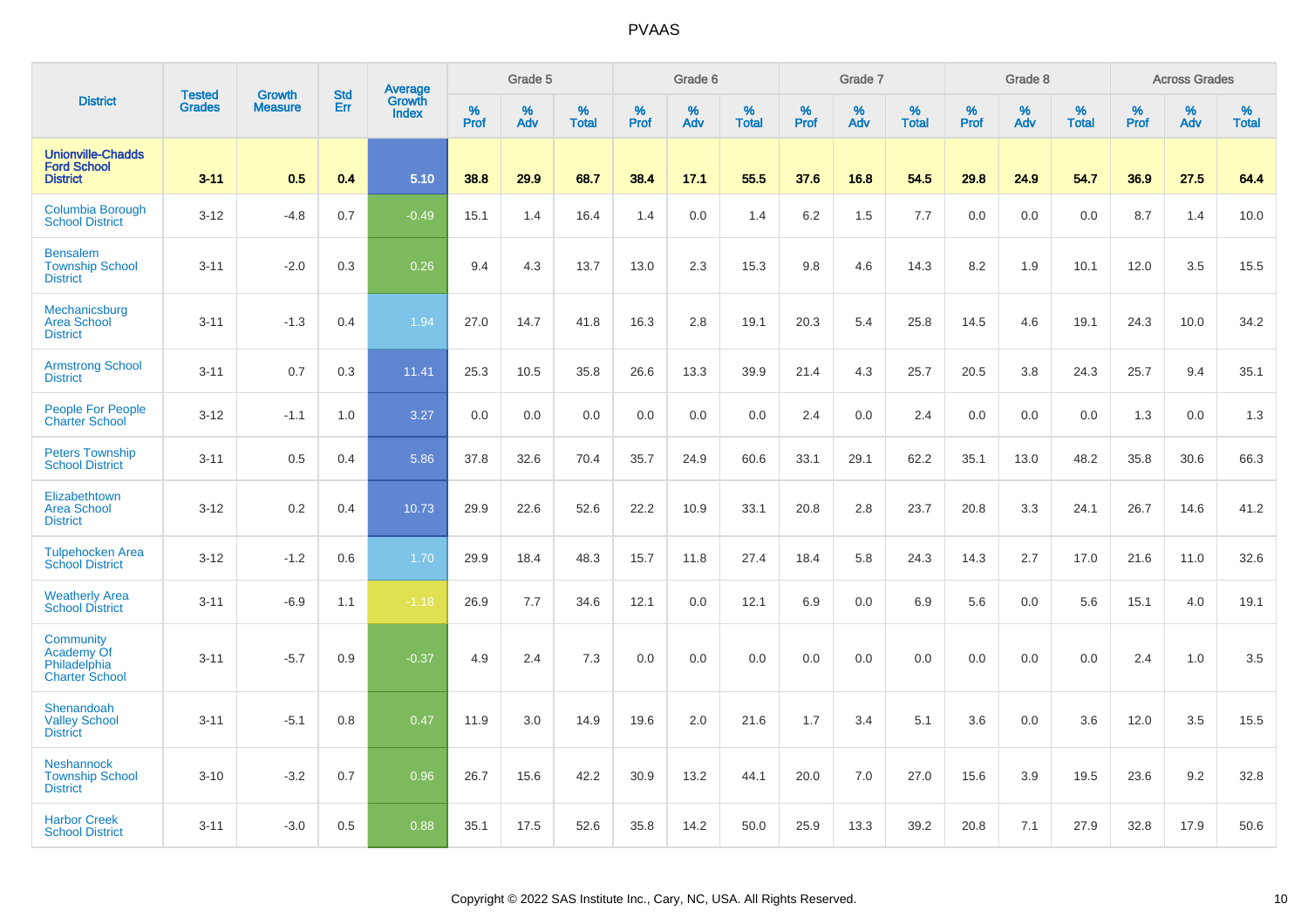| <b>District</b>                                                        |                                |                                 | <b>Std</b> | Average                |           | Grade 5  |                   |           | Grade 6  |                   |           | Grade 7  |                   |           | Grade 8  |                   |           | <b>Across Grades</b> |                   |
|------------------------------------------------------------------------|--------------------------------|---------------------------------|------------|------------------------|-----------|----------|-------------------|-----------|----------|-------------------|-----------|----------|-------------------|-----------|----------|-------------------|-----------|----------------------|-------------------|
|                                                                        | <b>Tested</b><br><b>Grades</b> | <b>Growth</b><br><b>Measure</b> | Err        | <b>Growth</b><br>Index | %<br>Prof | %<br>Adv | %<br><b>Total</b> | %<br>Prof | %<br>Adv | %<br><b>Total</b> | %<br>Prof | %<br>Adv | %<br><b>Total</b> | %<br>Prof | %<br>Adv | %<br><b>Total</b> | %<br>Prof | %<br>Adv             | %<br><b>Total</b> |
| <b>Unionville-Chadds</b><br><b>Ford School</b><br><b>District</b>      | $3 - 11$                       | 0.5                             | 0.4        | 5.10                   | 38.8      | 29.9     | 68.7              | 38.4      | 17.1     | 55.5              | 37.6      | 16.8     | 54.5              | 29.8      | 24.9     | 54.7              | 36.9      | 27.5                 | 64.4              |
| <b>West Jefferson</b><br><b>Hills School District</b>                  | $3 - 11$                       | $-1.1$                          | 0.4        | 3.34                   | 35.0      | 17.5     | 52.5              | 24.8      | 3.3      | 28.0              | 22.8      | 6.3      | 29.1              | 21.7      | 4.4      | 26.1              | 30.8      | 13.4                 | 44.3              |
| <b>Ambridge Area</b><br><b>School District</b>                         | $3 - 12$                       | $-3.4$                          | 0.6        | $-0.98$                | 17.8      | 5.1      | 22.9              | 13.2      | 0.9      | 14.2              | 11.9      | 0.8      | 12.7              | 10.7      | 0.8      | 11.6              | 15.7      | 5.2                  | 20.8              |
| <b>Lincoln Park</b><br><b>Performing Arts</b><br><b>Charter School</b> | $7 - 11$                       | $-4.4$                          | 1.0        | $-0.45$                |           |          |                   |           |          |                   | 33.9      | 5.4      | 39.3              | 11.5      | 3.4      | 14.9              | 20.3      | 4.2                  | 24.5              |
| <b>Lakeland School</b><br><b>District</b>                              | $3 - 11$                       | $-2.1$                          | 0.6        | 0.56                   | 29.3      | 2.7      | 32.0              | 25.5      | 6.4      | 31.9              | 26.9      | 4.8      | 31.7              | 5.7       | 0.0      | 5.7               | 24.0      | 5.5                  | 29.5              |
| Penn Cambria<br><b>School District</b>                                 | $3 - 11$                       | $-1.7$                          | 0.6        | 3.05                   | 23.8      | 1.8      | 25.7              | 20.6      | 2.0      | 22.6              | 12.3      | 0.0      | 12.3              | 11.8      | 1.6      | 13.4              | 18.9      | 3.5                  | 22.5              |
| <b>Collegium Charter</b><br>School                                     | $3 - 10$                       | $-1.0$                          | 0.4        | 2.29                   | 15.6      | 3.0      | 18.6              | 10.6      | 1.1      | 11.6              | 8.0       | 2.3      | 10.3              | 7.6       | 2.8      | 10.3              | 14.4      | 3.4                  | 17.8              |
| <b>Wyoming Valley</b><br>West School<br><b>District</b>                | $3 - 11$                       | $-0.6$                          | 0.5        | 1.83                   | 9.2       | 2.7      | 11.9              | 13.8      | 2.1      | 15.9              | 10.8      | 0.0      | 10.8              | 10.5      | 2.9      | 13.4              | 11.8      | 2.4                  | 14.3              |
| <b>Millersburg Area</b><br><b>School District</b>                      | $3 - 11$                       | $-2.3$                          | 0.8        | 3.45                   | 37.2      | 19.6     | 56.9              | 15.1      | 3.8      | 18.9              | 18.8      | 1.6      | 20.3              | 8.1       | 1.6      | 9.7               | 23.6      | 9.2                  | 32.8              |
| <b>Propel Charter</b><br>School - East                                 | $3 - 8$                        | $-4.2$                          | 1.0        | 1.61                   | 2.5       | 0.0      | 2.5               | 11.4      | 0.0      | 11.4              | 9.4       | 3.1      | 12.5              | 0.0       | 0.0      | 0.0               | 9.4       | 0.5                  | 9.9               |
| <b>West Allegheny</b><br><b>School District</b>                        | $3 - 12$                       | 1.0                             | 0.4        | 10.83                  | 32.7      | 40.9     | 73.6              | 33.6      | 21.4     | 55.0              | 27.5      | 20.6     | 48.1              | 23.4      | 11.2     | 34.6              | 31.3      | 30.8                 | 62.1              |
| <b>Wyalusing Area</b><br><b>School District</b>                        | $3 - 12$                       | 1.6                             | 0.6        | 7.67                   | 12.0      | 4.8      | 16.9              | 17.8      | 4.0      | 21.8              | 14.6      | 7.9      | 22.5              | 9.6       | 1.0      | 10.6              | 16.5      | 5.1                  | 21.5              |
| <b>Palisades School</b><br><b>District</b>                             | $3 - 11$                       | 1.0                             | 0.6        | 4.66                   | 33.3      | 16.7     | 50.0              | 27.6      | 4.1      | 31.6              | 32.4      | 6.9      | 39.2              | 19.3      | 1.1      | 20.4              | 31.4      | 13.6                 | 45.0              |
| <b>West Shore School</b><br><b>District</b>                            | $3 - 12$                       | $-1.6$                          | 0.3        | $-1.96$                | 26.7      | 11.3     | 38.1              | 24.5      | 4.3      | 28.8              | 13.5      | 7.4      | 20.9              | 16.1      | 7.2      | 23.3              | 22.8      | 10.8                 | 33.5              |
| South Allegheny<br><b>School District</b>                              | $3 - 11$                       | $-5.4$                          | 0.9        | $-1.61$                | 25.9      | 1.7      | 27.6              | 2.0       | 2.0      | 4.1               | 7.9       | 2.6      | 10.5              | 12.5      | 2.5      | 15.0              | 16.9      | 2.7                  | 19.6              |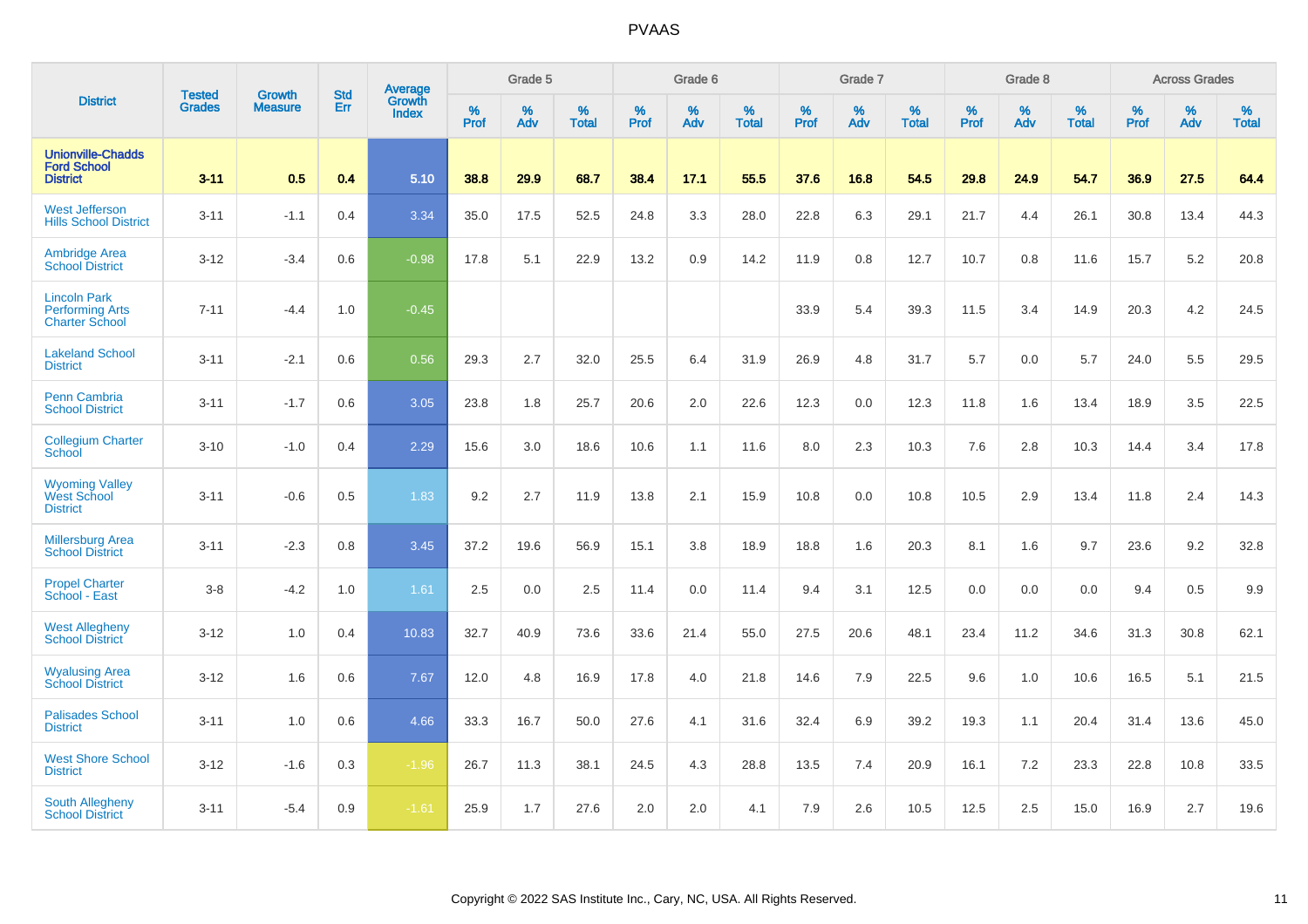|                                                                   | <b>Tested</b> | <b>Growth</b>  | <b>Std</b> | <b>Average</b>         |                     | Grade 5     |                   |                  | Grade 6  |                   |                  | Grade 7  |                   |           | Grade 8  |                   |                     | <b>Across Grades</b> |                   |
|-------------------------------------------------------------------|---------------|----------------|------------|------------------------|---------------------|-------------|-------------------|------------------|----------|-------------------|------------------|----------|-------------------|-----------|----------|-------------------|---------------------|----------------------|-------------------|
| <b>District</b>                                                   | <b>Grades</b> | <b>Measure</b> | Err        | Growth<br><b>Index</b> | $\%$<br><b>Prof</b> | $\%$<br>Adv | %<br><b>Total</b> | %<br><b>Prof</b> | %<br>Adv | %<br><b>Total</b> | %<br><b>Prof</b> | %<br>Adv | %<br><b>Total</b> | %<br>Prof | %<br>Adv | %<br><b>Total</b> | $\%$<br><b>Prof</b> | $\%$<br>Adv          | %<br><b>Total</b> |
| <b>Unionville-Chadds</b><br><b>Ford School</b><br><b>District</b> | $3 - 11$      | 0.5            | 0.4        | 5.10                   | 38.8                | 29.9        | 68.7              | 38.4             | 17.1     | 55.5              | 37.6             | 16.8     | 54.5              | 29.8      | 24.9     | 54.7              | 36.9                | 27.5                 | 64.4              |
| <b>New Kensington-</b><br><b>Arnold School</b><br><b>District</b> | $3 - 11$      | $-1.9$         | 0.6        | 6.23                   | 9.1                 | 0.9         | 10.0              | 12.5             | 5.8      | 18.3              | 4.4              | 0.0      | 4.4               | 1.2       | 0.0      | 1.2               | 11.4                | 2.6                  | 14.0              |
| <b>East Allegheny</b><br><b>School District</b>                   | $3 - 11$      | $-3.9$         | 0.7        | $-0.28$                | 9.1                 | 3.4         | 12.5              | 8.5              | 2.4      | 11.0              | 13.8             | 0.0      | 13.8              | 5.8       | 0.0      | 5.8               | 9.0                 | 2.1                  | 11.1              |
| <b>Steel Valley</b><br><b>School District</b>                     | $3 - 11$      | $-2.8$         | 0.7        | 4.51                   | 12.0                | 2.4         | 14.5              | 11.3             | 6.4      | 17.7              | 18.1             | $4.8\,$  | 22.9              | 9.5       | 4.0      | 13.5              | 18.3                | 7.3                  | 25.6              |
| <b>Schuylkill Haven</b><br>Area School<br><b>District</b>         | $3 - 11$      | $-3.0$         | 0.7        | 2.62                   | 11.9                | 1.2         | 13.1              | 4.9              | 1.2      | 6.2               | 20.0             | 4.2      | 24.2              | 5.8       | 0.0      | 5.8               | 17.6                | 5.5                  | 23.1              |
| <b>Abington Heights</b><br><b>School District</b>                 | $3 - 11$      | $-1.7$         | 0.5        | 0.31                   | 29.2                | 13.3        | 42.5              | 21.1             | 6.7      | 27.8              | 31.5             | 7.9      | 39.4              |           |          |                   | 30.5                | 14.3                 | 44.8              |
| <b>Fairview School</b><br><b>District</b>                         | $3 - 11$      | $-0.6$         | 0.5        | 3.58                   | 31.8                | 12.7        | 44.4              | 24.8             | 11.3     | 36.1              | 29.4             | 11.6     | 41.1              | 30.8      | 12.0     | 42.9              | 32.4                | 15.4                 | 47.7              |
| <b>Dover Area School</b><br><b>District</b>                       | $3 - 12$      | $-1.9$         | 0.4        | 0.24                   | 24.5                | 8.2         | 32.7              | 24.5             | 3.6      | 28.1              | 22.4             | 9.0      | 31.4              | 14.1      | 6.2      | 20.3              | 24.8                | 10.2                 | 35.0              |
| <b>Mifflin County</b><br><b>School District</b>                   | $3 - 11$      | 1.8            | 0.3        | 8.99                   | 26.6                | 10.4        | 37.0              | 13.8             | 4.6      | 18.4              | 10.3             | 3.8      | 14.1              | 10.7      | 1.5      | 12.2              | 17.7                | 5.5                  | 23.2              |
| <b>Roberto Clemente</b><br><b>Charter School</b>                  | $3 - 12$      | $-4.0$         | 0.9        | 1.79                   | 5.6                 | 0.0         | 5.6               | 0.0              | 0.0      | 0.0               | 0.0              | 0.0      | 0.0               | 0.0       | 0.0      | 0.0               | 3.0                 | 0.0                  | 3.0               |
| <b>Spring Grove Area</b><br><b>School District</b>                | $3 - 11$      | $-1.9$         | 0.4        | 1.46                   | 30.9                | 11.5        | 42.4              | 31.2             | 15.8     | 47.0              | 23.2             | 11.2     | 34.4              | 5.2       | 3.2      | 8.4               | 26.1                | 15.4                 | 41.5              |
| <b>Garnet Valley</b><br><b>School District</b>                    | $3 - 10$      | $-2.1$         | 0.4        | $-2.57$                | 26.5                | 22.8        | 49.3              | 30.8             | 18.2     | 49.0              | 28.0             | 20.7     | 48.7              | 21.5      | 10.3     | 31.8              | 29.2                | 18.6                 | 47.8              |
| Lampeter-<br><b>Strasburg School</b><br><b>District</b>           | $3 - 12$      | $-0.2$         | 0.4        | 3.38                   | 38.6                | 13.5        | 52.2              | 32.4             | 4.9      | 37.2              | 36.0             | 7.1      | 43.2              | 22.6      | 10.6     | 33.2              | 34.5                | 12.8                 | 47.4              |
| <b>Butler Area School</b><br><b>District</b>                      | $3 - 11$      | 0.7            | 0.3        | 9.95                   | 36.3                | 13.7        | 50.0              | 23.1             | 5.4      | 28.5              | 15.2             | 9.0      | 24.2              | 16.4      | 9.0      | 25.4              | 25.4                | 11.6                 | 37.0              |
| <b>Cornell School</b><br><b>District</b>                          | $3 - 11$      | $-3.1$         | 1.1        | 4.74                   | 10.0                | 6.7         | 16.7              | 14.0             | 0.0      | 14.0              | 7.7              | 0.0      | 7.7               | 0.0       | 0.0      | 0.0               | 12.2                | 2.8                  | 15.0              |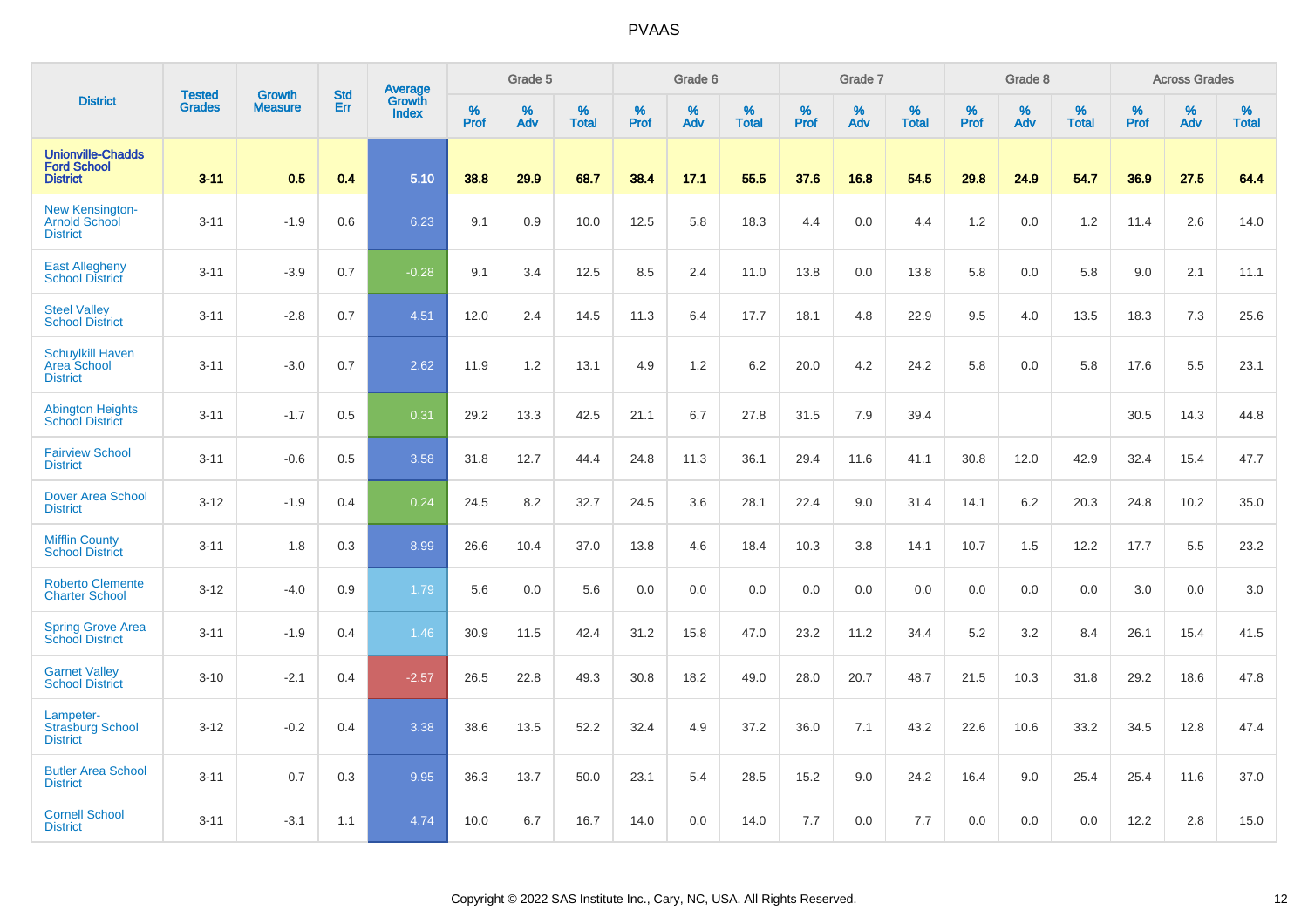|                                                                          |                                |                                 | <b>Std</b> | <b>Average</b>                |           | Grade 5  |                   |           | Grade 6  |                   |           | Grade 7  |                   |           | Grade 8  |                   |           | <b>Across Grades</b> |                   |
|--------------------------------------------------------------------------|--------------------------------|---------------------------------|------------|-------------------------------|-----------|----------|-------------------|-----------|----------|-------------------|-----------|----------|-------------------|-----------|----------|-------------------|-----------|----------------------|-------------------|
| <b>District</b>                                                          | <b>Tested</b><br><b>Grades</b> | <b>Growth</b><br><b>Measure</b> | Err        | <b>Growth</b><br><b>Index</b> | %<br>Prof | %<br>Adv | %<br><b>Total</b> | %<br>Prof | %<br>Adv | %<br><b>Total</b> | %<br>Prof | %<br>Adv | %<br><b>Total</b> | %<br>Prof | %<br>Adv | %<br><b>Total</b> | %<br>Prof | %<br>Adv             | %<br><b>Total</b> |
| <b>Unionville-Chadds</b><br><b>Ford School</b><br><b>District</b>        | $3 - 11$                       | 0.5                             | 0.4        | 5.10                          | 38.8      | 29.9     | 68.7              | 38.4      | 17.1     | 55.5              | 37.6      | 16.8     | 54.5              | 29.8      | 24.9     | 54.7              | 36.9      | 27.5                 | 64.4              |
| South Middleton<br><b>School District</b>                                | $3 - 11$                       | $-1.1$                          | 0.5        | 2.74                          | 28.8      | 22.7     | 51.5              | 23.8      | 4.0      | 27.8              | 20.7      | 7.1      | 27.8              | 16.8      | 9.2      | 26.0              | 25.9      | 15.1                 | 41.0              |
| Wissahickon<br><b>School District</b>                                    | $3 - 10$                       | $-0.4$                          | 0.3        | 4.99                          | 32.3      | 30.1     | 62.4              | 34.5      | 16.2     | 50.7              | 31.3      | 19.5     | 50.8              | 20.0      | 17.9     | 37.9              | 30.3      | 27.2                 | 57.4              |
| <b>Lehigh Valley</b><br><b>Academy Regional</b><br><b>Charter School</b> | $3 - 11$                       | $-3.0$                          | 0.5        | $-1.04$                       | 22.5      | 7.5      | 30.0              | 16.4      | 3.1      | 19.5              | 7.4       | 1.8      | 9.3               | 5.5       | 0.9      | 6.4               | 17.4      | 4.4                  | 21.8              |
| <b>Southern York</b><br><b>County School</b><br><b>District</b>          | $3 - 11$                       | $-0.3$                          | 0.5        | 7.16                          | 25.6      | 7.0      | 32.7              | 36.1      | 8.9      | 45.0              | 18.8      | 5.4      | 24.3              | 11.5      | 3.0      | 14.5              | 25.1      | 8.0                  | 33.0              |
| <b>Central Greene</b><br><b>School District</b>                          | $3 - 11$                       | $-1.8$                          | 0.6        | 2.52                          | 16.5      | 2.9      | 19.4              | 17.1      | 0.0      | 17.1              | 11.7      | 5.8      | 17.5              | 9.3       | 0.9      | 10.2              | 14.7      | 3.7                  | 18.4              |
| <b>Blairsville-</b><br><b>Saltsburg School</b><br><b>District</b>        | $3 - 11$                       | $-2.7$                          | 0.6        | 2.20                          | 28.9      | 20.6     | 49.5              | 15.4      | 9.9      | 25.3              | 19.4      | 8.2      | 27.6              | 18.8      | 8.2      | 27.1              | 22.2      | 12.6                 | 34.8              |
| <b>Upper Merion Area</b><br><b>School District</b>                       | $3 - 11$                       | $-1.3$                          | 0.4        | 3.72                          | 34.4      | 16.7     | 51.1              | 27.9      | 11.7     | 39.6              | 26.4      | 7.1      | 33.5              | 11.7      | 7.8      | 19.4              | 26.8      | 17.0                 | 43.8              |
| <b>Upper Darby</b><br><b>School District</b>                             | $3 - 12$                       | $-0.4$                          | 0.3        | 5.21                          | 12.6      | 3.0      | 15.6              | 6.9       | 0.7      | 7.6               | 5.4       | 2.9      | 8.3               | 7.5       | 1.4      | 8.8               | 10.5      | 2.2                  | 12.8              |
| <b>Moniteau School</b><br><b>District</b>                                | $3 - 11$                       | $-2.7$                          | 0.7        | $-0.13$                       | 32.5      | 8.4      | 41.0              | 22.9      | 8.4      | 31.3              | 11.0      | 2.4      | 13.4              | 11.1      | 0.0      | 11.1              | 23.7      | 9.2                  | 32.9              |
| <b>York Academy</b><br><b>Regional Charter</b><br><b>School</b>          | $3 - 11$                       | $-4.4$                          | 0.8        | 1.08                          | 10.0      | 11.7     | 21.7              | 13.6      | 6.8      | 20.3              | 7.3       | 5.4      | 12.7              | 19.3      | 0.0      | 19.3              | 18.4      | 9.5                  | 27.9              |
| <b>Propel Charter</b><br>School-Montour                                  | $3 - 10$                       | $-2.8$                          | 0.7        | 1.07                          | 4.9       | 1.6      | 6.6               | 4.6       | 0.0      | 4.6               | 3.1       | 0.0      | 3.1               | 3.2       | 0.0      | 3.2               | 4.8       | 1.6                  | 6.4               |
| North Allegheny<br><b>School District</b>                                | $3 - 11$                       | 0.3                             | 0.3        | 4.51                          | 38.5      | 35.1     | 73.5              | 35.2      | 13.4     | 48.6              | 31.8      | 23.8     | 55.6              | 25.9      | 16.5     | 42.4              | 34.1      | 26.8                 | 60.9              |
| <b>South Fayette</b><br><b>Township School</b><br><b>District</b>        | $3 - 11$                       | 0.2                             | 0.4        | 6.88                          | 37.5      | 23.5     | 61.0              | 40.8      | 18.4     | 59.2              | 35.5      | 24.3     | 59.8              | 30.9      | 20.9     | 51.8              | 35.4      | 28.3                 | 63.7              |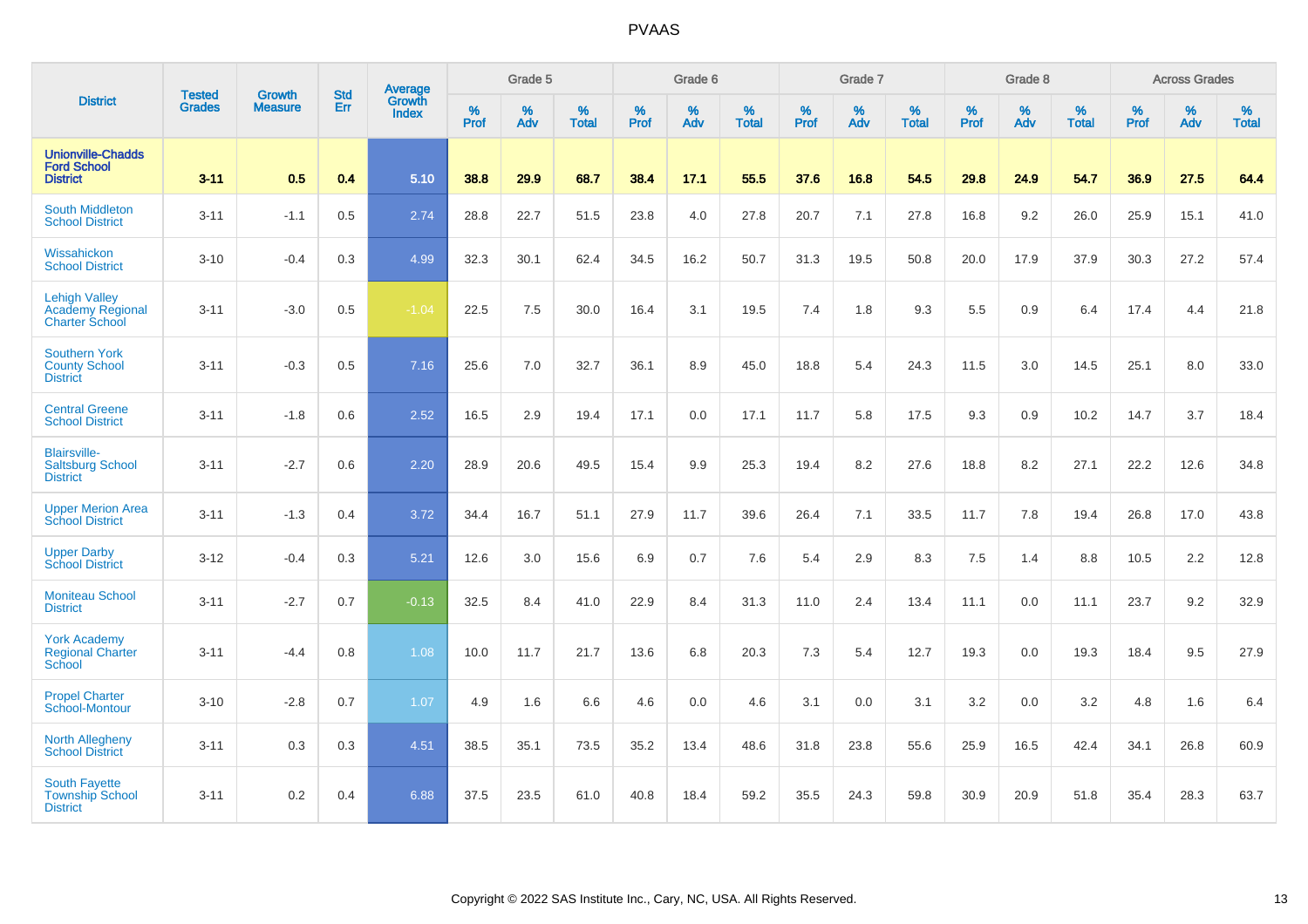|                                                                   | <b>Tested</b> | <b>Growth</b>  | <b>Std</b> | Average                       |           | Grade 5  |                   |           | Grade 6  |                   |           | Grade 7  |                   |           | Grade 8  |                   |           | <b>Across Grades</b> |                   |
|-------------------------------------------------------------------|---------------|----------------|------------|-------------------------------|-----------|----------|-------------------|-----------|----------|-------------------|-----------|----------|-------------------|-----------|----------|-------------------|-----------|----------------------|-------------------|
| <b>District</b>                                                   | <b>Grades</b> | <b>Measure</b> | Err        | <b>Growth</b><br><b>Index</b> | %<br>Prof | %<br>Adv | %<br><b>Total</b> | %<br>Prof | %<br>Adv | %<br><b>Total</b> | %<br>Prof | %<br>Adv | %<br><b>Total</b> | %<br>Prof | %<br>Adv | %<br><b>Total</b> | %<br>Prof | %<br>Adv             | %<br><b>Total</b> |
| <b>Unionville-Chadds</b><br><b>Ford School</b><br><b>District</b> | $3 - 11$      | 0.5            | 0.4        | 5.10                          | 38.8      | 29.9     | 68.7              | 38.4      | 17.1     | 55.5              | 37.6      | 16.8     | 54.5              | 29.8      | 24.9     | 54.7              | 36.9      | 27.5                 | 64.4              |
| <b>Chichester School</b><br><b>District</b>                       | $3 - 11$      | $-3.7$         | 0.7        | 1.84                          | 6.7       | 1.1      | 7.9               | 6.8       | 2.7      | 9.5               | 5.0       | 6.2      | 11.2              | 4.2       | 0.0      | 4.2               | 9.0       | 3.2                  | 12.2              |
| <b>Valley View School</b><br><b>District</b>                      | $3 - 11$      | $-2.3$         | 0.8        | 1.14                          | 26.2      | 0.9      | 27.1              | 5.8       | 1.2      | 6.9               | 9.8       | 2.4      | 12.2              | 7.9       | 0.0      | 7.9               | 18.2      | 2.7                  | 20.9              |
| <b>Mid Valley School</b><br><b>District</b>                       | $3 - 10$      | 1.5            | 0.6        | 5.23                          | 22.9      | 10.4     | 33.3              | 15.0      | 2.4      | 17.3              | 15.3      | 0.0      | 15.3              | 6.7       | 0.7      | 7.4               | 17.5      | 4.6                  | 22.0              |
| <b>Commodore Perry</b><br><b>School District</b>                  | $3 - 11$      | $-5.2$         | 1.1        | 0.56                          | 38.7      | 9.7      | 48.4              | 9.7       | 0.0      | 9.7               | 8.1       | 2.7      | 10.8              | 20.0      | 8.0      | 28.0              | 20.6      | 7.2                  | 27.8              |
| Northwood<br><b>Academy Charter</b><br><b>School</b>              | $3-8$         | $-3.7$         | 0.7        | $-0.69$                       | 6.6       | 1.3      | 7.9               | 5.2       | 0.0      | 5.2               | 8.7       | 1.4      | 10.1              | 10.7      | 1.8      | 12.5              | 6.3       | 0.9                  | $7.2\,$           |
| <b>Franklin Towne</b><br>Charter<br><b>Elementary School</b>      | $3-8$         | $-6.2$         | 1.2        | $-2.25$                       | 24.1      | 10.3     | 34.5              | 18.5      | 14.8     | 33.3              | 14.3      | 3.6      | 17.9              | 4.6       | 0.0      | 4.6               | 24.3      | 9.6                  | 33.9              |
| <b>North Star School</b><br><b>District</b>                       | $3 - 11$      | $-2.8$         | 0.7        | $-0.18$                       | 12.5      | 12.5     | 25.0              | 23.4      | 4.7      | 28.1              | 11.1      | 1.4      | 12.5              | 14.1      | 2.2      | 16.3              | 22.6      | 10.0                 | 32.6              |
| Spring-Ford Area<br><b>School District</b>                        | $3 - 11$      | 1.6            | 0.3        | 9.56                          | 36.6      | 13.0     | 49.6              | 33.2      | 16.5     | 49.7              | 34.3      | 16.3     | 50.6              | 23.1      | 9.8      | 32.9              | 34.2      | 19.2                 | 53.4              |
| <b>Propel Charter</b><br>School-Pitcairn                          | $3 - 8$       | $-5.7$         | 1.1        | $-1.88$                       | 0.0       | 0.0      | 0.0               | 7.4       | 0.0      | 7.4               | 0.0       | 0.0      | 0.0               | 0.0       | 0.0      | 0.0               | 5.5       | 0.0                  | 5.5               |
| Pocono Mountain<br><b>School District</b>                         | $3 - 12$      | $-3.0$         | 0.6        | 0.33                          | 23.9      | 8.1      | 32.0              | 12.4      | 4.3      | 16.7              | 10.6      | 3.5      | 14.2              | 7.8       | 2.9      | 10.8              | 18.3      | 6.6                  | 24.9              |
| 21st Century Cyber<br><b>Charter School</b>                       | $6 - 12$      | $-3.4$         | 0.7        | $-1.54$                       |           |          |                   | 19.1      | 9.1      | 28.2              | 21.6      | 6.0      | 27.6              | 11.3      | 3.3      | 14.7              | 17.0      | 5.8                  | 22.8              |
| <b>Lakeview School</b><br><b>District</b>                         | $3 - 11$      | $-3.9$         | 0.8        | 0.54                          | 28.6      | 18.4     | 46.9              | 30.0      | 7.1      | 37.1              | 22.2      | 1.6      | 23.8              | 21.0      | 1.6      | 22.6              | 28.3      | 13.3                 | 41.6              |
| <b>Norwin School</b><br><b>District</b>                           | $3 - 11$      | $-0.5$         | 0.3        | 3.82                          | 31.7      | 25.2     | 56.9              | 37.2      | 20.7     | 58.0              | 42.6      | 14.9     | 57.4              | 32.4      | 5.4      | 37.7              | 36.5      | 21.0                 | 57.4              |
| <b>Conewago Valley</b><br><b>School District</b>                  | $3 - 12$      | 1.2            | 0.4        | 6.92                          | 26.3      | 8.6      | 35.0              | 29.9      | 10.6     | 40.5              | 19.9      | 3.8      | 23.6              | 17.4      | 1.1      | 18.4              | 25.3      | 8.6                  | 33.9              |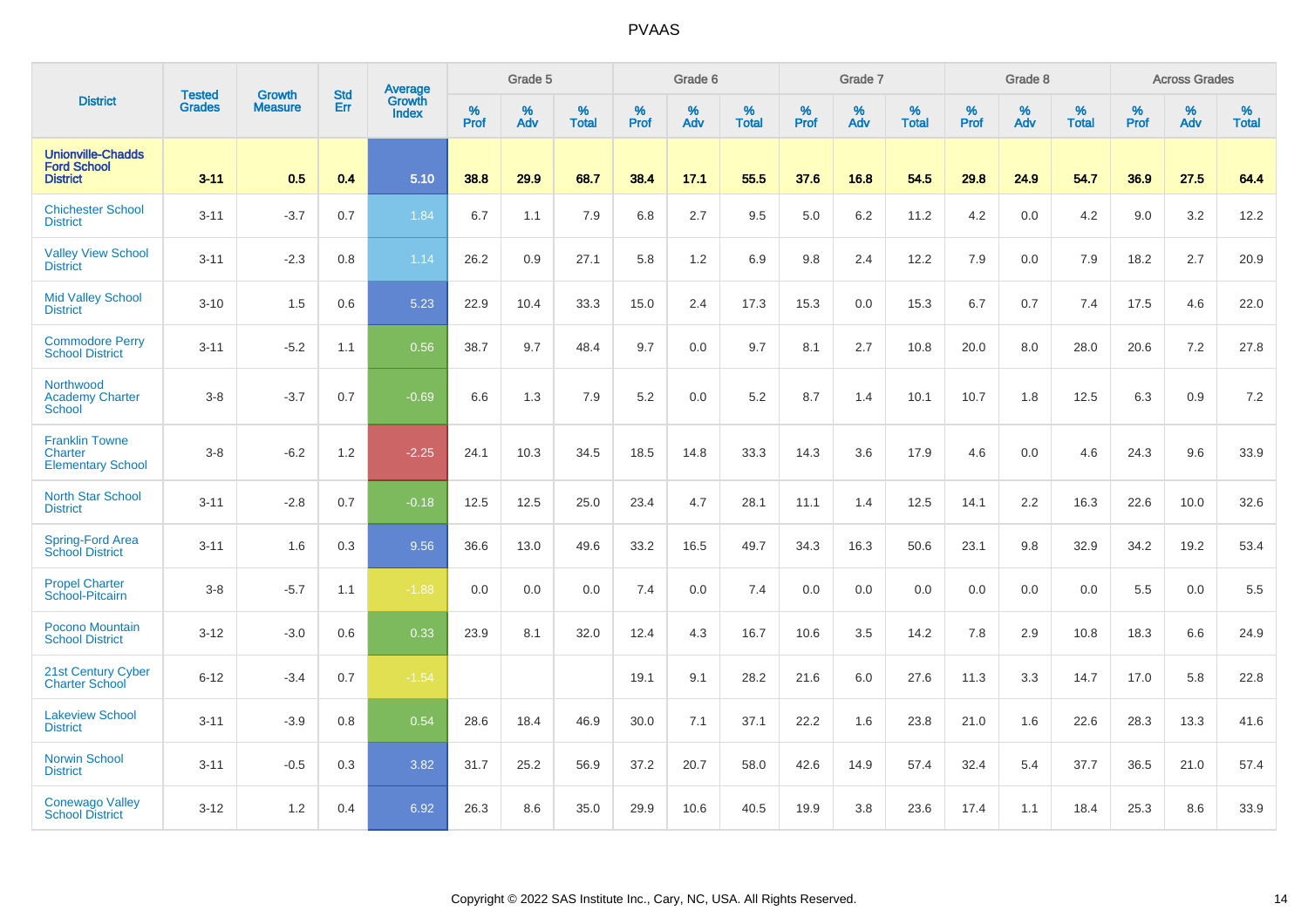|                                                                    | <b>Tested</b> | <b>Growth</b>  | <b>Std</b> | <b>Average</b><br>Growth |                     | Grade 5  |                   |                  | Grade 6  |                   |                  | Grade 7  |                   |           | Grade 8  |                   |           | <b>Across Grades</b> |                   |
|--------------------------------------------------------------------|---------------|----------------|------------|--------------------------|---------------------|----------|-------------------|------------------|----------|-------------------|------------------|----------|-------------------|-----------|----------|-------------------|-----------|----------------------|-------------------|
| <b>District</b>                                                    | <b>Grades</b> | <b>Measure</b> | Err        | <b>Index</b>             | $\%$<br><b>Prof</b> | %<br>Adv | %<br><b>Total</b> | %<br><b>Prof</b> | %<br>Adv | %<br><b>Total</b> | %<br><b>Prof</b> | %<br>Adv | %<br><b>Total</b> | %<br>Prof | %<br>Adv | %<br><b>Total</b> | %<br>Prof | %<br>Adv             | %<br><b>Total</b> |
| <b>Unionville-Chadds</b><br><b>Ford School</b><br><b>District</b>  | $3 - 11$      | 0.5            | 0.4        | 5.10                     | 38.8                | 29.9     | 68.7              | 38.4             | 17.1     | 55.5              | 37.6             | 16.8     | 54.5              | 29.8      | 24.9     | 54.7              | 36.9      | 27.5                 | 64.4              |
| Independence<br><b>Charter School</b>                              | $3 - 8$       | 1.4            | 0.7        | 5.93                     | 13.7                | 4.1      | 17.8              | 26.8             | 4.9      | 31.7              | 21.0             | 4.9      | 25.9              | 24.1      | 8.6      | 32.8              | 19.7      | 7.2                  | 26.9              |
| <b>Williams Valley</b><br><b>School District</b>                   | $3 - 11$      | 0.1            | 0.8        | 3.83                     | 31.8                | 6.8      | 38.6              | 5.2              | 0.0      | 5.2               | 8.0              | 1.3      | 9.3               | 9.4       | 1.6      | 10.9              | 12.8      | 1.6                  | 14.4              |
| Rockwood Area<br><b>School District</b>                            | $3 - 11$      | $-2.1$         | 0.9        | 2.50                     | 34.2                | 12.2     | 46.3              | 16.7             | 21.4     | 38.1              | 15.6             | 2.2      | 17.8              | 12.7      | 7.9      | 20.6              | 19.1      | 9.4                  | 28.5              |
| <b>Montoursville Area</b><br><b>School District</b>                | $3 - 12$      | $-1.9$         | 0.5        | $-0.02$                  | 31.1                | 12.9     | 43.9              | 28.8             | 8.0      | 36.8              | 25.2             | 6.7      | 31.8              | 19.9      | 8.5      | 28.4              | 28.2      | 11.2                 | 39.4              |
| <b>Jenkintown School</b><br><b>District</b>                        | $3 - 11$      | $-5.2$         | 1.0        | $-0.07$                  | 35.4                | 12.5     | 47.9              | 18.9             | 8.1      | 27.0              | 16.0             | 0.0      | 16.0              | 8.0       | 4.0      | 12.0              | 29.0      | 16.2                 | 45.2              |
| <b>Pan American</b><br><b>Academy Charter</b><br><b>School</b>     | $3 - 8$       | 0.3            | 0.8        | 2.25                     | 1.7                 | 0.0      | 1.7               | 2.3              | 0.0      | 2.3               | 3.4              | 0.0      | 3.4               | 0.0       | 0.0      | 0.0               | 2.4       | 0.3                  | 2.7               |
| <b>Green Woods</b><br><b>Charter School</b>                        | $3 - 8$       | $-0.3$         | 0.8        | 2.38                     | 16.7                | 3.3      | 20.0              | 27.1             | 11.9     | 39.0              | 16.1             | 5.4      | 21.4              | 17.3      | 3.8      | 21.2              | 21.3      | 8.3                  | 29.6              |
| <b>Mcguffey School</b><br><b>District</b>                          | $3 - 11$      | $-2.0$         | 0.6        | 2.55                     | 25.9                | 2.8      | 28.7              | 13.7             | 2.0      | 15.7              | 4.7              | 0.0      | 4.7               | 5.6       | 3.2      | 8.9               | 17.6      | 5.0                  | 22.6              |
| <b>Upper Moreland</b><br><b>Township School</b><br><b>District</b> | $3 - 11$      | $-0.1$         | 0.4        | 4.58                     | 28.5                | 10.6     | 39.1              | 16.1             | 10.8     | 26.9              | 21.7             | 10.6     | 32.3              | 18.9      | 12.1     | 31.1              | 23.9      | 11.6                 | 35.5              |
| <b>Belmont Charter</b><br>School                                   | $3 - 10$      | $-0.8$         | 0.8        | 2.15                     | 1.6                 | 0.0      | 1.6               | 4.0              | 0.0      | 4.0               | 0.0              | 0.0      | 0.0               | 5.6       | 0.0      | 5.6               | 2.8       | 0.6                  | 3.4               |
| <b>Big Beaver Falls</b><br>Area School<br><b>District</b>          | $3 - 11$      | $-1.7$         | 0.6        | 1.44                     | 19.6                | 2.0      | 21.6              | 5.4              | 0.9      | 6.4               | 8.3              | 1.0      | 9.4               | 1.0       | 1.0      | 2.1               | 12.5      | 1.1                  | 13.6              |
| <b>Innovative Arts</b><br><b>Academy Charter</b><br><b>School</b>  | $6 - 11$      | $-1.5$         | 0.8        | 5.73                     |                     |          |                   | 0.0              | 0.0      | 0.0               | 0.0              | 0.0      | 0.0               | 3.4       | 0.0      | 3.4               | 1.4       | 0.0                  | 1.4               |
| <b>Fort Cherry School</b><br><b>District</b>                       | $3 - 10$      | $-3.8$         | 0.8        | $-0.22$                  | 19.3                | 19.3     | 38.6              | 29.8             | 8.8      | 38.6              | 14.3             | 5.4      | 19.6              | 9.3       | 4.6      | 14.0              | 21.9      | 9.6                  | 31.5              |
| <b>Chartiers-Houston</b><br><b>School District</b>                 | $3 - 10$      | $-2.5$         | 0.7        | 1.15                     | 25.6                | 12.2     | 37.8              | 35.1             | 2.6      | 37.7              | 20.5             | 1.3      | 21.8              | 18.3      | 5.6      | 23.9              | 28.7      | 8.2                  | 36.9              |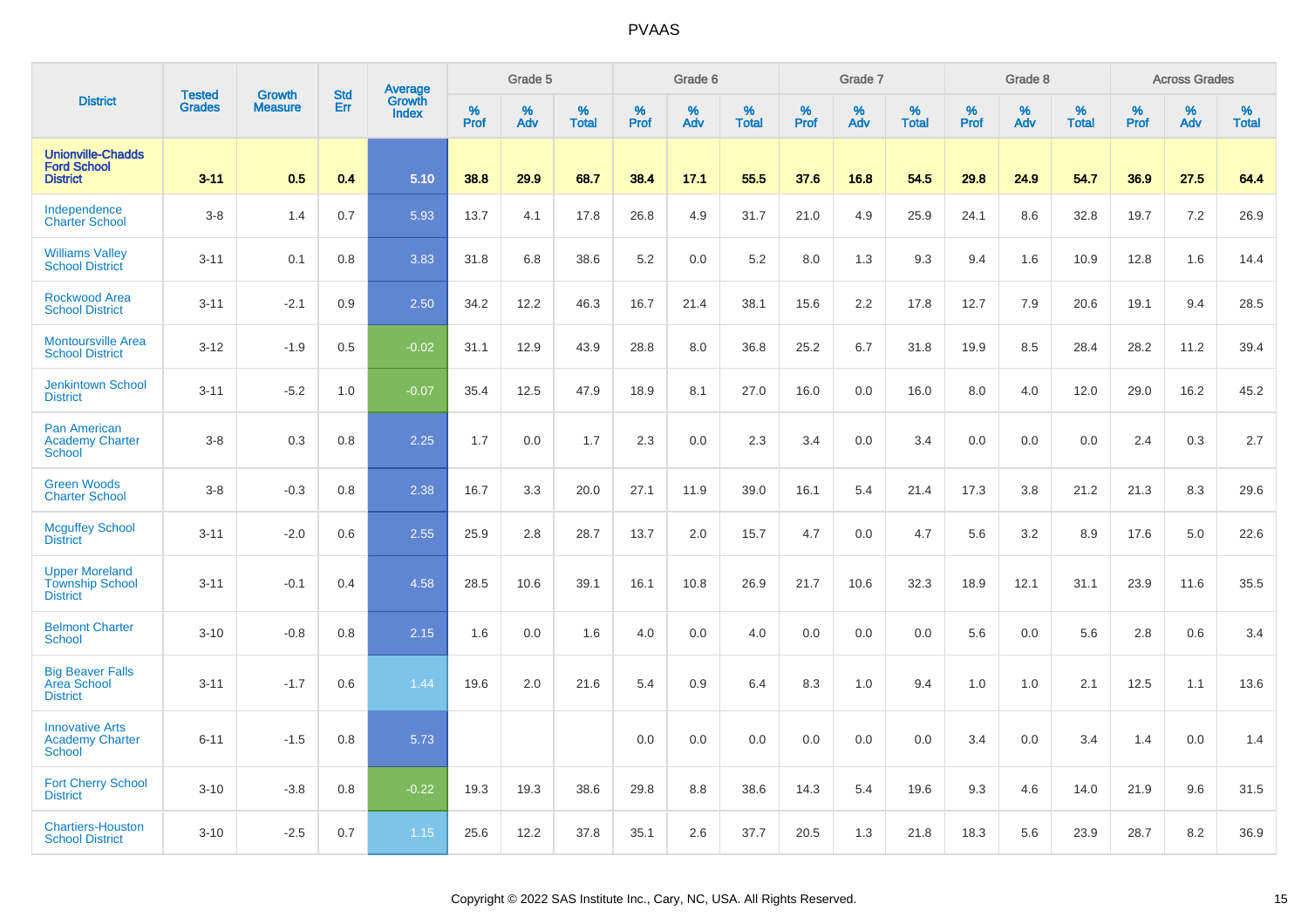|                                                                       |                                |                                 | <b>Std</b> | Average                       |              | Grade 5  |                   |           | Grade 6  |                   |           | Grade 7  |                   |           | Grade 8  |                   |           | <b>Across Grades</b> |                   |
|-----------------------------------------------------------------------|--------------------------------|---------------------------------|------------|-------------------------------|--------------|----------|-------------------|-----------|----------|-------------------|-----------|----------|-------------------|-----------|----------|-------------------|-----------|----------------------|-------------------|
| <b>District</b>                                                       | <b>Tested</b><br><b>Grades</b> | <b>Growth</b><br><b>Measure</b> | Err        | <b>Growth</b><br><b>Index</b> | $\%$<br>Prof | %<br>Adv | %<br><b>Total</b> | %<br>Prof | %<br>Adv | %<br><b>Total</b> | %<br>Prof | %<br>Adv | %<br><b>Total</b> | %<br>Prof | %<br>Adv | %<br><b>Total</b> | %<br>Prof | %<br>Adv             | %<br><b>Total</b> |
| <b>Unionville-Chadds</b><br><b>Ford School</b><br><b>District</b>     | $3 - 11$                       | 0.5                             | 0.4        | 5.10                          | 38.8         | 29.9     | 68.7              | 38.4      | 17.1     | 55.5              | 37.6      | 16.8     | 54.5              | 29.8      | 24.9     | 54.7              | 36.9      | 27.5                 | 64.4              |
| <b>First Philadelphia</b><br>Preparatory<br><b>Charter School</b>     | $3 - 8$                        | $-2.3$                          | 0.6        | 1.67                          | 1.2          | 0.0      | 1.2               | 1.1       | 0.0      | 1.1               | 1.3       | 0.0      | 1.3               | 4.0       | 0.0      | 4.0               | 2.4       | 0.0                  | 2.4               |
| <b>Western Wayne</b><br><b>School District</b>                        | $3 - 11$                       | $-2.5$                          | 0.6        | 0.99                          | 28.3         | 9.4      | 37.7              | 18.7      | 0.9      | 19.6              | 21.6      | 2.9      | 24.5              | 14.1      | 5.4      | 19.6              | 23.6      | 9.6                  | 33.2              |
| Altoona Area<br><b>School District</b>                                | $3 - 12$                       | $-0.5$                          | 0.3        | 1.50                          | 24.7         | 8.0      | 32.7              | 17.8      | 5.2      | 23.0              | 14.6      | 4.9      | 19.5              | 15.8      | 4.3      | 20.1              | 19.6      | 6.6                  | 26.2              |
| <b>Southern</b><br><b>Huntingdon County</b><br><b>School District</b> | $3 - 11$                       | $-2.5$                          | 0.7        | $-0.14$                       | 18.8         | 10.1     | 29.0              | 9.0       | 1.3      | 10.3              | 10.1      | 1.1      | 11.2              | 6.1       | 0.0      | 6.1               | 15.5      | 3.9                  | 19.4              |
| <b>New Brighton Area</b><br><b>School District</b>                    | $3 - 11$                       | $-2.4$                          | 0.6        | 1.31                          | 18.0         | 1.1      | 19.1              | 7.9       | 0.0      | 7.9               | 8.9       | 3.0      | 11.9              | 4.8       | 1.0      | 5.8               | 11.1      | 1.9                  | 13.0              |
| Northampton Area<br><b>School District</b>                            | $3 - 11$                       | $-3.1$                          | 0.7        | 0.02                          | 28.5         | 9.3      | 37.8              | 23.7      | 5.3      | 29.0              | 18.7      | 5.3      | 24.0              | 13.3      | 1.7      | 15.0              | 29.6      | 9.8                  | 39.4              |
| Philadelphia<br><b>Performing Arts</b><br><b>Charter School</b>       | $3-9$                          | $-0.4$                          | 0.7        | 4.01                          | 19.2         | 9.0      | 28.2              | 19.6      | 3.6      | 23.2              | 23.0      | 14.9     | 37.9              | 18.0      | 8.0      | 26.0              | 25.2      | 9.7                  | 34.9              |
| <b>Oxford Area</b><br><b>School District</b>                          | $3 - 11$                       | 2.0                             | 0.4        | 10.25                         | 24.0         | 8.0      | 32.0              | 28.3      | 7.3      | 35.6              | 20.2      | 9.9      | 30.0              | 11.5      | 5.5      | 17.0              | 21.8      | 8.2                  | 30.0              |
| <b>Hazleton Area</b><br><b>School District</b>                        | $3 - 11$                       | $-0.5$                          | 0.4        | 1.77                          | 5.8          | 1.7      | 7.5               | 5.2       | 1.1      | 6.3               | 2.8       | 0.5      | 3.3               | 6.6       | 0.6      | 7.1               | 6.4       | 1.2                  | 7.7               |
| <b>Wallingford-</b><br><b>Swarthmore</b><br><b>School District</b>    | $3 - 10$                       | 0.4                             | 0.4        | 8.13                          | 38.3         | 33.9     | 72.2              | 29.9      | 20.5     | 50.4              | 27.6      | 17.6     | 45.3              | 29.4      | 14.7     | 44.2              | 33.9      | 27.8                 | 61.7              |
| <b>Coatesville Area</b><br><b>School District</b>                     | $3 - 11$                       | $-0.5$                          | 0.4        | 1.87                          | 14.8         | 4.8      | 19.6              | 8.5       | 0.0      | 8.5               | 8.9       | 1.3      | 10.1              | 6.9       | 0.5      | 7.4               | 10.9      | 3.9                  | 14.8              |
| <b>Jim Thorpe Area</b><br><b>School District</b>                      | $3 - 11$                       | $-2.3$                          | 0.6        | 0.76                          | 14.1         | 1.0      | 15.2              | 12.3      | 0.9      | 13.2              | 9.2       | 8.5      | 17.7              | 10.0      | 1.5      | 11.5              | 14.9      | 4.3                  | 19.2              |
| Pennsylvania<br><b>Leadership Charter</b><br>School                   | $3 - 11$                       | $-1.4$                          | 0.5        | 2.15                          | 24.7         | 11.5     | 36.2              | 24.9      | 6.4      | 31.2              | 13.4      | 19.6     | 33.0              | 16.7      | 6.2      | 22.9              | 23.9      | 12.4                 | 36.4              |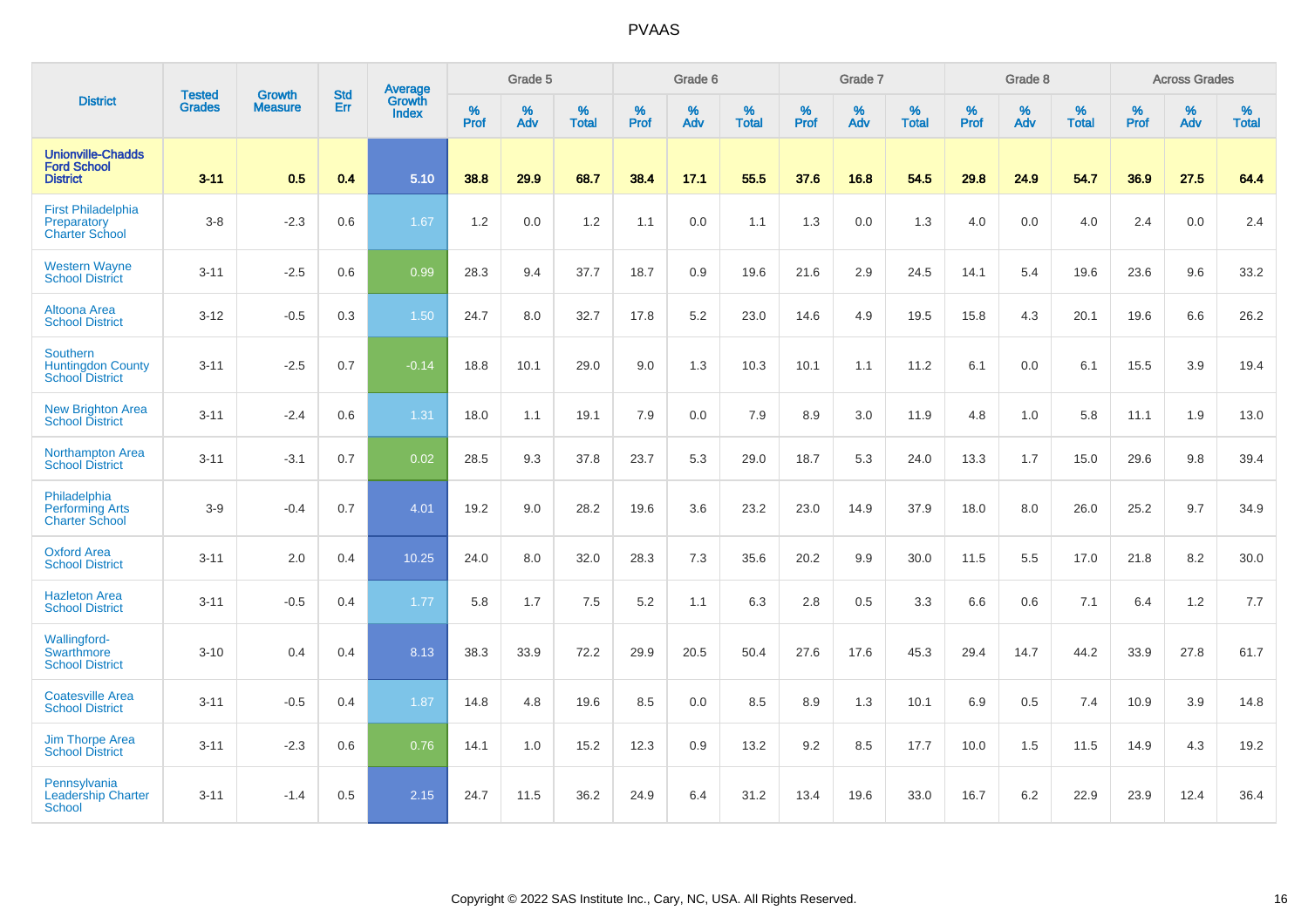|                                                                     |                                |                                 | <b>Std</b> | Average                |           | Grade 5  |                   |           | Grade 6  |                   |           | Grade 7  |                   |           | Grade 8  |                   |           | <b>Across Grades</b> |                   |
|---------------------------------------------------------------------|--------------------------------|---------------------------------|------------|------------------------|-----------|----------|-------------------|-----------|----------|-------------------|-----------|----------|-------------------|-----------|----------|-------------------|-----------|----------------------|-------------------|
| <b>District</b>                                                     | <b>Tested</b><br><b>Grades</b> | <b>Growth</b><br><b>Measure</b> | Err        | Growth<br><b>Index</b> | %<br>Prof | %<br>Adv | %<br><b>Total</b> | %<br>Prof | %<br>Adv | %<br><b>Total</b> | %<br>Prof | %<br>Adv | %<br><b>Total</b> | %<br>Prof | %<br>Adv | %<br><b>Total</b> | %<br>Prof | %<br>Adv             | %<br><b>Total</b> |
| <b>Unionville-Chadds</b><br><b>Ford School</b><br><b>District</b>   | $3 - 11$                       | 0.5                             | 0.4        | 5.10                   | 38.8      | 29.9     | 68.7              | 38.4      | 17.1     | 55.5              | 37.6      | 16.8     | 54.5              | 29.8      | 24.9     | 54.7              | 36.9      | 27.5                 | 64.4              |
| <b>Ad Prima Charter</b><br><b>School</b>                            | $3-8$                          | 1.5                             | 0.8        | 4.76                   | 8.3       | 0.0      | 8.3               | 15.7      | 0.0      | 15.7              | 8.2       | 1.6      | 9.8               | 9.8       | 1.6      | 11.5              | 10.9      | 0.7                  | 11.6              |
| <b>Clarion-Limestone</b><br><b>Area School</b><br><b>District</b>   | $3-12$                         | $-1.1$                          | 0.9        | 4.00                   | 40.0      | 27.3     | 67.3              | 36.5      | 5.8      | 42.3              | 27.9      | 11.6     | 39.5              | 7.8       | 3.9      | 11.8              | 28.4      | 13.2                 | 41.6              |
| <b>Freeport Area</b><br><b>School District</b>                      | $3 - 10$                       | 0.9                             | 0.5        | 6.32                   | 30.5      | 9.9      | 40.5              | 26.6      | 15.3     | 41.9              | 34.3      | 12.7     | 47.0              | 19.1      | 9.9      | 29.0              | 29.3      | 13.4                 | 42.8              |
| <b>MaST Community</b><br><b>Charter School III</b>                  | $3-6$                          | $-3.6$                          | 0.8        | $-2.16$                | 3.8       | 0.0      | 3.8               | 6.8       | 1.5      | 8.3               |           |          |                   |           |          |                   | 8.3       | 2.2                  | 10.5              |
| <b>Delaware Valley</b><br><b>School District</b>                    | $3 - 11$                       | 0.1                             | 0.4        | 4.58                   | 26.1      | 11.6     | 37.8              | 19.0      | 8.6      | 27.6              | 21.8      | 8.2      | 30.0              | 17.9      | 3.4      | 21.3              | 25.0      | 9.4                  | 34.4              |
| <b>Lindley Academy</b><br><b>Charter School At</b><br><b>Birney</b> | $3-8$                          | $-3.0$                          | 0.7        | 0.43                   | 1.3       | 0.0      | 1.3               | 2.6       | 0.0      | 2.6               | 0.0       | 0.0      | 0.0               | 0.0       | 1.6      | 1.6               | 1.0       | 0.3                  | 1.3               |
| Antonia Pantoja<br>Community<br><b>Charter School</b>               | $3 - 8$                        | $-3.9$                          | 0.8        | $-1.30$                | 1.5       | 0.0      | 1.5               | 0.0       | 0.0      | 0.0               | 4.6       | 2.3      | 7.0               | 5.6       | 0.0      | 5.6               | 1.8       | 0.9                  | 2.8               |
| <b>Towanda Area</b><br><b>School District</b>                       | $3 - 11$                       | 2.2                             | 0.6        | 7.65                   | 22.7      | 15.1     | 37.8              | 22.6      | 11.3     | 34.0              | 14.5      | 7.7      | 22.2              | 17.1      | 8.6      | 25.6              | 19.2      | 10.3                 | 29.5              |
| Environmental<br><b>Charter School At</b><br><b>Frick Park</b>      | $3-9$                          | $-0.2$                          | 0.7        | 3.70                   | 18.2      | 10.4     | 28.6              | 17.0      | 4.3      | 21.3              | 16.3      | 10.9     | 27.2              | 10.0      | 4.3      | 14.3              | 22.6      | 13.4                 | 36.0              |
| <b>Sharpsville Area</b><br><b>School District</b>                   | $3 - 11$                       | $-2.3$                          | 0.8        | 2.39                   | 29.0      | 9.7      | 38.7              | 16.4      | 1.5      | 17.9              | 21.9      | 3.1      | 25.0              | 20.0      | 7.1      | 27.1              | 27.3      | 8.8                  | 36.1              |
| <b>Saint Marys Area</b><br><b>School District</b>                   | $3 - 11$                       | $-2.5$                          | 0.5        | $-0.36$                | 35.6      | 8.7      | 44.4              | 21.8      | 1.6      | 23.4              | 10.0      | 5.4      | 15.4              | 13.3      | 1.3      | 14.7              | 24.9      | 7.3                  | 32.3              |
| <b>Southern Fulton</b><br><b>School District</b>                    | $3 - 11$                       | $-2.2$                          | 0.9        | 0.85                   | 21.3      | 6.4      | 27.7              | 15.2      | 10.2     | 25.4              | 12.3      | 1.8      | 14.0              | 5.9       | 3.9      | 9.8               | 18.9      | 4.4                  | 23.3              |
| Mariana Bracetti<br><b>Academy Charter</b><br><b>School</b>         | $3 - 10$                       | $-3.1$                          | 0.9        | 2.21                   | 8.6       | 0.0      | 8.6               | 2.2       | 0.0      | 2.2               | 7.3       | 0.0      | 7.3               | 0.0       | 0.0      | 0.0               | 4.4       | 0.0                  | 4.4               |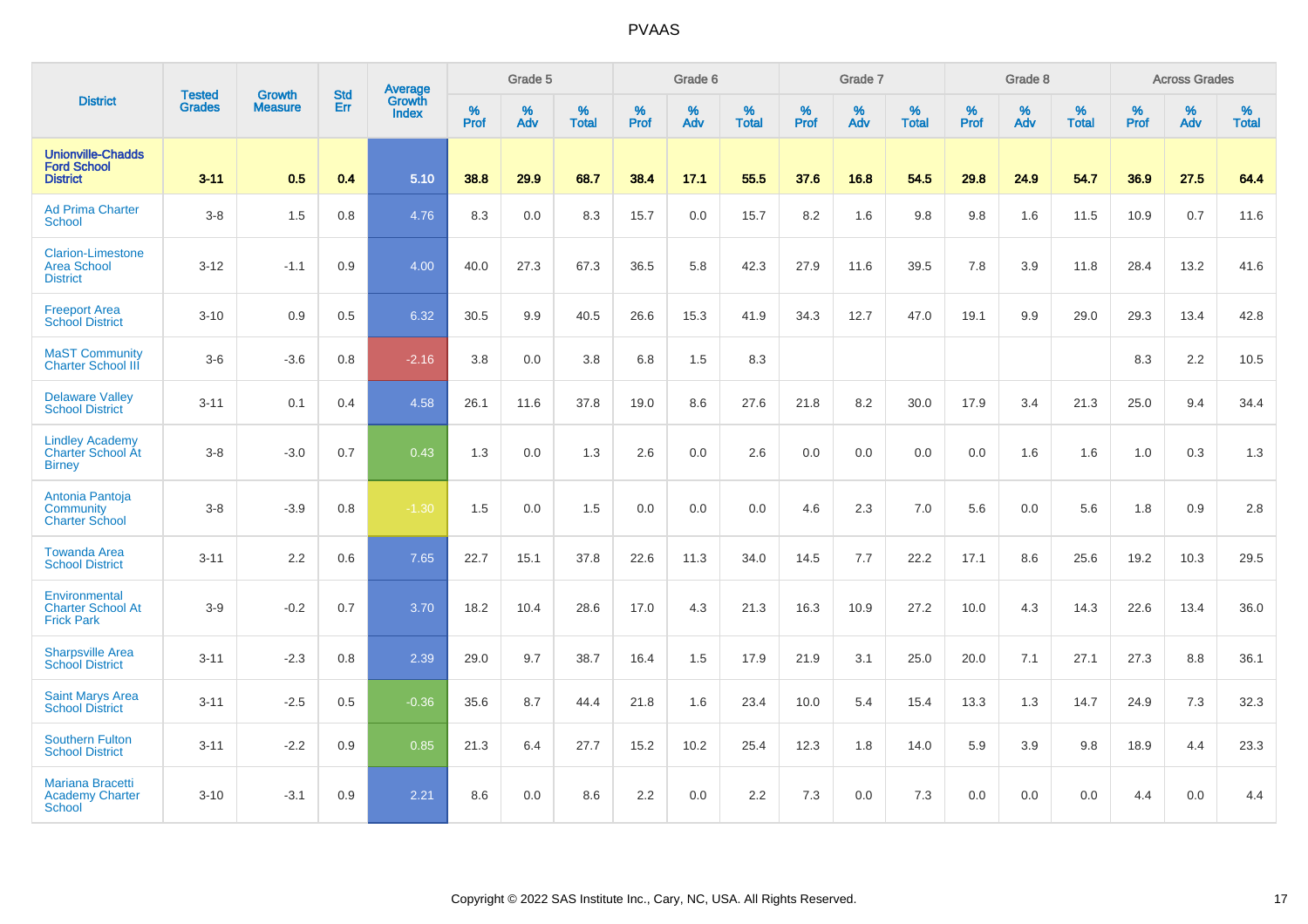|                                                                   | <b>Tested</b> | <b>Growth</b>  | <b>Std</b> | Average                |           | Grade 5  |                   |           | Grade 6  |                   |           | Grade 7  |                   |           | Grade 8  |                   |           | <b>Across Grades</b> |                   |
|-------------------------------------------------------------------|---------------|----------------|------------|------------------------|-----------|----------|-------------------|-----------|----------|-------------------|-----------|----------|-------------------|-----------|----------|-------------------|-----------|----------------------|-------------------|
| <b>District</b>                                                   | <b>Grades</b> | <b>Measure</b> | Err        | Growth<br><b>Index</b> | %<br>Prof | %<br>Adv | %<br><b>Total</b> | %<br>Prof | %<br>Adv | %<br><b>Total</b> | %<br>Prof | %<br>Adv | %<br><b>Total</b> | %<br>Prof | %<br>Adv | %<br><b>Total</b> | %<br>Prof | %<br>Adv             | %<br><b>Total</b> |
| <b>Unionville-Chadds</b><br><b>Ford School</b><br><b>District</b> | $3 - 11$      | 0.5            | 0.4        | 5.10                   | 38.8      | 29.9     | 68.7              | 38.4      | 17.1     | 55.5              | 37.6      | 16.8     | 54.5              | 29.8      | 24.9     | 54.7              | 36.9      | 27.5                 | 64.4              |
| <b>Southern Lehigh</b><br><b>School District</b>                  | $3 - 11$      | $-1.1$         | 0.4        | 2.10                   | 33.9      | 21.0     | 54.8              | 28.3      | 16.8     | 45.1              | 40.2      | 13.1     | 53.3              | 32.0      | 12.7     | 44.8              | 35.0      | 20.7                 | 55.8              |
| <b>Forbes Road</b><br><b>School District</b>                      | $3 - 11$      | $-5.7$         | 1.4        | $-0.81$                | 38.7      | 3.2      | 41.9              | 26.7      | 0.0      | 26.7              | 44.4      | 0.0      | 44.4              | 15.0      | 0.0      | 15.0              | 31.9      | 2.9                  | 34.8              |
| <b>Glendale School</b><br><b>District</b>                         | $3 - 10$      | 1.2            | 0.8        | 3.21                   | 42.9      | 4.8      | 47.6              | 26.4      | 5.7      | 32.1              | 22.7      | 15.2     | 37.9              | 7.8       | 2.0      | 9.8               | 27.0      | 7.8                  | 34.8              |
| Canon-Mcmillan<br><b>School District</b>                          | $3 - 11$      | $-1.3$         | 0.3        | 2.20                   | 29.4      | 22.3     | 51.7              | 28.2      | 9.8      | 38.0              | 26.1      | 10.4     | 36.5              | 27.7      | 10.6     | 38.4              | 30.0      | 14.6                 | 44.6              |
| <b>Burrell School</b><br><b>District</b>                          | $3 - 11$      | $-3.1$         | 0.7        | 1.18                   | 22.5      | 1.8      | 24.3              | 15.4      | 3.8      | 19.2              | 21.5      | 7.6      | 29.1              | 17.2      | 0.0      | 17.2              | 25.3      | 6.1                  | 31.4              |
| <b>Hanover Public</b><br><b>School District</b>                   | $3 - 11$      | $-2.3$         | 0.5        | $-0.22$                | 24.4      | 4.6      | 29.0              | 19.7      | 2.2      | 21.9              | 17.8      | 5.4      | 23.3              | 11.4      | 4.9      | 16.3              | 20.4      | 9.6                  | 30.0              |
| <b>Williamsport Area</b><br><b>School District</b>                | $3 - 11$      | 2.8            | 0.3        | 10.28                  | 24.6      | 10.7     | 35.3              | 20.4      | 12.0     | 32.4              | 21.5      | 8.3      | 29.8              | 16.1      | 5.1      | 21.2              | 22.0      | 11.0                 | 33.1              |
| John B. Stetson<br><b>Charter School</b>                          | $5-8$         | 0.5            | 0.6        | 4.84                   | 1.6       | 0.0      | 1.6               | 0.8       | 0.0      | 0.8               | 0.0       | 0.0      | 0.0               | 0.0       | 0.0      | 0.0               | 0.4       | 0.0                  | 0.4               |
| <b>Methacton School</b><br><b>District</b>                        | $3 - 11$      | $-1.5$         | 0.3        | 2.62                   | 30.5      | 14.2     | 44.7              | 28.2      | 9.9      | 38.1              | 27.0      | 11.2     | 38.2              | 20.1      | 12.5     | 32.6              | 30.9      | 13.6                 | 44.5              |
| Insight PA Cyber<br><b>Charter School</b>                         | $3 - 11$      | $-6.7$         | 1.5        | $-1.06$                | 5.6       | 11.1     | 16.7              | 0.0       | 0.0      | 0.0               | 3.7       | 3.7      | 7.4               | 11.1      | 3.7      | 14.8              | 9.0       | 3.7                  | 12.7              |
| Quakertown<br><b>Community School</b><br><b>District</b>          | $3 - 12$      | $-0.7$         | 0.3        | 3.64                   | 31.8      | 16.7     | 48.5              | 31.0      | 7.5      | 38.4              | 17.8      | 8.4      | 26.2              | 21.0      | 9.1      | 30.1              | 26.2      | 12.7                 | 38.9              |
| <b>Elizabeth Forward</b><br><b>School District</b>                | $3 - 11$      | $-1.6$         | 0.5        | 2.70                   | 29.4      | 11.4     | 40.8              | 29.6      | 10.5     | 40.1              | 21.6      | 5.2      | 26.8              | 16.8      | 2.9      | 19.6              | 27.0      | 11.3                 | 38.3              |
| <b>Fort Leboeuf</b><br><b>School District</b>                     | $3 - 11$      | $-0.7$         | 0.5        | 1.49                   | 33.8      | 31.2     | 64.9              | 25.7      | 18.8     | 44.4              | 21.6      | 14.4     | 35.9              | 22.6      | 11.6     | 34.2              | 28.5      | 22.7                 | 51.2              |
| <b>Pine Grove Area</b><br><b>School District</b>                  | $3 - 11$      | $-2.2$         | 0.6        | 0.60                   | 23.2      | 4.2      | 27.4              | 19.7      | 3.4      | 23.1              | 17.1      | 0.8      | 17.9              | 20.9      | 0.8      | 21.7              | 24.6      | 7.8                  | 32.4              |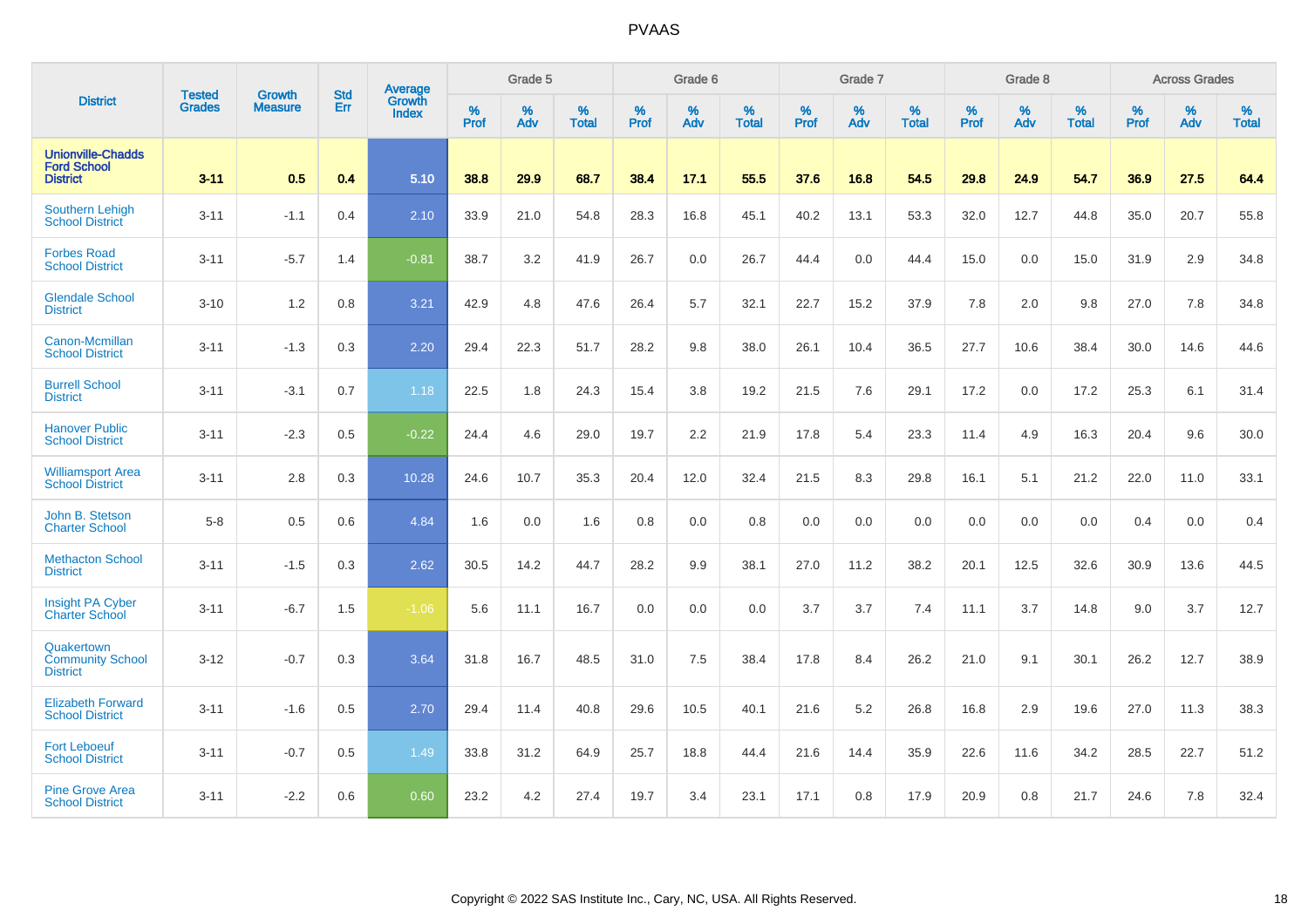|                                                                          | <b>Tested</b> | <b>Growth</b>  | <b>Std</b> | Average                |                     | Grade 5  |                   |                  | Grade 6  |                   |                     | Grade 7  |                   |                     | Grade 8  |                   |              | <b>Across Grades</b> |                   |
|--------------------------------------------------------------------------|---------------|----------------|------------|------------------------|---------------------|----------|-------------------|------------------|----------|-------------------|---------------------|----------|-------------------|---------------------|----------|-------------------|--------------|----------------------|-------------------|
| <b>District</b>                                                          | <b>Grades</b> | <b>Measure</b> | Err        | Growth<br><b>Index</b> | $\%$<br><b>Prof</b> | %<br>Adv | %<br><b>Total</b> | %<br><b>Prof</b> | %<br>Adv | %<br><b>Total</b> | $\%$<br><b>Prof</b> | %<br>Adv | %<br><b>Total</b> | $\%$<br><b>Prof</b> | %<br>Adv | %<br><b>Total</b> | $\%$<br>Prof | %<br>Adv             | %<br><b>Total</b> |
| <b>Unionville-Chadds</b><br><b>Ford School</b><br><b>District</b>        | $3 - 11$      | 0.5            | 0.4        | 5.10                   | 38.8                | 29.9     | 68.7              | 38.4             | 17.1     | 55.5              | 37.6                | 16.8     | 54.5              | 29.8                | 24.9     | 54.7              | 36.9         | 27.5                 | 64.4              |
| <b>Executive</b><br><b>Education</b><br><b>Academy Charter</b><br>School | $3 - 10$      | $-2.5$         | 1.7        | 1.63                   | 0.0                 | 0.0      | 0.0               |                  |          |                   | 18.2                | 0.0      | 18.2              | 4.8                 | 0.0      | 4.8               | 9.1          | 1.7                  | 10.9              |
| <b>Minersville Area</b><br><b>School District</b>                        | $3 - 11$      | $-0.9$         | 0.7        | 4.90                   | 9.6                 | 4.1      | 13.7              | 20.8             | 2.6      | 23.4              | 10.4                | 0.0      | 10.4              | 2.7                 | 1.3      | 4.0               | 15.1         | 3.2                  | 18.3              |
| <b>Conemaugh Valley</b><br><b>School District</b>                        | $3 - 12$      | $-2.6$         | 0.8        | 1.06                   | 13.7                | 3.9      | 17.6              | 22.0             | 4.0      | 26.0              | 18.9                | 7.6      | 26.4              | 9.4                 | 1.9      | 11.3              | 20.1         | 6.4                  | 26.5              |
| <b>Avon Grove</b><br><b>School District</b>                              | $3 - 10$      | 0.8            | 0.4        | 5.13                   | 28.6                | 23.2     | 51.8              | 30.5             | 19.3     | 49.8              | 35.4                | 20.3     | 55.7              | 27.6                | 14.2     | 41.8              | 30.8         | 18.2                 | 49.0              |
| <b>Rose Tree Media</b><br><b>School District</b>                         | $3 - 10$      | $-1.7$         | 0.4        | $-0.25$                | 29.7                | 19.6     | 49.3              | 31.4             | 15.3     | 46.7              | 31.6                | 20.9     | 52.4              | 18.4                | 13.9     | 32.3              | 31.5         | 20.2                 | 51.8              |
| <b>Perseus House</b><br><b>Charter School Of</b><br><b>Excellence</b>    | $6 - 11$      | $-4.8$         | 1.1        | $-1.31$                |                     |          |                   | 0.0              | 0.0      | 0.0               | 1.8                 | 0.0      | 1.8               | 1.5                 | 0.0      | 1.5               | 1.4          | 0.0                  | 1.4               |
| <b>Schuylkill Valley</b><br><b>School District</b>                       | $3 - 11$      | $-1.0$         | 0.5        | 3.23                   | 24.8                | 8.5      | 33.3              | 25.6             | 5.8      | 31.4              | 15.3                | 9.9      | 25.2              | 8.2                 | 2.7      | 10.9              | 21.3         | 7.6                  | 29.0              |
| Apollo-Ridge<br><b>School District</b>                                   | $3 - 12$      | $-2.9$         | 0.7        | $-0.77$                | 18.8                | 0.0      | 18.8              | 12.0             | 1.2      | 13.2              | 8.5                 | 1.2      | 9.8               | 10.4                | 2.6      | 13.0              | 14.8         | 3.0                  | 17.7              |
| <b>Harrisburg City</b><br><b>School District</b>                         | $3 - 11$      | 1.3            | 0.3        | 7.16                   | 2.0                 | 0.8      | 2.8               | 2.0              | 1.0      | 3.0               | 2.9                 | 0.8      | 3.7               | 2.7                 | 0.3      | 3.0               | 2.7          | 0.7                  | 3.4               |
| Cornwall-Lebanon<br><b>School District</b>                               | $3 - 11$      | $-0.5$         | 0.3        | 2.53                   | 31.1                | 9.0      | 40.1              | 18.2             | 6.2      | 24.4              | 16.1                | 4.9      | 21.0              | 16.4                | 9.4      | 25.8              | 23.1         | 8.6                  | 31.8              |
| <b>Kutztown Area</b><br><b>School District</b>                           | $3 - 12$      | $-1.4$         | 0.8        | 3.35                   | 40.3                | 11.9     | 52.2              | 24.2             | 3.2      | 27.4              | 25.6                | 10.3     | 35.9              | 10.8                | 10.8     | 21.5              | 30.0         | 13.3                 | 43.3              |
| <b>Upper Dauphin</b><br>Area School<br><b>District</b>                   | $3 - 11$      | 1.0            | 0.7        | 6.60                   | 9.7                 | 4.8      | 14.5              | 18.3             | 8.4      | 26.8              | 18.9                | 6.8      | 25.7              | 24.3                | 7.1      | 31.4              | 22.1         | 9.5                  | 31.6              |
| <b>Salisbury</b><br><b>Township School</b><br><b>District</b>            | $3 - 11$      | $-2.3$         | 0.6        | 0.96                   | 14.9                | 8.5      | 23.4              | 14.3             | 2.2      | 16.5              | 13.0                | 1.1      | 14.1              | 17.2                | 3.4      | 20.7              | 18.4         | 6.3                  | 24.7              |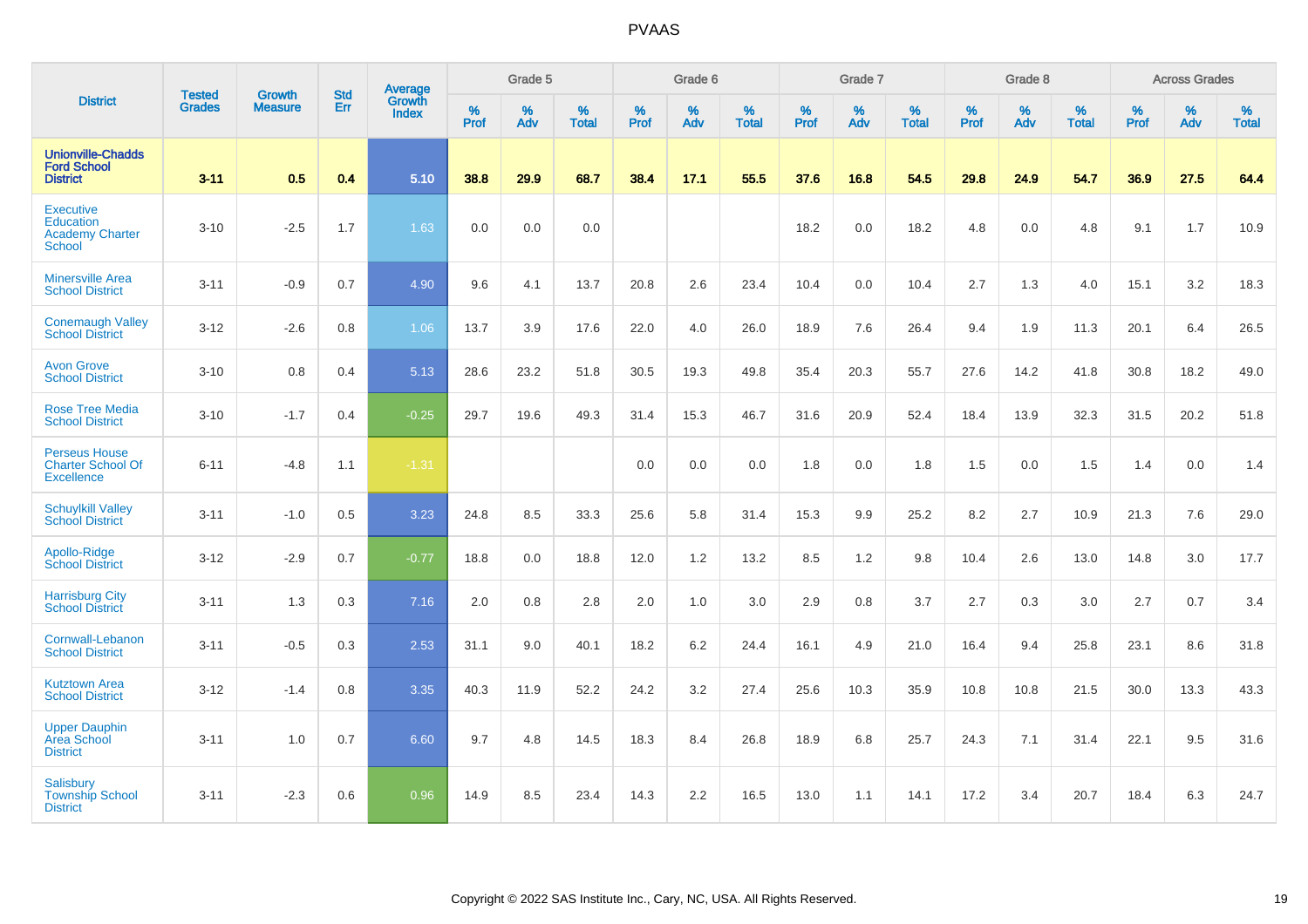|                                                                               | <b>Tested</b> | <b>Growth</b>  | <b>Std</b> | <b>Average</b><br>Growth |                     | Grade 5  |                   |           | Grade 6  |                   |           | Grade 7  |                   |           | Grade 8  |                   |              | <b>Across Grades</b> |                   |
|-------------------------------------------------------------------------------|---------------|----------------|------------|--------------------------|---------------------|----------|-------------------|-----------|----------|-------------------|-----------|----------|-------------------|-----------|----------|-------------------|--------------|----------------------|-------------------|
| <b>District</b>                                                               | <b>Grades</b> | <b>Measure</b> | Err        | Index                    | $\%$<br><b>Prof</b> | %<br>Adv | %<br><b>Total</b> | %<br>Prof | %<br>Adv | %<br><b>Total</b> | %<br>Prof | %<br>Adv | %<br><b>Total</b> | %<br>Prof | %<br>Adv | %<br><b>Total</b> | $\%$<br>Prof | %<br>Adv             | %<br><b>Total</b> |
| <b>Unionville-Chadds</b><br><b>Ford School</b><br><b>District</b>             | $3 - 11$      | 0.5            | 0.4        | 5.10                     | 38.8                | 29.9     | 68.7              | 38.4      | 17.1     | 55.5              | 37.6      | 16.8     | 54.5              | 29.8      | 24.9     | 54.7              | 36.9         | 27.5                 | 64.4              |
| <b>Clairton City</b><br><b>School District</b>                                | $3 - 11$      | 0.5            | 0.8        | 3.14                     | 6.1                 | 2.0      | 8.2               | 1.5       | 0.0      | 1.5               | 1.6       | 0.0      | 1.6               | 0.0       | 0.0      | 0.0               | 3.5          | 0.3                  | 3.8               |
| <b>Frazier School</b><br><b>District</b>                                      | $3 - 11$      | $-2.4$         | 0.8        | 2.50                     | 7.8                 | 0.0      | 7.8               | 17.5      | 2.5      | 20.0              | 15.1      | 10.5     | 25.6              | 3.9       | 0.0      | 3.9               | 16.1         | 4.2                  | 20.3              |
| <b>New Foundations</b><br><b>Charter School</b>                               | $3 - 11$      | $-1.5$         | 0.7        | 2.37                     | 18.5                | 5.6      | 24.1              | 6.4       | 0.0      | 6.4               | 21.3      | 3.3      | 24.6              | 13.1      | 2.4      | 15.5              | 17.1         | 2.9                  | 20.0              |
| Commonwealth<br><b>Charter Academy</b><br><b>Charter School</b>               | $3 - 10$      | $-2.6$         | 0.8        | 1.49                     | 25.4                | 3.4      | 28.8              | 26.0      | 4.0      | 30.0              | 17.2      | 3.4      | 20.7              | 14.6      | 2.1      | 16.7              | 23.9         | 5.7                  | 29.6              |
| <b>Tussey Mountain</b><br><b>School District</b>                              | $3 - 12$      | 0.2            | 0.7        | 2.41                     | 20.7                | 1.7      | 22.4              | 12.4      | 0.0      | 12.4              | 11.3      | 3.2      | 14.5              | 12.5      | 1.4      | 13.9              | 16.3         | 5.5                  | 21.8              |
| <b>Lincoln Leadership</b><br><b>Academy Charter</b><br><b>School</b>          | $3 - 12$      | $-1.2$         | 0.9        | 2.09                     | 0.0                 | 0.0      | 0.0               | 2.0       | 0.0      | 2.0               | 4.0       | 2.0      | 6.0               | 0.0       | 0.0      | 0.0               | 3.8          | 0.7                  | 4.4               |
| <b>Rochester Area</b><br><b>School District</b>                               | $3 - 11$      | $-1.6$         | 0.9        | 3.19                     | 27.1                | 6.2      | 33.3              | 24.5      | 3.8      | 28.3              | 2.0       | 0.0      | 2.0               | 15.4      | 0.0      | 15.4              | 20.6         | 7.5                  | 28.1              |
| <b>Urban Academy Of</b><br><b>Greater Pittsburgh</b><br><b>Charter School</b> | $3-5$         | $-7.6$         | 1.9        | $-4.05$                  | 2.7                 | 0.0      | 2.7               |           |          |                   |           |          |                   |           |          |                   | 7.3          | 0.0                  | 7.3               |
| <b>Propel Charter</b><br>School-Mckeesport                                    | $3-8$         | $-3.2$         | 1.0        | 1.02                     | 5.6                 | 0.0      | 5.6               | 2.7       | 0.0      | 2.7               | 5.3       | 7.9      | 13.2              | 2.7       | 2.7      | 5.4               | 5.4          | 2.3                  | 7.7               |
| <b>Bentworth School</b><br><b>District</b>                                    | $3 - 11$      | $-1.7$         | 0.7        | 1.37                     | 29.9                | 7.8      | 37.7              | 9.6       | 0.0      | 9.6               | 16.9      | 7.8      | 24.7              | 21.2      | 1.5      | 22.7              | 22.6         | 9.6                  | 32.3              |
| Northern Lehigh<br><b>School District</b>                                     | $3 - 12$      | $-2.6$         | 0.7        | 0.19                     | 22.7                | 6.2      | 28.9              | 13.8      | 0.0      | 13.8              | 15.0      | 1.7      | 16.7              | 12.5      | 0.0      | 12.5              | 18.6         | 3.9                  | 22.5              |
| <b>Northgate School</b><br><b>District</b>                                    | $3 - 11$      | $-1.8$         | 0.8        | 1.33                     | 19.6                | 7.8      | 27.4              | 15.2      | 1.7      | 17.0              | 10.2      | 0.0      | 10.2              | 12.5      | 4.2      | 16.7              | 15.8         | 4.3                  | 20.1              |
| La Academia<br>Partnership<br><b>Charter School</b>                           | $6 - 11$      | $-5.6$         | 1.8        | $-0.91$                  |                     |          |                   | 0.0       | 0.0      | 0.0               | 0.0       | 0.0      | 0.0               | 0.0       | 0.0      | 0.0               | 0.0          | 0.0                  | 0.0               |
| <b>Bristol Borough</b><br><b>School District</b>                              | $3 - 12$      | $-2.4$         | 0.7        | $-0.27$                  | 21.3                | 2.7      | 24.0              | 17.8      | 7.8      | 25.6              | 15.0      | 1.2      | 16.2              | 7.6       | 1.3      | 8.9               | 16.2         | 4.2                  | 20.3              |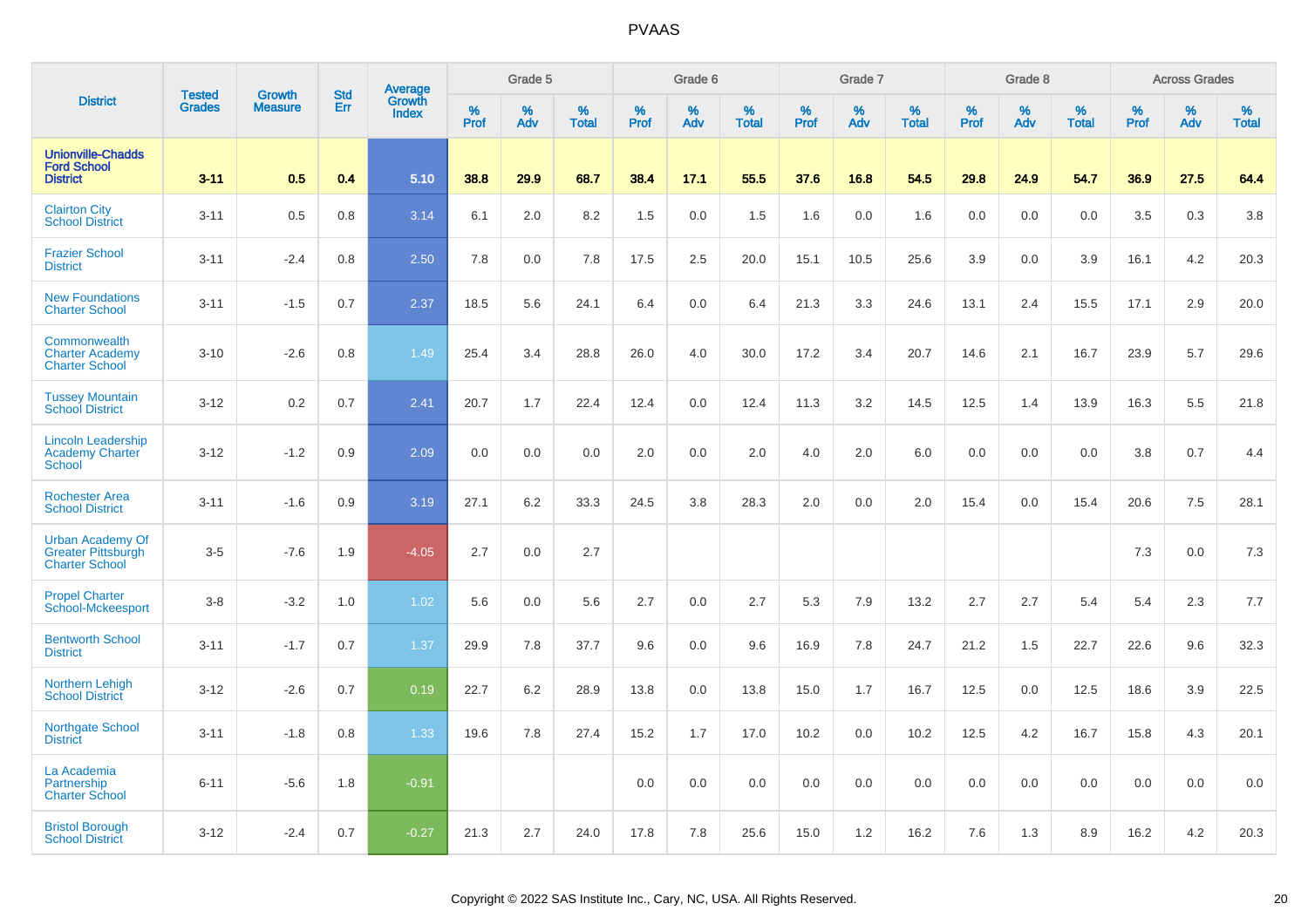|                                                                   | <b>Tested</b> | <b>Growth</b>  | <b>Std</b> | Average                       |           | Grade 5  |                   |           | Grade 6  |                   |           | Grade 7  |                   |           | Grade 8  |                   |           | <b>Across Grades</b> |                   |
|-------------------------------------------------------------------|---------------|----------------|------------|-------------------------------|-----------|----------|-------------------|-----------|----------|-------------------|-----------|----------|-------------------|-----------|----------|-------------------|-----------|----------------------|-------------------|
| <b>District</b>                                                   | <b>Grades</b> | <b>Measure</b> | Err        | <b>Growth</b><br><b>Index</b> | %<br>Prof | %<br>Adv | %<br><b>Total</b> | %<br>Prof | %<br>Adv | %<br><b>Total</b> | %<br>Prof | %<br>Adv | %<br><b>Total</b> | %<br>Prof | %<br>Adv | %<br><b>Total</b> | %<br>Prof | %<br>Adv             | %<br><b>Total</b> |
| <b>Unionville-Chadds</b><br><b>Ford School</b><br><b>District</b> | $3 - 11$      | 0.5            | 0.4        | 5.10                          | 38.8      | 29.9     | 68.7              | 38.4      | 17.1     | 55.5              | 37.6      | 16.8     | 54.5              | 29.8      | 24.9     | 54.7              | 36.9      | 27.5                 | 64.4              |
| <b>Mercer Area</b><br><b>School District</b>                      | $3 - 11$      | $-1.2$         | 0.7        | 2.42                          | 32.8      | 15.5     | 48.3              | 35.3      | 8.8      | 44.1              | 25.0      | 11.8     | 36.8              | 18.7      | 4.0      | 22.7              | 29.0      | 12.7                 | 41.7              |
| <b>Shamokin Area</b><br><b>School District</b>                    | $3 - 11$      | $-2.1$         | 0.5        | 0.50                          | 17.1      | 4.3      | 21.4              | 8.8       | 2.9      | 11.8              | 10.3      | 0.7      | 11.0              | 8.4       | 3.9      | 12.3              | 12.1      | 4.8                  | 16.9              |
| Pennsylvania<br><b>Distance Learning</b><br><b>Charter School</b> | $3 - 12$      | $-1.7$         | 0.7        | 0.39                          | 6.5       | 0.0      | 6.5               | 1.3       | 0.0      | 1.3               | 4.6       | 1.2      | 5.8               | 2.3       | 0.0      | 2.3               | 5.4       | 0.4                  | 5.8               |
| <b>Perkiomen Valley</b><br><b>School District</b>                 | $3 - 11$      | $-0.2$         | 0.3        | 7.20                          | 35.2      | 22.4     | 57.5              | 21.5      | 11.3     | 32.7              | 27.3      | 16.9     | 44.2              | 21.6      | 7.2      | 28.7              | 30.6      | 16.6                 | 47.1              |
| <b>Belle Vernon Area</b><br><b>School District</b>                | $3 - 11$      | $-1.7$         | 0.6        | 1.65                          | 22.5      | 6.3      | 28.8              | 27.6      | 7.8      | 35.3              | 11.0      | 0.9      | 11.9              | 10.6      | 2.4      | 12.9              | 22.3      | 6.8                  | 29.0              |
| <b>Cambria Heights</b><br><b>School District</b>                  | $3 - 10$      | $-2.3$         | 0.6        | $-0.70$                       | 23.3      | 4.4      | 27.8              | 16.8      | 0.0      | 16.8              | 13.5      | 1.0      | 14.6              | 4.4       | 0.9      | 5.3               | 18.3      | 2.8                  | 21.2              |
| <b>Unionville-Chadds</b><br><b>Ford School</b><br><b>District</b> | $3 - 11$      | 0.5            | 0.4        | 5.10                          | 38.8      | 29.9     | 68.7              | 38.4      | 17.1     | 55.5              | 37.6      | 16.8     | 54.5              | 29.8      | 24.9     | 54.7              | 36.9      | 27.5                 | 64.4              |
| <b>Leechburg Area</b><br><b>School District</b>                   | $3 - 11$      | $-3.5$         | 0.9        | $-0.64$                       | 15.6      | 2.2      | 17.8              | 16.2      | 5.4      | 21.6              | 8.0       | 0.0      | 8.0               | 23.8      | 7.1      | 31.0              | 22.5      | 5.9                  | 28.5              |
| <b>Hollidaysburg Area</b><br><b>School District</b>               | $3 - 11$      | 2.9            | 0.4        | 8.32                          | 33.2      | 16.0     | 49.2              | 26.4      | 12.8     | 39.2              | 27.3      | 14.7     | 42.0              | 23.2      | 8.0      | 31.2              | 28.7      | 12.7                 | 41.4              |
| <b>Warrior Run</b><br><b>School District</b>                      | $3 - 11$      | $-0.7$         | 0.6        | 1.21                          | 29.0      | 17.1     | 46.0              | 25.7      | 1.8      | 27.5              | 16.8      | 11.2     | 28.0              | 15.6      | 12.2     | 27.8              | 23.2      | 10.7                 | 34.0              |
| <b>Greater Johnstown</b><br><b>School District</b>                | $3 - 11$      | $-1.7$         | 0.5        | 2.59                          | 5.9       | 0.7      | 6.6               | 4.8       | 0.0      | 4.8               | 7.4       | 0.0      | 7.4               | 0.6       | 0.6      | 1.3               | 6.8       | 1.2                  | 8.0               |
| Washington<br><b>School District</b>                              | $3 - 11$      | $-2.6$         | 0.7        | $-0.09$                       | 13.5      | 2.9      | 16.4              | 5.2       | 2.1      | 7.2               | 15.0      | 1.2      | 16.2              | 0.0       | 1.5      | 1.5               | 11.8      | 3.4                  | 15.2              |
| <b>Canton Area</b><br><b>School District</b>                      | $3 - 11$      | $-0.5$         | 0.8        | 3.67                          | 34.6      | 11.5     | 46.2              | 32.3      | 3.2      | 35.5              | 9.1       | 1.8      | 10.9              | 4.8       | 0.0      | 4.8               | 23.4      | 6.2                  | 29.6              |
| <b>Somerset Area</b><br><b>School District</b>                    | $3 - 11$      | 0.0            | 0.5        | 4.78                          | 27.4      | 11.1     | 38.5              | 28.2      | 9.2      | 37.4              | 20.4      | 9.5      | 29.9              | 24.5      | 4.9      | 29.4              | 26.3      | 10.2                 | 36.6              |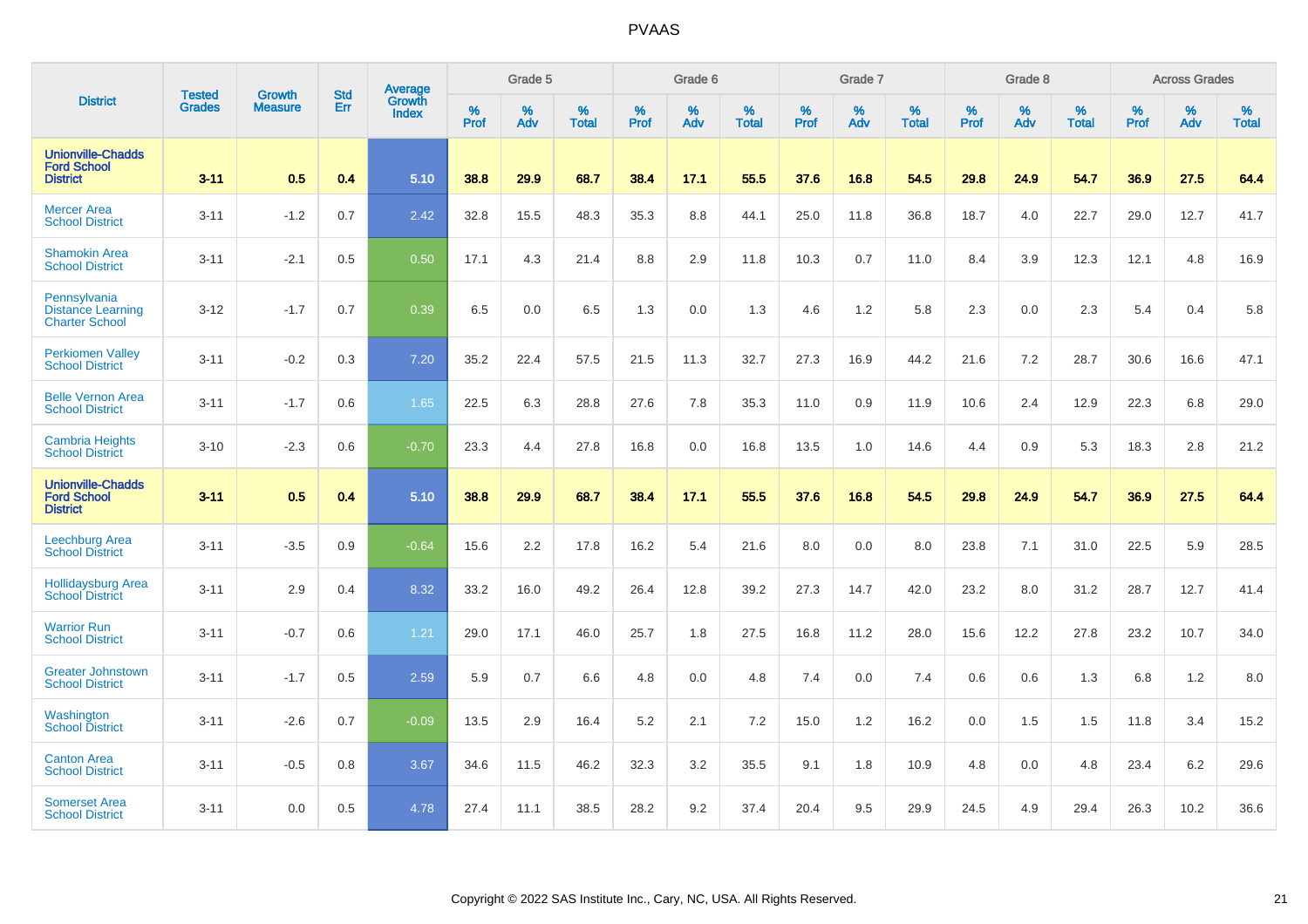|                                                                   | <b>Tested</b> | <b>Growth</b>  | <b>Std</b> | Average                |           | Grade 5  |                   |           | Grade 6  |                   |           | Grade 7  |                   |           | Grade 8  |                   |           | <b>Across Grades</b> |                   |
|-------------------------------------------------------------------|---------------|----------------|------------|------------------------|-----------|----------|-------------------|-----------|----------|-------------------|-----------|----------|-------------------|-----------|----------|-------------------|-----------|----------------------|-------------------|
| <b>District</b>                                                   | <b>Grades</b> | <b>Measure</b> | Err        | Growth<br><b>Index</b> | %<br>Prof | %<br>Adv | %<br><b>Total</b> | %<br>Prof | %<br>Adv | %<br><b>Total</b> | %<br>Prof | %<br>Adv | %<br><b>Total</b> | %<br>Prof | %<br>Adv | %<br><b>Total</b> | %<br>Prof | %<br>Adv             | %<br><b>Total</b> |
| <b>Unionville-Chadds</b><br><b>Ford School</b><br><b>District</b> | $3 - 11$      | 0.5            | 0.4        | 5.10                   | 38.8      | 29.9     | 68.7              | 38.4      | 17.1     | 55.5              | 37.6      | 16.8     | 54.5              | 29.8      | 24.9     | 54.7              | 36.9      | 27.5                 | 64.4              |
| <b>Central Fulton</b><br><b>School District</b>                   | $3 - 11$      | $-0.7$         | 0.8        | 3.45                   | 30.3      | 6.6      | 36.8              | 15.9      | 1.4      | 17.4              | 13.0      | 14.5     | 27.5              | 12.7      | 14.6     | 27.3              | 24.6      | 8.3                  | 32.8              |
| <b>Hermitage School</b><br><b>District</b>                        | $3 - 12$      | 1.0            | 0.5        | 4.16                   | 39.7      | 7.8      | 47.5              | 34.3      | 21.7     | 55.9              | 30.8      | 19.6     | 50.4              | 26.2      | 4.1      | 30.3              | 33.8      | 16.8                 | 50.6              |
| <b>Propel Charter</b><br>School-Northside                         | $3-8$         | $-1.6$         | 0.9        | 0.88                   | 0.0       | 0.0      | 0.0               | 2.4       | 0.0      | 2.4               | 0.0       | 0.0      | 0.0               | 0.0       | 0.0      | 0.0               | 0.4       | 0.0                  | 0.4               |
| <b>Pottsville Area</b><br><b>School District</b>                  | $3 - 12$      | $-0.7$         | 0.5        | 1.25                   | 21.4      | 12.2     | 33.6              | 17.6      | 4.7      | 22.3              | 14.2      | 4.3      | 18.5              | 16.1      | 2.4      | 18.4              | 18.0      | 6.0                  | 23.9              |
| Wallenpaupack<br>Area School<br><b>District</b>                   | $3 - 11$      | 0.7            | 0.5        | 7.55                   | 27.0      | 6.1      | 33.1              | 11.1      | 3.7      | 14.8              | 30.6      | 8.2      | 38.8              | 13.2      | 3.5      | 16.7              | 24.0      | 7.0                  | 31.1              |
| <b>Fleetwood Area</b><br><b>School District</b>                   | $3 - 10$      | $-1.9$         | 0.5        | 0.68                   | 21.5      | 3.7      | 25.2              | 19.9      | 4.0      | 23.8              | 20.7      | 4.8      | 25.5              | 21.4      | 2.5      | 23.9              | 21.9      | 5.2                  | 27.1              |
| <b>Greater Latrobe</b><br><b>School District</b>                  | $3 - 11$      | 1.6            | 0.4        | 8.54                   | 36.4      | 15.5     | 51.9              | 37.0      | 5.3      | 42.3              | 32.2      | 18.5     | 50.7              | 23.4      | 8.0      | 31.4              | 34.1      | 15.0                 | 49.1              |
| <b>Propel Charter</b><br>School - Braddock<br><b>Hills</b>        | $3 - 11$      | $-2.4$         | 0.8        | 3.05                   | 1.8       | 1.8      | 3.5               | 1.7       | 0.0      | 1.7               | 0.0       | 0.0      | 0.0               | 2.9       | 0.0      | 2.9               | 1.9       | 0.6                  | 2.5               |
| <b>Great Valley</b><br><b>School District</b>                     | $3 - 11$      | 0.1            | 0.4        | 2.46                   | 31.0      | 24.2     | 55.2              | 38.1      | 8.6      | 46.6              | 26.8      | 17.2     | 44.1              | 26.4      | 17.4     | 43.8              | 31.1      | 20.1                 | 51.2              |
| <b>Girard School</b><br><b>District</b>                           | $3 - 11$      | 0.0            | 0.6        | 2.99                   | 33.9      | 15.2     | 49.1              | 27.4      | 13.7     | 41.0              | 22.7      | 20.9     | 43.6              | 15.6      | 5.5      | 21.1              | 25.6      | 18.0                 | 43.6              |
| <b>Propel Charter</b><br>School-Homestead                         | $3 - 11$      | $-2.7$         | 1.0        | $-0.17$                | 2.7       | 0.0      | 2.7               | 0.0       | 5.4      | 5.4               | 2.9       | 0.0      | 2.9               | 0.0       | 0.0      | 0.0               | 2.7       | 1.4                  | 4.1               |
| <b>Southeast Delco</b><br><b>School District</b>                  | $3 - 10$      | $-0.4$         | 0.6        | 4.21                   | 3.3       | 1.7      | 5.0               | 1.8       | 0.0      | 1.8               | 3.0       | 0.8      | 3.8               | 6.9       | 0.8      | 7.7               | 5.7       | 0.7                  | 6.3               |
| <b>Penns Manor Area</b><br><b>School District</b>                 | $3 - 12$      | 1.5            | 0.8        | 4.02                   | 12.7      | 4.8      | 17.5              | 14.6      | 0.0      | 14.6              | 18.5      | 1.8      | 20.4              | 16.7      | 8.3      | 25.0              | 19.0      | 3.6                  | 22.6              |
| <b>Blue Ridge School</b><br><b>District</b>                       | $3 - 11$      | $-1.1$         | 0.7        | 2.21                   | 23.3      | 5.5      | 28.8              | 14.9      | 0.0      | 14.9              | 25.8      | 3.2      | 29.0              | 12.9      | 4.3      | 17.1              | 23.5      | 4.1                  | 27.7              |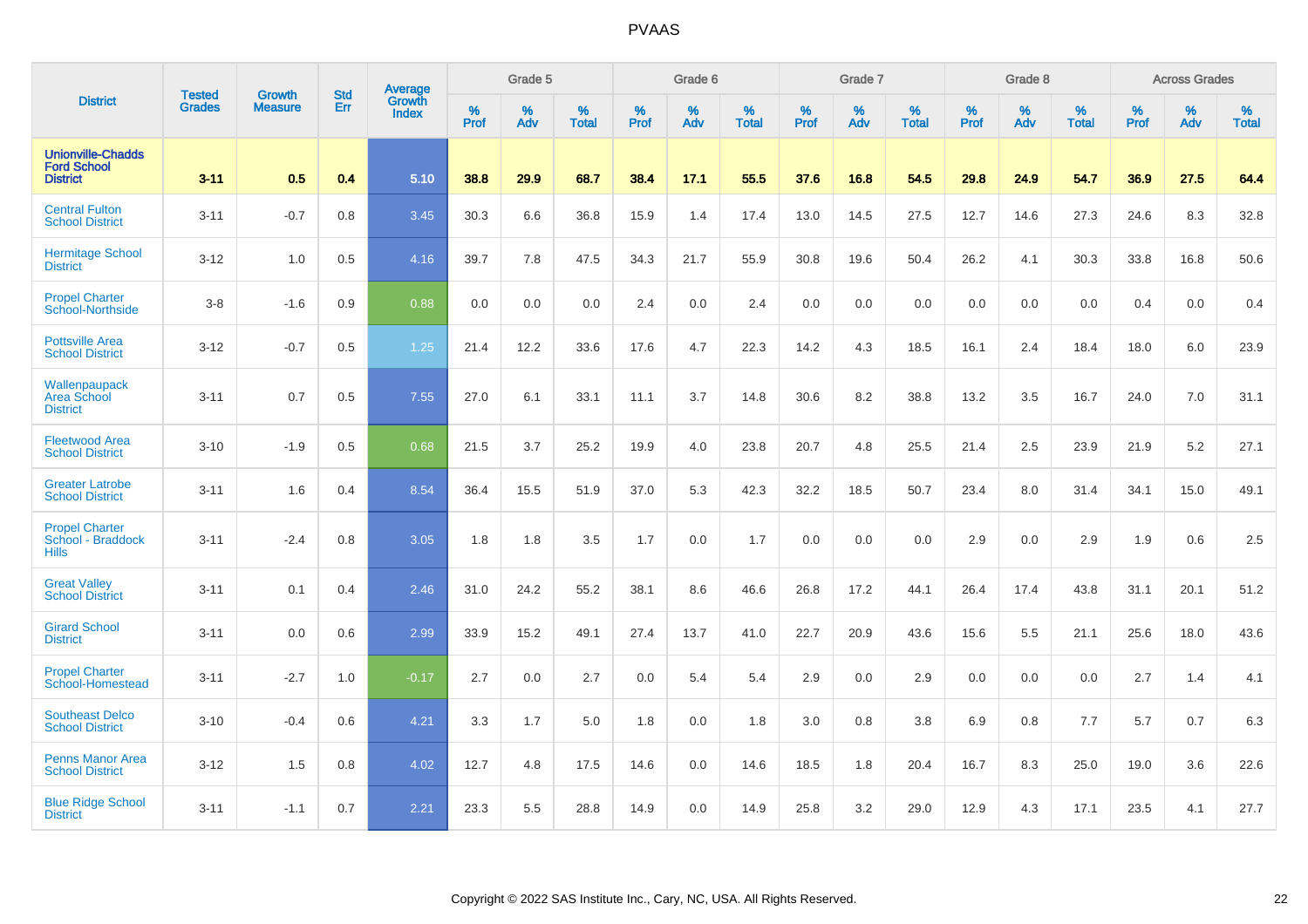|                                                                               |                                |                                 | <b>Std</b> | <b>Average</b>                |           | Grade 5  |                   |           | Grade 6  |                   |           | Grade 7  |                   |           | Grade 8  |                   |           | <b>Across Grades</b> |                   |
|-------------------------------------------------------------------------------|--------------------------------|---------------------------------|------------|-------------------------------|-----------|----------|-------------------|-----------|----------|-------------------|-----------|----------|-------------------|-----------|----------|-------------------|-----------|----------------------|-------------------|
| <b>District</b>                                                               | <b>Tested</b><br><b>Grades</b> | <b>Growth</b><br><b>Measure</b> | Err        | <b>Growth</b><br><b>Index</b> | %<br>Prof | %<br>Adv | %<br><b>Total</b> | %<br>Prof | %<br>Adv | %<br><b>Total</b> | %<br>Prof | %<br>Adv | %<br><b>Total</b> | %<br>Prof | %<br>Adv | %<br><b>Total</b> | %<br>Prof | %<br>Adv             | %<br><b>Total</b> |
| <b>Unionville-Chadds</b><br><b>Ford School</b><br><b>District</b>             | $3 - 11$                       | 0.5                             | 0.4        | 5.10                          | 38.8      | 29.9     | 68.7              | 38.4      | 17.1     | 55.5              | 37.6      | 16.8     | 54.5              | 29.8      | 24.9     | 54.7              | 36.9      | 27.5                 | 64.4              |
| <b>Sullivan County</b><br><b>School District</b>                              | $3 - 10$                       | $-2.9$                          | 1.0        | 0.92                          | 21.4      | 0.0      | 21.4              | 30.0      | 4.0      | 34.0              | 18.8      | 0.0      | 18.8              | 9.1       | 0.0      | 9.1               | 22.0      | 4.1                  | 26.0              |
| <b>Windber Area</b><br><b>School District</b>                                 | $3 - 11$                       | $-1.8$                          | 0.7        | 2.80                          | 28.8      | 20.0     | 48.8              | 20.9      | 9.0      | 29.8              | 14.7      | 9.3      | 24.0              | 28.6      | 13.1     | 41.7              | 24.4      | 15.1                 | 39.6              |
| <b>Northern Bedford</b><br><b>County School</b><br><b>District</b>            | $3 - 11$                       | $-1.5$                          | 0.8        | 1.00                          | 24.5      | 8.2      | 32.6              | 30.5      | 1.7      | 32.2              | 19.0      | 1.7      | 20.7              | 9.4       | 3.1      | 12.5              | 24.6      | $5.2\,$              | 29.8              |
| <b>Penn Hills Charter</b><br>School of<br>Entrepreneurship                    | $3-8$                          | $-0.2$                          | 0.9        | 1.98                          | 11.6      | 2.3      | 14.0              | 13.5      | 10.8     | 24.3              | 15.4      | 2.6      | 18.0              | 5.3       | 0.0      | 5.3               | 17.0      | 3.8                  | 20.8              |
| <b>Meyersdale Area</b><br><b>School District</b>                              | $3 - 11$                       | 1.9                             | 0.8        | 4.25                          | 35.2      | 9.3      | 44.4              | 26.6      | 15.6     | 42.2              | 18.9      | 0.0      | 18.9              | 11.9      | 8.5      | 20.3              | 24.6      | 9.4                  | 34.0              |
| <b>Manchester</b><br><b>Academic Charter</b><br>School                        | $3 - 8$                        | 0.6                             | 1.1        | 3.37                          | 3.6       | 0.0      | 3.6               | 3.4       | 0.0      | 3.4               | 3.6       | 0.0      | 3.6               | 0.0       | 0.0      | 0.0               | 4.9       | 0.5                  | 5.4               |
| Philadelphia<br><b>Academy Charter</b><br><b>School</b>                       | $3 - 11$                       | $-2.5$                          | 0.7        | 0.18                          | 22.1      | 6.5      | 28.6              | 25.0      | 7.9      | 32.9              | 13.2      | 19.1     | 32.4              | 22.2      | 16.7     | 38.9              | 24.3      | 9.8                  | 34.2              |
| <b>Redbank Valley</b><br><b>School District</b>                               | $3 - 11$                       | $-2.5$                          | 0.7        | 1.94                          | 34.3      | 20.0     | 54.3              | 12.7      | 0.0      | 12.7              | 19.5      | 9.2      | 28.7              | 9.5       | 0.0      | 9.5               | 21.8      | 10.1                 | 31.9              |
| <b>Mckeesport Area</b><br><b>School District</b>                              | $3 - 12$                       | $-0.2$                          | 0.5        | 1.94                          | 8.9       | 3.0      | 11.9              | 3.9       | 0.0      | 3.9               | 1.0       | 0.0      | 1.0               | 1.0       | 0.0      | 1.0               | 7.7       | 2.1                  | 9.7               |
| <b>State College Area</b><br><b>School District</b>                           | $3 - 11$                       | 0.6                             | 0.4        | 6.90                          | 29.6      | 33.7     | 63.3              | 27.4      | 15.3     | 42.7              | 28.9      | 16.3     | 45.2              | 20.8      | 8.9      | 29.7              | 29.0      | 27.0                 | 56.1              |
| <b>Young Scholars of</b><br><b>Greater Allegheny</b><br><b>Charter School</b> | $3-8$                          | $-1.4$                          | 1.6        | 1.32                          | 10.0      | 0.0      | 10.0              | 6.2       | 0.0      | 6.2               | 10.0      | 0.0      | 10.0              |           |          |                   | 6.6       | 0.0                  | 6.6               |
| <b>Freire Charter</b><br><b>School</b>                                        | $5 - 11$                       | 1.2                             | 0.6        | 3.54                          | 0.0       | 0.0      | 0.0               | 1.5       | 0.0      | 1.5               | 3.0       | 0.0      | 3.0               | 7.6       | 0.0      | 7.6               | 3.3       | 0.0                  | 3.3               |
| <b>West Greene</b><br><b>School District</b>                                  | $3 - 11$                       | $-1.6$                          | 0.9        | 2.26                          | 20.5      | 7.7      | 28.2              | 7.7       | 7.7      | 15.4              | 9.3       | 11.1     | 20.4              | 11.8      | 0.0      | 11.8              | 19.6      | 10.7                 | 30.2              |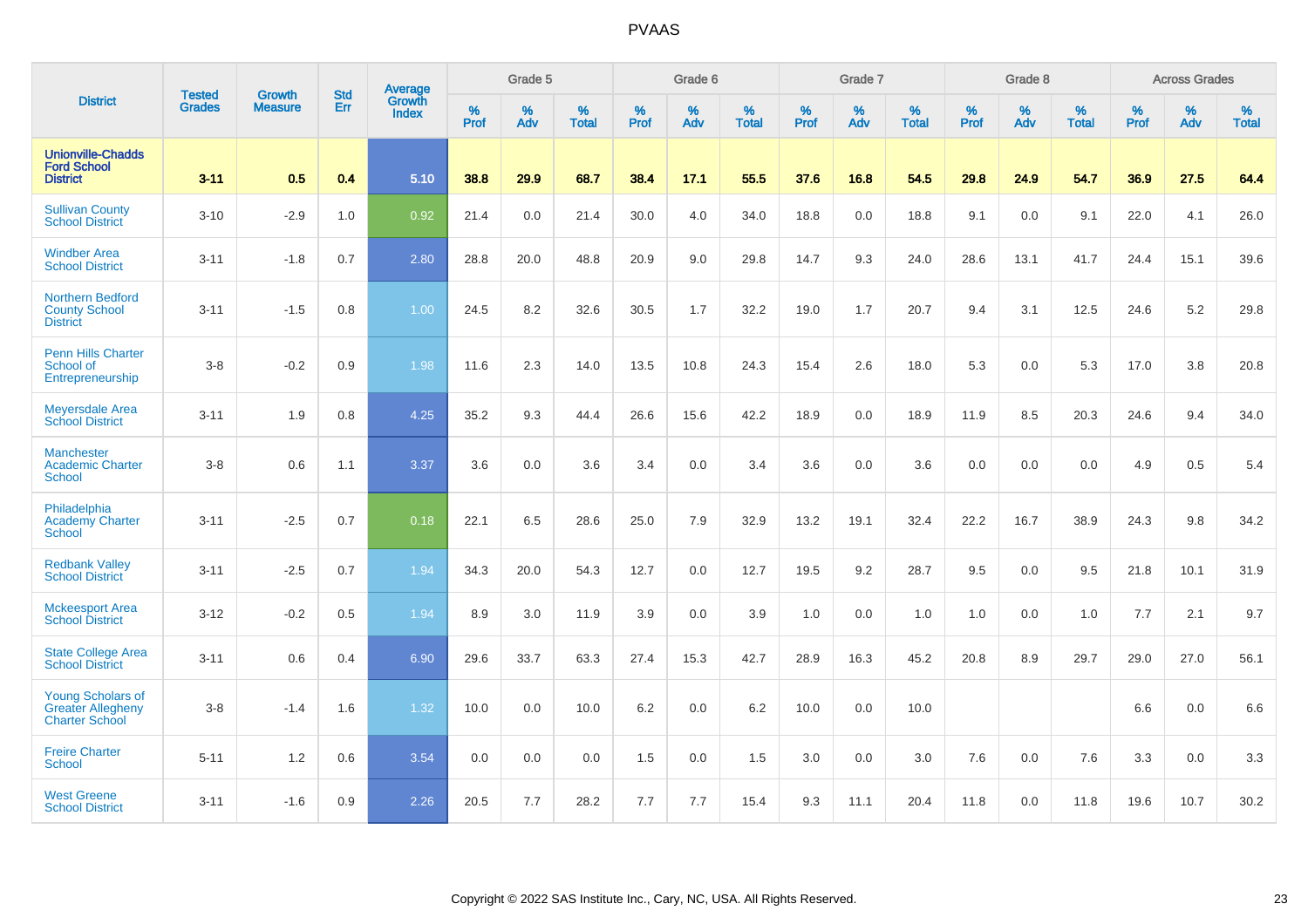|                                                                   | <b>Tested</b> | <b>Growth</b>  | <b>Std</b> |                                   |                     | Grade 5  |                   |                  | Grade 6  |                   |                     | Grade 7  |                   |           | Grade 8  |                   |              | <b>Across Grades</b> |                   |
|-------------------------------------------------------------------|---------------|----------------|------------|-----------------------------------|---------------------|----------|-------------------|------------------|----------|-------------------|---------------------|----------|-------------------|-----------|----------|-------------------|--------------|----------------------|-------------------|
| <b>District</b>                                                   | <b>Grades</b> | <b>Measure</b> | Err        | Average<br>Growth<br><b>Index</b> | $\%$<br><b>Prof</b> | %<br>Adv | %<br><b>Total</b> | %<br><b>Prof</b> | %<br>Adv | %<br><b>Total</b> | $\%$<br><b>Prof</b> | %<br>Adv | %<br><b>Total</b> | %<br>Prof | %<br>Adv | %<br><b>Total</b> | $\%$<br>Prof | %<br>Adv             | %<br><b>Total</b> |
| <b>Unionville-Chadds</b><br><b>Ford School</b><br><b>District</b> | $3 - 11$      | 0.5            | 0.4        | 5.10                              | 38.8                | 29.9     | 68.7              | 38.4             | 17.1     | 55.5              | 37.6                | 16.8     | 54.5              | 29.8      | 24.9     | 54.7              | 36.9         | 27.5                 | 64.4              |
| <b>Reading School</b><br><b>District</b>                          | $3 - 11$      | 0.0            | 0.4        | 4.14                              | 3.8                 | 1.2      | 5.0               | 1.5              | 0.2      | 1.8               | 1.9                 | 0.0      | 1.9               | 1.5       | 0.4      | 1.9               | 3.6          | 1.1                  | 4.7               |
| <b>Wilkes-Barre Area</b><br><b>School District</b>                | $3 - 11$      | $-0.9$         | 0.5        | 1.33                              | 8.1                 | 1.7      | 9.8               | 10.1             | 4.4      | 14.5              | 6.0                 | 1.8      | 7.8               | 3.1       | 1.3      | 4.4               | 9.8          | 3.0                  | 12.7              |
| <b>Universal Institute</b><br><b>Charter School</b>               | $3 - 8$       | $-2.3$         | 0.7        | 0.12                              | 1.5                 | 0.0      | 1.5               | 1.3              | 0.0      | 1.3               | 0.0                 | 0.0      | 0.0               | 2.3       | 0.0      | 2.3               | 1.7          | 0.2                  | 2.0               |
| <b>Laboratory Charter</b><br><b>School</b>                        | $3 - 8$       | $-0.7$         | 1.1        | 2.78                              | 3.2                 | 0.0      | 3.2               | 2.3              | 0.0      | 2.3               | 6.4                 | 0.0      | 6.4               | $5.0\,$   | 0.0      | 5.0               | 5.3          | 0.0                  | 5.3               |
| South Side Area<br><b>School District</b>                         | $3 - 11$      | 1.2            | 0.8        | 4.65                              | 23.3                | 18.3     | 41.7              | 17.7             | 0.0      | 17.7              | 26.6                | 7.8      | 34.4              | 12.7      | 2.8      | 15.5              | 21.2         | 6.3                  | 27.6              |
| <b>Shenango Area</b><br><b>School District</b>                    | $3 - 11$      | 0.1            | 0.7        | 4.17                              | 25.0                | 7.1      | 32.1              | 40.4             | 8.8      | 49.1              | 16.5                | 1.0      | 17.5              | 14.4      | 1.1      | 15.6              | 22.5         | 7.6                  | 30.1              |
| <b>Panther Valley</b><br><b>School District</b>                   | $3 - 12$      | 0.8            | 0.6        | 5.00                              | 11.5                | 1.9      | 13.5              | 10.2             | 1.7      | 11.9              | 11.1                | 1.8      | 13.0              | 4.7       | 0.0      | 4.7               | 12.1         | 1.6                  | 13.6              |
| <b>Forest Hills School</b><br><b>District</b>                     | $3 - 11$      | 0.8            | 0.5        | 4.44                              | 34.1                | 21.2     | 55.3              | 20.8             | 3.3      | 24.2              | 18.6                | 5.6      | 24.2              | 10.6      | 3.2      | 13.8              | 24.0         | 11.0                 | 35.1              |
| Cheltenham<br><b>School District</b>                              | $3 - 11$      | $-1.7$         | 0.6        | 1.03                              | 19.8                | 16.7     | 36.5              | 21.7             | 4.7      | 26.4              | 26.7                | 11.0     | 37.7              | 12.1      | 3.3      | 15.4              | 23.0         | 11.2                 | 34.2              |
| <b>Blue Mountain</b><br><b>School District</b>                    | $3 - 10$      | 0.1            | 0.5        | 3.24                              | 33.3                | 19.2     | 52.6              | 24.3             | 0.6      | 24.8              | 16.3                | 10.1     | 26.4              | 20.3      | 6.1      | 26.4              | 27.5         | 11.1                 | 38.6              |
| <b>Titusville Area</b><br><b>School District</b>                  | $3 - 11$      | $-1.7$         | 0.5        | 0.12                              | 28.5                | 13.8     | 42.3              | 18.9             | 4.2      | 23.1              | 18.0                | 3.9      | 21.9              | 8.0       | 3.6      | 11.6              | 21.8         | 10.0                 | 31.8              |
| <b>Agora Cyber</b><br><b>Charter School</b>                       | $3 - 11$      | $-0.3$         | 0.6        | 3.62                              | 9.8                 | 2.0      | 11.8              | 7.8              | 0.7      | 8.5               | 6.2                 | 2.1      | 8.3               | 3.3       | 1.3      | 4.6               | 9.7          | 2.4                  | 12.1              |
| <b>Sharon City School</b><br><b>District</b>                      | $3 - 11$      | $-0.3$         | 0.5        | 1.32                              | 14.1                | 2.1      | 16.2              | 13.9             | 4.1      | 18.0              | 6.0                 | 1.7      | 7.8               | 5.9       | 1.5      | 7.4               | 12.0         | 2.8                  | 14.8              |
| <b>Indiana Area</b><br><b>School District</b>                     | $3 - 11$      | 1.8            | 0.4        | 7.21                              | 29.3                | 17.7     | 47.0              | 23.9             | 11.7     | 35.5              | 36.0                | 10.3     | 46.3              | 23.2      | 14.2     | 37.4              | 30.1         | 15.1                 | 45.2              |
| Susquehanna<br><b>Community School</b><br><b>District</b>         | $3 - 11$      | $-2.8$         | 0.9        | $-1.20$                           | 19.6                | 9.8      | 29.4              | 15.5             | 1.7      | 17.2              | 13.3                | 11.1     | 24.4              | 2.0       | 2.0      | 4.1               | 19.6         | 6.3                  | 25.9              |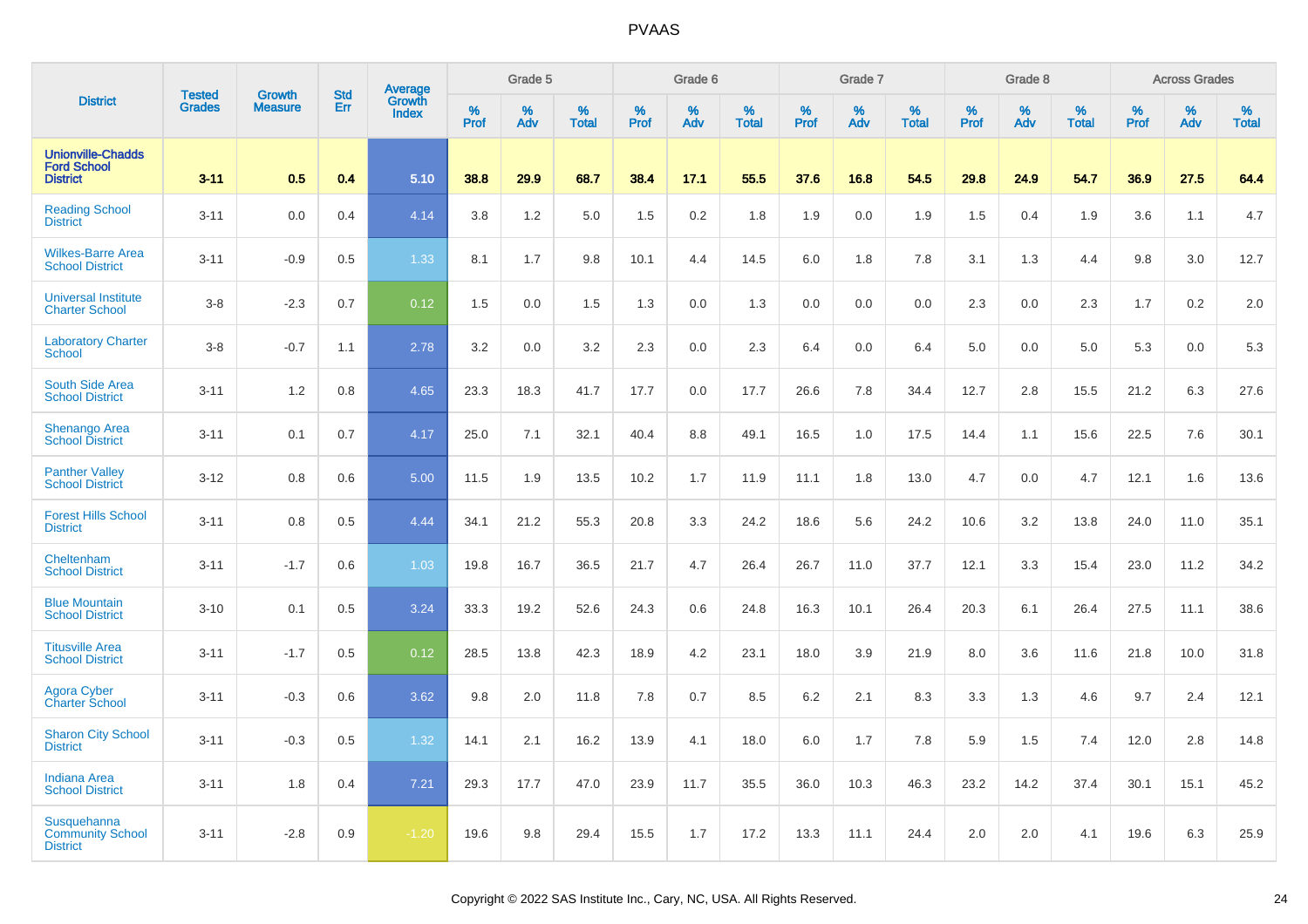|                                                                                   | <b>Tested</b> | <b>Growth</b>  | <b>Std</b> | Average                |                     | Grade 5  |                   |              | Grade 6  |                   |              | Grade 7  |                   |              | Grade 8  |                   |                  | <b>Across Grades</b> |                   |
|-----------------------------------------------------------------------------------|---------------|----------------|------------|------------------------|---------------------|----------|-------------------|--------------|----------|-------------------|--------------|----------|-------------------|--------------|----------|-------------------|------------------|----------------------|-------------------|
| <b>District</b>                                                                   | <b>Grades</b> | <b>Measure</b> | Err        | Growth<br><b>Index</b> | $\%$<br><b>Prof</b> | %<br>Adv | %<br><b>Total</b> | $\%$<br>Prof | %<br>Adv | %<br><b>Total</b> | $\%$<br>Prof | %<br>Adv | %<br><b>Total</b> | $\%$<br>Prof | %<br>Adv | %<br><b>Total</b> | %<br><b>Prof</b> | %<br>Adv             | %<br><b>Total</b> |
| <b>Unionville-Chadds</b><br><b>Ford School</b><br><b>District</b>                 | $3 - 11$      | 0.5            | 0.4        | 5.10                   | 38.8                | 29.9     | 68.7              | 38.4         | 17.1     | 55.5              | 37.6         | 16.8     | 54.5              | 29.8         | 24.9     | 54.7              | 36.9             | 27.5                 | 64.4              |
| Palmyra Area<br><b>School District</b>                                            | $3 - 11$      | 0.0            | 0.4        | 5.60                   | 36.2                | 17.5     | 53.8              | 27.2         | 8.3      | 35.4              | 25.5         | 12.2     | 37.6              | 29.8         | 12.2     | 42.0              | 31.5             | 15.7                 | 47.2              |
| <b>Manheim Central</b><br><b>School District</b>                                  | $3 - 11$      | 2.8            | 0.4        | 9.93                   | 25.4                | 7.6      | 33.0              | 23.6         | 5.8      | 29.3              | 15.0         | 5.2      | 20.2              | 20.9         | 6.2      | 27.1              | 22.8             | 9.4                  | 32.2              |
| <b>Highlands School</b><br><b>District</b>                                        | $3 - 11$      | 0.4            | 0.5        | 2.41                   | 20.4                | 4.6      | 25.0              | 16.6         | 1.4      | 17.9              | 28.5         | 4.9      | 33.3              | 13.2         | 8.6      | 21.8              | 20.4             | 5.9                  | 26.3              |
| <b>Howard Gardner</b><br><b>Multiple</b><br>Intelligence<br><b>Charter School</b> | $3-8$         | $-3.7$         | 1.1        | $-1.27$                | 16.7                | 6.7      | 23.3              | 9.4          | 0.0      | 9.4               | 9.1          | 0.0      | 9.1               | 7.4          | 11.1     | 18.5              | 14.7             | 3.5                  | 18.2              |
| <b>Inquiry Charter</b><br>School                                                  | $3-5$         | $-6.8$         | 2.1        | $-3.27$                | 8.8                 | 2.9      | 11.8              |              |          |                   |              |          |                   |              |          |                   | 11.1             | 2.8                  | 13.9              |
| <b>Purchase Line</b><br><b>School District</b>                                    | $3 - 12$      | 1.0            | 0.8        | 4.29                   | 28.8                | 7.7      | 36.5              | 6.1          | 3.0      | 9.1               | 7.5          | 3.0      | 10.4              | 5.3          | 0.0      | 5.3               | 16.1             | 3.3                  | 19.4              |
| <b>Haverford</b><br><b>Township School</b><br><b>District</b>                     | $3 - 11$      | $-0.7$         | 0.3        | $-0.06$                | 30.7                | 27.3     | 58.0              | 26.4         | 15.0     | 41.4              | 28.5         | 12.8     | 41.3              | 33.9         | 15.2     | 49.1              | 31.6             | 23.1                 | 54.7              |
| <b>Easton Area</b><br><b>School District</b>                                      | $3 - 12$      | $-1.1$         | 0.3        | $-0.56$                | 22.4                | 5.9      | 28.3              | 14.6         | 3.3      | 17.9              | 11.0         | 6.9      | 18.0              | 10.3         | 2.2      | 12.4              | 18.5             | 8.4                  | 26.9              |
| <b>Mastery Charter</b><br>School - Harrity<br>Campus                              | $3 - 8$       | $-0.7$         | 1.1        | 2.42                   | 4.6                 | 4.6      | 9.1               | 2.3          | 0.0      | 2.3               | 0.0          | 0.0      | 0.0               | 3.1          | 0.0      | 3.1               | 5.5              | 1.0                  | 6.5               |
| Salisbury-Elk Lick<br><b>School District</b>                                      | $3 - 11$      | $-4.2$         | 1.3        | 0.13                   | 29.2                | 12.5     | 41.7              | 37.5         | 0.0      | 37.5              | 15.8         | 0.0      | 15.8              | 14.3         | 4.8      | 19.0              | 28.9             | 5.8                  | 34.7              |
| <b>Albert Gallatin</b><br><b>Area School</b><br><b>District</b>                   | $3 - 11$      | $-1.4$         | 0.5        | 0.97                   | 19.0                | 10.2     | 29.3              | 18.6         | 1.6      | 20.2              | 12.8         | 2.8      | 15.6              | 14.8         | 2.0      | 16.8              | 17.4             | 4.9                  | 22.3              |
| <b>Carbondale Area</b><br><b>School District</b>                                  | $3 - 10$      | 1.1            | 0.6        | 5.95                   | 10.3                | 1.2      | 11.5              | 4.2          | 0.0      | 4.2               | 4.8          | 3.6      | 8.4               | 13.9         | 0.0      | 13.9              | 9.4              | 0.8                  | 10.1              |
| <b>Fannett-Metal</b><br><b>School District</b>                                    | $3 - 11$      | $-2.4$         | 1.0        | 2.68                   | 17.2                | 6.9      | 24.1              | 10.3         | 0.0      | 10.3              | 9.4          | 0.0      | 9.4               | 8.9          | 2.2      | 11.1              | 15.5             | 5.8                  | 21.3              |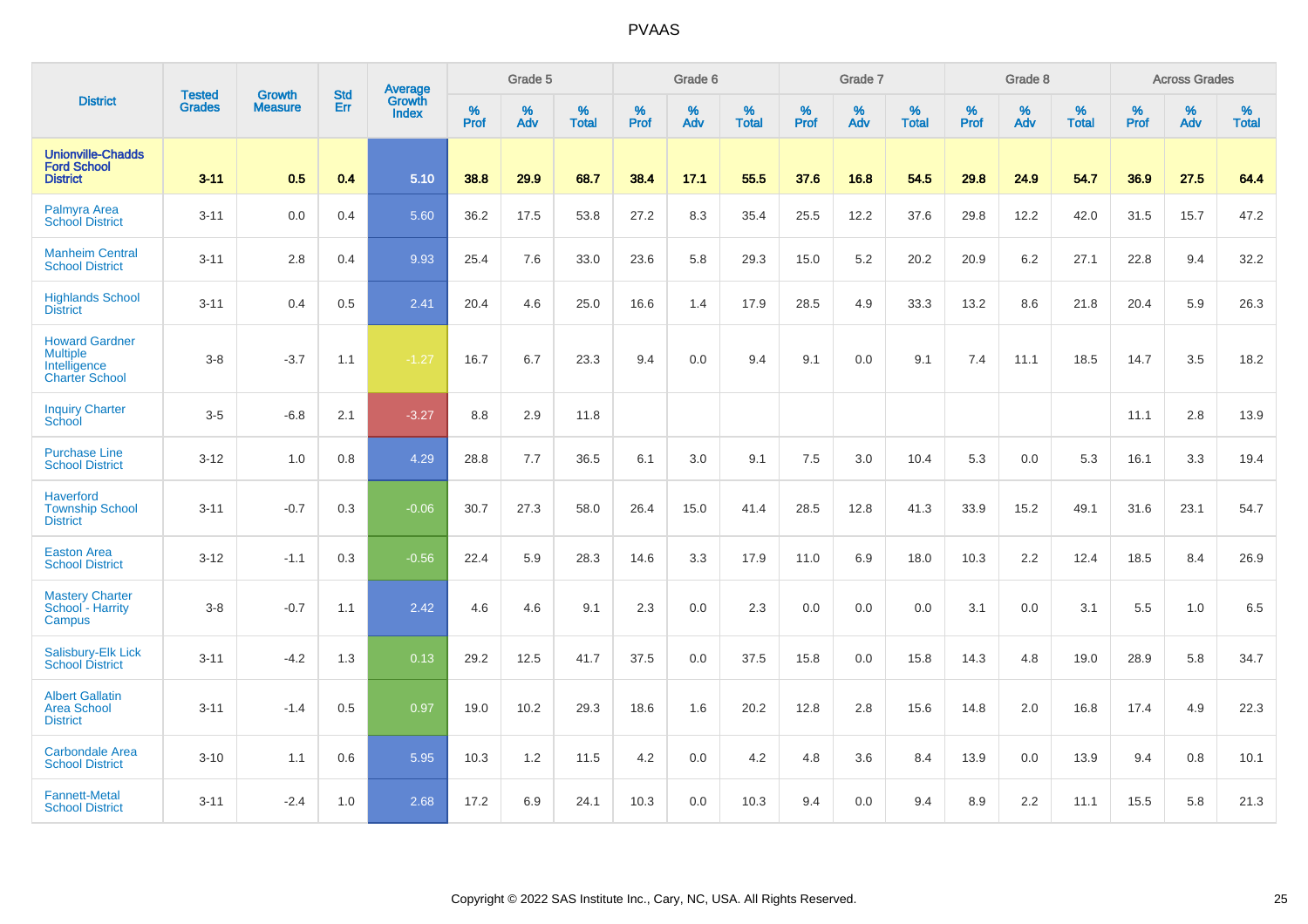|                                                                   |                                | <b>Growth</b>  | <b>Std</b> | Average                       |                     | Grade 5  |                   |                  | Grade 6  |                   |           | Grade 7  |                   |                  | Grade 8  |                   |                  | <b>Across Grades</b> |                   |
|-------------------------------------------------------------------|--------------------------------|----------------|------------|-------------------------------|---------------------|----------|-------------------|------------------|----------|-------------------|-----------|----------|-------------------|------------------|----------|-------------------|------------------|----------------------|-------------------|
| <b>District</b>                                                   | <b>Tested</b><br><b>Grades</b> | <b>Measure</b> | Err        | <b>Growth</b><br><b>Index</b> | $\%$<br><b>Prof</b> | %<br>Adv | %<br><b>Total</b> | %<br><b>Prof</b> | %<br>Adv | %<br><b>Total</b> | %<br>Prof | %<br>Adv | %<br><b>Total</b> | %<br><b>Prof</b> | %<br>Adv | %<br><b>Total</b> | %<br><b>Prof</b> | %<br>Adv             | %<br><b>Total</b> |
| <b>Unionville-Chadds</b><br><b>Ford School</b><br><b>District</b> | $3 - 11$                       | 0.5            | 0.4        | 5.10                          | 38.8                | 29.9     | 68.7              | 38.4             | 17.1     | 55.5              | 37.6      | 16.8     | 54.5              | 29.8             | 24.9     | 54.7              | 36.9             | 27.5                 | 64.4              |
| <b>Freedom Area</b><br><b>School District</b>                     | $3 - 11$                       | $-0.8$         | 0.7        | 1.59                          | 13.6                | 3.7      | 17.3              | 21.4             | 2.4      | 23.8              | 18.6      | 2.9      | 21.6              | 10.7             | 1.3      | 12.0              | 17.8             | 3.7                  | 21.6              |
| <b>Richard Allen</b><br>Preparatory<br><b>Charter School</b>      | $5 - 8$                        | 0.8            | 0.7        | 3.33                          | 0.0                 | 0.0      | 0.0               | 1.0              | 0.0      | 1.0               | 1.8       | 0.9      | 2.7               | 0.9              | 0.0      | 0.9               | 1.1              | 0.3                  | 1.4               |
| <b>Troy Area School</b><br><b>District</b>                        | $3 - 10$                       | $-1.8$         | 0.6        | 0.45                          | 11.1                | 4.0      | 15.2              | 4.0              | 4.0      | 8.0               | 14.1      | 0.0      | 14.1              | 6.8              | 0.8      | 7.7               | 11.9             | 2.1                  | 14.0              |
| <b>North Schuylkill</b><br><b>School District</b>                 | $3 - 11$                       | 0.5            | 0.5        | 4.31                          | 8.2                 | 3.0      | 11.2              | 4.8              | 0.8      | 5.6               | 5.8       | 3.9      | 9.7               | 11.8             | 6.7      | 18.5              | 12.1             | 4.1                  | 16.1              |
| <b>Middletown Area</b><br><b>School District</b>                  | $3 - 11$                       | $-1.6$         | 0.5        | 0.08                          | 19.5                | 5.0      | 24.5              | 6.1              | 0.8      | 6.9               | 16.1      | 9.8      | 25.9              | 11.8             | 2.0      | 13.7              | 18.4             | 7.5                  | 25.9              |
| <b>Selinsgrove Area</b><br><b>School District</b>                 | $3 - 12$                       | 4.7            | 0.5        | 11.20                         | 26.0                | 6.1      | 32.0              | 32.0             | 17.0     | 49.0              | 26.4      | 18.7     | 45.2              | 25.6             | 10.5     | 36.1              | 25.8             | 14.6                 | 40.4              |
| <b>Greater Nanticoke</b><br>Area School<br><b>District</b>        | $3 - 12$                       | $-0.5$         | 0.6        | 4.36                          | 13.6                | 2.7      | 16.4              | 2.6              | 0.0      | 2.6               | 3.6       | 0.0      | 3.6               | 4.2              | 1.7      | 5.9               | 7.6              | 2.0                  | 9.6               |
| Portage Area<br><b>School District</b>                            | $3 - 10$                       | 0.3            | 0.8        | 2.06                          | 28.6                | 7.1      | 35.7              | 30.0             | 10.0     | 40.0              | 25.4      | 9.5      | 34.9              | 17.0             | 7.6      | 24.5              | 29.8             | 12.9                 | 42.6              |
| <b>Mount Carmel</b><br><b>Area School</b><br><b>District</b>      | $3 - 11$                       | 0.2            | 0.6        | 3.89                          | 10.8                | 2.7      | 13.5              | 12.5             | 7.1      | 19.6              | 13.6      | 3.6      | 17.3              | 8.8              | 2.6      | 11.5              | 12.2             | 4.5                  | 16.7              |
| <b>Lebanon School</b><br><b>District</b>                          | $3 - 11$                       | 0.1            | 0.3        | 4.53                          | 10.8                | 2.5      | 13.2              | 5.4              | 1.6      | 7.0               | 3.4       | 0.6      | 4.1               | 4.5              | 0.8      | 5.4               | 7.2              | 1.6                  | 8.8               |
| <b>Mastery Charter</b><br>School - Hardy<br><b>Williams</b>       | $3 - 11$                       | $-0.1$         | 1.2        | 1.30                          | 4.9                 | 0.0      | 4.9               | 11.4             | 2.9      | 14.3              | 5.6       | 0.0      | 5.6               |                  |          |                   | 6.9              | 0.6                  | $7.5\,$           |
| <b>Cameron County</b><br><b>School District</b>                   | $3 - 12$                       | 1.0            | 1.0        | 4.16                          | 48.4                | 0.0      | 48.4              | 29.0             | 2.6      | 31.6              | 7.3       | 2.4      | 9.8               | 13.5             | 0.0      | 13.5              | 30.3             | 6.8                  | 37.2              |
| Johnsonburg Area<br><b>School District</b>                        | $3 - 11$                       | 2.2            | 1.0        | 5.07                          | 17.5                | 7.5      | 25.0              | 21.2             | 12.1     | 33.3              | 18.6      | 7.0      | 25.6              | 15.6             | 2.2      | 17.8              | 25.5             | 10.2                 | 35.7              |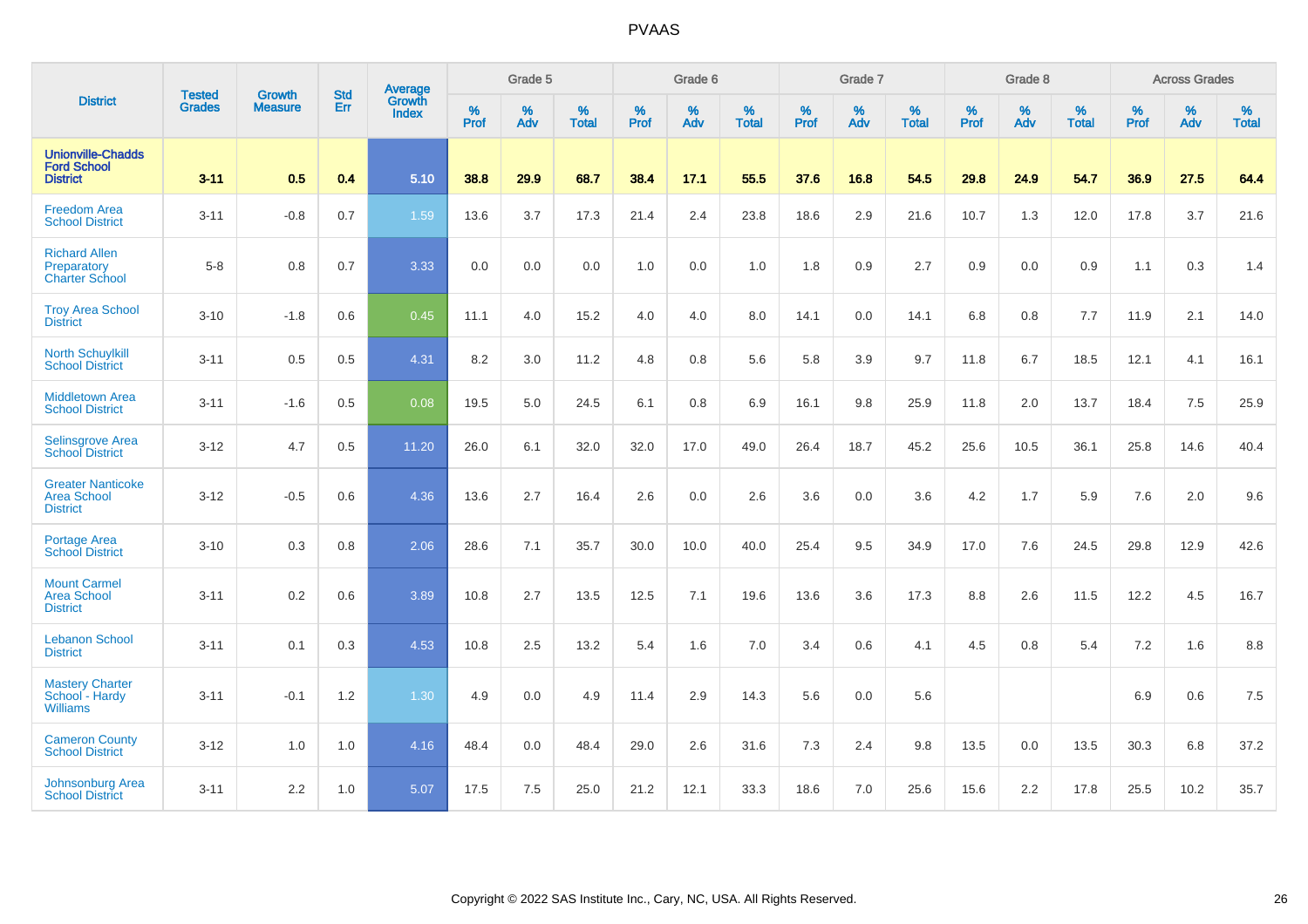|                                                                                            | <b>Tested</b> | <b>Growth</b>  | <b>Std</b> | Average                |                  | Grade 5  |                   |           | Grade 6         |                   |           | Grade 7  |                   |           | Grade 8  |                   |           | <b>Across Grades</b> |                   |
|--------------------------------------------------------------------------------------------|---------------|----------------|------------|------------------------|------------------|----------|-------------------|-----------|-----------------|-------------------|-----------|----------|-------------------|-----------|----------|-------------------|-----------|----------------------|-------------------|
| <b>District</b>                                                                            | <b>Grades</b> | <b>Measure</b> | Err        | Growth<br><b>Index</b> | %<br><b>Prof</b> | %<br>Adv | %<br><b>Total</b> | %<br>Prof | %<br><b>Adv</b> | %<br><b>Total</b> | %<br>Prof | %<br>Adv | %<br><b>Total</b> | %<br>Prof | %<br>Adv | %<br><b>Total</b> | %<br>Prof | %<br>Adv             | %<br><b>Total</b> |
| <b>Unionville-Chadds</b><br><b>Ford School</b><br><b>District</b>                          | $3 - 11$      | 0.5            | 0.4        | 5.10                   | 38.8             | 29.9     | 68.7              | 38.4      | 17.1            | 55.5              | 37.6      | 16.8     | 54.5              | 29.8      | 24.9     | 54.7              | 36.9      | 27.5                 | 64.4              |
| <b>Marion Center</b><br><b>Area School</b><br><b>District</b>                              | $3 - 10$      | 0.9            | 0.7        | 5.76                   | 24.4             | 7.7      | 32.0              | 37.2      | 11.8            | 49.0              | 19.0      | 10.7     | 29.8              | 22.6      | 8.6      | 31.2              | 27.9      | 10.6                 | 38.4              |
| The Philadelphia<br><b>Charter School for</b><br><b>Arts and Sciences</b><br>at HR Edmunds | $3 - 8$       | 1.7            | 0.6        | 4.09                   | 6.4              | 0.0      | 6.4               | 0.0       | 0.0             | 0.0               | 2.1       | 0.0      | 2.1               | 2.2       | 0.0      | 2.2               | 2.1       | 0.2                  | 2.3               |
| <b>Montgomery Area</b><br><b>School District</b>                                           | $3 - 11$      | 0.8            | 0.8        | 4.18                   | 25.7             | 10.8     | 36.5              | 29.0      | 30.6            | 59.7              | 33.3      | 6.9      | 40.3              | 17.2      | 1.7      | 19.0              | 28.4      | 13.2                 | 41.6              |
| <b>Camp Hill School</b><br><b>District</b>                                                 | $3 - 12$      | $-2.0$         | 0.7        | $-0.33$                | 40.7             | 27.2     | 67.9              | 24.0      | 4.0             | 28.0              | 17.6      | 9.9      | 27.5              | 22.0      | 3.7      | 25.7              | 30.7      | 15.4                 | 46.1              |
| <b>Antietam School</b><br><b>District</b>                                                  | $3 - 10$      | $-2.5$         | 0.8        | $-0.25$                | 9.4              | 1.6      | 10.9              | 10.0      | 3.3             | 13.3              | 5.6       | 0.0      | 5.6               | 5.8       | 0.0      | 5.8               | 8.3       | 1.2                  | 9.5               |
| <b>Franklin Area</b><br><b>School District</b>                                             | $3 - 11$      | 0.9            | 0.5        | 5.84                   | 22.0             | 7.1      | 29.1              | 25.8      | 3.1             | 28.9              | 10.1      | 4.2      | 14.3              | 8.2       | 0.7      | 8.9               | 19.0      | 4.3                  | 23.2              |
| South Williamsport<br><b>Area School</b><br><b>District</b>                                | $3 - 10$      | $-0.6$         | 0.6        | 3.18                   | 20.4             | 1.1      | 21.5              | 25.8      | 4.5             | 30.3              | 15.5      | 2.4      | 17.9              | 15.1      | 0.0      | 15.1              | 20.2      | 2.8                  | 23.0              |
| <b>Deep Roots</b><br><b>Charter School</b>                                                 | $3-6$         | $-0.9$         | 1.3        | 2.28                   | 0.0              | 0.0      | 0.0               | 0.0       | 0.0             | 0.0               |           |          |                   |           |          |                   | 1.3       | 0.0                  | 1.3               |
| <b>Ellwood City Area</b><br><b>School District</b>                                         | $3 - 11$      | $-1.7$         | 0.6        | 1.08                   | 20.6             | 7.8      | 28.4              | 19.0      | 2.6             | 21.6              | 21.7      | 2.5      | 24.2              | 5.5       | 2.8      | 8.3               | 17.5      | 4.7                  | 22.2              |
| <b>West Middlesex</b><br><b>Area School</b><br><b>District</b>                             | $3 - 10$      | 0.9            | 0.9        | 4.10                   | 21.7             | 21.7     | 43.5              | 39.3      | 4.9             | 44.3              | 30.0      | 2.0      | 32.0              | 7.1       | 0.0      | 7.1               | 30.3      | 7.4                  | 37.7              |
| <b>Gillingham Charter</b><br>School                                                        | $3 - 11$      | $-5.9$         | 2.0        | $-1.16$                | 9.1              | 0.0      | 9.1               | 0.0       | 0.0             | 0.0               |           |          |                   | 0.0       | 0.0      | 0.0               | 4.4       | 1.4                  | 5.8               |
| <b>Ferndale Area</b><br><b>School District</b>                                             | $3 - 10$      | $-0.9$         | 0.9        | 1.11                   | 27.3             | 0.0      | 27.3              | 19.5      | 7.3             | 26.8              | 31.6      | 2.6      | 34.2              | 11.1      | 8.9      | 20.0              | 21.3      | 7.9                  | 29.1              |
| <b>Mastery Charter</b><br>School - Pickett<br>Campus                                       | $6 - 10$      | 1.2            | 1.1        | 2.33                   |                  |          |                   | 0.0       | 0.0             | 0.0               | 0.0       | 0.0      | 0.0               | 2.8       | 0.0      | 2.8               | 0.9       | $0.0\,$              | 0.9               |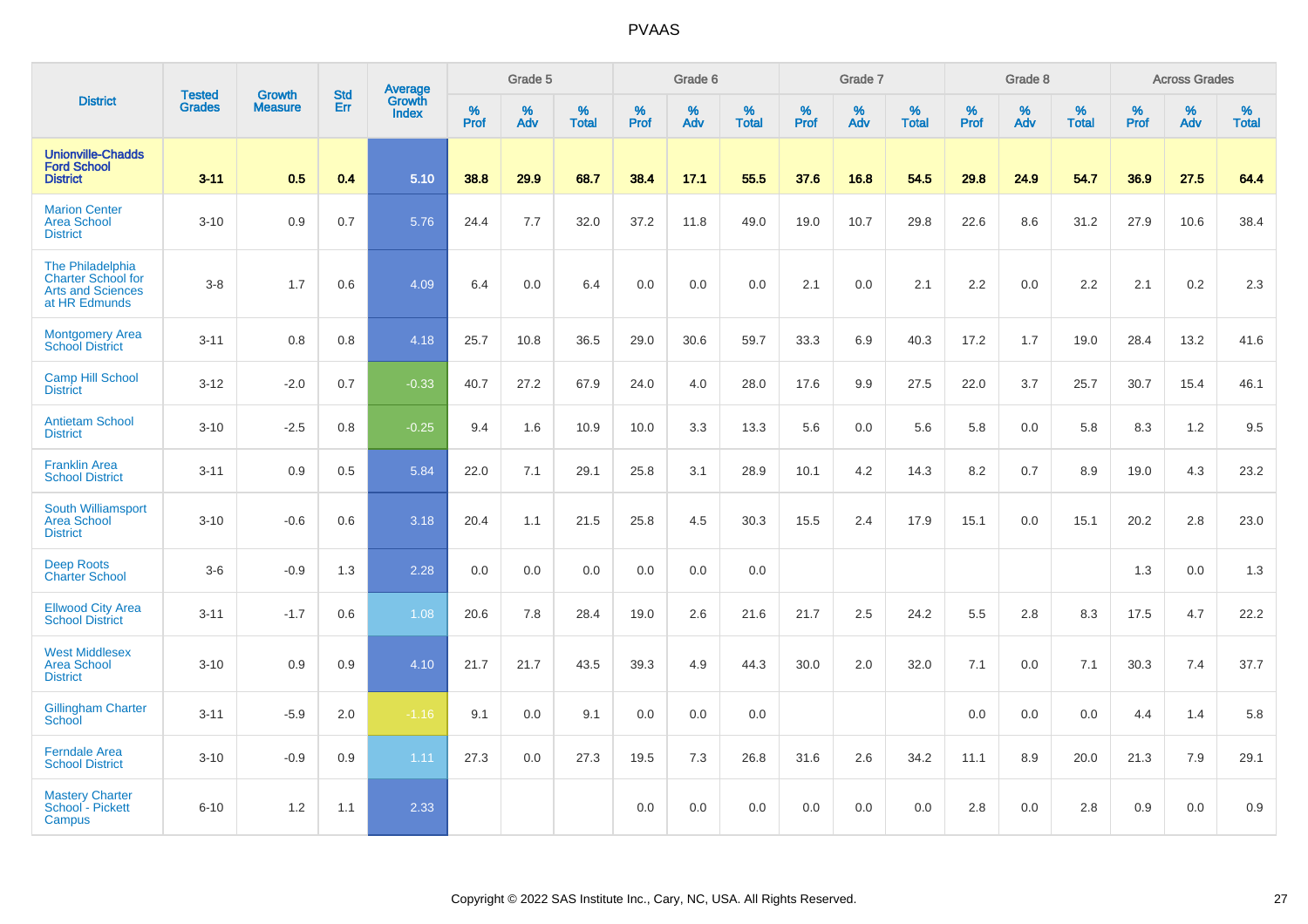|                                                                        |                                |                                 | <b>Std</b> | Average                       |              | Grade 5  |                   |           | Grade 6  |                   |           | Grade 7  |                   |           | Grade 8  |                   |           | <b>Across Grades</b> |                   |
|------------------------------------------------------------------------|--------------------------------|---------------------------------|------------|-------------------------------|--------------|----------|-------------------|-----------|----------|-------------------|-----------|----------|-------------------|-----------|----------|-------------------|-----------|----------------------|-------------------|
| <b>District</b>                                                        | <b>Tested</b><br><b>Grades</b> | <b>Growth</b><br><b>Measure</b> | Err        | <b>Growth</b><br><b>Index</b> | $\%$<br>Prof | %<br>Adv | %<br><b>Total</b> | %<br>Prof | %<br>Adv | %<br><b>Total</b> | %<br>Prof | %<br>Adv | %<br><b>Total</b> | %<br>Prof | %<br>Adv | %<br><b>Total</b> | %<br>Prof | %<br>Adv             | %<br><b>Total</b> |
| <b>Unionville-Chadds</b><br><b>Ford School</b><br><b>District</b>      | $3 - 11$                       | 0.5                             | 0.4        | 5.10                          | 38.8         | 29.9     | 68.7              | 38.4      | 17.1     | 55.5              | 37.6      | 16.8     | 54.5              | 29.8      | 24.9     | 54.7              | 36.9      | 27.5                 | 64.4              |
| <b>Big Spring School</b><br><b>District</b>                            | $3 - 11$                       | $-1.2$                          | 0.5        | 0.68                          | 26.7         | 13.0     | 39.7              | 22.0      | 3.8      | 25.8              | 20.9      | 6.7      | 27.6              | 10.9      | 3.3      | 14.1              | 24.6      | 10.4                 | 35.0              |
| <b>Elk Lake School</b><br><b>District</b>                              | $3 - 11$                       | 1.9                             | 0.7        | 7.96                          | 17.5         | 3.8      | 21.2              | 35.8      | 12.6     | 48.4              | 11.4      | 3.4      | 14.8              | 8.5       | 4.9      | 13.4              | 21.4      | 7.2                  | 28.5              |
| <b>Forest City</b><br><b>Regional School</b><br><b>District</b>        | $3 - 12$                       | 1.5                             | 0.9        | 4.76                          | 22.2         | 11.1     | 33.3              | 14.3      | 2.0      | 16.3              | 18.9      | 10.8     | 29.7              | 31.9      | 10.6     | 42.6              | 22.1      | 10.7                 | 32.8              |
| <b>Hamburg Area</b><br><b>School District</b>                          | $3 - 11$                       | $-0.0$                          | 0.5        | 1.79                          | 29.1         | 6.4      | 35.5              | 28.4      | 2.4      | 30.7              | 10.1      | 3.8      | 13.8              | 9.9       | 2.1      | 12.1              | 20.9      | 6.6                  | 27.5              |
| <b>United School</b><br><b>District</b>                                | $3 - 11$                       | 0.3                             | 0.8        | 3.96                          | 27.0         | 1.6      | 28.6              | 31.8      | 12.7     | 44.4              | 29.2      | 10.8     | 40.0              | 20.9      | 9.0      | 29.8              | 28.1      | 9.4                  | 37.5              |
| <b>Valley Grove</b><br><b>School District</b>                          | $3 - 10$                       | $-2.4$                          | 0.8        | $-1.21$                       | 35.4         | 8.3      | 43.8              | 27.6      | 1.7      | 29.3              | 18.5      | 5.6      | 24.1              | 14.3      | 1.8      | 16.1              | 25.5      | 6.8                  | 32.2              |
| <b>Hanover Area</b><br><b>School District</b>                          | $3 - 11$                       | $-2.5$                          | 0.9        | $-0.79$                       | 3.4          | 3.4      | 6.8               | 10.0      | 4.0      | 14.0              | 5.3       | 1.8      | 7.0               | 0.0       | 0.0      | 0.0               | 7.4       | 1.9                  | 9.3               |
| <b>Gettysburg Area</b><br><b>School District</b>                       | $3 - 11$                       | 1.3                             | 0.4        | 5.96                          | 36.4         | 17.3     | 53.7              | 22.0      | 12.0     | 34.0              | 15.9      | 5.7      | 21.6              | 21.4      | 7.3      | 28.6              | 25.4      | 14.7                 | 40.1              |
| <b>Folk Arts-Cultural</b><br><b>Treasures Charter</b><br><b>School</b> | $3 - 7$                        | $-1.8$                          | 1.0        | 1.12                          | 22.7         | 6.8      | 29.6              | 28.9      | 4.4      | 33.3              | 20.4      | 2.3      | 22.7              |           |          |                   | 28.1      | $6.2\,$              | 34.4              |
| <b>Sayre Area School</b><br><b>District</b>                            | $3 - 11$                       | 1.9                             | 0.7        | 6.31                          | 21.3         | 6.6      | 27.9              | 36.2      | 5.0      | 41.2              | 21.4      | 3.6      | 25.0              | 13.4      | 0.0      | 13.4              | 25.9      | 6.1                  | 32.0              |
| <b>Harmony Area</b><br><b>School District</b>                          | $3 - 10$                       | 0.9                             | 1.7        | 2.79                          | 31.2         | 6.2      | 37.5              | 41.7      | 4.2      | 45.8              | 0.0       | 0.0      | 0.0               |           |          |                   | 27.4      | 7.4                  | 34.7              |
| <b>Laurel School</b><br><b>District</b>                                | $3 - 11$                       | $-0.4$                          | 0.7        | 1.59                          | 25.7         | 5.4      | 31.1              | 23.9      | 12.7     | 36.6              | 29.5      | 5.1      | 34.6              | 18.8      | 8.7      | 27.5              | 28.6      | 13.6                 | 42.2              |
| Old Forge School<br><b>District</b>                                    | $3 - 12$                       | $-2.1$                          | 0.8        | 0.34                          | 11.8         | 2.9      | 14.7              | 11.3      | 0.0      | 11.3              | 19.0      | 4.8      | 23.8              | 5.9       | 0.0      | 5.9               | 14.0      | 2.9                  | 16.9              |
| <b>Universal Alcorn</b><br><b>Charter School</b>                       | $3-8$                          | $-0.7$                          | 0.8        | 0.93                          | 7.7          | 1.9      | 9.6               | 3.9       | 0.0      | 3.9               | 8.8       | 0.0      | 8.8               | 5.1       | 0.0      | 5.1               | 6.4       | 1.7                  | 8.1               |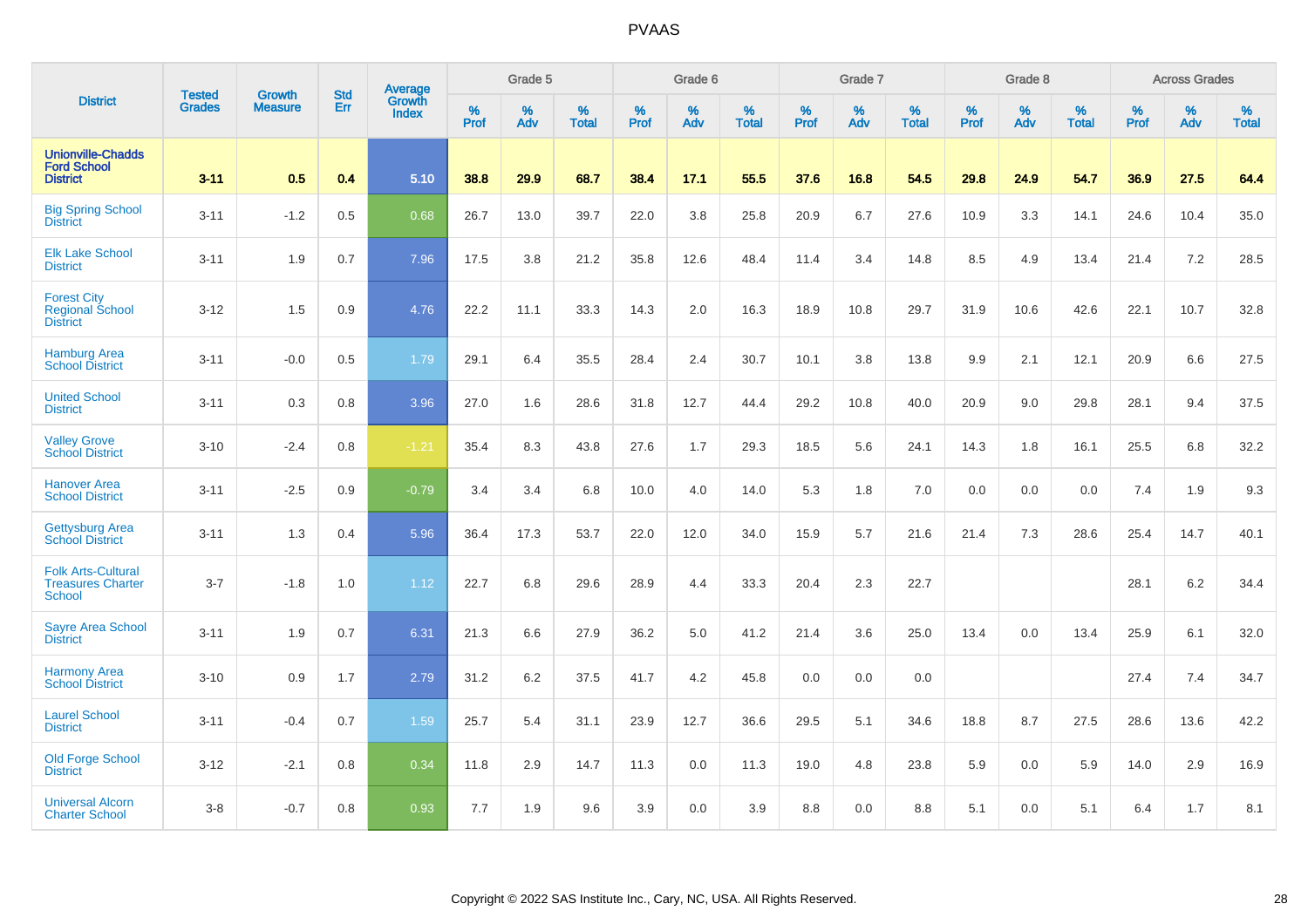|                                                                              |                                | <b>Growth</b>  | <b>Std</b> | Average                |              | Grade 5  |                   |           | Grade 6  |                   |           | Grade 7  |                   |           | Grade 8  |                   |           | <b>Across Grades</b> |                   |
|------------------------------------------------------------------------------|--------------------------------|----------------|------------|------------------------|--------------|----------|-------------------|-----------|----------|-------------------|-----------|----------|-------------------|-----------|----------|-------------------|-----------|----------------------|-------------------|
| <b>District</b>                                                              | <b>Tested</b><br><b>Grades</b> | <b>Measure</b> | Err        | Growth<br><b>Index</b> | $\%$<br>Prof | %<br>Adv | %<br><b>Total</b> | %<br>Prof | %<br>Adv | %<br><b>Total</b> | %<br>Prof | %<br>Adv | %<br><b>Total</b> | %<br>Prof | %<br>Adv | %<br><b>Total</b> | %<br>Prof | %<br>Adv             | %<br><b>Total</b> |
| <b>Unionville-Chadds</b><br><b>Ford School</b><br><b>District</b>            | $3 - 11$                       | 0.5            | 0.4        | 5.10                   | 38.8         | 29.9     | 68.7              | 38.4      | 17.1     | 55.5              | 37.6      | 16.8     | 54.5              | 29.8      | 24.9     | 54.7              | 36.9      | 27.5                 | 64.4              |
| <b>Reach Cyber</b><br><b>Charter School</b>                                  | $3 - 11$                       | $-2.4$         | 0.9        | $-0.45$                | 19.4         | 9.7      | 29.0              | 9.1       | 0.0      | 9.1               | 17.0      | 3.8      | 20.8              | 17.5      | 5.3      | 22.8              | 21.3      | 4.7                  | 26.0              |
| <b>Cocalico School</b><br><b>District</b>                                    | $3 - 11$                       | 2.0            | 0.4        | 5.70                   | 27.4         | 17.4     | 44.8              | 25.2      | 17.5     | 42.7              | 27.3      | 4.0      | 31.3              | 22.2      | 6.2      | 28.4              | 28.3      | 12.1                 | 40.4              |
| <b>Waynesboro Area</b><br><b>School District</b>                             | $3 - 12$                       | $-0.5$         | 0.4        | 2.30                   | 25.0         | 9.2      | 34.2              | 20.4      | 10.5     | 31.0              | 19.2      | 6.0      | 25.2              | 20.1      | 4.8      | 24.8              | 22.3      | 9.3                  | 31.6              |
| <b>Spring Cove</b><br><b>School District</b>                                 | $3 - 11$                       | 0.9            | 0.5        | 5.97                   | 18.5         | 8.4      | 26.9              | 15.1      | 4.8      | 19.8              | 11.0      | 3.9      | 15.0              | 12.7      | 4.0      | 16.7              | 20.0      | 7.4                  | 27.4              |
| <b>Young Scholars Of</b><br>Western<br>Pennsylvania<br><b>Charter School</b> | $3 - 8$                        | $-0.4$         | 1.1        | 1.25                   | 6.7          | 6.7      | 13.3              | 5.9       | 5.9      | 11.8              | 20.7      | 3.4      | 24.1              | 8.7       | 0.0      | 8.7               | 12.3      | 4.8                  | 17.1              |
| <b>Keystone School</b><br><b>District</b>                                    | $3 - 11$                       | $-1.0$         | 0.8        | 1.11                   | 28.4         | 19.4     | 47.8              | 32.1      | 1.9      | 34.0              | 12.3      | 1.4      | 13.7              | 6.4       | 0.0      | 6.4               | 24.1      | 7.6                  | 31.6              |
| <b>New Castle Area</b><br><b>School District</b>                             | $3 - 12$                       | $-0.5$         | 0.4        | 2.63                   | 4.3          | 0.5      | 4.8               | 3.3       | 1.9      | 5.2               | 7.7       | 1.4      | 9.1               | 3.3       | 0.9      | 4.2               | 4.4       | 1.1                  | 5.5               |
| <b>Vision Academy</b><br><b>Charter School</b>                               | $3 - 8$                        | 1.7            | 1.1        | 3.72                   | 11.1         | 0.0      | 11.1              | 0.0       | 0.0      | 0.0               | 2.9       | 2.9      | 5.9               | 9.5       | 4.8      | 14.3              | 6.4       | 1.6                  | 8.0               |
| <b>Lower Moreland</b><br><b>Township School</b><br><b>District</b>           | $3 - 11$                       | 2.2            | 0.5        | 4.65                   | 27.3         | 27.3     | 54.6              | 38.8      | 19.4     | 58.2              | 30.7      | 17.2     | 47.8              | 25.1      | 15.0     | 40.1              | 32.4      | 17.7                 | 50.0              |
| <b>Fairfield Area</b><br><b>School District</b>                              | $3 - 11$                       | $-1.2$         | 0.8        | 1.99                   | 32.3         | 1.6      | 33.9              | 19.7      | 1.6      | 21.3              | 18.5      | 0.0      | 18.5              | 16.7      | 3.7      | 20.4              | 25.3      | 6.7                  | 32.0              |
| <b>Grove City Area</b><br><b>School District</b>                             | $3 - 12$                       | $-0.0$         | 0.6        | 1.93                   | 21.8         | 16.8     | 38.6              | 29.0      | 12.1     | 41.1              | 28.1      | 13.2     | 41.2              | 19.5      | 8.5      | 28.0              | 27.6      | 16.8                 | 44.3              |
| <b>Russell Byers</b><br><b>Charter School</b>                                | $3 - 8$                        | 1.5            | 0.8        | 5.07                   | 3.6          | 0.0      | 3.6               | 0.0       | 0.0      | 0.0               | 0.0       | 0.0      | 0.0               | 0.0       | 0.0      | 0.0               | 3.2       | 1.9                  | 5.2               |
| <b>Upper Dublin</b><br><b>School District</b>                                | $3 - 12$                       | 0.6            | 0.4        | 2.59                   | 41.8         | 29.3     | 71.1              | 38.5      | 24.8     | 63.3              | 30.8      | 29.7     | 60.5              | 24.1      | 14.8     | 38.9              | 35.7      | 29.8                 | 65.5              |
| <b>Everett Area</b><br><b>School District</b>                                | $3 - 11$                       | $-1.4$         | 0.7        | 1.92                   | 27.6         | 6.9      | 34.5              | 19.8      | 2.3      | 22.1              | 13.9      | 1.0      | 14.8              | 10.7      | 6.7      | 17.3              | 19.7      | 5.5                  | 25.2              |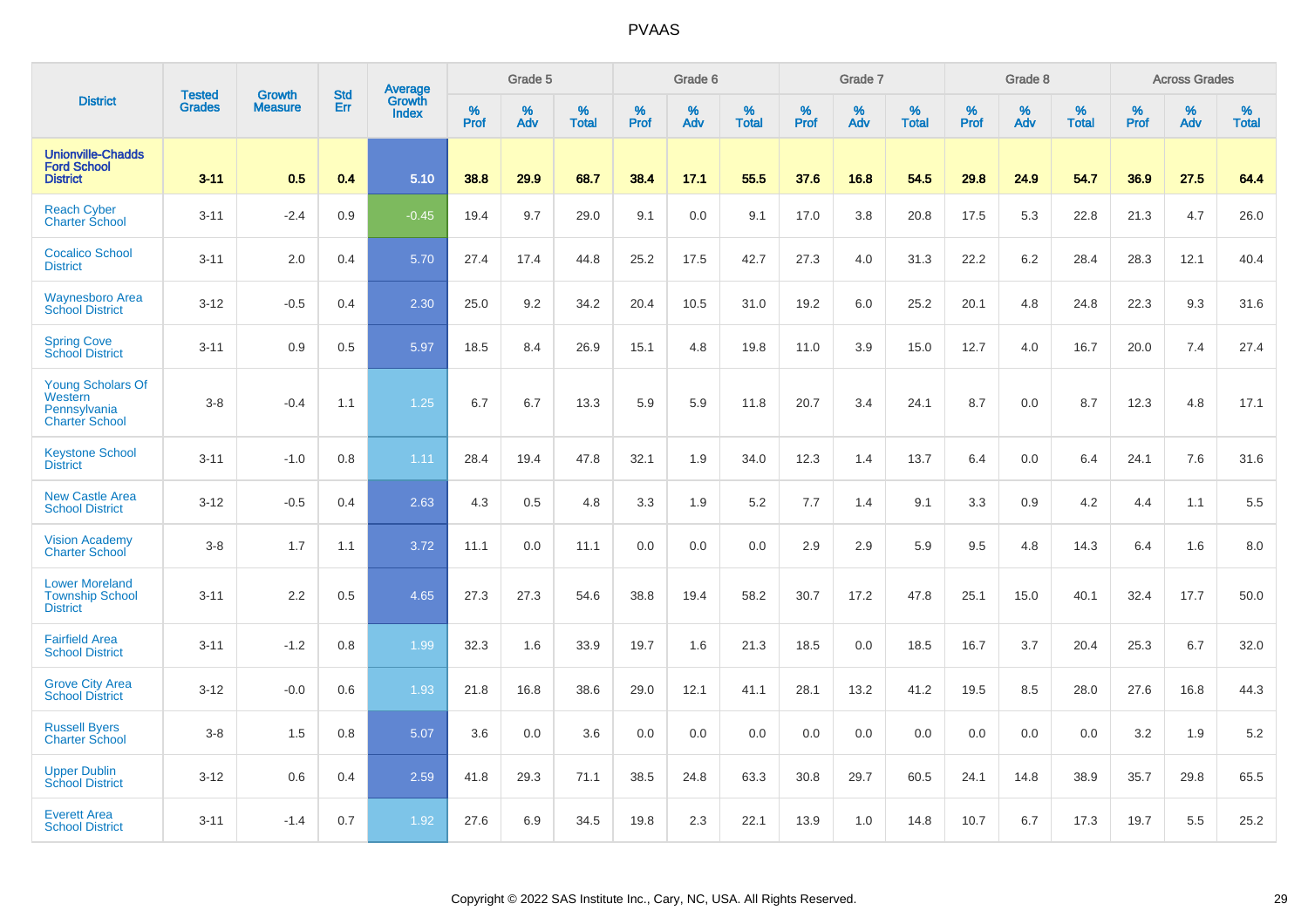|                                                                   | <b>Tested</b> | <b>Growth</b>  | <b>Std</b> | Average                |           | Grade 5  |                   |           | Grade 6  |                   |           | Grade 7  |                   |           | Grade 8  |                   |           | <b>Across Grades</b> |                   |
|-------------------------------------------------------------------|---------------|----------------|------------|------------------------|-----------|----------|-------------------|-----------|----------|-------------------|-----------|----------|-------------------|-----------|----------|-------------------|-----------|----------------------|-------------------|
| <b>District</b>                                                   | <b>Grades</b> | <b>Measure</b> | Err        | <b>Growth</b><br>Index | %<br>Prof | %<br>Adv | %<br><b>Total</b> | %<br>Prof | %<br>Adv | %<br><b>Total</b> | %<br>Prof | %<br>Adv | %<br><b>Total</b> | %<br>Prof | %<br>Adv | %<br><b>Total</b> | %<br>Prof | %<br>Adv             | %<br><b>Total</b> |
| <b>Unionville-Chadds</b><br><b>Ford School</b><br><b>District</b> | $3 - 11$      | 0.5            | 0.4        | 5.10                   | 38.8      | 29.9     | 68.7              | 38.4      | 17.1     | 55.5              | 37.6      | 16.8     | 54.5              | 29.8      | 24.9     | 54.7              | 36.9      | 27.5                 | 64.4              |
| <b>Dunmore School</b><br><b>District</b>                          | $3 - 11$      | $-0.4$         | 0.7        | 1.48                   | 26.4      | 9.7      | 36.1              | 20.9      | 2.2      | 23.1              | 10.4      | 0.9      | 11.3              | 9.5       | 3.6      | 13.1              | 18.9      | 6.1                  | 25.0              |
| <b>Carlynton School</b><br><b>District</b>                        | $3 - 11$      | $-1.3$         | 0.7        | 0.95                   | 16.3      | 10.9     | 27.2              | 35.7      | 7.1      | 42.9              | 9.5       | 3.8      | 13.3              | 11.7      | 0.0      | 11.7              | 20.9      | 6.7                  | 27.6              |
| <b>Upper Perkiomen</b><br><b>School District</b>                  | $3 - 11$      | 2.0            | 0.4        | 6.80                   | 26.0      | 11.8     | 37.8              | 23.0      | 6.1      | 29.1              | 28.0      | 11.6     | 39.6              | 22.9      | 10.0     | 32.8              | 24.8      | 10.4                 | 35.1              |
| <b>Bellwood-Antis</b><br><b>School District</b>                   | $3 - 10$      | 2.2            | 0.6        | 5.68                   | 18.9      | 4.4      | 23.3              | 12.4      | 9.0      | 21.4              | 29.4      | 15.3     | 44.7              | 14.1      | 6.5      | 20.6              | 21.6      | 9.9                  | 31.5              |
| <b>Mars Area School</b><br><b>District</b>                        | $3 - 10$      | 0.5            | 0.4        | 6.45                   | 31.3      | 20.9     | 52.2              | 32.6      | 24.5     | 57.1              | 23.8      | 16.5     | 40.4              | 24.5      | 6.4      | 30.8              | 32.3      | 21.1                 | 53.4              |
| <b>Ephrata Area</b><br><b>School District</b>                     | $3 - 11$      | 0.9            | 0.4        | 5.20                   | 34.6      | 12.9     | 47.5              | 24.8      | 8.0      | 32.8              | 18.0      | 4.2      | 22.2              | 18.9      | 4.3      | 23.1              | 25.6      | 12.5                 | 38.1              |
| <b>Bethel Park School</b><br><b>District</b>                      | $3 - 11$      | $-0.2$         | 0.4        | 1.45                   | 31.6      | 17.7     | 49.3              | 27.0      | 17.1     | 44.1              | 29.6      | 13.0     | 42.6              | 27.1      | 8.9      | 36.0              | 30.4      | 17.5                 | 48.0              |
| <b>Stroudsburg Area</b><br><b>School District</b>                 | $3 - 11$      | $-0.2$         | 0.4        | 3.95                   | 17.5      | 9.2      | 26.8              | 18.8      | 4.9      | 23.8              | 21.6      | 2.7      | 24.3              | 15.4      | 1.8      | 17.1              | 20.2      | 6.4                  | 26.6              |
| Conemaugh<br><b>Township Area</b><br><b>School District</b>       | $3 - 12$      | $-1.5$         | 0.8        | 2.85                   | 51.6      | 22.6     | 74.2              | 23.0      | 16.4     | 39.3              | 29.2      | 20.8     | 50.0              | 28.8      | 5.5      | 34.2              | 34.8      | 23.6                 | 58.4              |
| <b>Brockway Area</b><br><b>School District</b>                    | $3 - 11$      | 2.7            | 0.7        | 9.15                   | 35.4      | 17.7     | 53.2              | 29.4      | 36.8     | 66.2              | 22.5      | 7.5      | 30.0              | 20.8      | 5.6      | 26.4              | 28.7      | 18.6                 | 47.4              |
| <b>Clarion Area</b><br><b>School District</b>                     | $3 - 11$      | $-0.1$         | 0.8        | 2.20                   | 31.2      | 8.3      | 39.6              | 32.1      | 7.1      | 39.3              | 17.9      | 10.4     | 28.4              | 28.1      | 3.5      | 31.6              | 26.5      | 10.2                 | 36.8              |
| <b>Ridgway Area</b><br><b>School District</b>                     | $3 - 11$      | 4.4            | 0.8        | 5.42                   | 36.7      | 20.0     | 56.7              | 42.6      | 18.0     | 60.7              | 25.0      | 13.3     | 38.3              | 28.3      | 5.0      | 33.3              | 30.2      | 18.4                 | 48.6              |
| Montessori<br><b>Regional Charter</b><br>School                   | $3-6$         | $-2.6$         | 1.1        | $-1.45$                | 15.0      | 5.0      | 20.0              | 5.1       | 1.7      | 6.8               |           |          |                   |           |          |                   | 11.1      | 6.3                  | 17.3              |
| Greencastle-Antrim<br><b>School District</b>                      | $3 - 11$      | $-0.1$         | 0.4        | 2.26                   | 28.2      | 15.8     | 44.1              | 31.2      | 8.1      | 39.3              | 24.8      | 7.8      | 32.6              | 18.7      | 5.6      | 24.4              | 26.8      | 11.4                 | 38.2              |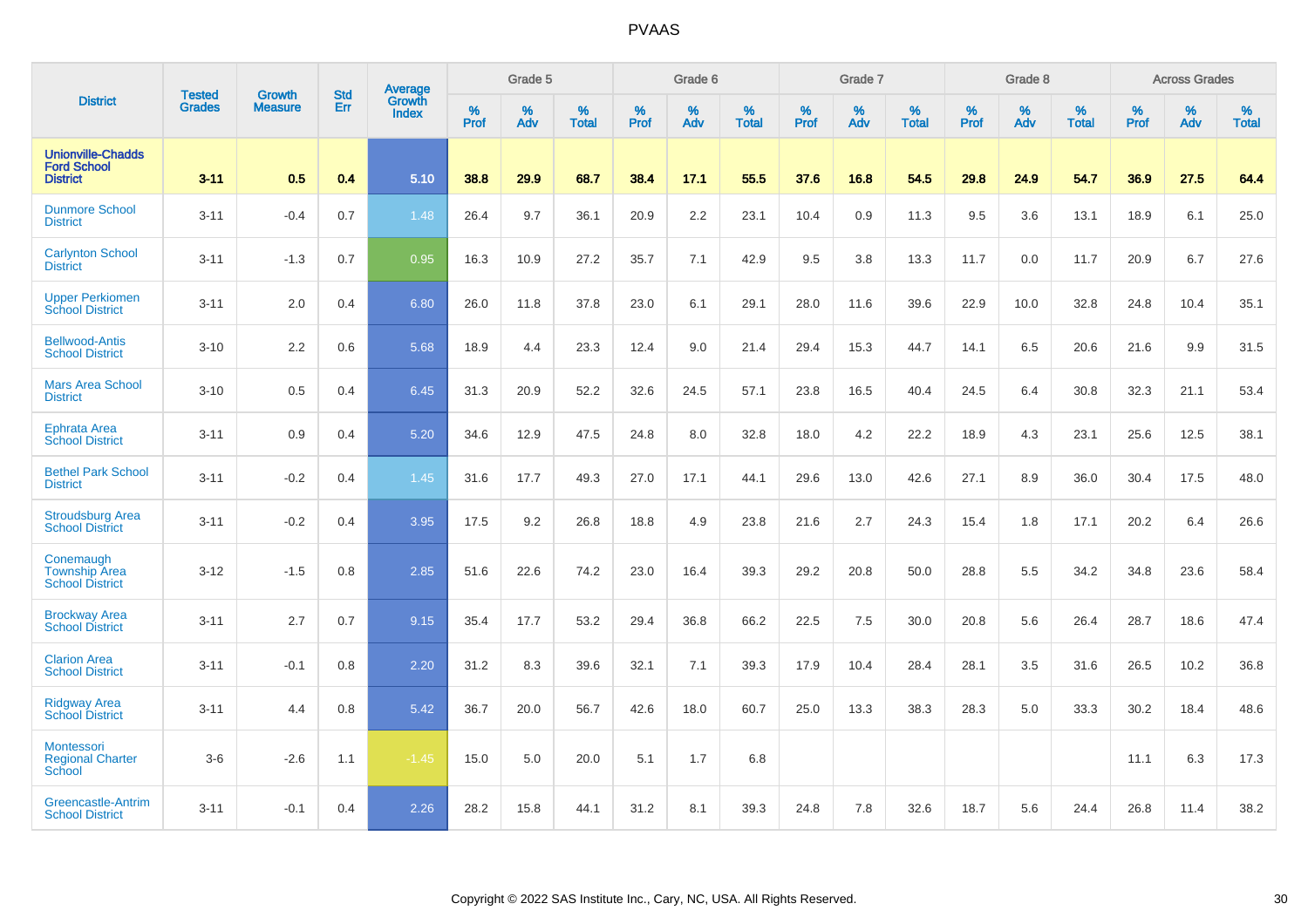|                                                                   | <b>Tested</b> | <b>Growth</b>  | <b>Std</b> |                                   |              | Grade 5  |                   |           | Grade 6  |                   |           | Grade 7  |                   |           | Grade 8  |                   |           | <b>Across Grades</b> |                   |
|-------------------------------------------------------------------|---------------|----------------|------------|-----------------------------------|--------------|----------|-------------------|-----------|----------|-------------------|-----------|----------|-------------------|-----------|----------|-------------------|-----------|----------------------|-------------------|
| <b>District</b>                                                   | <b>Grades</b> | <b>Measure</b> | Err        | Average<br>Growth<br><b>Index</b> | $\%$<br>Prof | %<br>Adv | %<br><b>Total</b> | %<br>Prof | %<br>Adv | %<br><b>Total</b> | %<br>Prof | %<br>Adv | %<br><b>Total</b> | %<br>Prof | %<br>Adv | %<br><b>Total</b> | %<br>Prof | %<br>Adv             | %<br><b>Total</b> |
| <b>Unionville-Chadds</b><br><b>Ford School</b><br><b>District</b> | $3 - 11$      | 0.5            | 0.4        | 5.10                              | 38.8         | 29.9     | 68.7              | 38.4      | 17.1     | 55.5              | 37.6      | 16.8     | 54.5              | 29.8      | 24.9     | 54.7              | 36.9      | 27.5                 | 64.4              |
| <b>Northwest Area</b><br><b>School District</b>                   | $3 - 10$      | 0.9            | 0.8        | 2.73                              | 17.3         | 1.9      | 19.2              | 19.3      | 3.5      | 22.8              | 7.3       | 1.8      | 9.1               | 5.4       | 0.0      | 5.4               | 13.2      | 1.5                  | 14.8              |
| Aliquippa School<br><b>District</b>                               | $3 - 11$      | 0.1            | 0.8        | 2.83                              | 1.5          | 0.0      | 1.5               | 0.0       | 1.6      | 1.6               | 6.9       | 0.0      | 6.9               | 0.0       | 0.0      | 0.0               | 2.0       | 0.5                  | 2.6               |
| <b>Bethlehem Area</b><br><b>School District</b>                   | $3 - 11$      | 0.4            | 0.4        | 3.53                              | 16.6         | 11.7     | 28.3              | 13.0      | 2.9      | 15.9              | 14.3      | 5.3      | 19.6              | 9.9       | 3.9      | 13.8              | 18.1      | 8.8                  | 26.8              |
| <b>Propel Charter</b><br>School-Hazelwood                         | $3 - 8$       | $-1.6$         | 1.2        | 1.36                              | 3.4          | 0.0      | 3.4               | $0.0\,$   | 0.0      | 0.0               | 0.0       | 4.8      | 4.8               | 0.0       | 0.0      | 0.0               | 0.6       | 0.6                  | 1.3               |
| <b>Sto-Rox School</b><br><b>District</b>                          | $3 - 10$      | $-0.5$         | 0.9        | 2.11                              | 4.4          | 1.1      | 5.4               | 1.2       | 0.0      | 1.2               | 0.0       | 0.0      | 0.0               | 0.0       | 0.0      | 0.0               | 2.8       | 0.5                  | 3.3               |
| <b>Tamaqua Area</b><br><b>School District</b>                     | $3 - 12$      | 2.4            | 0.5        | 6.23                              | 28.7         | 9.3      | 38.0              | 18.6      | 1.6      | 20.2              | 19.7      | 7.2      | 27.0              | 11.4      | 2.1      | 13.5              | 22.6      | 5.9                  | 28.4              |
| <b>Susquenita School</b><br><b>District</b>                       | $3 - 11$      | 1.6            | 0.6        | 3.26                              | 23.8         | 15.6     | 39.3              | 15.4      | 5.8      | 21.2              | 19.2      | 5.0      | 24.2              | 12.3      | 5.7      | 17.9              | 23.0      | 9.7                  | 32.7              |
| <b>Northern York</b><br><b>County School</b><br><b>District</b>   | $3 - 11$      | 1.3            | 0.4        | 6.31                              | 26.3         | 11.1     | 37.4              | 24.5      | 8.2      | 32.7              | 20.4      | 5.3      | 25.7              | 10.9      | 0.9      | 11.8              | 23.2      | 8.9                  | 32.1              |
| Independence<br><b>Charter School</b><br>West                     | $3 - 7$       | $-1.0$         | 1.7        | 1.35                              | 0.0          | 0.0      | 0.0               | 16.7      | 0.0      | 16.7              | 5.6       | 0.0      | 5.6               |           |          |                   | 6.2       | 1.8                  | 8.0               |
| <b>Sugar Valley Rural</b><br><b>Charter School</b>                | $3 - 11$      | $-0.5$         | 1.0        | 1.21                              | 26.3         | 5.3      | 31.6              | 8.3       | 0.0      | 8.3               | 5.1       | 2.6      | 7.7               | 2.8       | 0.0      | 2.8               | 16.0      | 2.8                  | 18.9              |
| <b>Mahanoy Area</b><br><b>School District</b>                     | $3 - 10$      | $-0.3$         | 0.8        | 3.34                              | 7.3          | 0.0      | 7.3               | 4.0       | 0.0      | 4.0               | 7.7       | 0.0      | 7.7               | 4.6       | 0.0      | 4.6               | 10.4      | 0.8                  | 11.1              |
| <b>Turkeyfoot Valley</b><br>Area School<br><b>District</b>        | $3 - 12$      | $-0.8$         | 1.3        | 1.22                              | 18.2         | 0.0      | 18.2              | 14.3      | 0.0      | 14.3              | 30.0      | 0.0      | 30.0              | 12.5      | 4.2      | 16.7              | 20.0      | 2.6                  | 22.6              |
| <b>Saint Clair Area</b><br><b>School District</b>                 | $3 - 8$       | 1.1            | 0.9        | 4.46                              | 28.3         | 13.2     | 41.5              | 24.0      | 4.0      | 28.0              | 19.2      | 7.7      | 26.9              | 12.5      | 2.5      | 15.0              | 24.2      | 7.2                  | 31.4              |
| <b>Tidioute</b><br>Community<br><b>Charter School</b>             | $3 - 11$      | $-0.3$         | 1.4        | 2.22                              | 15.4         | 0.0      | 15.4              | 27.8      | 0.0      | 27.8              | 10.5      | 0.0      | 10.5              | 7.4       | 0.0      | 7.4               | 16.0      | 1.6                  | 17.6              |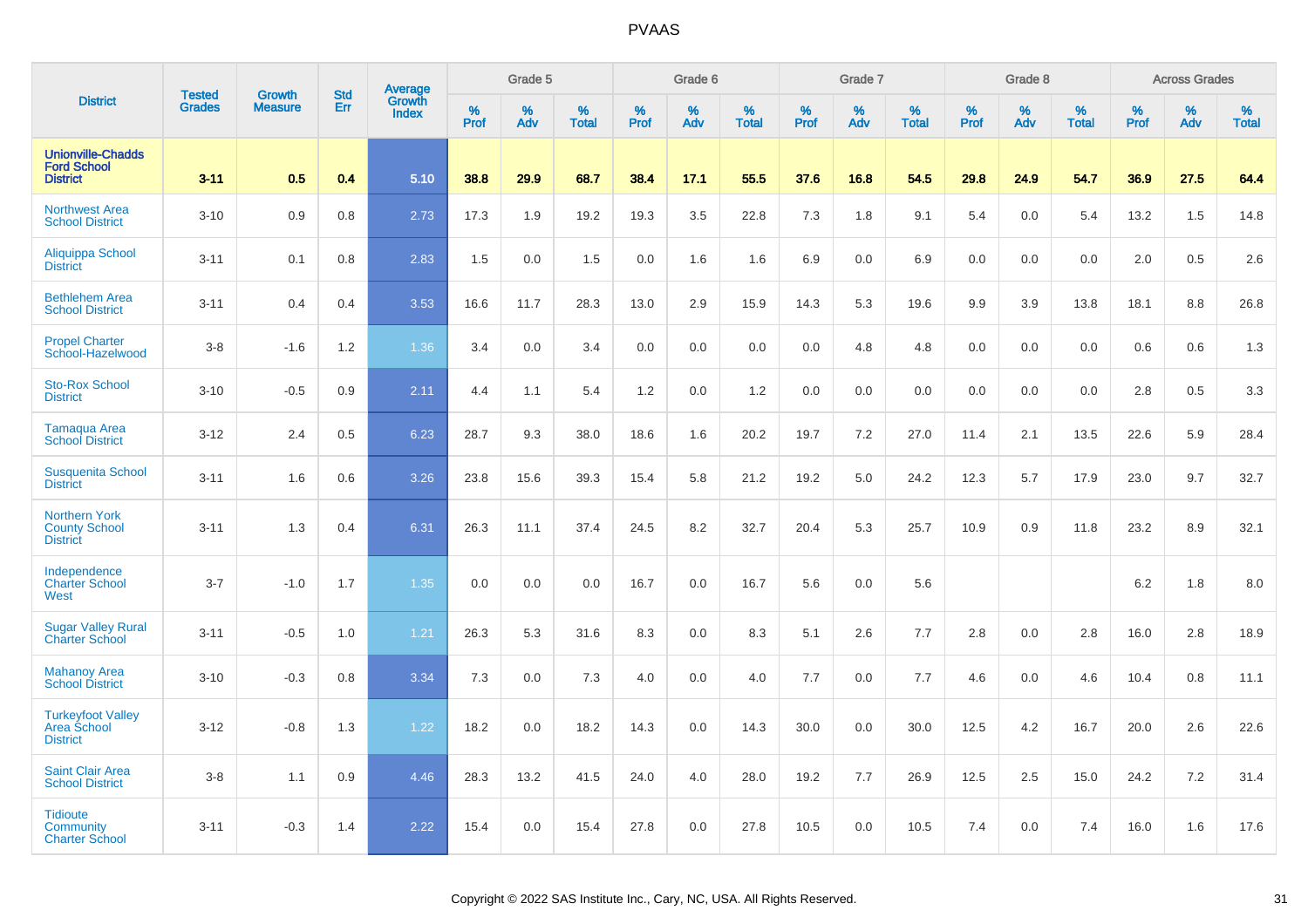|                                                                   |                         | <b>Growth</b>  | <b>Std</b> | Average                |                     | Grade 5  |                   |                     | Grade 6  |                      |                     | Grade 7     |                      |                     | Grade 8     |                   |                     | <b>Across Grades</b> |                   |
|-------------------------------------------------------------------|-------------------------|----------------|------------|------------------------|---------------------|----------|-------------------|---------------------|----------|----------------------|---------------------|-------------|----------------------|---------------------|-------------|-------------------|---------------------|----------------------|-------------------|
| <b>District</b>                                                   | <b>Tested</b><br>Grades | <b>Measure</b> | Err        | Growth<br><b>Index</b> | $\%$<br><b>Prof</b> | %<br>Adv | %<br><b>Total</b> | $\%$<br><b>Prof</b> | %<br>Adv | $\%$<br><b>Total</b> | $\%$<br><b>Prof</b> | $\%$<br>Adv | $\%$<br><b>Total</b> | $\%$<br><b>Prof</b> | $\%$<br>Adv | %<br><b>Total</b> | $\%$<br><b>Prof</b> | %<br>Adv             | %<br><b>Total</b> |
| <b>Unionville-Chadds</b><br><b>Ford School</b><br><b>District</b> | $3 - 11$                | 0.5            | 0.4        | 5.10                   | 38.8                | 29.9     | 68.7              | 38.4                | 17.1     | 55.5                 | 37.6                | 16.8        | 54.5                 | 29.8                | 24.9        | 54.7              | 36.9                | 27.5                 | 64.4              |
| <b>Curwensville Area</b><br><b>School District</b>                | $3 - 11$                | 1.8            | 0.8        | 4.90                   | 43.9                | 17.1     | 61.0              | 21.4                | 7.1      | 28.6                 | 27.1                | 4.3         | 31.4                 | 21.7                | 2.9         | 24.6              | 32.0                | 11.2                 | 43.3              |
| <b>Deer Lakes School</b><br><b>District</b>                       | $3 - 11$                | 1.8            | 0.6        | 7.57                   | 21.1                | 6.5      | 27.6              | 24.4                | 10.6     | 35.0                 | 25.4                | 19.2        | 44.6                 | 24.5                | 3.9         | 28.4              | 26.2                | 10.7                 | 36.9              |
| <b>Mohawk Area</b><br><b>School District</b>                      | $3 - 11$                | 1.9            | 0.6        | 3.98                   | 26.2                | 4.8      | 31.1              | 19.2                | 13.8     | 33.0                 | 27.4                | 11.8        | 39.2                 | 22.8                | 8.7         | 31.5              | 27.0                | 10.4                 | 37.4              |
| <b>East Penn School</b><br><b>District</b>                        | $3 - 11$                | 0.8            | 0.3        | 4.48                   | 32.6                | 12.6     | 45.2              | 20.7                | 7.8      | 28.4                 | 23.5                | 11.3        | 34.8                 | 17.8                | 8.6         | 26.5              | 26.4                | 13.0                 | 39.4              |
| <b>Wellsboro Area</b><br><b>School District</b>                   | $3 - 11$                | 3.0            | 0.6        | 6.61                   | 30.4                | 7.0      | 37.4              | 16.2                | 5.0      | 21.2                 | 20.5                | 13.7        | 34.2                 | 24.5                | 13.3        | 37.8              | 24.3                | 8.8                  | 33.1              |
| <b>California Area</b><br><b>School District</b>                  | $3 - 10$                | $-1.0$         | 0.8        | 3.04                   | 27.3                | 5.4      | 32.7              | 13.8                | 0.0      | 13.8                 | 24.6                | 1.8         | 26.3                 | 20.4                | 5.6         | 25.9              | 22.4                | 4.3                  | 26.6              |
| <b>West Branch Area</b><br><b>School District</b>                 | $3 - 11$                | 0.5            | 0.8        | 1.82                   | 16.1                | 3.2      | 19.4              | 7.8                 | 4.7      | 12.5                 | 19.7                | 14.5        | 34.2                 | 18.8                | 6.2         | 25.0              | 18.7                | 7.8                  | 26.5              |
| <b>Union City Area</b><br><b>School District</b>                  | $3-12$                  | 0.2            | 0.7        | 1.91                   | 18.8                | 8.7      | 27.5              | 19.4                | 11.3     | 30.6                 | 23.4                | 3.9         | 27.3                 | 10.1                | 5.6         | 15.7              | 21.6                | 9.8                  | 31.4              |
| <b>West Oak Lane</b><br><b>Charter School</b>                     | $3-8$                   | 0.7            | 0.7        | 1.55                   | 2.6                 | 1.3      | 3.8               | 6.1                 | 0.0      | 6.1                  | 6.9                 | 1.4         | 8.3                  | 0.0                 | 1.9         | 1.9               | 6.1                 | 0.7                  | 6.8               |
| <b>Littlestown Area</b><br><b>School District</b>                 | $3 - 11$                | 1.5            | 0.6        | 5.61                   | 18.6                | 2.6      | 21.2              | 16.3                | 1.6      | 17.9                 | 14.0                | 4.7         | 18.7                 | 21.0                | 4.0         | 25.0              | 23.5                | 4.6                  | 28.1              |
| <b>Corry Area School</b><br><b>District</b>                       | $3 - 11$                | $-1.0$         | 0.5        | 0.08                   | 25.4                | 7.9      | 33.3              | 25.2                | 3.6      | 28.8                 | 17.4                | 5.1         | 22.5                 | 15.8                | 1.4         | 17.1              | 23.2                | 7.5                  | 30.7              |
| <b>Northeast Bradford</b><br><b>School District</b>               | $3 - 10$                | 1.9            | 0.9        | 4.85                   | 40.0                | 12.5     | 52.5              | 34.8                | 2.2      | 37.0                 | 24.0                | 2.0         | 26.0                 | 13.8                | 5.2         | 19.0              | 29.7                | 6.0                  | 35.7              |
| <b>Carlisle Area</b><br><b>School District</b>                    | $3 - 11$                | 0.5            | 0.4        | 3.54                   | 22.0                | 8.3      | 30.3              | 20.5                | 3.3      | 23.8                 | 18.9                | 7.6         | 26.5                 | 11.6                | 5.6         | 17.1              | 21.3                | 7.2                  | 28.5              |
| <b>Greenville Area</b><br><b>School District</b>                  | $3 - 11$                | 0.3            | 0.7        | 2.17                   | 34.4                | 4.4      | 38.9              | 19.2                | 5.1      | 24.4                 | 16.7                | 5.9         | 22.6                 | 10.0                | 2.5         | 12.5              | 23.6                | 5.4                  | 29.1              |
| <b>Cranberry Area</b><br><b>School District</b>                   | $3 - 12$                | 0.9            | 0.7        | 2.03                   | 27.3                | 10.4     | 37.7              | 26.0                | 2.1      | 28.1                 | 14.7                | 3.2         | 17.9                 | 18.7                | 2.7         | 21.3              | 22.6                | 3.9                  | 26.5              |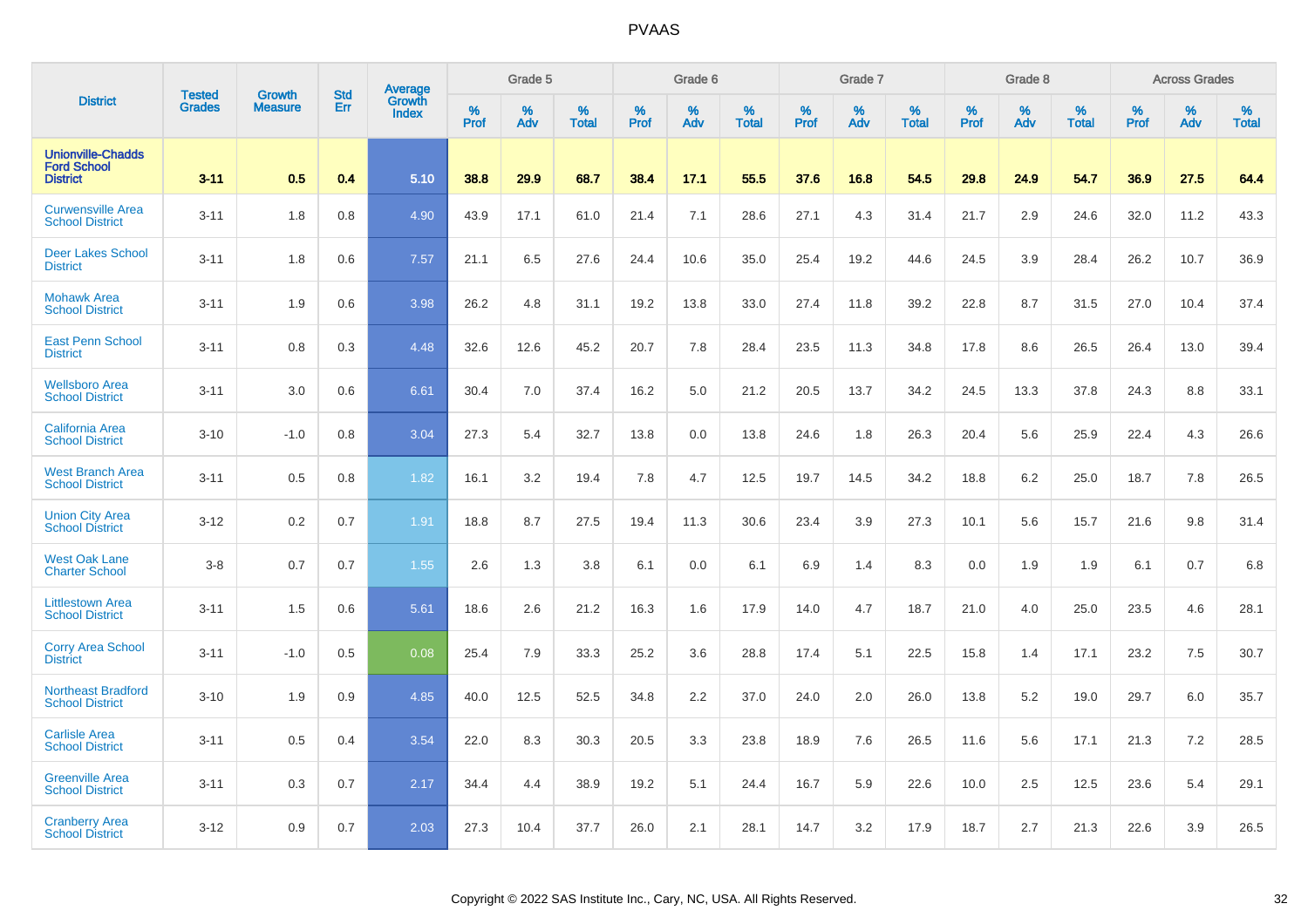|                                                                           |                                |                                 | <b>Std</b> | Average                       |           | Grade 5  |                   |           | Grade 6  |                   |           | Grade 7  |                   |           | Grade 8  |                   |           | <b>Across Grades</b> |                   |
|---------------------------------------------------------------------------|--------------------------------|---------------------------------|------------|-------------------------------|-----------|----------|-------------------|-----------|----------|-------------------|-----------|----------|-------------------|-----------|----------|-------------------|-----------|----------------------|-------------------|
| <b>District</b>                                                           | <b>Tested</b><br><b>Grades</b> | <b>Growth</b><br><b>Measure</b> | Err        | <b>Growth</b><br><b>Index</b> | %<br>Prof | %<br>Adv | %<br><b>Total</b> | %<br>Prof | %<br>Adv | %<br><b>Total</b> | %<br>Prof | %<br>Adv | %<br><b>Total</b> | %<br>Prof | %<br>Adv | %<br><b>Total</b> | %<br>Prof | %<br>Adv             | %<br><b>Total</b> |
| <b>Unionville-Chadds</b><br><b>Ford School</b><br><b>District</b>         | $3 - 11$                       | 0.5                             | 0.4        | 5.10                          | 38.8      | 29.9     | 68.7              | 38.4      | 17.1     | 55.5              | 37.6      | 16.8     | 54.5              | 29.8      | 24.9     | 54.7              | 36.9      | 27.5                 | 64.4              |
| <b>Avon Grove</b><br><b>Charter School</b>                                | $3 - 11$                       | 1.8                             | 0.6        | 4.32                          | 22.1      | 6.6      | 28.7              | 29.9      | 11.7     | 41.6              | 27.2      | 9.8      | 37.0              | 13.9      | 2.0      | 15.8              | 24.3      | 10.2                 | 34.6              |
| <b>Penns Valley Area</b><br><b>School District</b>                        | $3 - 12$                       | 5.2                             | 0.6        | 10.29                         | 43.9      | 18.4     | 62.2              | 38.8      | 17.5     | 56.3              | 25.7      | 9.5      | 35.2              | 16.0      | 9.4      | 25.5              | 32.5      | 14.3                 | 46.8              |
| <b>Mifflinburg Area</b><br><b>School District</b>                         | $3 - 11$                       | 2.1                             | 0.6        | 5.49                          | 32.0      | 12.0     | 44.0              | 29.7      | 4.5      | 34.2              | 17.4      | 8.3      | 25.6              | 25.2      | 7.8      | 33.0              | 29.9      | 8.8                  | 38.6              |
| <b>Avella Area School</b><br><b>District</b>                              | $3 - 12$                       | 1.2                             | 1.0        | 2.47                          | 17.1      | 2.4      | 19.5              | 36.4      | 6.1      | 42.4              | 17.1      | 2.9      | 20.0              | 21.4      | 10.7     | 32.1              | 22.4      | 9.4                  | 31.8              |
| <b>Jersey Shore Area</b><br><b>School District</b>                        | $3 - 11$                       | 1.3                             | 0.5        | 4.52                          | 24.0      | 10.8     | 34.7              | 32.5      | 7.1      | 39.7              | 22.6      | 6.9      | 29.6              | 18.1      | 1.6      | 19.8              | 27.4      | 10.1                 | 37.6              |
| <b>Chester-Upland</b><br><b>School District</b>                           | $3 - 11$                       | 0.1                             | 0.7        | 2.70                          | 3.7       | 0.0      | 3.7               | 2.6       | 1.3      | 3.9               | 0.0       | 0.0      | 0.0               | 0.0       | 0.0      | 0.0               | 3.1       | 0.4                  | 3.4               |
| <b>Western Beaver</b><br><b>County School</b><br><b>District</b>          | $3 - 11$                       | 3.4                             | 1.1        | 5.38                          | 12.5      | 12.5     | 25.0              | 32.6      | 11.6     | 44.2              | 29.2      | 4.2      | 33.3              | 27.8      | 2.8      | 30.6              | 26.5      | 9.8                  | 36.3              |
| <b>Mastery Charter</b><br>School-Cleveland<br>Elementary                  | $3-8$                          | $-1.3$                          | 1.2        | 0.25                          | 3.8       | 7.7      | 11.5              | 5.9       | 0.0      | 5.9               | 3.6       | 0.0      | 3.6               | 3.8       | 3.8      | 7.7               | 2.4       | 1.8                  | 4.3               |
| <b>Erie Rise</b><br>Leadership<br><b>Academy Charter</b><br><b>School</b> | $3-8$                          | $-0.6$                          | 1.1        | 2.06                          | 6.9       | 0.0      | 6.9               | 0.0       | 0.0      | 0.0               | 0.0       | 0.0      | 0.0               | 0.0       | 0.0      | 0.0               | 1.6       | 1.0                  | 2.6               |
| <b>KIPP Philadelphia</b><br><b>Charter School</b>                         | $3 - 8$                        | 0.0                             | 0.9        | 3.74                          | 2.0       | 0.0      | 2.0               | 0.0       | 0.0      | 0.0               | 2.6       | 0.0      | 2.6               | 6.8       | 0.0      | 6.8               | 3.6       | 0.0                  | 3.6               |
| <b>Fox Chapel Area</b><br><b>School District</b>                          | $3 - 11$                       | 1.4                             | 0.4        | 5.89                          | 35.9      | 45.1     | 81.0              | 31.9      | 28.4     | 60.2              | 32.7      | 30.2     | 62.9              | 28.3      | 27.6     | 55.8              | 30.3      | 40.6                 | 70.9              |
| <b>Palmerton Area</b><br><b>School District</b>                           | $3 - 11$                       | 3.0                             | 0.6        | 9.28                          | 27.7      | 15.7     | 43.4              | 30.6      | 9.3      | 39.8              | 20.8      | 6.2      | 26.9              | 17.9      | 4.7      | 22.6              | 24.8      | 8.0                  | 32.8              |
| Eugenio Maria De<br><b>Hostos Charter</b><br>School                       | $3-8$                          | $-1.0$                          | 1.4        | 0.68                          | 13.0      | 0.0      | 13.0              | 5.6       | 5.6      | 11.1              | 4.4       | 8.7      | 13.0              | 28.6      | 7.1      | 35.7              | 9.3       | 3.4                  | 12.7              |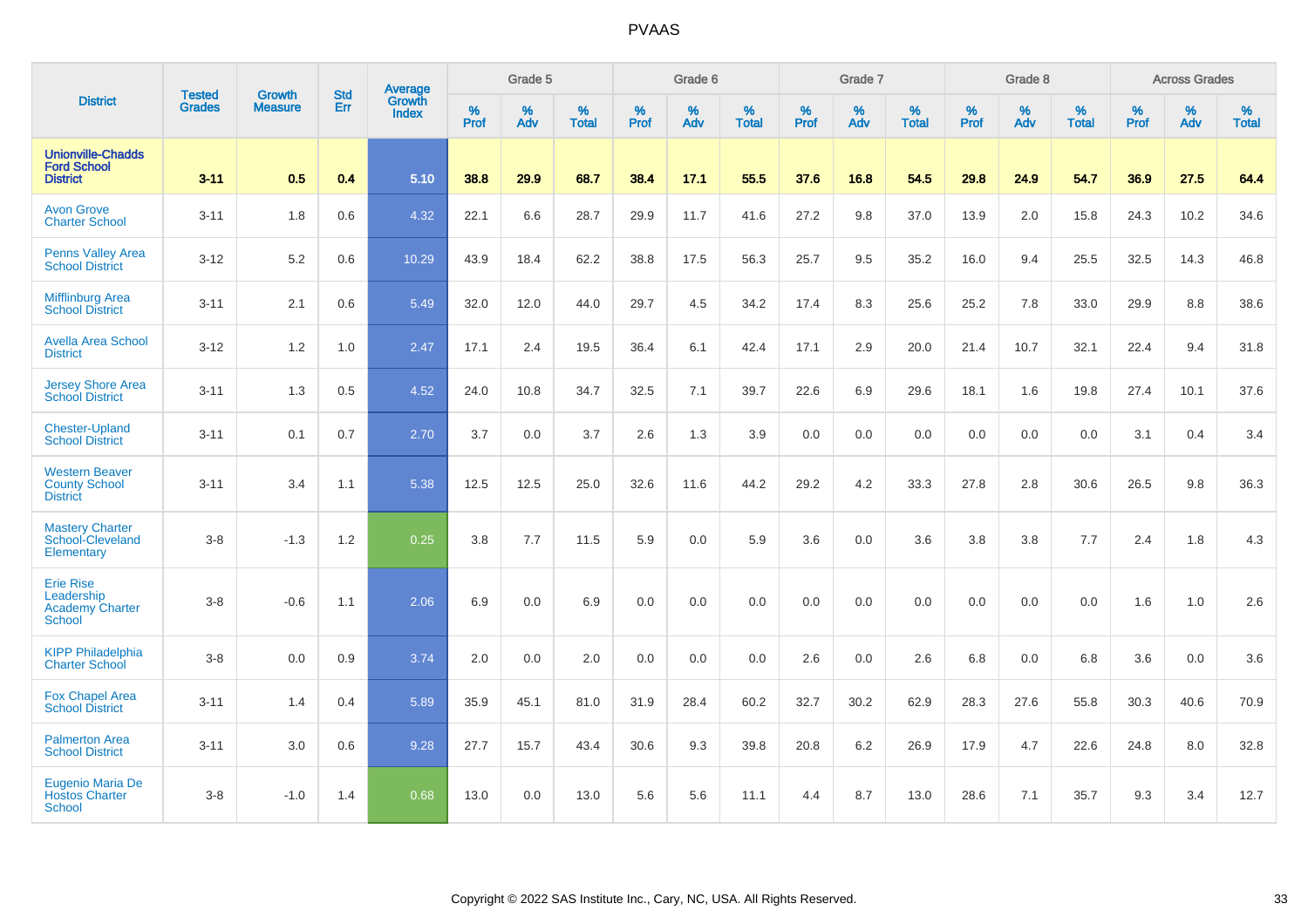|                                                                   |                                |                                 | <b>Std</b> | Average                |              | Grade 5  |                   |           | Grade 6  |                   |           | Grade 7  |                   |           | Grade 8  |                   |           | <b>Across Grades</b> |                   |
|-------------------------------------------------------------------|--------------------------------|---------------------------------|------------|------------------------|--------------|----------|-------------------|-----------|----------|-------------------|-----------|----------|-------------------|-----------|----------|-------------------|-----------|----------------------|-------------------|
| <b>District</b>                                                   | <b>Tested</b><br><b>Grades</b> | <b>Growth</b><br><b>Measure</b> | Err        | Growth<br><b>Index</b> | $\%$<br>Prof | %<br>Adv | %<br><b>Total</b> | %<br>Prof | %<br>Adv | %<br><b>Total</b> | %<br>Prof | %<br>Adv | %<br><b>Total</b> | %<br>Prof | %<br>Adv | %<br><b>Total</b> | %<br>Prof | %<br>Adv             | %<br><b>Total</b> |
| <b>Unionville-Chadds</b><br><b>Ford School</b><br><b>District</b> | $3 - 11$                       | 0.5                             | 0.4        | 5.10                   | 38.8         | 29.9     | 68.7              | 38.4      | 17.1     | 55.5              | 37.6      | 16.8     | 54.5              | 29.8      | 24.9     | 54.7              | 36.9      | 27.5                 | 64.4              |
| <b>Mastery Charter</b><br>School - Gratz<br>Campus                | $7 - 10$                       | 1.0                             | 1.4        | 3.30                   |              |          |                   |           |          |                   | 6.2       | 0.0      | 6.2               | 2.4       | 0.0      | 2.4               | 4.1       | 0.0                  | 4.1               |
| <b>Frederick Douglass</b><br><b>Mastery Charter</b><br>School     | $3-8$                          | $-1.0$                          | 1.2        | 2.52                   | 4.8          | 0.0      | 4.8               | 0.0       | 0.0      | 0.0               | 0.0       | 0.0      | 0.0               | 3.4       | 3.4      | 6.9               | 1.5       | 0.8                  | 2.3               |
| <b>Wilmington Area</b><br><b>School District</b>                  | $3 - 11$                       | $-0.8$                          | 0.8        | 1.83                   | 36.8         | 10.5     | 47.4              | 12.7      | 1.6      | 14.3              | 29.4      | 3.9      | 33.3              | 13.6      | 3.4      | 17.0              | 26.8      | 7.9                  | 34.7              |
| <b>Mastery Charter</b><br>School-Mann<br>Campus                   | $3-6$                          | 1.8                             | 1.6        | 4.14                   | 4.0          | 4.0      | 8.0               | 5.4       | 2.7      | 8.1               |           |          |                   |           |          |                   | 2.2       | 1.4                  | 3.6               |
| <b>Allegheny Valley</b><br><b>School District</b>                 | $3 - 11$                       | $-1.2$                          | 0.8        | 1.14                   | 26.3         | 12.3     | 38.6              | 11.1      | 5.6      | 16.7              | 16.2      | 7.4      | 23.5              | 13.1      | 8.2      | 21.3              | 18.0      | 6.9                  | 24.9              |
| <b>Exeter Township</b><br><b>School District</b>                  | $3 - 11$                       | 2.9                             | 0.4        | 7.68                   | 28.6         | 10.1     | 38.7              | 26.9      | 9.0      | 35.9              | 23.5      | $6.7\,$  | 30.2              | 19.9      | 8.5      | 28.4              | 25.7      | 9.5                  | 35.3              |
| <b>Lincoln Charter</b><br><b>School</b>                           | $3-5$                          | $-2.5$                          | 1.4        | $-1.78$                | 1.3          | 1.3      | 2.6               |           |          |                   |           |          |                   |           |          |                   | 3.6       | 0.8                  | 4.4               |
| <b>KIPP West</b><br>Philadelphia<br><b>Charter School</b>         | $3-8$                          | $-2.0$                          | 1.2        | 0.29                   | 3.2          | 0.0      | 3.2               | 0.0       | 0.0      | 0.0               | 0.0       | 0.0      | 0.0               | 0.0       | 0.0      | 0.0               | 2.6       | 0.0                  | 2.6               |
| <b>Galeton Area</b><br><b>School District</b>                     | $3 - 11$                       | 2.7                             | 1.3        | 4.78                   | 29.2         | 20.8     | 50.0              | 23.8      | 4.8      | 28.6              | 16.0      | 0.0      | 16.0              | 0.0       | 0.0      | 0.0               | 19.4      | 7.0                  | 26.4              |
| <b>Muncy School</b><br><b>District</b>                            | $3 - 11$                       | 2.4                             | 0.7        | 5.81                   | 36.7         | 8.3      | 45.0              | 32.5      | 14.3     | 46.8              | 29.0      | 15.9     | 44.9              | 23.3      | 6.7      | 30.0              | 31.5      | 13.1                 | 44.6              |
| <b>Northwestern</b><br>Lehigh School<br><b>District</b>           | $3 - 11$                       | 0.6                             | 0.5        | 3.03                   | 26.0         | 11.0     | 37.0              | 28.7      | 9.3      | 38.0              | 25.2      | 8.4      | 33.6              | 20.4      | 15.9     | 36.3              | 26.4      | 10.7                 | 37.2              |
| <b>Twin Valley School</b><br><b>District</b>                      | $3 - 12$                       | 1.9                             | 0.4        | 5.97                   | 37.8         | 14.0     | 51.9              | 28.6      | 8.2      | 36.9              | 29.5      | 15.0     | 44.5              | 24.9      | 11.2     | 36.1              | 32.2      | 17.8                 | 50.0              |
| <b>Bermudian Springs</b><br><b>School District</b>                | $3 - 11$                       | 0.4                             | 0.6        | 2.79                   | 22.1         | 12.4     | 34.5              | 17.5      | 3.9      | 21.4              | 20.5      | 5.1      | 25.6              | 11.1      | 4.3      | 15.4              | 19.0      | 9.1                  | 28.1              |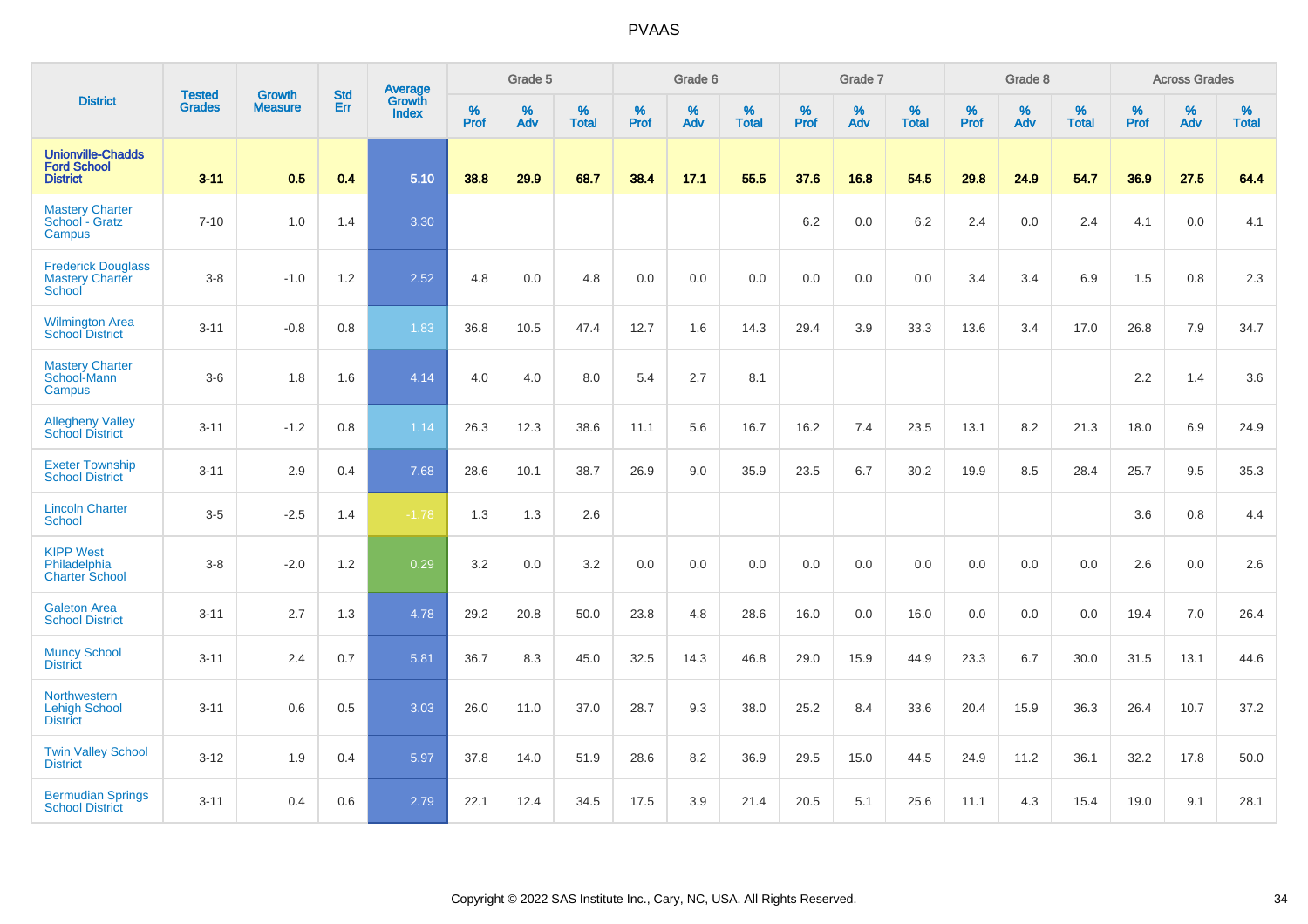|                                                                     |                                |                                 | <b>Std</b> | Average                |              | Grade 5  |                   |           | Grade 6  |                   |           | Grade 7  |                   |           | Grade 8  |                   |           | <b>Across Grades</b> |                   |
|---------------------------------------------------------------------|--------------------------------|---------------------------------|------------|------------------------|--------------|----------|-------------------|-----------|----------|-------------------|-----------|----------|-------------------|-----------|----------|-------------------|-----------|----------------------|-------------------|
| <b>District</b>                                                     | <b>Tested</b><br><b>Grades</b> | <b>Growth</b><br><b>Measure</b> | Err        | Growth<br><b>Index</b> | $\%$<br>Prof | %<br>Adv | %<br><b>Total</b> | %<br>Prof | %<br>Adv | %<br><b>Total</b> | %<br>Prof | %<br>Adv | %<br><b>Total</b> | %<br>Prof | %<br>Adv | %<br><b>Total</b> | %<br>Prof | %<br>Adv             | %<br><b>Total</b> |
| <b>Unionville-Chadds</b><br><b>Ford School</b><br><b>District</b>   | $3 - 11$                       | 0.5                             | 0.4        | 5.10                   | 38.8         | 29.9     | 68.7              | 38.4      | 17.1     | 55.5              | 37.6      | 16.8     | 54.5              | 29.8      | 24.9     | 54.7              | 36.9      | 27.5                 | 64.4              |
| <b>Boys Latin Of</b><br>Philadelphia<br><b>Charter School</b>       | $6 - 12$                       | 0.1                             | 0.8        | 2.29                   |              |          |                   | 0.0       | 0.0      | 0.0               | 3.3       | 0.0      | 3.3               | 1.0       | 0.0      | 1.0               | 1.5       | 0.0                  | 1.5               |
| <b>Halifax Area</b><br><b>School District</b>                       | $3 - 11$                       | 0.1                             | 0.7        | 3.46                   | 26.8         | 14.1     | 40.8              | 18.5      | 3.7      | 22.2              | 9.1       | 3.9      | 13.0              | 5.3       | 1.3      | 6.6               | 17.3      | 7.4                  | 24.8              |
| <b>Brownsville Area</b><br><b>School District</b>                   | $3 - 12$                       | $-0.6$                          | 0.7        | 1.53                   | 17.3         | 4.0      | 21.3              | 7.2       | $1.2$    | 8.4               | 6.4       | 1.3      | 7.7               | 4.2       | 1.4      | 5.6               | 10.2      | 1.5                  | 11.7              |
| <b>Milton Area School</b><br><b>District</b>                        | $3 - 11$                       | 0.2                             | 0.5        | 2.24                   | 24.4         | 11.8     | 36.1              | 17.3      | 3.2      | 20.5              | 20.2      | 7.5      | 27.6              | 19.8      | 12.7     | 32.5              | 22.0      | 8.8                  | 30.9              |
| <b>Juniata County</b><br><b>School District</b>                     | $3 - 12$                       | $-0.1$                          | 0.5        | 1.50                   | 19.4         | 5.3      | 24.7              | 11.1      | 3.7      | 14.8              | 13.1      | 2.2      | 15.3              | 11.9      | 1.8      | 13.7              | 16.9      | 4.3                  | 21.2              |
| <b>Global Leadership</b><br><b>Academy Charter</b><br>School        | $3-8$                          | $-3.1$                          | 1.9        | $-0.47$                | 0.0          | 0.0      | 0.0               |           |          |                   | 0.0       | 0.0      | 0.0               | 9.1       | 0.0      | 9.1               | 2.5       | 0.0                  | 2.5               |
| <b>Southern Tioga</b><br><b>School District</b>                     | $3 - 11$                       | 0.3                             | 0.6        | 3.78                   | 23.7         | 1.0      | 24.7              | 17.9      | 1.9      | 19.8              | 8.0       | 2.2      | 10.2              | 10.8      | 2.5      | 13.3              | 18.0      | 4.1                  | 22.1              |
| <b>Eastern Lancaster</b><br><b>County School</b><br><b>District</b> | $3 - 12$                       | 1.1                             | 0.4        | 4.40                   | 23.8         | 8.3      | 32.0              | 14.7      | 3.1      | 17.8              | 15.7      | 3.6      | 19.3              | 16.7      | 5.9      | 22.6              | 21.1      | 6.7                  | 27.8              |
| Pennsylvania<br><b>Virtual Charter</b><br><b>School</b>             | $3 - 11$                       | 3.5                             | 0.6        | 6.19                   | 20.8         | 3.8      | 24.5              | 17.6      | 3.3      | 20.9              | 10.1      | 6.1      | 16.2              | 14.8      | 5.7      | 20.4              | 18.4      | 5.2                  | 23.5              |
| Loyalsock<br><b>Township School</b><br><b>District</b>              | $3 - 12$                       | 3.7                             | 0.6        | 7.24                   | 33.0         | 18.3     | 51.3              | 32.6      | 10.2     | 42.9              | 23.4      | 9.4      | 32.8              | 27.0      | 9.0      | 36.0              | 31.1      | 13.2                 | 44.4              |
| <b>Northern Cambria</b><br><b>School District</b>                   | $3 - 11$                       | $-0.4$                          | 0.8        | 3.23                   | 16.4         | 3.6      | 20.0              | 3.8       | 0.0      | 3.8               | 19.6      | 1.8      | 21.4              | 18.2      | 1.5      | 19.7              | 17.9      | 3.6                  | 21.4              |
| <b>Benton Area</b><br><b>School District</b>                        | $3 - 10$                       | $-0.9$                          | 0.9        | 0.54                   | 24.6         | 11.5     | 36.1              | 17.4      | 4.4      | 21.7              | 13.6      | 3.4      | 17.0              | 10.3      | 2.6      | 12.8              | 21.6      | 7.1                  | 28.7              |
| <b>Riverside Beaver</b><br><b>County School</b><br><b>District</b>  | $3 - 11$                       | 1.0                             | 0.6        | 4.05                   | 21.9         | 12.5     | 34.4              | 23.8      | 4.0      | 27.7              | 22.8      | 10.1     | 32.9              | 25.5      | 3.2      | 28.7              | 28.3      | 10.4                 | 38.7              |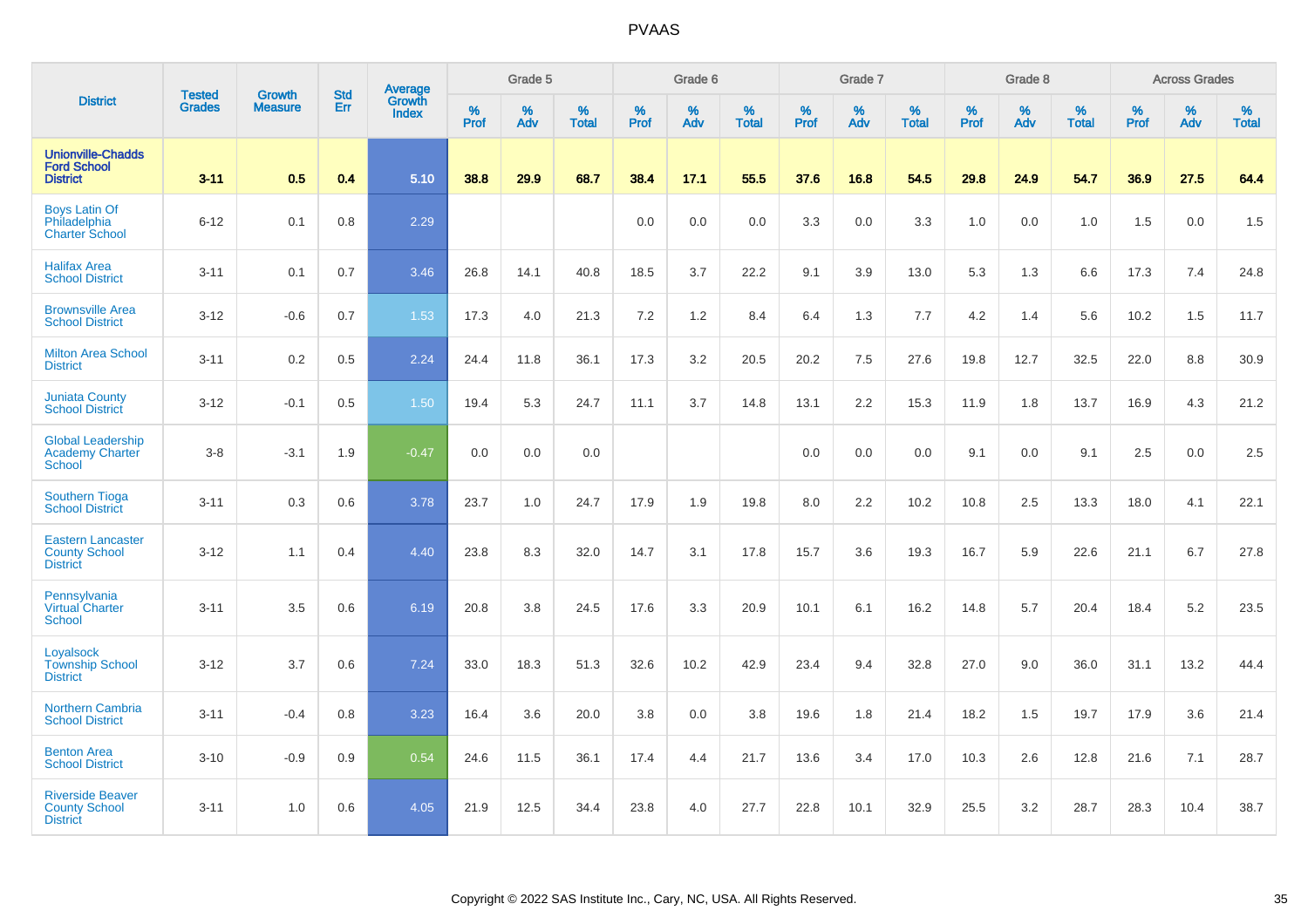|                                                                     |                                |                                 | <b>Std</b> | Average                |              | Grade 5  |                   |           | Grade 6  |                   |           | Grade 7  |                   |           | Grade 8  |                   |              | <b>Across Grades</b> |                   |
|---------------------------------------------------------------------|--------------------------------|---------------------------------|------------|------------------------|--------------|----------|-------------------|-----------|----------|-------------------|-----------|----------|-------------------|-----------|----------|-------------------|--------------|----------------------|-------------------|
| <b>District</b>                                                     | <b>Tested</b><br><b>Grades</b> | <b>Growth</b><br><b>Measure</b> | Err        | Growth<br><b>Index</b> | $\%$<br>Prof | %<br>Adv | %<br><b>Total</b> | %<br>Prof | %<br>Adv | %<br><b>Total</b> | %<br>Prof | %<br>Adv | %<br><b>Total</b> | %<br>Prof | %<br>Adv | %<br><b>Total</b> | $\%$<br>Prof | %<br>Adv             | %<br><b>Total</b> |
| <b>Unionville-Chadds</b><br><b>Ford School</b><br><b>District</b>   | $3 - 11$                       | 0.5                             | 0.4        | 5.10                   | 38.8         | 29.9     | 68.7              | 38.4      | 17.1     | 55.5              | 37.6      | 16.8     | 54.5              | 29.8      | 24.9     | 54.7              | 36.9         | 27.5                 | 64.4              |
| Claysburg-Kimmel<br><b>School District</b>                          | $3 - 11$                       | 3.0                             | 0.8        | 3.68                   | 29.7         | 6.2      | 35.9              | 30.0      | 2.0      | 32.0              | 21.8      | 1.8      | 23.6              | 10.5      | 1.8      | 12.3              | 24.4         | 5.7                  | 30.1              |
| <b>Union School</b><br><b>District</b>                              | $3 - 12$                       | 3.8                             | 1.0        | 7.42                   | 18.2         | 0.0      | 18.2              | 22.0      | 14.6     | 36.6              | 10.5      | 0.0      | 10.5              | 18.2      | 11.4     | 29.6              | 18.6         | 7.7                  | 26.3              |
| <b>Keystone</b><br><b>Education Center</b><br><b>Charter School</b> | $3 - 12$                       | $-4.8$                          | 3.2        | $-1.50$                |              |          |                   |           |          |                   |           |          |                   | 0.0       | 0.0      | 0.0               | 0.0          | 0.0                  | 0.0               |
| <b>Line Mountain</b><br><b>School District</b>                      | $3 - 11$                       | $-0.5$                          | 0.7        | 0.25                   | 19.7         | 12.1     | 31.8              | 15.3      | 2.8      | 18.1              | 13.3      | 6.1      | 19.4              | 9.9       | 2.8      | 12.7              | 17.8         | 7.7                  | 25.5              |
| <b>Quaker Valley</b><br><b>School District</b>                      | $3 - 11$                       | 0.6                             | 0.5        | 4.37                   | 36.4         | 23.6     | 60.0              | 32.5      | 20.8     | 53.3              | 36.4      | 11.2     | 47.6              | 26.5      | 7.6      | 34.1              | 34.0         | 24.3                 | 58.3              |
| <b>William Penn</b><br><b>School District</b>                       | $3 - 12$                       | 1.5                             | 0.5        | 5.98                   | 7.8          | 1.9      | 9.7               | 2.2       | 0.0      | 2.2               | 3.0       | 0.6      | 3.6               | 5.6       | 1.2      | 6.9               | 6.3          | 1.6                  | 7.9               |
| <b>Monessen City</b><br><b>School District</b>                      | $3 - 10$                       | $-1.5$                          | 1.1        | $-0.31$                | 5.3          | 0.0      | 5.3               | 2.6       | 0.0      | 2.6               | 0.0       | 0.0      | 0.0               | 0.0       | 0.0      | 0.0               | 3.9          | 0.6                  | 4.4               |
| <b>South Butler</b><br><b>County School</b><br><b>District</b>      | $3 - 10$                       | 0.6                             | 0.5        | 3.34                   | 35.1         | 12.8     | 48.0              | 22.9      | 5.0      | 27.9              | 21.2      | 11.4     | 32.6              | 13.3      | 1.6      | 14.8              | 27.0         | 11.2                 | 38.3              |
| <b>Hempfield Area</b><br><b>School District</b>                     | $3 - 12$                       | 2.3                             | 0.3        | 7.58                   | 34.6         | 13.8     | 48.4              | 24.6      | 14.9     | 39.6              | 30.2      | 13.5     | 43.7              | 26.8      | 10.7     | 37.5              | 30.5         | 16.4                 | 46.9              |
| <b>Tunkhannock Area</b><br><b>School District</b>                   | $3 - 11$                       | 1.2                             | 0.5        | 3.18                   | 19.8         | 8.8      | 28.7              | 22.7      | 2.3      | 25.0              | 12.6      | 5.5      | 18.1              | 14.7      | 1.4      | 16.1              | 18.1         | 5.2                  | 23.3              |
| <b>Forest Area School</b><br><b>District</b>                        | $3 - 11$                       | $-0.4$                          | 1.2        | 1.03                   | 43.5         | 4.4      | 47.8              | 19.0      | 0.0      | 19.0              | 13.8      | 0.0      | 13.8              | 3.1       | 0.0      | 3.1               | 23.4         | 5.5                  | 29.0              |
| <b>Franklin Regional</b><br><b>School District</b>                  | $3 - 11$                       | 0.3                             | 0.4        | 1.98                   | 39.6         | 22.0     | 61.7              | 33.2      | 19.3     | 52.5              | 27.9      | 18.3     | 46.2              | 25.8      | 8.1      | 33.9              | 31.7         | 25.0                 | 56.7              |
| Wilkinsburg<br><b>Borough School</b><br><b>District</b>             | $3-6$                          | 3.5                             | 1.4        | 5.04                   | 22.5         | 0.0      | 22.5              | 0.0       | 2.4      | 2.4               |           |          |                   |           |          |                   | 12.1         | 2.0                  | 14.1              |
| Allegheny-Clarion<br>Valley School<br><b>District</b>               | $3 - 10$                       | 0.1                             | 0.9        | 2.43                   | 19.5         | 7.3      | 26.8              | 14.6      | 1.8      | 16.4              | 4.8       | 0.0      | 4.8               | 8.6       | 0.0      | 8.6               | 14.2         | 8.1                  | 22.3              |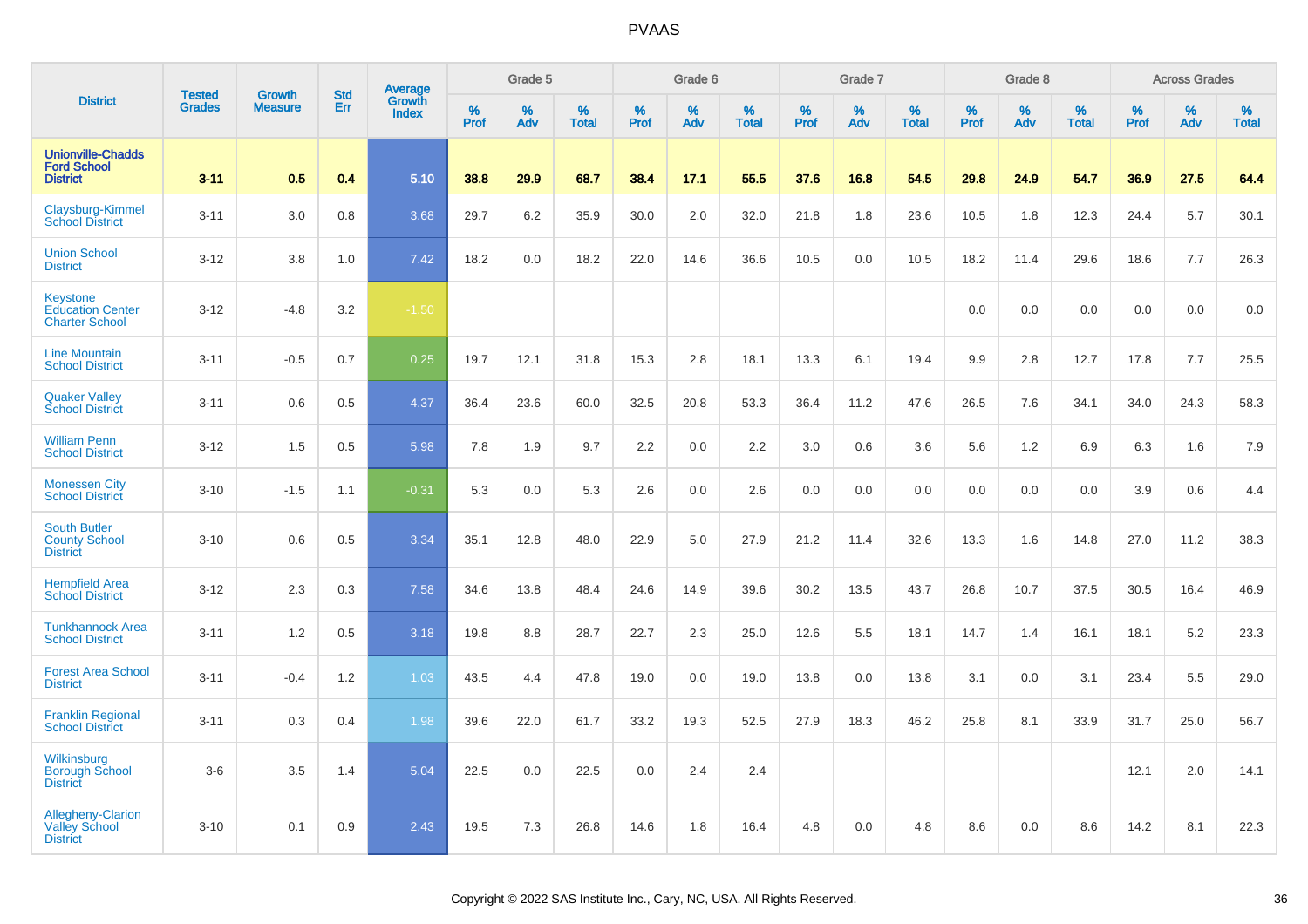|                                                                    |                                |                                 | <b>Std</b> | Average                |              | Grade 5  |                   |           | Grade 6  |                   |           | Grade 7  |                   |           | Grade 8  |                   |           | <b>Across Grades</b> |                   |
|--------------------------------------------------------------------|--------------------------------|---------------------------------|------------|------------------------|--------------|----------|-------------------|-----------|----------|-------------------|-----------|----------|-------------------|-----------|----------|-------------------|-----------|----------------------|-------------------|
| <b>District</b>                                                    | <b>Tested</b><br><b>Grades</b> | <b>Growth</b><br><b>Measure</b> | Err        | Growth<br><b>Index</b> | $\%$<br>Prof | %<br>Adv | %<br><b>Total</b> | %<br>Prof | %<br>Adv | %<br><b>Total</b> | %<br>Prof | %<br>Adv | %<br><b>Total</b> | %<br>Prof | %<br>Adv | %<br><b>Total</b> | %<br>Prof | %<br>Adv             | %<br><b>Total</b> |
| <b>Unionville-Chadds</b><br><b>Ford School</b><br><b>District</b>  | $3 - 11$                       | 0.5                             | 0.4        | 5.10                   | 38.8         | 29.9     | 68.7              | 38.4      | 17.1     | 55.5              | 37.6      | 16.8     | 54.5              | 29.8      | 24.9     | 54.7              | 36.9      | 27.5                 | 64.4              |
| <b>Brookville Area</b><br><b>School District</b>                   | $3 - 11$                       | 4.3                             | 0.6        | 11.53                  | 16.8         | 13.9     | 30.7              | 28.1      | 16.8     | 44.9              | 13.8      | 2.4      | 16.3              | 19.4      | 9.3      | 28.7              | 21.6      | 9.4                  | 31.0              |
| Southwest<br>Leadership<br><b>Academy Charter</b><br><b>School</b> | $3 - 8$                        | 0.7                             | 1.0        | 2.49                   | 2.2          | 0.0      | 2.2               | 2.9       | 0.0      | 2.9               | 5.1       | 0.0      | 5.1               | 0.0       | 0.0      | 0.0               | 5.7       | 1.5                  | 7.2               |
| <b>Oswayo Valley</b><br><b>School District</b>                     | $3 - 12$                       | 0.2                             | 1.1        | 2.50                   | 27.6         | 20.7     | 48.3              | 25.9      | 7.4      | 33.3              | 25.9      | 11.1     | 37.0              | 25.8      | 16.1     | 41.9              | 30.6      | 20.6                 | 51.2              |
| <b>South Eastern</b><br><b>School District</b>                     | $3 - 11$                       | 1.8                             | 0.5        | 5.70                   | 21.6         | 15.9     | 37.5              | 25.4      | 14.4     | 39.9              | 20.8      | 3.9      | 24.7              | 20.4      | 5.2      | 25.6              | 26.2      | 11.6                 | 37.7              |
| <b>Union Area School</b><br><b>District</b>                        | $3 - 11$                       | $-0.6$                          | 0.9        | 1.34                   | 40.0         | 12.5     | 52.5              | 32.8      | 5.2      | 37.9              | 26.3      | 3.5      | 29.8              | 17.8      | 0.0      | 17.8              | 30.2      | 7.4                  | 37.6              |
| Williamsburg<br><b>Community School</b><br><b>District</b>         | $3 - 11$                       | 4.8                             | 1.0        | 6.37                   | 25.0         | 12.5     | 37.5              | 34.3      | 8.6      | 42.9              | 26.2      | 4.8      | 31.0              | 40.6      | 0.0      | 40.6              | 28.1      | 8.4                  | 36.4              |
| <b>Slippery Rock Area</b><br><b>School District</b>                | $3 - 11$                       | 1.4                             | 0.5        | 3.52                   | 37.0         | 20.5     | 57.5              | 28.6      | 26.3     | 54.9              | 26.4      | 13.2     | 39.7              | 26.2      | 10.3     | 36.5              | 32.4      | 20.5                 | 53.0              |
| <b>Jeannette City</b><br><b>School District</b>                    | $3 - 11$                       | 3.0                             | 0.8        | 3.70                   | 12.5         | 0.0      | 12.5              | 22.6      | 1.9      | 24.5              | 12.9      | 4.8      | 17.7              | 15.4      | 3.8      | 19.2              | 16.1      | 3.6                  | 19.7              |
| <b>Urban Pathways 6-</b><br>12 Charter School                      | $6 - 11$                       | $-1.8$                          | 1.6        | 0.00                   |              |          |                   | 0.0       | 0.0      | 0.0               | 0.0       | 0.0      | 0.0               | 0.0       | 0.0      | 0.0               | 0.0       | 0.0                  | 0.0               |
| <b>Mastery Charter</b><br>School - Thomas<br>Campus                | $3 - 10$                       | 1.5                             | 0.9        | 4.14                   | 10.8         | 0.0      | 10.8              | 7.1       | 2.4      | 9.5               | 7.0       | 0.0      | 7.0               | 2.2       | 0.0      | 2.2               | 8.6       | 0.8                  | 9.4               |
| <b>Iroquois School</b><br><b>District</b>                          | $3 - 11$                       | 2.5                             | 0.7        | 5.99                   | 36.7         | 10.1     | 46.8              | 20.7      | 17.1     | 37.8              | 11.5      | 9.4      | 20.8              | 21.0      | 6.0      | 27.0              | 23.5      | 11.1                 | 34.6              |
| <b>Red Lion Area</b><br><b>School District</b>                     | $3 - 11$                       | 1.0                             | 0.4        | 5.19                   | 24.8         | 8.9      | 33.7              | 20.6      | 5.3      | 25.9              | 16.7      | 9.1      | 25.8              | 14.5      | 6.6      | 21.0              | 23.3      | 8.6                  | 31.9              |
| Achievement<br><b>House Charter</b><br>School                      | $7 - 11$                       | $-0.3$                          | 1.5        | 0.79                   |              |          |                   |           |          |                   | 20.0      | 0.0      | 20.0              | 7.1       | 2.4      | 9.5               | 11.9      | 1.5                  | 13.4              |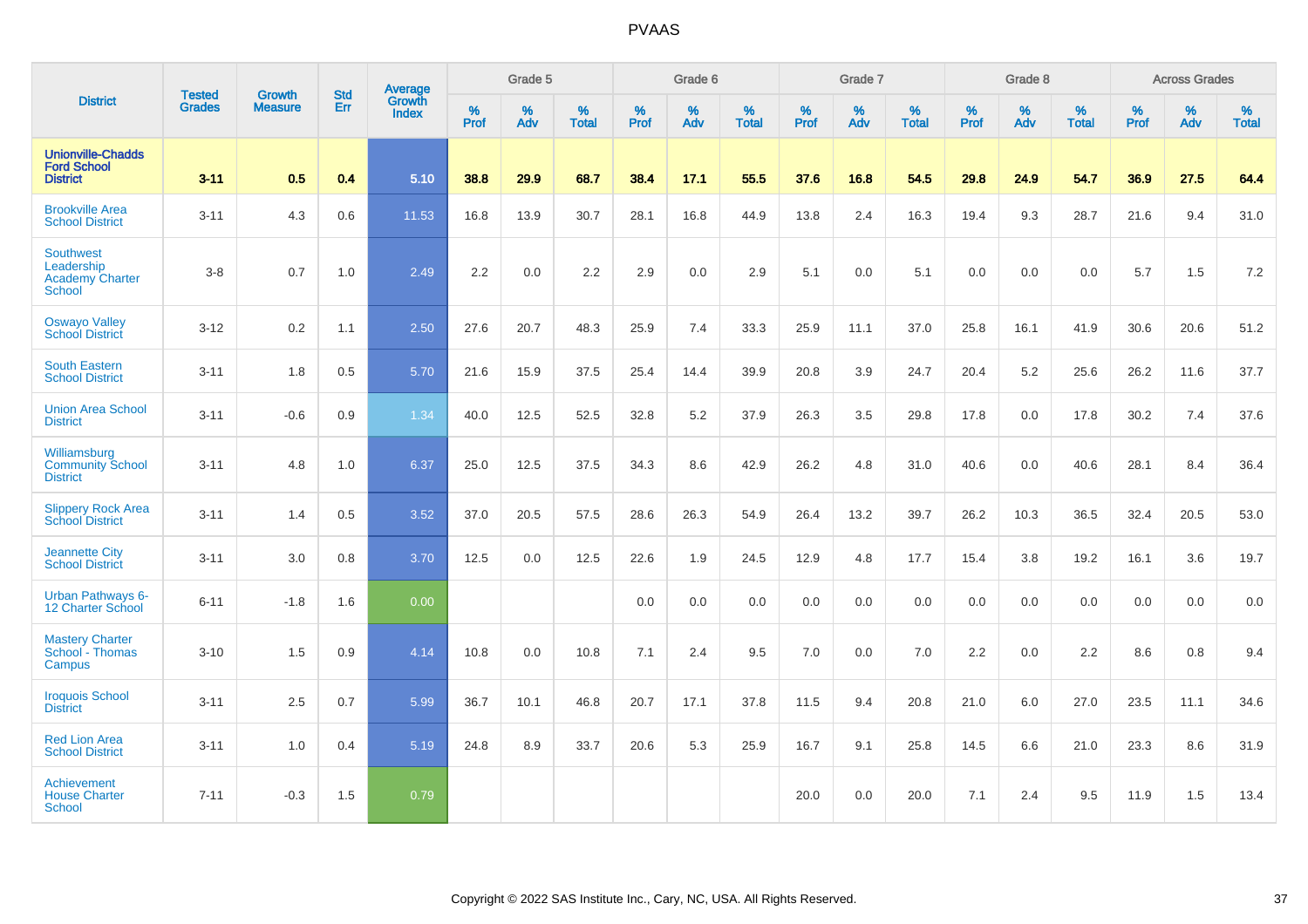|                                                                   |                         | <b>Growth</b>  | <b>Std</b> | Average                |                     | Grade 5  |                      |              | Grade 6  |                      |                     | Grade 7     |                      |                     | Grade 8     |                      |              | <b>Across Grades</b> |                   |
|-------------------------------------------------------------------|-------------------------|----------------|------------|------------------------|---------------------|----------|----------------------|--------------|----------|----------------------|---------------------|-------------|----------------------|---------------------|-------------|----------------------|--------------|----------------------|-------------------|
| <b>District</b>                                                   | <b>Tested</b><br>Grades | <b>Measure</b> | Err        | Growth<br><b>Index</b> | $\%$<br><b>Prof</b> | %<br>Adv | $\%$<br><b>Total</b> | $\%$<br>Prof | %<br>Adv | $\%$<br><b>Total</b> | $\%$<br><b>Prof</b> | $\%$<br>Adv | $\%$<br><b>Total</b> | $\%$<br><b>Prof</b> | $\%$<br>Adv | $\%$<br><b>Total</b> | $\%$<br>Prof | %<br>Adv             | %<br><b>Total</b> |
| <b>Unionville-Chadds</b><br><b>Ford School</b><br><b>District</b> | $3 - 11$                | 0.5            | 0.4        | 5.10                   | 38.8                | 29.9     | 68.7                 | 38.4         | 17.1     | 55.5                 | 37.6                | 16.8        | 54.5                 | 29.8                | 24.9        | 54.7                 | 36.9         | 27.5                 | 64.4              |
| <b>Solanco School</b><br><b>District</b>                          | $3 - 11$                | 0.3            | 0.4        | 2.53                   | 21.5                | 5.0      | 26.5                 | 12.6         | 5.6      | 18.1                 | 17.0                | 7.4         | 24.4                 | 11.9                | 2.9         | 14.8                 | 20.0         | 7.2                  | 27.1              |
| Annville-Cleona<br><b>School District</b>                         | $3 - 12$                | 0.4            | 0.6        | 3.81                   | 33.8                | 12.5     | 46.2                 | 16.7         | 2.1      | 18.8                 | 29.1                | 11.8        | 40.9                 | 27.8                | 9.3         | 37.0                 | 27.5         | 9.4                  | 36.9              |
| Steelton-Highspire<br><b>School District</b>                      | $3 - 11$                | 2.5            | 0.7        | 4.46                   | 2.9                 | 0.0      | 2.9                  | 0.0          | 0.0      | 0.0                  | 0.0                 | 0.0         | 0.0                  | 0.0                 | 0.0         | 0.0                  | 0.8          | 0.4                  | 1.3               |
| <b>Dallastown Area</b><br><b>School District</b>                  | $3 - 11$                | 0.6            | 0.3        | 3.62                   | 25.8                | 13.0     | 38.8                 | 31.1         | 11.5     | 42.6                 | 23.7                | 7.8         | 31.6                 | 19.0                | 9.4         | 28.4                 | 27.7         | 14.8                 | 42.4              |
| <b>Newport School</b><br><b>District</b>                          | $3 - 12$                | 2.2            | 0.8        | 4.70                   | 22.2                | 11.1     | 33.3                 | 25.0         | 6.9      | 31.9                 | 15.9                | 0.0         | 15.9                 | 27.4                | 4.8         | 32.3                 | 24.8         | 6.9                  | 31.7              |
| <b>Juniata Valley</b><br><b>School District</b>                   | $3 - 11$                | 2.4            | 0.9        | 4.64                   | 23.3                | 4.6      | 27.9                 | 5.4          | 3.6      | 8.9                  | 21.0                | 5.3         | 26.3                 | 12.5                | 2.1         | 14.6                 | 18.7         | 5.0                  | 23.8              |
| <b>East Lycoming</b><br><b>School District</b>                    | $3 - 11$                | 2.6            | 0.6        | 7.47                   | 36.1                | 23.5     | 59.7                 | 26.2         | 26.2     | 52.3                 | 26.4                | 20.7        | 47.1                 | 27.9                | 14.8        | 42.6                 | 31.5         | 19.5                 | 51.0              |
| <b>Penn Manor</b><br><b>School District</b>                       | $3 - 11$                | 3.2            | 0.3        | 9.54                   | 33.8                | 14.9     | 48.6                 | 28.7         | 15.2     | 43.9                 | 25.5                | 13.2        | 38.7                 | 30.2                | 11.0        | 41.2                 | 31.4         | 16.9                 | 48.2              |
| <b>Baden Academy</b><br><b>Charter School</b>                     | $3-6$                   | 0.1            | 1.1        | 1.04                   | 20.6                | 4.8      | 25.4                 | 22.4         | 8.6      | 31.0                 |                     |             |                      |                     |             |                      | 20.8         | 6.4                  | 27.2              |
| <b>Millcreek Township</b><br><b>School District</b>               | $3 - 11$                | 1.1            | 0.3        | 8.82                   | 26.5                | 20.8     | 47.3                 | 23.1         | 9.4      | 32.4                 | 22.1                | 14.3        | 36.4                 | 21.6                | 13.0        | 34.7                 | 25.4         | 15.9                 | 41.3              |
| <b>Jamestown Area</b><br><b>School District</b>                   | $3 - 11$                | 0.7            | 1.2        | 2.23                   | 18.4                | 10.5     | 29.0                 | 16.7         | 0.0      | 16.7                 | 24.1                | 3.4         | 27.6                 | 19.0                | 0.0         | 19.0                 | 18.3         | 6.1                  | 24.4              |
| <b>Eastern York</b><br><b>School District</b>                     | $3 - 11$                | $-0.5$         | 0.5        | $-0.16$                | 29.5                | 11.0     | 40.5                 | 23.5         | 6.0      | 29.5                 | 23.2                | 14.1        | 37.3                 | 17.3                | 9.7         | 27.0                 | 24.8         | 10.7                 | 35.4              |
| <b>Upper Adams</b><br><b>School District</b>                      | $3 - 11$                | 1.7            | 0.6        | 5.68                   | 30.0                | 9.2      | 39.2                 | 18.0         | 7.7      | 25.6                 | 18.1                | 1.9         | 20.0                 | 11.4                | 3.8         | 15.3                 | 22.6         | 6.3                  | 28.9              |
| <b>Discovery Charter</b><br><b>School</b>                         | $3-8$                   | 2.6            | 0.9        | 2.98                   | 8.5                 | 2.1      | 10.6                 | 0.0          | 0.0      | 0.0                  | 6.6                 | 1.6         | 8.2                  | 5.4                 | 0.0         | 5.4                  | 5.2          | 1.1                  | 6.2               |
| <b>Bloomsburg Area</b><br><b>School District</b>                  | $3 - 10$                | 1.2            | 0.6        | 3.43                   | 25.0                | 13.0     | 38.0                 | 16.7         | 3.3      | 20.0                 | 14.7                | 3.9         | 18.6                 | 16.8                | 9.9         | 26.7                 | 21.5         | 8.7                  | 30.2              |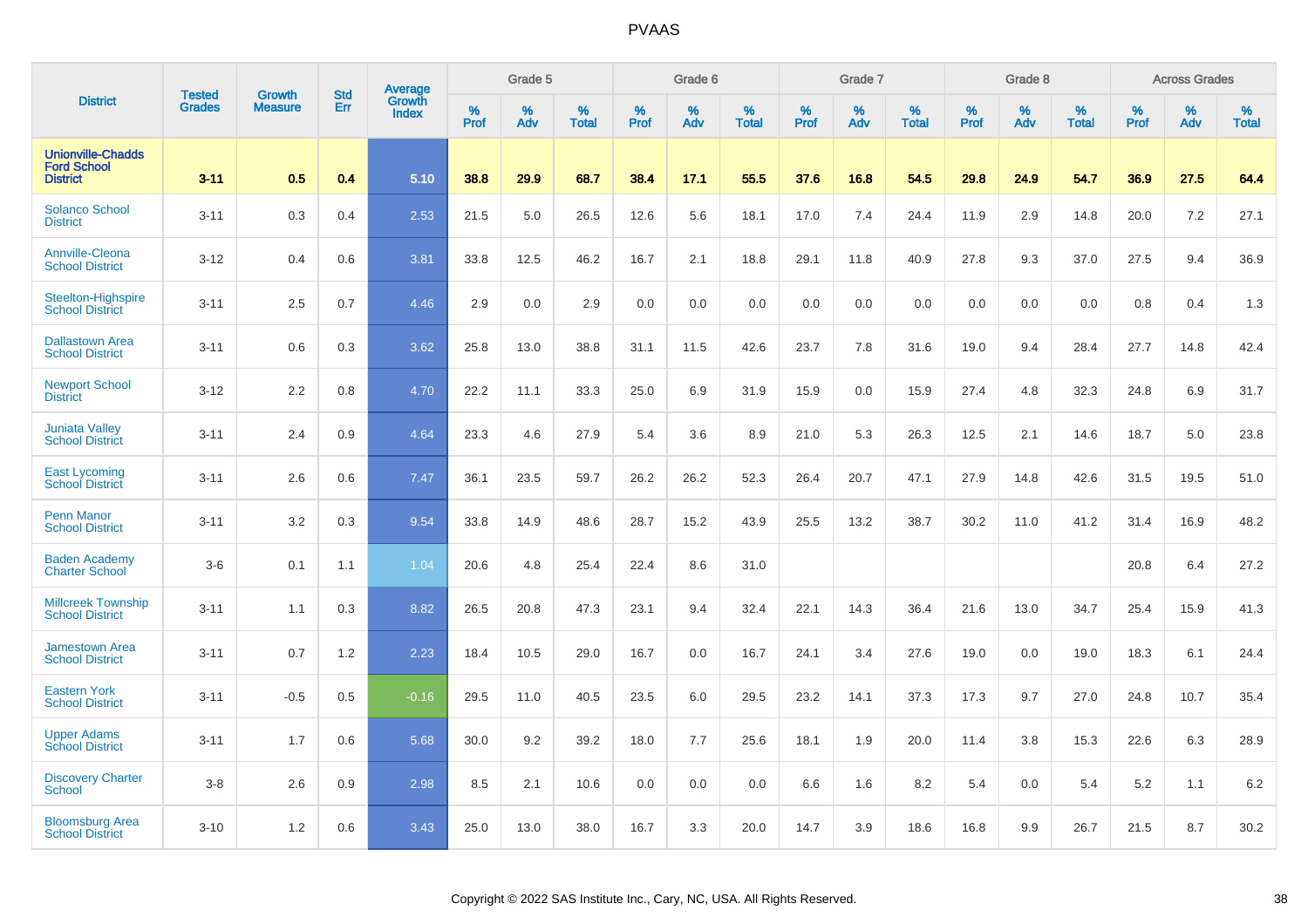|                                                                   | <b>Tested</b> | <b>Growth</b>  | <b>Std</b> | <b>Average</b><br>Growth |              | Grade 5  |                   |           | Grade 6  |                   |           | Grade 7  |                   |                  | Grade 8  |                   |           | <b>Across Grades</b> |                   |
|-------------------------------------------------------------------|---------------|----------------|------------|--------------------------|--------------|----------|-------------------|-----------|----------|-------------------|-----------|----------|-------------------|------------------|----------|-------------------|-----------|----------------------|-------------------|
| <b>District</b>                                                   | <b>Grades</b> | <b>Measure</b> | Err        | <b>Index</b>             | $\%$<br>Prof | %<br>Adv | %<br><b>Total</b> | %<br>Prof | %<br>Adv | %<br><b>Total</b> | %<br>Prof | %<br>Adv | %<br><b>Total</b> | %<br><b>Prof</b> | %<br>Adv | %<br><b>Total</b> | %<br>Prof | %<br>Adv             | %<br><b>Total</b> |
| <b>Unionville-Chadds</b><br><b>Ford School</b><br><b>District</b> | $3 - 11$      | 0.5            | 0.4        | 5.10                     | 38.8         | 29.9     | 68.7              | 38.4      | 17.1     | 55.5              | 37.6      | 16.8     | 54.5              | 29.8             | 24.9     | 54.7              | 36.9      | 27.5                 | 64.4              |
| <b>Westmont Hilltop</b><br><b>School District</b>                 | $3 - 11$      | 2.7            | 0.6        | 6.24                     | 28.0         | 11.0     | 39.0              | 18.4      | 8.2      | 26.5              | 22.2      | 6.2      | 28.4              | 26.1             | 8.7      | 34.8              | 24.1      | 11.7                 | 35.7              |
| <b>Montrose Area</b><br><b>School District</b>                    | $3 - 10$      | 1.4            | 0.7        | 4.16                     | 19.4         | 19.4     | 38.8              | 27.2      | 4.4      | 31.5              | 25.0      | 4.4      | 29.4              | 14.5             | 2.4      | 16.9              | 24.4      | 7.4                  | 31.8              |
| <b>Universal</b><br><b>Creighton Charter</b><br>School            | $3-8$         | 1.1            | 0.7        | 2.15                     | 11.9         | 1.2      | 13.1              | 3.5       | 1.2      | 4.7               | 7.7       | 6.2      | 13.8              | 4.7              | 4.7      | 9.4               | 8.6       | 4.4                  | 13.1              |
| <b>Southern Columbia</b><br><b>Area School</b><br><b>District</b> | $3 - 11$      | 1.8            | 0.7        | 7.30                     | 34.7         | 9.7      | 44.4              | 18.8      | 5.2      | 24.0              | 29.0      | 14.0     | 43.0              | 15.4             | 2.2      | 17.6              | 28.0      | 10.6                 | 38.6              |
| <b>Shade-Central City</b><br><b>School District</b>               | $3 - 11$      | 1.4            | 1.4        | 2.94                     | 18.8         | 0.0      | 18.8              | 26.9      | 0.0      | 26.9              | 20.0      | 10.0     | 30.0              | 34.8             | 0.0      | 34.8              | 29.0      | 3.0                  | 32.1              |
| <b>Derry Township</b><br><b>School District</b>                   | $3 - 10$      | 4.3            | 1.3        | 7.27                     | 39.1         | 28.5     | 67.6              | 51.5      | 21.2     | 72.7              | 30.8      | 34.6     | 65.4              | 14.3             | 71.4     | 85.7              | 37.5      | 30.3                 | 67.8              |
| <b>Berlin</b><br><b>Brothersvalley</b><br><b>School District</b>  | $3 - 11$      | 2.2            | 0.8        | 3.87                     | 34.0         | 15.1     | 49.1              | 21.2      | 3.0      | 24.2              | 30.8      | 3.8      | 34.6              | 18.8             | 8.3      | 27.1              | 25.8      | 10.8                 | 36.6              |
| <b>Chestnut Ridge</b><br><b>School District</b>                   | $3 - 12$      | 4.2            | 0.6        | 7.56                     | 30.4         | 6.5      | 37.0              | 22.2      | 3.7      | 25.9              | 36.8      | 4.2      | 41.0              | 18.4             | 10.2     | 28.6              | 26.7      | 9.7                  | 36.4              |
| Springfield<br><b>Township School</b><br><b>District</b>          | $3 - 11$      | 1.7            | 0.5        | 5.78                     | 31.3         | 12.3     | 43.6              | 26.9      | 11.1     | 38.0              | 28.4      | 21.9     | 50.3              | 31.7             | 17.2     | 49.0              | 33.1      | 15.4                 | 48.5              |
| <b>Esperanza Cyber</b><br><b>Charter School</b>                   | $3 - 11$      | 0.4            | 1.3        | 1.00                     | 0.0          | 0.0      | 0.0               | 0.0       | 0.0      | 0.0               | 2.6       | 0.0      | 2.6               | 0.0              | 0.0      | 0.0               | 1.6       | 0.0                  | 1.6               |
| <b>Northern Tioga</b><br><b>School District</b>                   | $3 - 12$      | 3.4            | 0.5        | 10.12                    | 22.7         | 5.2      | 27.9              | 32.2      | 4.2      | 36.4              | 16.8      | 2.6      | 19.4              | 23.8             | 6.2      | 30.0              | 25.9      | 7.0                  | 32.8              |
| Lackawanna Trail<br><b>School District</b>                        | $3 - 10$      | 1.4            | 0.7        | 3.97                     | 21.8         | 9.1      | 30.9              | 34.3      | 10.4     | 44.8              | 12.7      | 11.3     | 23.9              | 11.8             | 6.6      | 18.4              | 24.2      | 11.5                 | 35.8              |
| <b>Pequea Valley</b><br><b>School District</b>                    | $3 - 11$      | 2.4            | 0.6        | 6.27                     | 15.6         | 6.4      | 22.0              | 14.0      | 2.2      | 16.1              | 11.7      | 2.3      | 14.1              | 13.1             | 2.0      | 15.2              | 16.9      | 3.8                  | 20.7              |
| <b>Centennial School</b><br><b>District</b>                       | $3 - 10$      | 1.6            | 0.3        | 5.91                     | 23.7         | 5.4      | 29.1              | 18.3      | 3.0      | 21.3              | 22.2      | 5.1      | 27.4              | 13.0             | 8.2      | 21.2              | 21.7      | 6.7                  | 28.4              |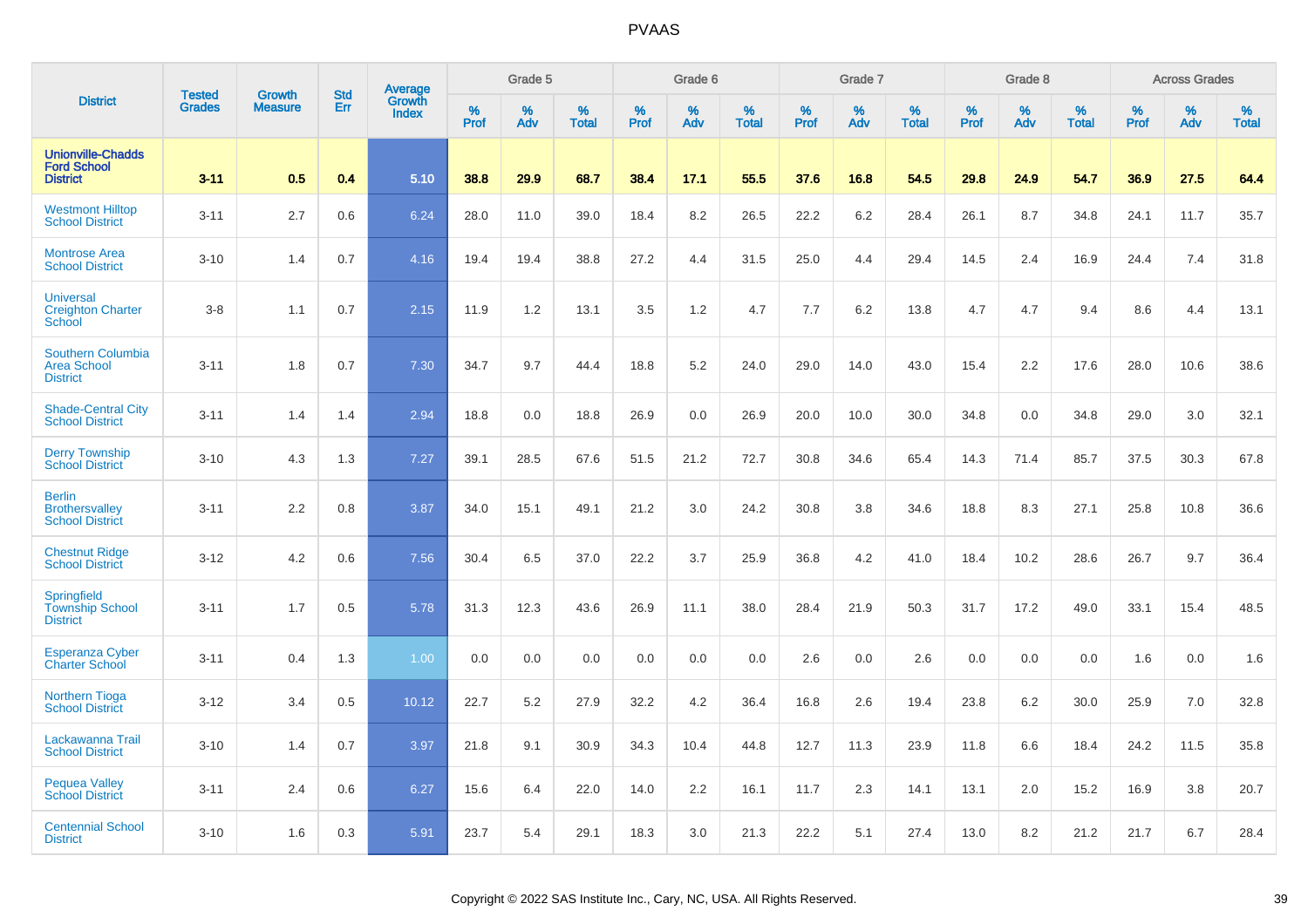|                                                                   | <b>Tested</b> | <b>Growth</b>  | <b>Std</b> | Average                |              | Grade 5  |                   |           | Grade 6  |                   |                  | Grade 7  |                   |           | Grade 8  |                   |           | <b>Across Grades</b> |                   |
|-------------------------------------------------------------------|---------------|----------------|------------|------------------------|--------------|----------|-------------------|-----------|----------|-------------------|------------------|----------|-------------------|-----------|----------|-------------------|-----------|----------------------|-------------------|
| <b>District</b>                                                   | <b>Grades</b> | <b>Measure</b> | Err        | Growth<br><b>Index</b> | $\%$<br>Prof | %<br>Adv | %<br><b>Total</b> | %<br>Prof | %<br>Adv | %<br><b>Total</b> | %<br><b>Prof</b> | %<br>Adv | %<br><b>Total</b> | %<br>Prof | %<br>Adv | %<br><b>Total</b> | %<br>Prof | %<br>Adv             | %<br><b>Total</b> |
| <b>Unionville-Chadds</b><br><b>Ford School</b><br><b>District</b> | $3 - 11$      | 0.5            | 0.4        | 5.10                   | 38.8         | 29.9     | 68.7              | 38.4      | 17.1     | 55.5              | 37.6             | 16.8     | 54.5              | 29.8      | 24.9     | 54.7              | 36.9      | 27.5                 | 64.4              |
| <b>Kennett</b><br>Consolidated<br><b>School District</b>          | $3 - 11$      | 1.3            | 0.4        | 6.12                   | 29.8         | 15.1     | 44.9              | 20.2      | 8.3      | 28.5              | 20.2             | 11.6     | 31.7              | 10.9      | 6.9      | 17.8              | 22.4      | 12.3                 | 34.7              |
| <b>Crawford Central</b><br><b>School District</b>                 | $3 - 11$      | 1.9            | 0.4        | 4.77                   | 24.2         | 7.9      | 32.1              | 15.7      | 3.8      | 19.6              | 16.7             | 3.7      | 20.4              | 9.0       | 2.6      | 11.6              | 18.4      | 5.5                  | 23.8              |
| <b>Memphis Street</b><br>Academy Charter<br>School @ JP<br>Jones  | $5 - 8$       | 0.7            | 0.7        | 1.39                   | 0.0          | 3.2      | 3.2               | 0.0       | 0.0      | 0.0               | 0.0              | 0.0      | 0.0               | 0.0       | 0.0      | 0.0               | 0.0       | 0.6                  | 0.6               |
| <b>Universal Vare</b><br><b>Charter School</b>                    | $6 - 8$       | 1.8            | 1.3        | 3.30                   |              |          |                   | 0.0       | 6.2      | 6.2               | 3.6              | 0.0      | 3.6               | 6.4       | 0.0      | 6.4               | 4.7       | 0.9                  | 5.7               |
| <b>Radnor Township</b><br><b>School District</b>                  | $3 - 12$      | 4.4            | 0.4        | 11.22                  | 34.0         | 41.4     | 75.4              | 41.7      | 25.4     | 67.1              | 34.3             | 31.8     | 66.2              | 35.0      | 21.5     | 56.5              | 36.8      | 31.8                 | 68.6              |
| Catasaugua Area<br><b>School District</b>                         | $3 - 12$      | 1.1            | 0.6        | 2.87                   | 12.0         | 5.4      | 17.4              | 22.7      | 4.0      | 26.7              | 9.8              | 4.9      | 14.7              | 8.9       | 3.3      | 12.2              | 15.4      | 4.4                  | 19.8              |
| Pennsylvania<br><b>Cyber Charter</b><br>School                    | $3 - 11$      | 1.9            | 0.5        | 4.83                   | 14.1         | 4.9      | 19.0              | 10.8      | 3.4      | 14.2              | 11.7             | 3.5      | 15.2              | 6.5       | 1.6      | 8.1               | 12.6      | 4.4                  | 17.1              |
| <b>Northern Potter</b><br><b>School District</b>                  | $3 - 12$      | 2.0            | 1.1        | 2.34                   | 26.7         | 3.3      | 30.0              | 9.3       | 2.3      | 11.6              | 29.0             | 12.9     | 41.9              | 11.1      | 0.0      | 11.1              | 18.7      | 7.4                  | 26.1              |
| <b>Greenwood School</b><br><b>District</b>                        | $3 - 11$      | 3.3            | 0.8        | 4.78                   | 30.3         | 13.6     | 43.9              | 32.1      | 7.6      | 39.6              | 9.1              | 1.8      | 10.9              | 25.9      | 14.8     | 40.7              | 28.8      | 15.4                 | 44.2              |
| <b>Mastery Charter</b><br>School - Smedley<br>Campus              | $3-6$         | $-0.6$         | 1.2        | $-0.35$                | 1.9          | 0.0      | 1.9               | 3.5       | 0.0      | 3.5               |                  |          |                   |           |          |                   | 3.5       | 0.0                  | 3.5               |
| <b>Millville Area</b><br><b>School District</b>                   | $3 - 12$      | 3.8            | 0.9        | 5.21                   | 34.0         | 0.0      | 34.0              | 18.9      | 1.9      | 20.8              | 15.9             | 9.1      | 25.0              | 18.4      | 2.6      | 21.0              | 24.6      | 4.7                  | 29.3              |
| <b>Fell Charter School</b>                                        | $3 - 8$       | 1.1            | 2.2        | 1.36                   | 25.0         | 0.0      | 25.0              | 6.7       | 0.0      | 6.7               |                  |          |                   |           |          |                   | 17.1      | 4.0                  | 21.0              |
| <b>Midland Borough</b><br><b>School District</b>                  | $3 - 8$       | 2.3            | 1.3        | 2.65                   | 10.3         | 6.9      | 17.2              | 13.6      | 0.0      | 13.6              | 14.3             | 0.0      | 14.3              | 9.5       | 4.8      | 14.3              | 15.7      | 2.9                  | 18.6              |
| <b>York City School</b><br><b>District</b>                        | $3 - 12$      | 1.6            | 0.3        | 5.64                   | 2.5          | 1.0      | 3.5               | 2.0       | 0.2      | 2.2               | 2.6              | 0.5      | 3.1               | 1.4       | 0.2      | 1.6               | 2.8       | 0.6                  | 3.4               |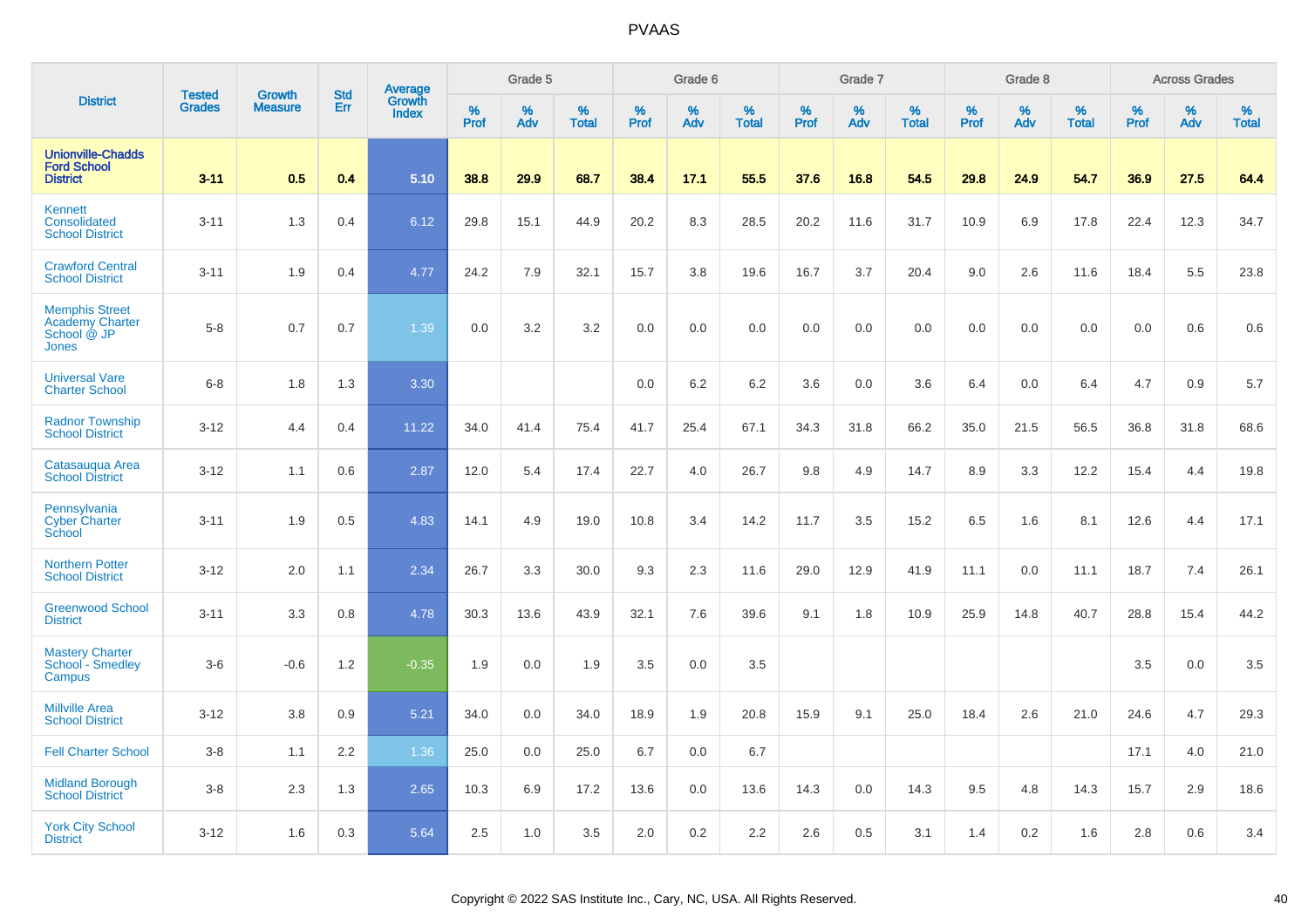|                                                                        |                                |                                 | <b>Std</b> | Average                |                     | Grade 5  |                   |                     | Grade 6  |                   |                     | Grade 7  |                   |                     | Grade 8     |                   |                     | <b>Across Grades</b> |                   |
|------------------------------------------------------------------------|--------------------------------|---------------------------------|------------|------------------------|---------------------|----------|-------------------|---------------------|----------|-------------------|---------------------|----------|-------------------|---------------------|-------------|-------------------|---------------------|----------------------|-------------------|
| <b>District</b>                                                        | <b>Tested</b><br><b>Grades</b> | <b>Growth</b><br><b>Measure</b> | Err        | Growth<br><b>Index</b> | $\%$<br><b>Prof</b> | %<br>Adv | %<br><b>Total</b> | $\%$<br><b>Prof</b> | %<br>Adv | %<br><b>Total</b> | $\%$<br><b>Prof</b> | %<br>Adv | %<br><b>Total</b> | $\%$<br><b>Prof</b> | $\%$<br>Adv | %<br><b>Total</b> | $\%$<br><b>Prof</b> | %<br>Adv             | %<br><b>Total</b> |
| <b>Unionville-Chadds</b><br><b>Ford School</b><br><b>District</b>      | $3 - 11$                       | 0.5                             | 0.4        | 5.10                   | 38.8                | 29.9     | 68.7              | 38.4                | 17.1     | 55.5              | 37.6                | 16.8     | 54.5              | 29.8                | 24.9        | 54.7              | 36.9                | 27.5                 | 64.4              |
| <b>Coudersport Area</b><br><b>School District</b>                      | $3 - 11$                       | 1.4                             | 0.9        | 1.96                   | 35.7                | 3.6      | 39.3              | 16.7                | 4.8      | 21.4              | 18.9                | 5.7      | 24.5              | 15.1                | 3.8         | 18.9              | 22.0                | 5.7                  | 27.7              |
| <b>Duquesne City</b><br><b>School District</b>                         | $3-8$                          | 1.2                             | 1.3        | 1.95                   | 6.0                 | 2.0      | 8.0               | 5.6                 | 0.0      | 5.6               |                     |          |                   |                     |             |                   | 3.4                 | 1.7                  | $5.0\,$           |
| Hatboro-Horsham<br><b>School District</b>                              | $3 - 11$                       | 0.6                             | 0.4        | 1.72                   | 26.2                | 8.5      | 34.7              | 30.0                | 11.1     | 41.1              | 20.8                | 5.2      | 26.0              | 19.7                | 5.7         | 25.4              | 25.9                | 8.7                  | 34.6              |
| Keystone<br><b>Academy Charter</b><br><b>School</b>                    | $3 - 8$                        | 0.8                             | 0.8        | 2.54                   | 12.3                | 5.3      | 17.5              | 9.7                 | 4.8      | 14.5              | 12.3                | 1.8      | 14.0              | 6.8                 | 1.7         | 8.5               | 12.4                | 2.8                  | 15.1              |
| Northeastern York<br><b>School District</b>                            | $3 - 11$                       | 1.4                             | 0.4        | 3.99                   | 32.1                | 13.8     | 46.0              | 21.2                | 8.1      | 29.3              | 21.9                | 6.0      | 27.9              | 29.2                | 15.0        | 44.1              | 27.8                | 13.2                 | 41.0              |
| <b>West Perry School</b><br><b>District</b>                            | $3 - 11$                       | 2.7                             | 0.5        | 6.23                   | 22.5                | 15.9     | 38.4              | 20.9                | 5.7      | 26.6              | 14.0                | 6.7      | 20.7              | 15.2                | 8.5         | 23.6              | 21.6                | 10.7                 | 32.3              |
| <b>Punxsutawney</b><br>Area School<br><b>District</b>                  | $3 - 11$                       | 4.6                             | 0.6        | 8.24                   | 37.0                | 6.5      | 43.5              | 36.3                | 10.6     | 46.9              | 22.4                | 4.8      | 27.2              | 20.5                | 7.1         | 27.6              | 27.8                | 11.1                 | 38.8              |
| <b>General Mclane</b><br><b>School District</b>                        | $3 - 11$                       | 3.9                             | 0.5        | 7.89                   | 36.9                | 15.4     | 52.4              | 27.3                | 12.4     | 39.8              | 25.8                | 23.1     | 49.0              | 26.9                | 7.7         | 34.6              | 30.2                | 16.6                 | 46.8              |
| Widener<br>Partnership<br><b>Charter School</b>                        | $3 - 7$                        | 2.8                             | 1.0        | 2.67                   | 0.0                 | 0.0      | 0.0               | 2.5                 | 0.0      | 2.5               | 0.0                 | 2.3      | 2.3               |                     |             |                   | 1.4                 | 0.5                  | 1.9               |
| <b>Keystone Central</b><br><b>School District</b>                      | $3 - 11$                       | 1.5                             | 0.4        | 3.98                   | 18.6                | 8.5      | 27.1              | 20.9                | 8.6      | 29.5              | 10.9                | 3.3      | 14.1              | 10.5                | 2.2         | 12.6              | 19.2                | 8.0                  | 27.2              |
| Pen Argyl Area<br><b>School District</b>                               | $3 - 12$                       | 0.7                             | 0.6        | 1.46                   | 27.3                | 12.5     | 39.8              | 26.8                | 0.0      | 26.8              | 17.1                | 5.4      | 22.5              | 14.8                | 5.9         | 20.8              | 23.5                | 8.4                  | 32.0              |
| <b>Young Scholars Of</b><br><b>Central PA Charter</b><br><b>School</b> | $3-8$                          | 1.7                             | 1.2        | 2.40                   | 31.8                | 9.1      | 40.9              | 8.0                 | 4.0      | 12.0              | 28.6                | 14.3     | 42.9              | 0.0                 | 0.0         | 0.0               | 21.7                | 11.1                 | 32.8              |
| <b>Oley Valley School</b><br><b>District</b>                           | $3 - 11$                       | 0.7                             | 0.6        | 2.38                   | 19.8                | 5.0      | 24.8              | 30.8                | 11.2     | 42.1              | 19.0                | 7.8      | 26.7              | 12.8                | 2.3         | 15.1              | 25.2                | 6.6                  | 31.8              |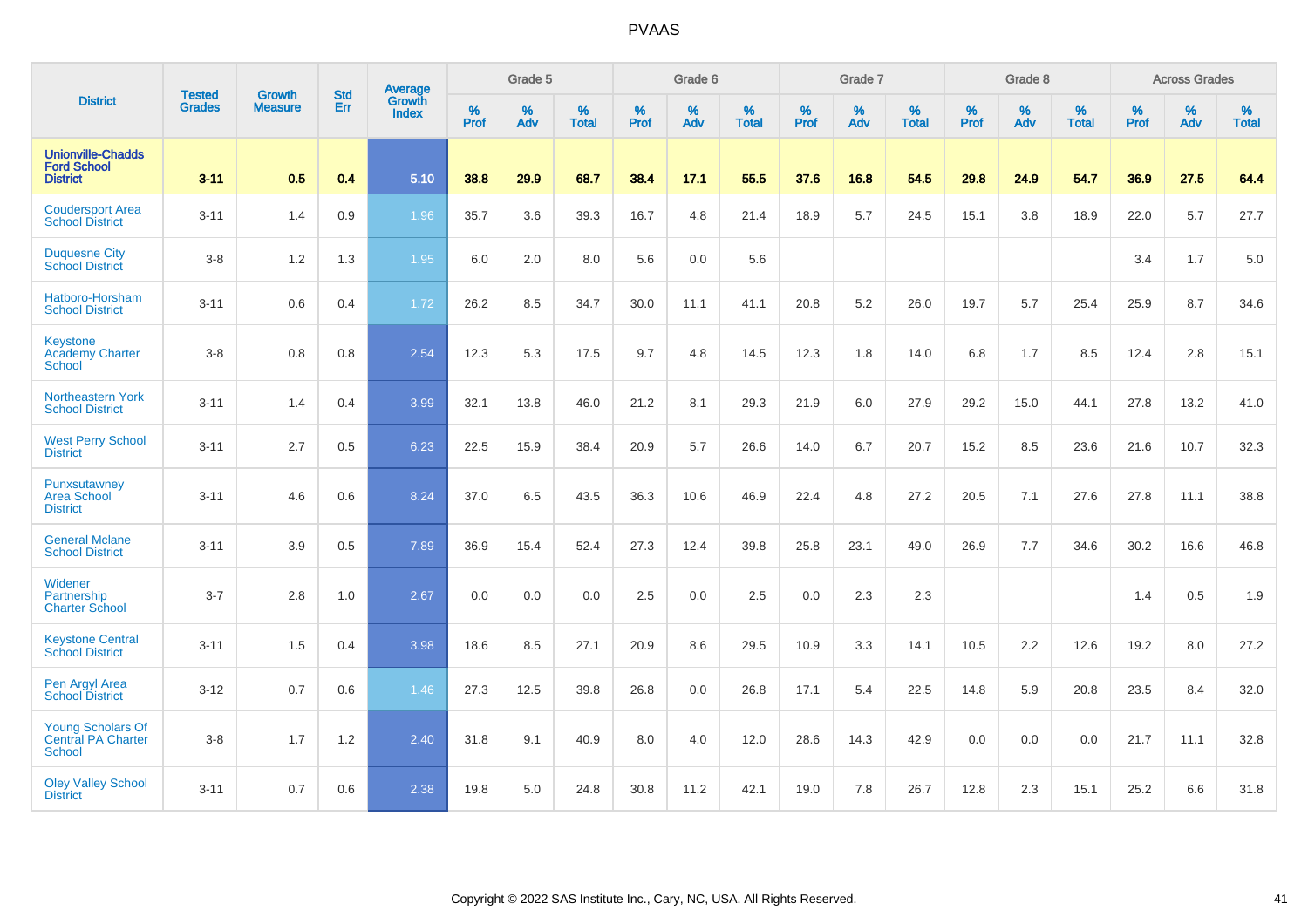|                                                                                          | <b>Tested</b> | <b>Growth</b>  | <b>Std</b> | Average         |              | Grade 5  |                   |           | Grade 6  |                   |           | Grade 7  |                   |           | Grade 8  |                   |           | <b>Across Grades</b> |                   |
|------------------------------------------------------------------------------------------|---------------|----------------|------------|-----------------|--------------|----------|-------------------|-----------|----------|-------------------|-----------|----------|-------------------|-----------|----------|-------------------|-----------|----------------------|-------------------|
| <b>District</b>                                                                          | <b>Grades</b> | <b>Measure</b> | Err        | Growth<br>Index | $\%$<br>Prof | %<br>Adv | %<br><b>Total</b> | %<br>Prof | %<br>Adv | %<br><b>Total</b> | %<br>Prof | %<br>Adv | %<br><b>Total</b> | %<br>Prof | %<br>Adv | %<br><b>Total</b> | %<br>Prof | %<br>Adv             | %<br><b>Total</b> |
| <b>Unionville-Chadds</b><br><b>Ford School</b><br><b>District</b>                        | $3 - 11$      | 0.5            | 0.4        | 5.10            | 38.8         | 29.9     | 68.7              | 38.4      | 17.1     | 55.5              | 37.6      | 16.8     | 54.5              | 29.8      | 24.9     | 54.7              | 36.9      | 27.5                 | 64.4              |
| <b>Mastery Charter</b><br>School-Francis D.<br><b>Pastorius</b><br>Elementary            | $3-8$         | 0.3            | 1.3        | 0.60            | 3.8          | 0.0      | 3.8               | 3.7       | 0.0      | 3.7               | 0.0       | 0.0      | 0.0               | 0.0       | 0.0      | 0.0               | 3.1       | 0.0                  | 3.1               |
| <b>Mount Union Area</b><br><b>School District</b>                                        | $3 - 10$      | 3.0            | 0.7        | 5.20            | 11.7         | 4.3      | 16.0              | 12.4      | 0.0      | 12.4              | 13.4      | 2.4      | 15.8              | 0.0       | 1.2      | 1.2               | 12.2      | 3.3                  | 15.5              |
| <b>Robert Benjamin</b><br><b>Wiley Community</b><br><b>Charter School</b>                | $3 - 8$       | 2.8            | 0.8        | 3.93            | 7.0          | 2.3      | 9.3               | 0.0       | 0.0      | 0.0               | 7.3       | 0.0      | 7.3               | 4.4       | 0.0      | 4.4               | 5.7       | 1.7                  | 7.4               |
| <b>Center For Student</b><br><b>Learning Charter</b><br>School At<br>Pennsbury           | $6 - 12$      | $-0.6$         | 3.1        | $-0.20$         |              |          |                   |           |          |                   |           |          |                   | 0.0       | 0.0      | 0.0               | 3.4       | 0.0                  | 3.4               |
| <b>North East School</b><br><b>District</b>                                              | $3 - 11$      | 1.4            | 0.5        | 2.92            | 33.3         | 9.4      | 42.7              | 23.1      | 9.7      | 32.8              | 26.4      | 9.3      | 35.7              | 31.4      | 13.1     | 44.5              | 29.8      | 12.1                 | 41.8              |
| <b>Global Leadership</b><br><b>Academy Charter</b><br><b>School Southwest</b><br>at Huey | $3 - 8$       | 1.0            | 1.7        | 1.39            | 0.0          | 0.0      | 0.0               | 0.0       | 0.0      | 0.0               |           |          |                   | 0.0       | 0.0      | 0.0               | 0.0       | 0.0                  | 0.0               |
| <b>Hope For</b><br><b>Hyndman Charter</b><br>School                                      | $3 - 11$      | 4.1            | 1.8        | 3.10            |              |          |                   | 6.2       | 0.0      | $6.2\,$           | 8.3       | 8.3      | 16.7              | 0.0       | 0.0      | 0.0               | 9.9       | $1.2$                | 11.1              |
| <b>Moshannon Valley</b><br><b>School District</b>                                        | $3 - 10$      | 2.3            | 0.8        | 2.85            | 19.6         | 13.0     | 32.6              | 14.8      | 18.5     | 33.3              | 21.0      | 4.8      | 25.8              | 16.9      | 6.2      | 23.1              | 19.9      | 8.5                  | 28.4              |
| Lake-Lehman<br><b>School District</b>                                                    | $3 - 11$      | 2.9            | 0.6        | 5.69            | 30.6         | 9.9      | 40.5              | 21.0      | 6.7      | 27.6              | 23.7      | 6.1      | 29.8              | 14.2      | 4.4      | 18.6              | 26.3      | 6.7                  | 33.1              |
| <b>Bellefonte Area</b><br><b>School District</b>                                         | $3 - 11$      | 3.1            | 0.5        | 7.49            | 32.7         | 22.0     | 54.8              | 31.6      | 7.3      | 39.0              | 23.4      | 5.5      | 29.0              | 14.8      | 9.9      | 24.8              | 28.6      | 15.7                 | 44.3              |
| <b>Premier Arts And</b><br><b>Science Charter</b><br><b>School</b>                       | $3-5$         | $-0.1$         | 2.0        | $-0.05$         | 0.0          | 0.0      | 0.0               |           |          |                   |           |          |                   |           |          |                   | 3.8       | $1.0$                | 4.8               |
| <b>Kane Area School</b><br><b>District</b>                                               | $3 - 10$      | 3.7            | 0.7        | 6.38            | 21.1         | 19.7     | 40.8              | 14.1      | 3.1      | 17.2              | 29.8      | 17.9     | 47.8              | 6.1       | 1.2      | 7.3               | 21.5      | 9.0                  | 30.4              |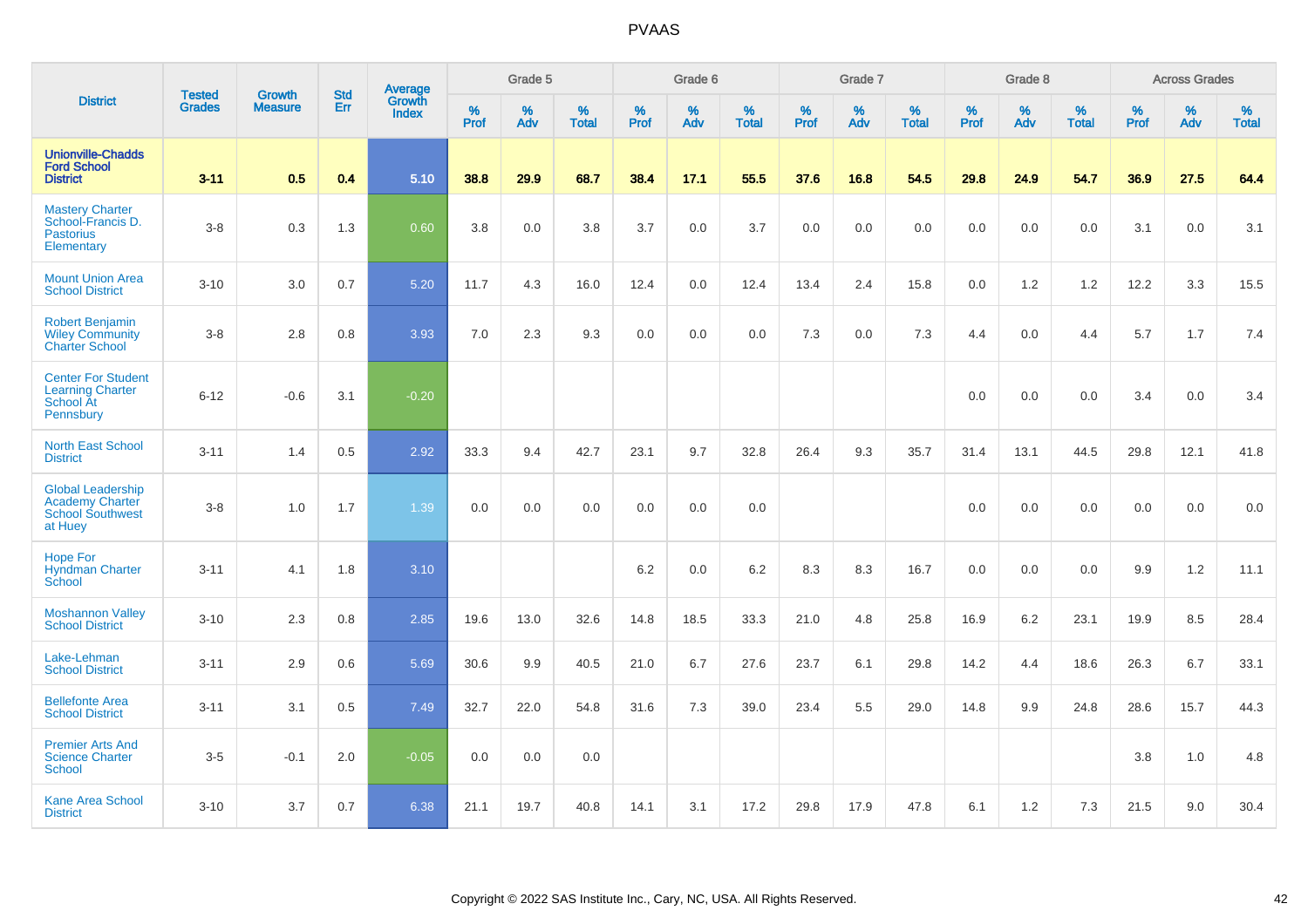|                                                                   |                                |                                 | <b>Std</b> | Average         |           | Grade 5  |                   |           | Grade 6  |                   |           | Grade 7  |                   |           | Grade 8  |                   |                  | <b>Across Grades</b> |                   |
|-------------------------------------------------------------------|--------------------------------|---------------------------------|------------|-----------------|-----------|----------|-------------------|-----------|----------|-------------------|-----------|----------|-------------------|-----------|----------|-------------------|------------------|----------------------|-------------------|
| <b>District</b>                                                   | <b>Tested</b><br><b>Grades</b> | <b>Growth</b><br><b>Measure</b> | Err        | Growth<br>Index | %<br>Prof | %<br>Adv | %<br><b>Total</b> | %<br>Prof | %<br>Adv | %<br><b>Total</b> | %<br>Prof | %<br>Adv | %<br><b>Total</b> | %<br>Prof | %<br>Adv | %<br><b>Total</b> | %<br><b>Prof</b> | %<br>Adv             | %<br><b>Total</b> |
| <b>Unionville-Chadds</b><br><b>Ford School</b><br><b>District</b> | $3 - 11$                       | 0.5                             | 0.4        | 5.10            | 38.8      | 29.9     | 68.7              | 38.4      | 17.1     | 55.5              | 37.6      | 16.8     | 54.5              | 29.8      | 24.9     | 54.7              | 36.9             | 27.5                 | 64.4              |
| South Park School<br><b>District</b>                              | $3 - 11$                       | 3.3                             | 0.6        | 5.37            | 33.3      | 11.9     | 45.2              | 27.8      | 11.3     | 39.2              | 21.8      | 16.8     | 38.7              | 24.0      | 8.6      | 32.7              | 28.8             | 10.4                 | 39.2              |
| <b>Mastery Charter</b><br>School -<br>Shoemaker<br>Campus         | $7 - 10$                       | 1.9                             | 1.6        | 1.76            |           |          |                   |           |          |                   | 9.4       | 0.0      | 9.4               | 4.2       | 0.0      | 4.2               | 7.1              | 0.0                  | 7.1               |
| <b>Aspira Bilingual</b><br><b>Cyber Charter</b><br>School         | $3 - 11$                       | 4.2                             | 1.5        | 3.82            |           |          |                   | 0.0       | 0.0      | 0.0               | 0.0       | 0.0      | 0.0               | 0.0       | 0.0      | 0.0               | 1.6              | 0.0                  | 1.6               |
| <b>Bear Creek</b><br>Community<br><b>Charter School</b>           | $3-8$                          | 4.4                             | 0.8        | 5.57            | 30.8      | 9.6      | 40.4              | 19.6      | 13.7     | 33.3              | 23.1      | 5.8      | 28.8              | 18.4      | 0.0      | 18.4              | 27.2             | 7.9                  | 35.1              |
| <b>Souderton Charter</b><br><b>School</b><br>Collaborative        | $3-8$                          | 4.0                             | 1.3        | 4.28            | 51.8      | 22.2     | 74.1              | 44.0      | 24.0     | 68.0              | 28.6      | 38.1     | 66.7              | 41.2      | 11.8     | 52.9              | 40.1             | 26.8                 | 66.9              |
| <b>Central Cambria</b><br><b>School District</b>                  | $3 - 11$                       | 2.5                             | 0.6        | 4.43            | 32.5      | 14.5     | 47.0              | 19.5      | 8.0      | 27.4              | 20.2      | 8.8      | 29.0              | 16.5      | 10.2     | 26.8              | 23.8             | 11.4                 | 35.1              |
| <b>Farrell Area School</b><br><b>District</b>                     | $3 - 11$                       | 5.3                             | 1.0        | 7.64            | 15.6      | 0.0      | 15.6              | 17.1      | 0.0      | 17.1              | 2.3       | 0.0      | 2.3               | 5.1       | 0.0      | 5.1               | 12.3             | 1.5                  | 13.8              |
| <b>Infinity Charter</b><br>School                                 | $3-8$                          | 5.9                             | 1.2        | 4.84            | 40.9      | 31.8     | 72.7              | 46.2      | 11.5     | 57.7              | 41.7      | 45.8     | 87.5              | 38.1      | 19.0     | 57.1              | 38.7             | 29.6                 | 68.3              |
| <b>Penncrest School</b><br><b>District</b>                        | $3 - 11$                       | 1.8                             | 0.4        | 4.21            | 19.7      | 6.2      | 25.8              | 21.6      | 1.8      | 23.4              | 17.5      | 5.0      | 22.5              | 17.1      | 3.5      | 20.6              | 22.0             | 5.3                  | 27.3              |
| <b>Lehigh Valley Dual</b><br>Language Charter<br>School           | $3-8$                          | 3.1                             | 2.3        | 1.36            | 0.0       | 0.0      | 0.0               | 7.7       | 0.0      | 7.7               |           |          |                   |           |          |                   | 4.2              | 0.0                  | 4.2               |
| <b>Avonworth School</b><br><b>District</b>                        | $3 - 10$                       | 2.8                             | 0.5        | 5.25            | 33.8      | 25.5     | 59.3              | 37.7      | 12.3     | 50.0              | 31.5      | 13.8     | 45.4              | 35.8      | 14.2     | 50.0              | 35.2             | 20.0                 | 55.2              |
| <b>Bald Eagle Area</b><br><b>School District</b>                  | $3 - 11$                       | 2.6                             | 0.6        | 4.48            | 35.2      | 14.8     | 50.0              | 25.7      | 8.9      | 34.6              | 17.0      | 6.8      | 23.7              | 15.0      | 10.6     | 25.7              | 25.1             | 13.7                 | 38.8              |
| <b>Young Scholars</b><br><b>Charter School</b>                    | $6 - 8$                        | 2.6                             | 0.8        | 3.60            |           |          |                   | 1.8       | 0.0      | 1.8               | 4.6       | 0.0      | 4.6               | 0.0       | 0.0      | 0.0               | 2.0              | 0.0                  | 2.0               |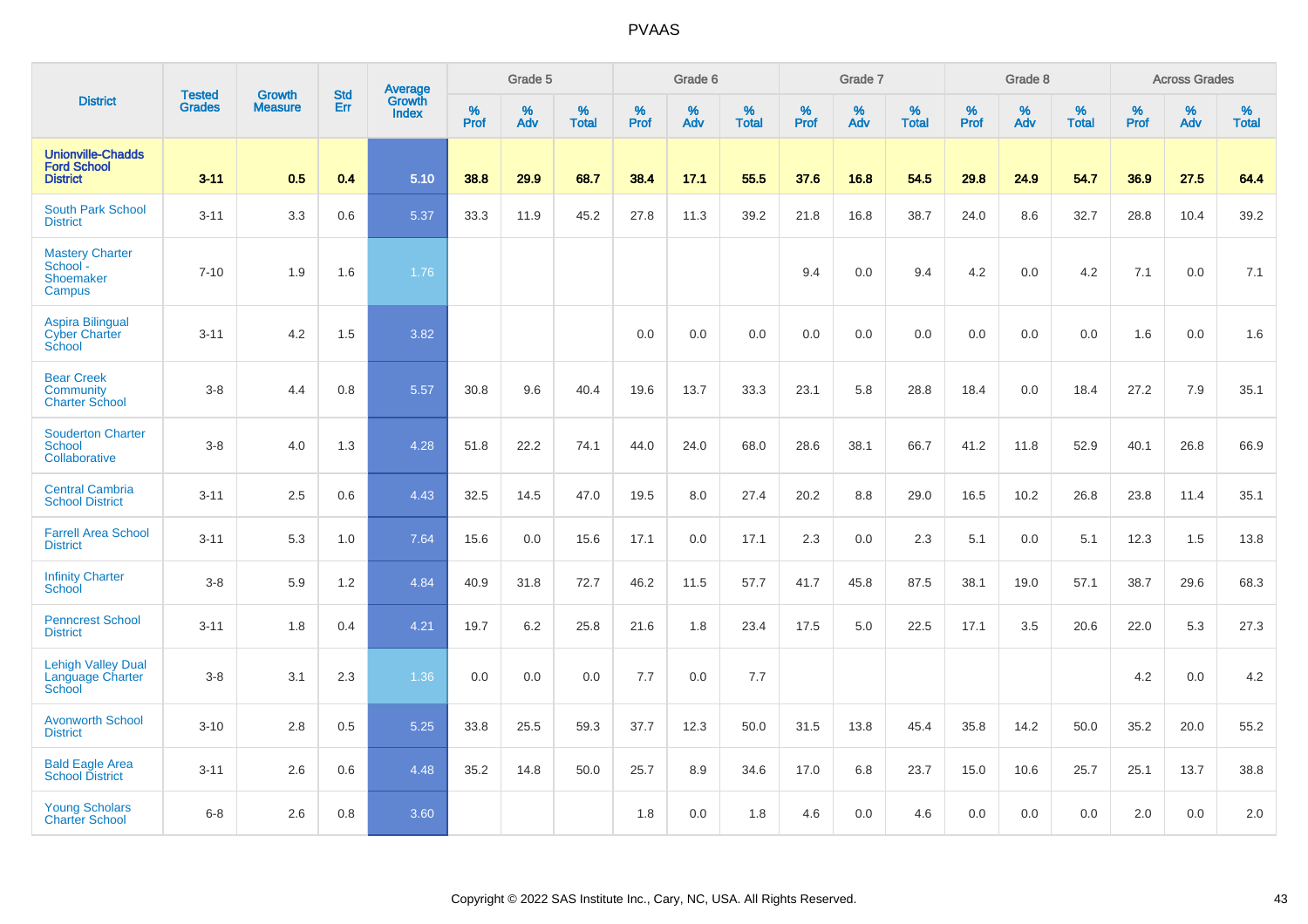|                                                                   |                                |                                 | <b>Std</b> |                                          |                  | Grade 5  |                   |           | Grade 6  |                   |           | Grade 7  |                   |                  | Grade 8  |                   |                  | <b>Across Grades</b> |                   |
|-------------------------------------------------------------------|--------------------------------|---------------------------------|------------|------------------------------------------|------------------|----------|-------------------|-----------|----------|-------------------|-----------|----------|-------------------|------------------|----------|-------------------|------------------|----------------------|-------------------|
| <b>District</b>                                                   | <b>Tested</b><br><b>Grades</b> | <b>Growth</b><br><b>Measure</b> | Err        | <b>Average</b><br>Growth<br><b>Index</b> | %<br><b>Prof</b> | %<br>Adv | %<br><b>Total</b> | %<br>Prof | %<br>Adv | %<br><b>Total</b> | %<br>Prof | %<br>Adv | %<br><b>Total</b> | %<br><b>Prof</b> | %<br>Adv | %<br><b>Total</b> | %<br><b>Prof</b> | %<br>Adv             | %<br><b>Total</b> |
| <b>Unionville-Chadds</b><br><b>Ford School</b><br><b>District</b> | $3 - 11$                       | 0.5                             | 0.4        | 5.10                                     | 38.8             | 29.9     | 68.7              | 38.4      | 17.1     | 55.5              | 37.6      | 16.8     | 54.5              | 29.8             | 24.9     | 54.7              | 36.9             | 27.5                 | 64.4              |
| <b>Riverside School</b><br><b>District</b>                        | $3 - 11$                       | 4.3                             | 0.6        | 7.08                                     | 18.6             | 7.8      | 26.5              | 13.1      | 7.1      | 20.2              | 16.5      | 13.6     | 30.1              | 16.4             | 4.6      | 20.9              | 19.2             | 7.7                  | 27.0              |
| <b>Wayne Highlands</b><br><b>School District</b>                  | $3 - 11$                       | 2.2                             | 0.5        | 4.54                                     | 36.4             | 14.3     | 50.7              | 31.5      | 11.4     | 43.0              | 25.6      | 14.3     | 39.9              | 27.6             | 4.9      | 32.5              | 29.9             | 16.0                 | 46.0              |
| <b>North Clarion</b><br><b>County School</b><br><b>District</b>   | $3 - 12$                       | 5.1                             | 0.9        | 5.51                                     | 34.1             | 6.8      | 40.9              | 31.7      | 12.2     | 43.9              | 21.4      | 7.1      | 28.6              | 15.9             | 11.4     | 27.3              | 26.5             | 10.6                 | 37.1              |
| <b>Bradford Area</b><br><b>School District</b>                    | $3 - 12$                       | 4.4                             | 0.5        | 9.21                                     | 33.5             | 10.2     | 43.7              | 23.4      | 8.8      | 32.2              | 18.9      | 13.9     | 32.8              | 27.8             | 7.6      | 35.4              | 26.9             | 11.3                 | 38.3              |
| <b>New Day Charter</b><br><b>School</b>                           | $7 - 11$                       | 2.2                             | 3.1        | 0.71                                     |                  |          |                   |           |          |                   |           |          |                   | 0.0              | 0.0      | 0.0               | 0.0              | 0.0                  | 0.0               |
| <b>Port Allegany</b><br><b>School District</b>                    | $3 - 11$                       | 1.7                             | 0.7        | 2.30                                     | 20.0             | 5.7      | 25.7              | 7.4       | 1.5      | 8.8               | 17.4      | 2.9      | 20.3              | 13.1             | 9.8      | 23.0              | 16.8             | 5.7                  | 22.5              |
| <b>Athens Area</b><br><b>School District</b>                      | $3 - 11$                       | 3.8                             | 0.5        | 7.01                                     | 31.2             | 6.2      | 37.5              | 28.2      | 5.9      | 34.1              | 22.2      | 5.2      | 27.4              | 19.3             | 10.7     | 30.0              | 26.5             | 8.2                  | 34.6              |
| <b>Provident Charter</b><br><b>School</b>                         | $3-8$                          | 3.6                             | 1.0        | 3.98                                     | 4.4              | 2.2      | 6.5               | 10.5      | 0.0      | 10.5              | 9.1       | 0.0      | 9.1               | 0.0              | 3.3      | 3.3               | 9.2              | 2.5                  | 11.7              |
| <b>Mastery Charter</b><br>School - Clymer<br>Elementary           | $3-6$                          | 1.9                             | 1.5        | 1.23                                     | 0.0              | 0.0      | 0.0               | 3.8       | 0.0      | 3.8               |           |          |                   |                  |          |                   | 2.6              | 0.8                  | 3.4               |
| <b>Wattsburg Area</b><br><b>School District</b>                   | $3 - 11$                       | 4.1                             | 0.6        | 6.55                                     | 25.0             | 18.2     | 43.2              | 27.2      | 17.4     | 44.6              | 19.6      | 7.6      | 27.2              | 31.7             | 12.9     | 44.6              | 26.7             | 12.5                 | 39.2              |
| <b>Arts Academy</b><br>Elementary<br><b>Charter School</b>        | $3-5$                          | 1.7                             | 1.9        | 0.91                                     | 5.3              | 0.0      | 5.3               |           |          |                   |           |          |                   |                  |          |                   | 5.1              | 0.0                  | 5.1               |
| <b>South Western</b><br><b>School District</b>                    | $3 - 12$                       | 2.8                             | 0.4        | 7.84                                     | 23.7             | 5.4      | 29.2              | 15.7      | 11.7     | 27.4              | 17.8      | 6.0      | 23.8              | 19.1             | 10.1     | 29.2              | 21.6             | 8.9                  | 30.4              |
| <b>Donegal School</b><br><b>District</b>                          | $3 - 12$                       | 3.0                             | 0.5        | 6.51                                     | 18.1             | 9.9      | 28.0              | 22.5      | 3.2      | 25.7              | 12.4      | 14.8     | 27.2              | 16.6             | 9.5      | 26.0              | 19.7             | 10.6                 | 30.3              |
| New Hope-<br><b>Solebury School</b><br><b>District</b>            | $3 - 11$                       | 4.2                             | 0.6        | 6.75                                     | 40.4             | 25.5     | 66.0              | 41.2      | 11.8     | 52.9              | 25.5      | 17.0     | 42.6              | 37.6             | 19.3     | 56.9              | 36.8             | 21.0                 | 57.8              |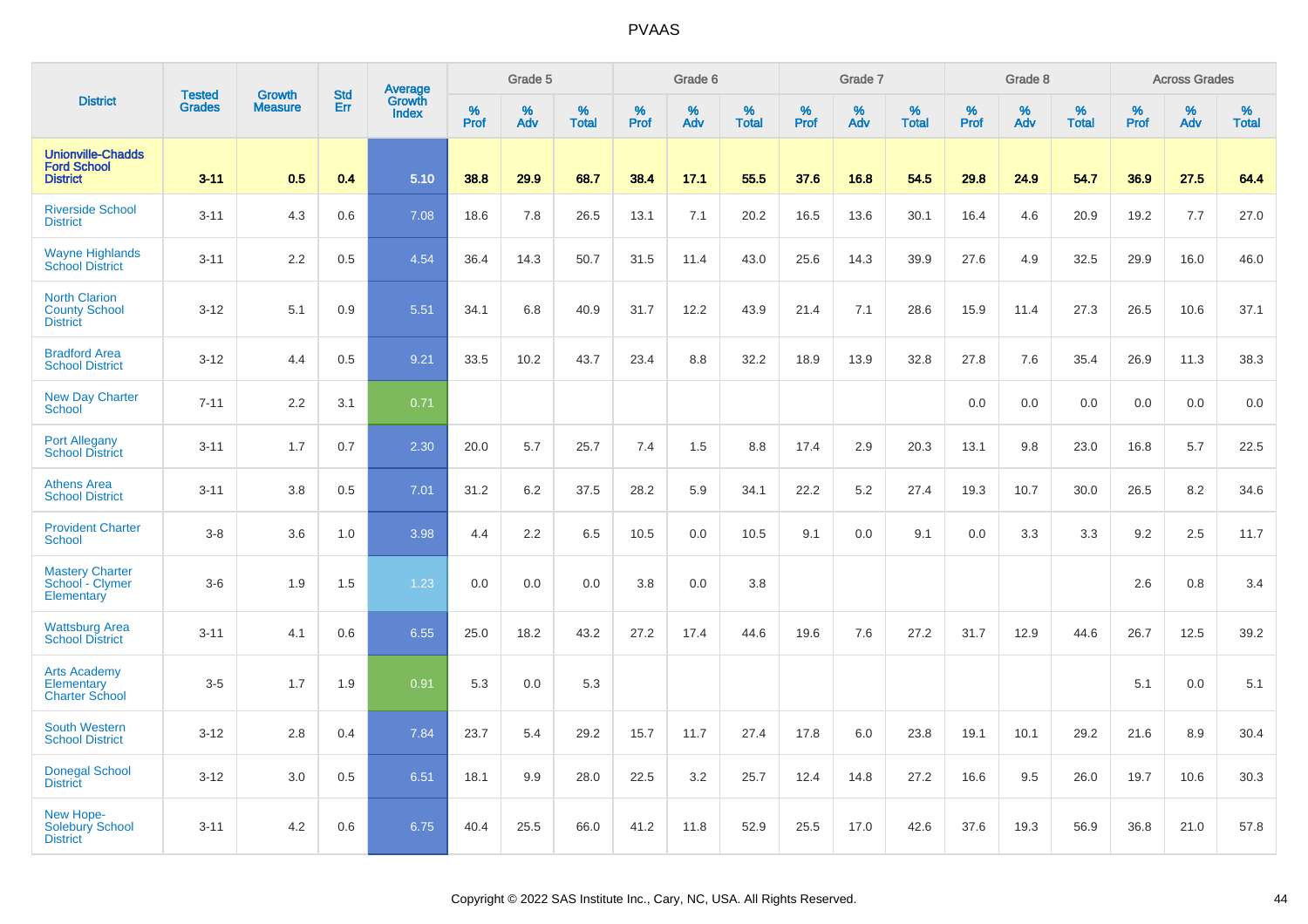|                                                                   | <b>Tested</b> | <b>Growth</b>  | <b>Std</b> | Average                |                     | Grade 5  |                   |           | Grade 6  |                   |           | Grade 7  |                   |           | Grade 8  |                   |                  | <b>Across Grades</b> |                   |
|-------------------------------------------------------------------|---------------|----------------|------------|------------------------|---------------------|----------|-------------------|-----------|----------|-------------------|-----------|----------|-------------------|-----------|----------|-------------------|------------------|----------------------|-------------------|
| <b>District</b>                                                   | <b>Grades</b> | <b>Measure</b> | Err        | Growth<br><b>Index</b> | $\%$<br><b>Prof</b> | %<br>Adv | %<br><b>Total</b> | %<br>Prof | %<br>Adv | %<br><b>Total</b> | %<br>Prof | %<br>Adv | %<br><b>Total</b> | %<br>Prof | %<br>Adv | %<br><b>Total</b> | %<br><b>Prof</b> | %<br>Adv             | %<br><b>Total</b> |
| <b>Unionville-Chadds</b><br><b>Ford School</b><br><b>District</b> | $3 - 11$      | 0.5            | 0.4        | 5.10                   | 38.8                | 29.9     | 68.7              | 38.4      | 17.1     | 55.5              | 37.6      | 16.8     | 54.5              | 29.8      | 24.9     | 54.7              | 36.9             | 27.5                 | 64.4              |
| <b>West York Area</b><br><b>School District</b>                   | $3 - 12$      | 2.3            | 0.4        | 5.18                   | 19.9                | 5.6      | 25.5              | 14.8      | 4.8      | 19.6              | 15.0      | 5.8      | 20.9              | 16.3      | 4.2      | 20.5              | 19.8             | 5.9                  | 25.6              |
| <b>Mountain View</b><br><b>School District</b>                    | $3 - 11$      | 5.6            | 0.8        | 7.04                   | 28.3                | 1.7      | 30.0              | 16.3      | 2.0      | 18.4              | 25.9      | 7.4      | 33.3              | 27.1      | 8.5      | 35.6              | 21.4             | 4.2                  | 25.6              |
| <b>Centre Learning</b><br>Community<br><b>Charter School</b>      | $5-8$         | 4.9            | 2.0        | 2.45                   |                     |          |                   |           |          |                   | 25.0      | 12.5     | 37.5              | 0.0       | 17.6     | 17.6              | 24.1             | 18.5                 | 42.6              |
| <b>Bedford Area</b><br><b>School District</b>                     | $3 - 11$      | 3.8            | 0.6        | 7.33                   | 34.4                | 4.2      | 38.7              | 32.2      | 7.8      | 40.0              | 25.4      | 8.8      | 34.2              | 24.2      | 7.8      | 32.0              | 31.3             | 10.5                 | 41.7              |
| <b>Seven Generations</b><br><b>Charter School</b>                 | $3-5$         | 2.5            | 2.0        | 1.26                   | 24.3                | 5.4      | 29.7              |           |          |                   |           |          |                   |           |          |                   | 25.6             | 5.6                  | 31.2              |
| <b>Richland School</b><br><b>District</b>                         | $3 - 11$      | 3.8            | 0.6        | 6.45                   | 40.8                | 21.4     | 62.1              | 40.4      | 10.6     | 51.1              | 39.8      | 10.9     | 50.8              | 25.5      | 13.2     | 38.7              | 36.6             | 16.5                 | 53.1              |
| Tredyffrin-<br><b>Easttown School</b><br><b>District</b>          | $3 - 10$      | 1.9            | 0.4        | 4.37                   | 36.2                | 36.2     | 72.4              | 36.8      | 28.2     | 65.0              | 32.6      | 33.0     | 65.7              | 26.4      | 40.3     | 66.7              | 33.6             | 38.6                 | 72.2              |
| <b>Karns City Area</b><br><b>School District</b>                  | $3 - 11$      | 3.6            | 0.6        | 5.98                   | 23.6                | 9.0      | 32.6              | 29.6      | 1.1      | 30.7              | 22.4      | 3.4      | 25.9              | 16.8      | 3.7      | 20.6              | 24.0             | 3.2                  | 27.2              |
| Shanksville-<br><b>Stonycreek School</b><br><b>District</b>       | $3 - 10$      | 6.4            | 1.4        | 4.61                   | 28.6                | 0.0      | 28.6              | 25.0      | 4.2      | 29.2              | 20.0      | 5.0      | 25.0              | 22.2      | 0.0      | 22.2              | 26.3             | 1.7                  | 28.0              |
| <b>Mastery Charter</b><br>School John Wister<br>Elementary        | $3-5$         | 3.9            | 2.6        | 1.52                   | 5.0                 | 0.0      | 5.0               |           |          |                   |           |          |                   |           |          |                   | 2.9              | 0.0                  | 2.9               |
| <b>Universal Bluford</b><br><b>Charter School</b>                 | $3-6$         | 4.8            | 1.4        | 4.14                   | 4.4                 | 0.0      | 4.4               | 2.7       | 0.0      | 2.7               |           |          |                   |           |          |                   | 4.3              | 0.0                  | 4.3               |
| <b>Dubois Area</b><br><b>School District</b>                      | $3 - 11$      | 2.1            | 0.4        | 5.38                   | 22.4                | 11.0     | 33.3              | 21.6      | 8.3      | 29.9              | 18.7      | 5.9      | 24.5              | 14.1      | 5.2      | 19.4              | 22.6             | 11.7                 | 34.2              |
| Gettysburg<br><b>Montessori Charter</b><br><b>School</b>          | $3-6$         | 5.4            | 1.9        | 2.75                   | 19.0                | 19.0     | 38.1              | 11.1      | 0.0      | 11.1              |           |          |                   |           |          |                   | 19.2             | 9.6                  | 28.7              |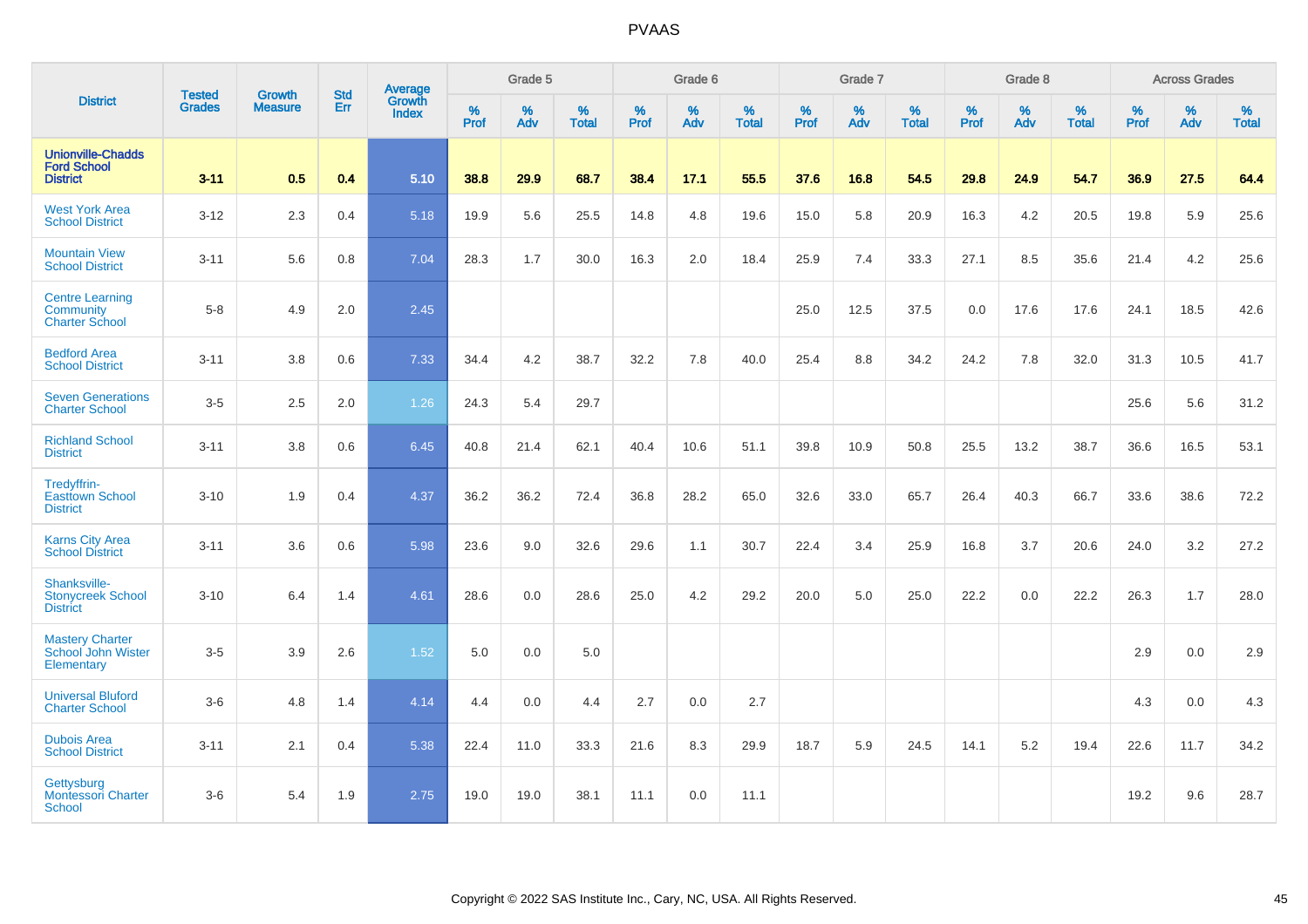|                                                                      | <b>Tested</b> | <b>Growth</b>  | <b>Std</b> | Average                       |              | Grade 5  |                   |           | Grade 6  |                   |           | Grade 7  |                   |           | Grade 8  |                   |           | <b>Across Grades</b> |                   |
|----------------------------------------------------------------------|---------------|----------------|------------|-------------------------------|--------------|----------|-------------------|-----------|----------|-------------------|-----------|----------|-------------------|-----------|----------|-------------------|-----------|----------------------|-------------------|
| <b>District</b>                                                      | <b>Grades</b> | <b>Measure</b> | Err        | <b>Growth</b><br><b>Index</b> | $\%$<br>Prof | %<br>Adv | %<br><b>Total</b> | %<br>Prof | %<br>Adv | %<br><b>Total</b> | %<br>Prof | %<br>Adv | %<br><b>Total</b> | %<br>Prof | %<br>Adv | %<br><b>Total</b> | %<br>Prof | %<br>Adv             | %<br><b>Total</b> |
| <b>Unionville-Chadds</b><br><b>Ford School</b><br><b>District</b>    | $3 - 11$      | 0.5            | 0.4        | 5.10                          | 38.8         | 29.9     | 68.7              | 38.4      | 17.1     | 55.5              | 37.6      | 16.8     | 54.5              | 29.8      | 24.9     | 54.7              | 36.9      | 27.5                 | 64.4              |
| <b>Warren County</b><br><b>School District</b>                       | $3 - 11$      | 2.7            | 0.4        | 7.14                          | 21.0         | 7.4      | 28.4              | 15.7      | 3.7      | 19.3              | 12.0      | 0.7      | 12.6              | 13.8      | 2.9      | 16.7              | 17.7      | 4.3                  | 22.0              |
| <b>Conneaut School</b><br><b>District</b>                            | $3 - 12$      | 3.7            | 0.5        | 6.95                          | 21.8         | 7.5      | 29.3              | 23.8      | 9.8      | 33.6              | 19.4      | 6.7      | 26.1              | 17.9      | 3.4      | 21.4              | 24.4      | 10.4                 | 34.8              |
| <b>Montour School</b><br><b>District</b>                             | $3 - 11$      | 5.0            | 0.4        | 11.10                         | 31.8         | 25.1     | 57.0              | 30.6      | 24.5     | 55.1              | 26.3      | 30.1     | 56.5              | 26.6      | 30.6     | 57.3              | 31.2      | 26.8                 | 58.1              |
| <b>Hempfield School</b><br><b>District</b>                           | $3 - 11$      | 3.5            | 0.3        | 11.50                         | 32.6         | 14.9     | 47.5              | 27.8      | 18.0     | 45.8              | 22.6      | 18.5     | 41.1              | 24.4      | 18.7     | 43.1              | 27.9      | 18.3                 | 46.2              |
| <b>Smethport Area</b><br><b>School District</b>                      | $3 - 12$      | 7.1            | 0.8        | 8.76                          | 29.2         | 8.3      | 37.5              | 24.6      | 8.8      | 33.3              | 16.9      | 6.2      | 23.1              | 22.6      | 4.8      | 27.4              | 22.1      | 9.4                  | 31.5              |
| <b>Midd-West School</b><br><b>District</b>                           | $3 - 11$      | 4.5            | 0.6        | 8.11                          | 29.8         | 11.2     | 41.0              | 35.1      | 9.9      | 45.0              | 18.2      | 14.1     | 32.3              | 21.6      | 8.0      | 29.6              | 27.0      | 9.8                  | 36.8              |
| <b>Austin Area School</b><br><b>District</b>                         | $3 - 11$      | 10.1           | 1.6        | 6.38                          | 23.1         | 15.4     | 38.5              | 30.8      | 7.7      | 38.5              | 40.0      | 0.0      | 40.0              | 31.2      | 0.0      | 31.2              | 26.0      | 6.8                  | 32.9              |
| <b>Easton Arts</b><br>Academy<br>Elementary<br><b>Charter School</b> | $3-5$         | 4.8            | 2.4        | 1.94                          | 4.2          | 16.7     | 20.8              |           |          |                   |           |          |                   |           |          |                   | 12.6      | 3.9                  | 16.5              |
| <b>Huntingdon Area</b><br><b>School District</b>                     | $3 - 11$      | 9.5            | 0.5        | 17.36                         | 23.7         | 13.2     | 36.8              | 17.8      | 10.2     | 28.0              | 18.0      | 4.3      | 22.3              | 13.6      | 4.8      | 18.4              | 19.7      | 9.1                  | 28.8              |
| <b>Shikellamy School</b><br><b>District</b>                          | $3 - 10$      | 2.8            | 0.4        | 6.42                          | 24.3         | 11.4     | 35.7              | 18.3      | 8.4      | 26.7              | 18.0      | 7.7      | 25.8              | 11.5      | 7.8      | 19.3              | 21.2      | 9.8                  | 31.0              |
| <b>Lehighton Area</b><br><b>School District</b>                      | $3 - 11$      | 3.8            | 0.5        | 7.54                          | 23.0         | 5.9      | 29.0              | 26.0      | 4.1      | 30.1              | 12.0      | 5.7      | 17.7              | 14.7      | 1.8      | 16.6              | 23.4      | 5.4                  | 28.8              |
| <b>Central Columbia</b><br><b>School District</b>                    | $3 - 12$      | 3.8            | 0.5        | 7.42                          | 30.5         | 25.2     | 55.6              | 28.2      | 25.2     | 53.3              | 32.6      | 14.9     | 47.5              | 30.6      | 20.1     | 50.7              | 32.6      | 22.1                 | 54.7              |
| <b>Warwick School</b><br><b>District</b>                             | $3 - 11$      | 4.0            | 0.4        | 10.87                         | 35.6         | 9.6      | 45.2              | 30.7      | 6.4      | 37.0              | 22.5      | 7.2      | 29.7              | 13.2      | 3.6      | 16.8              | 25.6      | 9.8                  | 35.4              |
| <b>Upper Saint Clair</b><br><b>School District</b>                   | $3 - 11$      | 3.0            | 0.4        | 7.98                          | 36.3         | 35.5     | 71.8              | 40.8      | 27.3     | 68.1              | 33.3      | 35.5     | 68.8              | 31.1      | 30.4     | 61.5              | 36.7      | 35.6                 | 72.3              |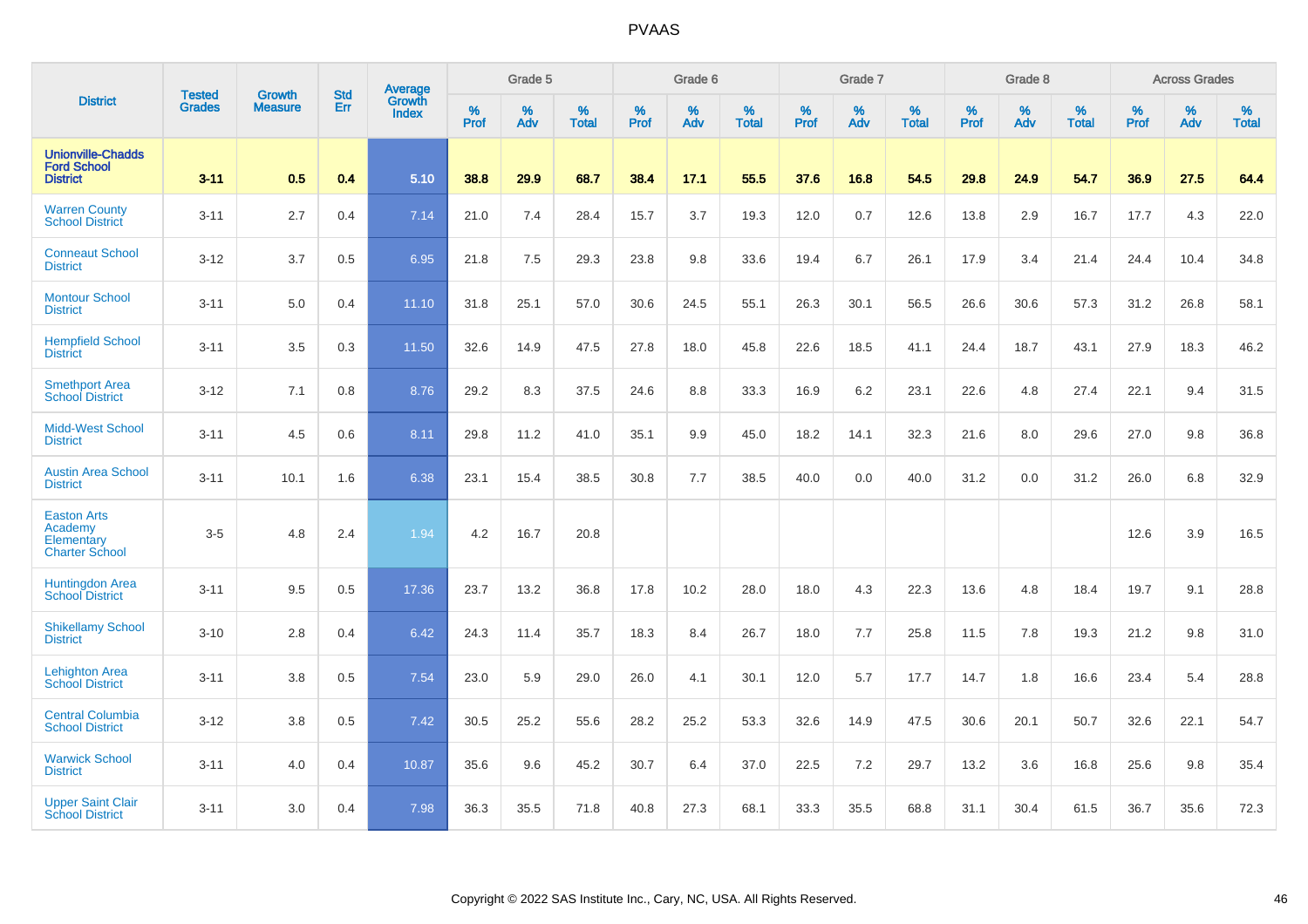|                                                                                |                                |                                 | <b>Std</b> | Average                |           | Grade 5  |                   |           | Grade 6  |                   |           | Grade 7  |                   |           | Grade 8  |                   |           | <b>Across Grades</b> |                   |
|--------------------------------------------------------------------------------|--------------------------------|---------------------------------|------------|------------------------|-----------|----------|-------------------|-----------|----------|-------------------|-----------|----------|-------------------|-----------|----------|-------------------|-----------|----------------------|-------------------|
| <b>District</b>                                                                | <b>Tested</b><br><b>Grades</b> | <b>Growth</b><br><b>Measure</b> | Err        | Growth<br><b>Index</b> | %<br>Prof | %<br>Adv | %<br><b>Total</b> | %<br>Prof | %<br>Adv | %<br><b>Total</b> | %<br>Prof | %<br>Adv | %<br><b>Total</b> | %<br>Prof | %<br>Adv | %<br><b>Total</b> | %<br>Prof | %<br>Adv             | %<br><b>Total</b> |
| <b>Unionville-Chadds</b><br><b>Ford School</b><br><b>District</b>              | $3 - 11$                       | 0.5                             | 0.4        | 5.10                   | 38.8      | 29.9     | 68.7              | 38.4      | 17.1     | 55.5              | 37.6      | 16.8     | 54.5              | 29.8      | 24.9     | 54.7              | 36.9      | 27.5                 | 64.4              |
| <b>Bangor Area</b><br><b>School District</b>                                   | $3 - 12$                       | 4.2                             | 0.5        | 8.44                   | 20.3      | 24.8     | 45.1              | 26.7      | 14.0     | 40.7              | 20.4      | 13.6     | 34.0              | 23.2      | 6.0      | 29.1              | 27.2      | 17.9                 | 45.2              |
| <b>West Philadelphia</b><br>Achievement<br>Charter<br><b>Elementary School</b> | $3-5$                          | 4.2                             | 1.6        | 2.63                   | 6.7       | 0.0      | 6.7               |           |          |                   |           |          |                   |           |          |                   | 2.8       | 0.5                  | 3.2               |
| Esperanza<br><b>Academy Charter</b><br><b>School</b>                           | $4 - 11$                       | 2.8                             | 0.5        | 5.89                   |           |          |                   | 1.5       | 0.0      | 1.5               | 4.2       | 0.0      | 4.2               | 0.5       | 0.0      | 0.5               | 1.8       | 0.0                  | 1.8               |
| <b>Chester</b><br>Community<br><b>Charter School</b>                           | $3 - 8$                        | 3.5                             | 0.6        | 6.06                   | 0.7       | 0.7      | 1.5               | 3.6       | 0.0      | 3.6               | 3.2       | 1.1      | 4.3               | 2.6       | 0.0      | 2.6               | 2.1       | 0.4                  | 2.5               |
| <b>Blacklick Valley</b><br><b>School District</b>                              | $3 - 11$                       | 8.2                             | 1.0        | 8.15                   | 24.1      | 6.9      | 31.0              | 34.2      | 10.5     | 44.7              | 16.7      | 0.0      | 16.7              | 14.3      | 4.8      | 19.0              | 22.6      | 9.5                  | 32.1              |
| <b>Saucon Valley</b><br><b>School District</b>                                 | $3 - 11$                       | 6.7                             | 0.5        | 12.55                  | 32.0      | 25.4     | 57.4              | 33.6      | 11.0     | 44.5              | 31.1      | 12.1     | 43.2              | 32.8      | 16.0     | 48.8              | 31.2      | 18.8                 | 50.0              |
| <b>Universal Daroff</b><br><b>Charter School</b>                               | $3-8$                          | 6.1                             | 0.8        | 7.55                   | 1.6       | 1.6      | 3.2               | 0.0       | 0.0      | 0.0               | 2.2       | 0.0      | 2.2               | 3.6       | 0.0      | 3.6               | 2.2       | 0.3                  | 2.5               |
| <b>Bucks County</b><br><b>Montessori Charter</b><br><b>School</b>              | $3-6$                          | 9.5                             | 1.8        | 5.15                   | 16.1      | 25.8     | 41.9              | 42.9      | 28.6     | 71.4              |           |          |                   |           |          |                   | 33.0      | 29.8                 | 62.8              |
| <b>Otto-Eldred School</b><br><b>District</b>                                   | $3 - 11$                       | 7.8                             | 0.9        | 8.33                   | 23.8      | 28.6     | 52.4              | 45.0      | 12.5     | 57.5              | 20.0      | 15.6     | 35.6              | 25.0      | 6.2      | 31.2              | 28.3      | 13.9                 | 42.2              |
| <b>Vida Charter</b><br><b>School</b>                                           | $3-6$                          | 10.1                            | 1.8        | 5.60                   | 23.1      | 19.2     | 42.3              | 16.7      | 11.1     | 27.8              |           |          |                   |           |          |                   | 20.4      | 7.8                  | 28.2              |
| <b>Lewisburg Area</b><br><b>School District</b>                                | $3 - 11$                       | 6.7                             | 0.6        | 12.13                  | 33.6      | 28.3     | 62.0              | 40.0      | 24.2     | 64.2              | 33.1      | 29.4     | 62.5              | 17.9      | 31.3     | 49.2              | 31.0      | 30.1                 | 61.1              |
| <b>Conestoga Valley</b><br><b>School District</b>                              | $3 - 11$                       | 4.8                             | 0.4        | 12.76                  | 21.3      | 12.6     | 33.8              | 24.9      | 7.7      | 32.7              | 20.4      | 14.0     | 34.4              | 23.0      | 13.5     | 36.5              | 24.2      | 13.5                 | 37.8              |
| <b>Homer-Center</b><br><b>School District</b>                                  | $3 - 11$                       | 10.3                            | 0.8        | 13.11                  | 31.8      | 17.5     | 49.2              | 36.4      | 4.6      | 40.9              | 20.3      | 0.0      | 20.3              | 26.9      | 13.4     | 40.3              | 27.6      | 7.4                  | 35.0              |